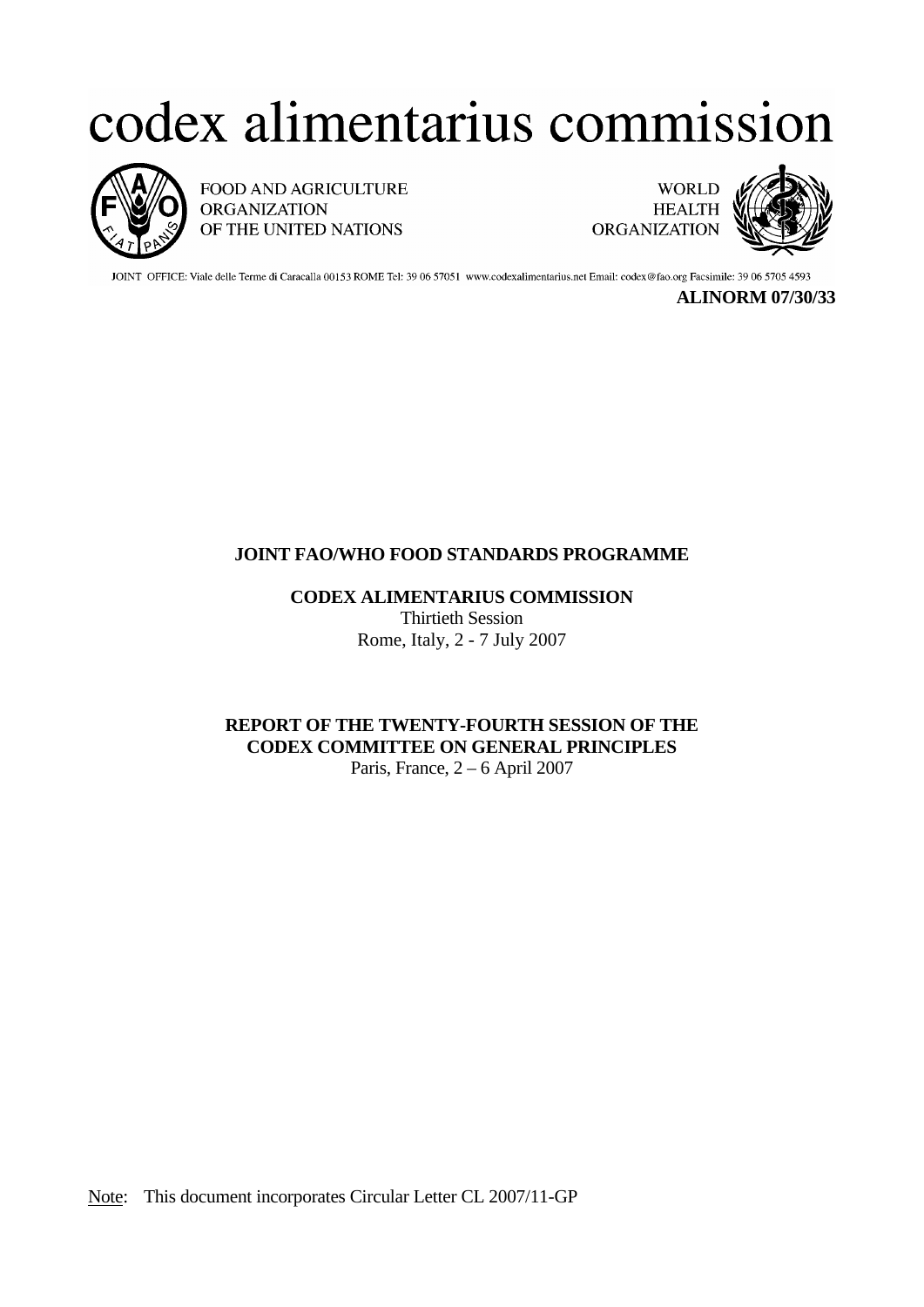## codex alimentarius commission



**FOOD AND AGRICULTURE ORGANIZATION** OF THE UNITED NATIONS

**WORLD HEALTH ORGANIZATION** 



JOINT OFFICE: Viale delle Terme di Caracalla 00153 ROME Tel: 39 06 57051 www.codexalimentarius.net Email: codex@fao.org Facsimile: 39 06 5705 4593

**CX 4/10 CL 2007/11-GP April 2007** 

- **TO:** Codex Contact Points - Interested International Organizations
- **FROM:** Secretary, Codex Alimentarius Commission, Joint FAO/WHO Food Standards Programme, FAO, 00153 Rome, Italy

## **SUBJECT: Distribution of the Report of the 24th Session of the Codex Committee on General Principles (ALINORM 07/30/33)**

## **A. MATTERS FOR ADOPTION BY THE 30TH SESSION OF THE CODEX ALIMENTARIUS COMMISSION**

## **Proposed Amendments to the Procedural Manual**

- 1. Amendments to the text under the heading "Contaminants" in the *Format for Commodity Standards* (para. 13, Appendix VII).
- 2. Amendments to section 6, paragraph 1 of the "Principles Concerning the Participation of International Non-Governmental Organizations in the Work of The Codex Alimentarius Commission" (para. 26, Appendix VII).
- 3. Draft Risk Analysis Principles Applied by the Committee on Pesticide Residues (para 34, Appendix II).
- 4. Proposed Draft Risk Management Methodologies, including Risk Assessment Policies in the Committee on Residues of Veterinary Drugs in Foods (para. 39, Appendices III/IV).
- 5. Amendment of the Principles for the Establishment or Selection of Codex Sampling Procedures (para. 42, Appendix V).
- 6. Proposed Procedure for Consideration of the Entry and Review of Food Additive Provisions in the General Standard for Food Additives (GSFA) (para. 46, Appendix VI).
- 7. Amendment to harmonise the text concerning the membership of the Coordinating Committee for Europe with that of the other Coordinating Committees (para. 114, Appendix VII).
- 8. Amendments to the Rules of Procedure on the responsibilities of Coordinators and the respective roles in the Executive Committee of the Regional Coordinators and the Members elected on a geographical basis (para. 114, Appendix X).
- 9. Amendments to the Guide to the Procedure for the Revision and Amendment of Codex Standards and Arrangements for the Amendments of Codex Standards Elaborated by Codex Committees which have been adjourned *sine die* (para. 142, Appendix XI).
- 10. Amendments to the General Principles of the Codex Alimentarius (para. 146, Appendix XII).

Governments and international organizations wishing to submit comments on the above amendments should do so in writing, preferably by E-mail to the Secretary, Codex Alimentarius Commission, Joint FAO/WHO Food Standards Programme, FAO, Viale delle Terme di Caracalla, 00153 Rome, Italy (Email: [codex@fao.org,](mailto:codex@fao.org) fax : +39 06 57054593) **before 30 May 2007**.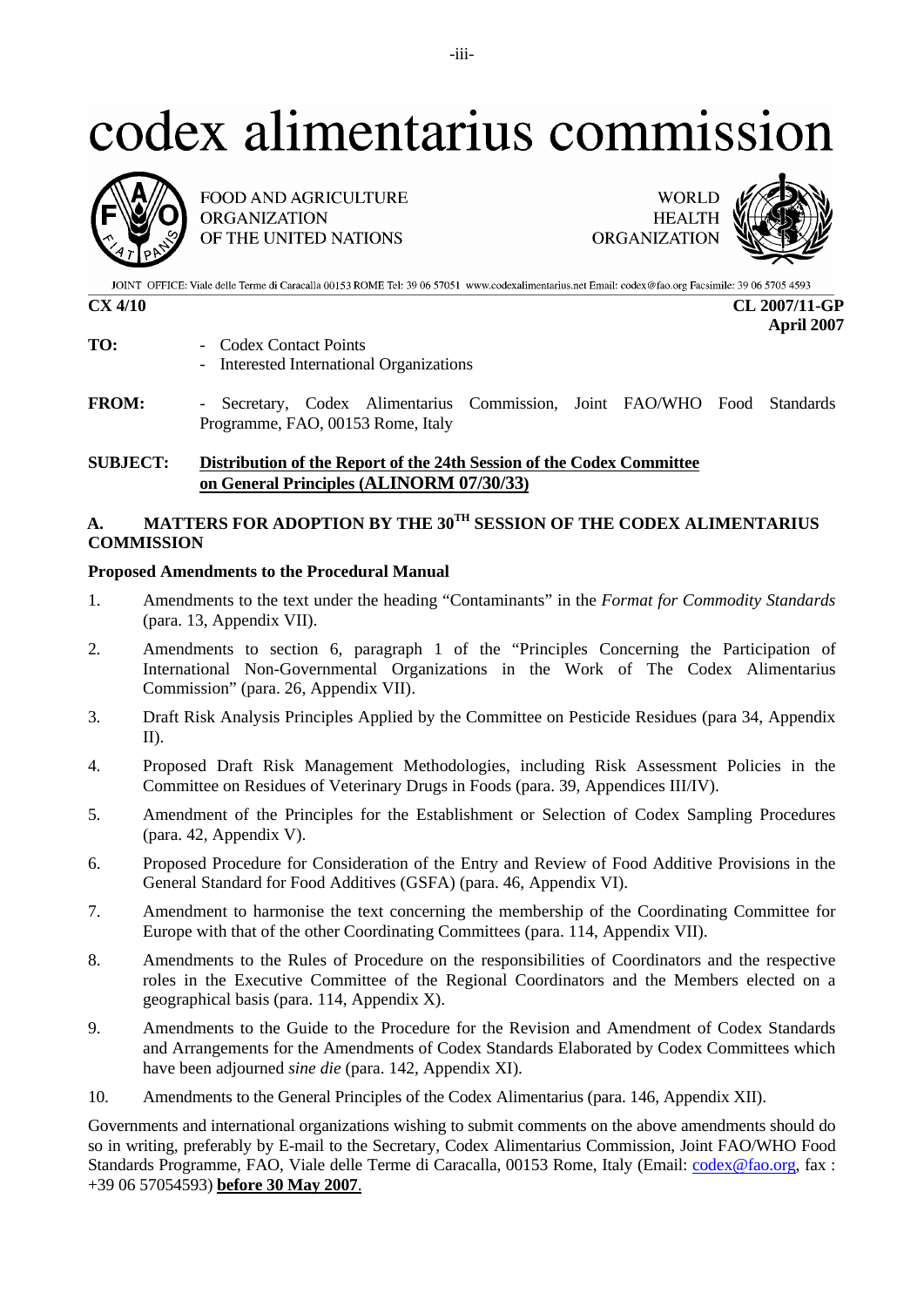## **Proposed Draft Text at Step 5/8 of the Procedure**

The Proposed Draft Working Principles for Risk Analysis for Food Safety for Application by Governments at Step 5 with a recommendation to omit Steps 6 and 7 and to adopt them at Step 8 (para 89, Appendix VIII)

Governments and international organizations wishing to submit comments on the Proposed Draft Working Principles should do so in writing, preferably by E-mail to the Secretary, Codex Alimentarius Commission, Joint FAO/WHO Food Standards Programme, FAO, Viale delle Terme di Caracalla, 00153 Rome, Italy (Email: [codex@fao.org](mailto:codex@fao.org), fax : +39 06 57054593) **before 30 May 2007**.

## **Recommendations for Endorsement**

The following recommendations are submitted for endorsement to the Commission (para. 107):

- a) Codex should encourage member countries to further implement the provisions in existing CCFICS texts related to the "*subsequent export of food, whether imported or produced domestically, that had been found to be unsafe or unsuitable*";
- b) Codex should encourage FAO, WHO and other international organizations to give priority to providing technical assistance to member countries with insufficient capacity for establishing and implementing food import and export control systems;
- c) Codex should encourage those member countries with insufficient control systems to give priority in their capacity building/technical assistance needs assessments to the issue of import control systems.

## **B. REQUEST FOR COMMENTS AND INFORMATION**

## **Proposed Draft Text at Step 3 of the Procedure**

Proposed Draft Revised Code of Ethics for International Trade in Food (para 106, Appendix IX)

Governments and international organizations wishing to submit comments on the Proposed Draft Revised Code amendments should do so in writing, preferably by E-mail to the Secretary, Codex Alimentarius Commission, Joint FAO/WHO Food Standards Programme, FAO, Viale delle Terme di Caracalla, 00153 Rome, Italy (Email: [codex@fao.org](mailto:codex@fao.org), fax : +39 06 57054593) **before 30 November 2007**.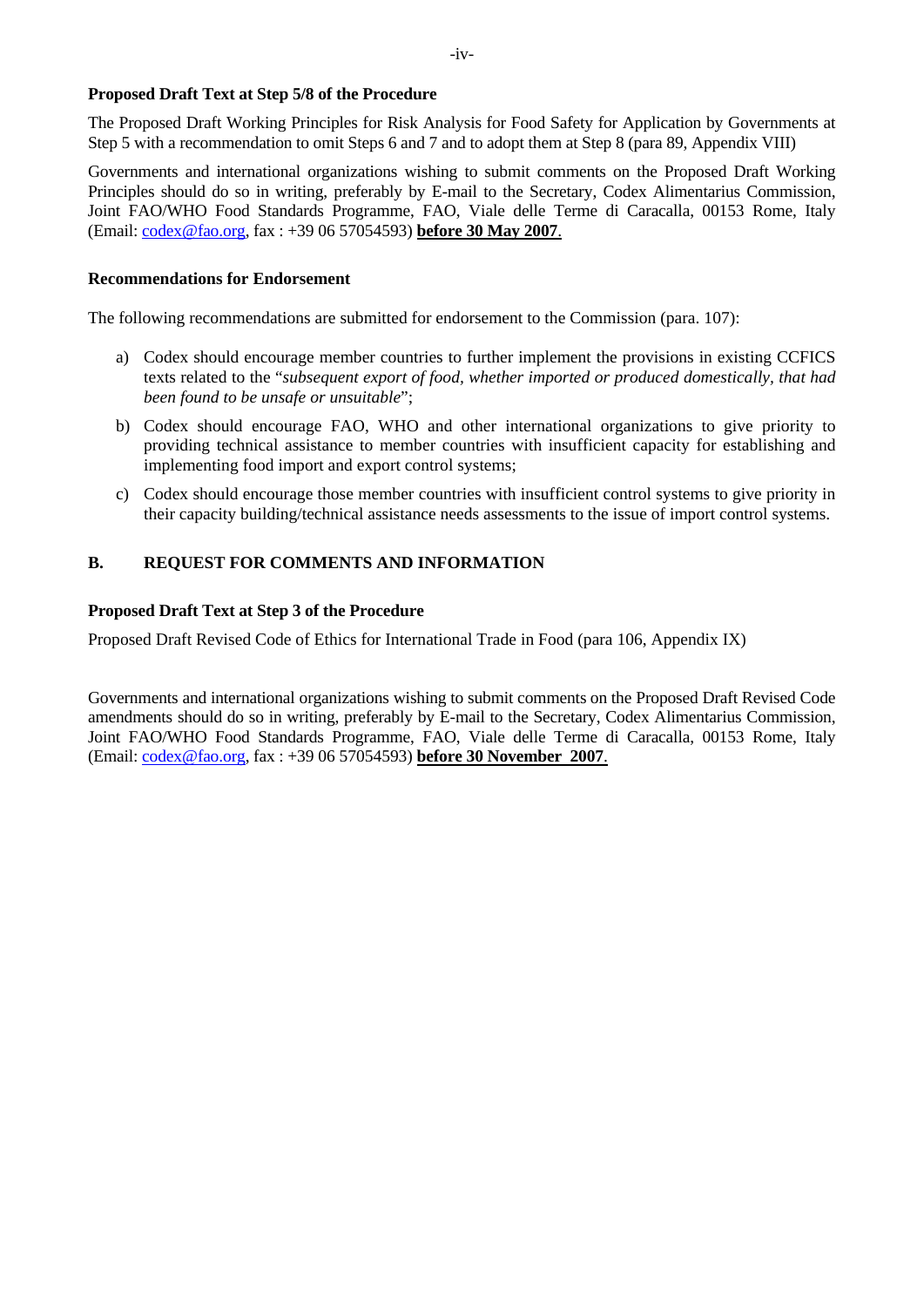The summary and conclusions of the 24<sup>th</sup> Session of the Codex Committee on General Principles are as follows:

## **Matters for adoption by the Commission**:

The Committee agreed to forward to the Commission:

- the proposed amendments to the text under the heading "Contaminants" in the *Format for Commodity Standards* (para. 13, Appendix VII);
- the proposed amendments to section 6, paragraph 1 of the "Principles Concerning the Participation of International Non-Governmental Organizations in the Work of the Codex Alimentarius Commission" (para. 26, Appendix VII);
- the Draft Risk Analysis Principles Applied by the Committee on Pesticide Residues (para. 34, Appendix II);
- the Proposed Draft Risk Management Methodologies, including Risk Assessment Policies in the Committee on Residues of Veterinary Drugs in Foods (para. 39, Appendices III/IV);
- the Proposed Amendment of the Principles for the Establishment or Selection of Codex Sampling Procedures (para. 42, Appendix V);
- the Proposed Procedure for Consideration of the Entry and Review of Food Additive Provisions in the GSFA (para. 46, Appendix VI);
- the Proposed Draft Working Principles for Risk Analysis for Food Safety for Application by Governments for adoption at Step 5 with a recommendation to omit Steps 6 and 7 and adoption at Step 8 (para. 89, Appendix VIII);
- the proposed recommendations from the CCFICS related to the Code of Ethics (para 107);
- the proposed amendments to harmonise the text concerning the membership of the Coordinating Committee for Europe with that of the other Coordinating Committees (para. 114, Appendix VII);
- the proposed amendments to the Rules of Procedure on the responsibilities of Coordinators and the respective roles in the Executive Committee of the Regional Coordinators and the Members elected on a geographical basis (para. 114, Appendix X);
- the proposed amendments to the Guide to the Procedure for the Revision and Amendment of Codex Standards and Arrangements for the Amendments of Codex Standards Elaborated by Codex Committees which have been adjourned *sine die* (para. 142, Appendix XI);
- the proposed Amendments to the General Principles of the Codex Alimentarius (para. 146, Appendix XII).

## **Other matters of interest to the Commission**:

The Committee:

- agreed that there was no consensus to reinsert the Guide to the Consideration of Standards at Step 8 in the Procedural Manual and agreed to inform the Commission that it confirmed its earlier decision and did not wish to reconsider this question further;
- agreed that all Coordinating Committees be invited to discuss institutional and other implications of changing their terms of reference, at their next session and that those Coordinating Committees wishing to practice the adoption of regional positions should continue to do so under their current terms of reference and to report back to the  $25<sup>th</sup>$  session of the CCGP on their experiences (para. 22);
- decided to circulate the Proposed Draft Code of Ethics for International Trade in Food for comments at Step 3 (para 106, Appendix IX);
- the Committee agreed to forward the content of the discussion on proposed draft amendments to the procedures for elaboration of Codex standards and related texts to the Commission for further advice (paras 116-130).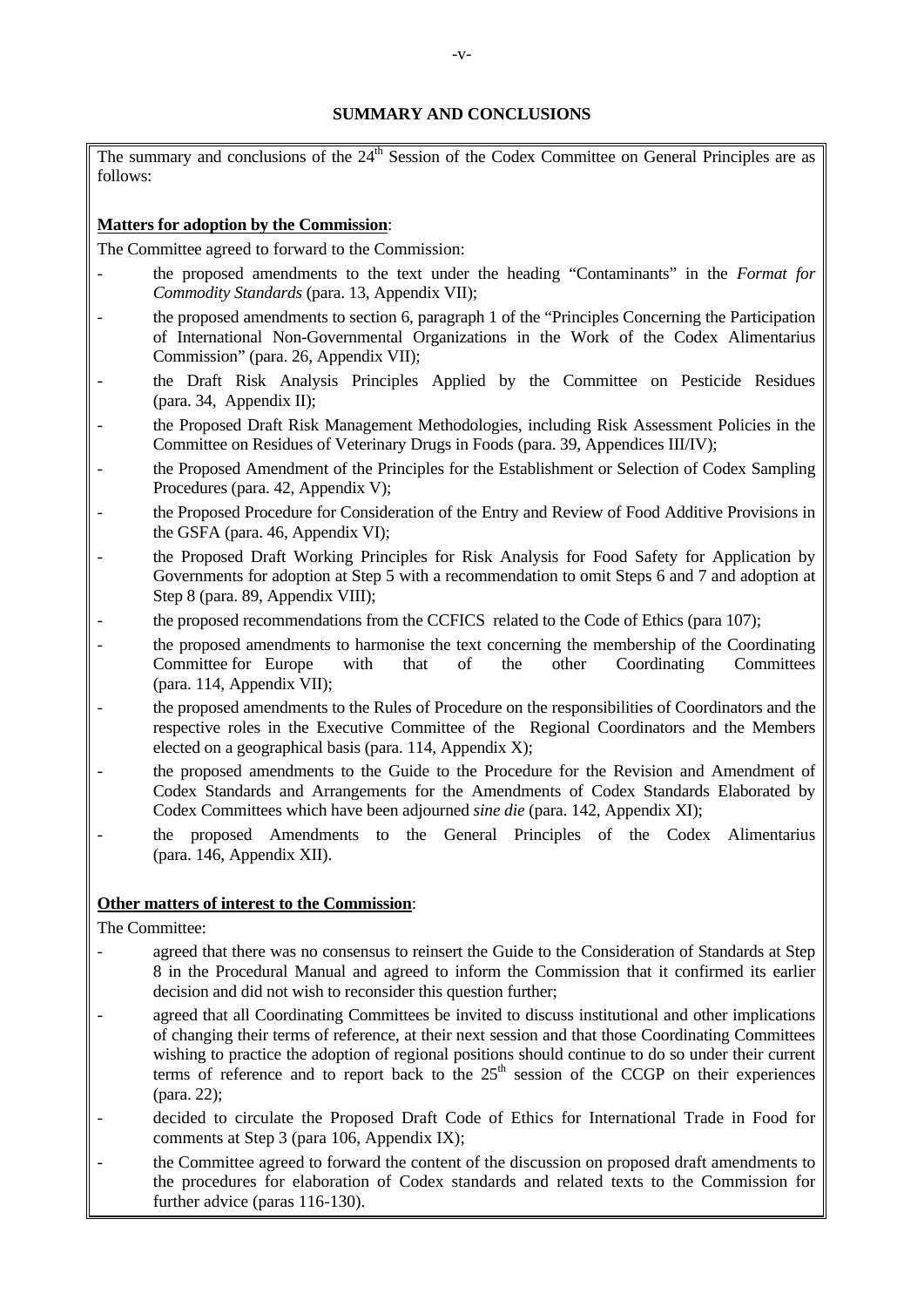## **TABLE OF CONTENTS**

## **Paragraphs**

| Matters Referred by the Codex Alimentarius Commission                                                                                                                                                                                   |
|-----------------------------------------------------------------------------------------------------------------------------------------------------------------------------------------------------------------------------------------|
|                                                                                                                                                                                                                                         |
|                                                                                                                                                                                                                                         |
| Proposed Amendments to the Rules of Procedure:                                                                                                                                                                                          |
| Respective roles of the Regional Coordinators and the Members                                                                                                                                                                           |
| Review of the Procedures for the Elaboration of Codex Standards and Related Texts:                                                                                                                                                      |
|                                                                                                                                                                                                                                         |
| b) Review of the Guide to the Procedure for the Revision and<br>Amendment of Codex Standards; and Arrangements for the Amendment<br>of Codex Standards Elaborated by Codex Committees which have adjourned sine die (Item 6(b)) 131-142 |
|                                                                                                                                                                                                                                         |
| Proposed new definitions of risk analysis terms related<br>to food safety (proposal from New Zealand and the United Kingdom) (Item 8) 147-155                                                                                           |
| Consideration of the Structure and Presentation of the Procedural Manual (Item 9) 156-165                                                                                                                                               |
|                                                                                                                                                                                                                                         |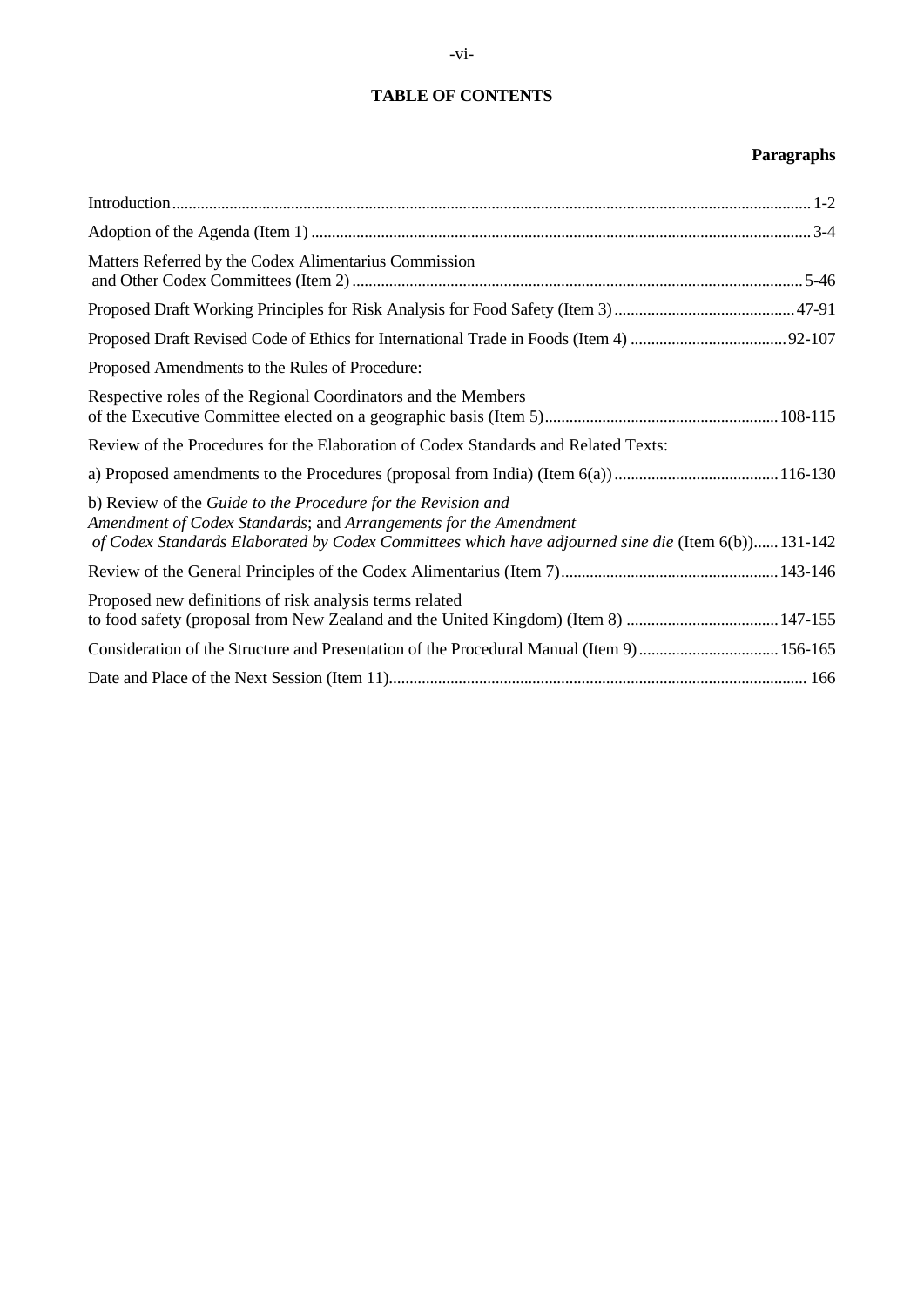## **LIST OF APPENDICES**

| <b>Appendix</b> | <b>Title</b>                                                                                                                   | Page |  |  |
|-----------------|--------------------------------------------------------------------------------------------------------------------------------|------|--|--|
| Appendix I      | List of Participants                                                                                                           | 20   |  |  |
| Appendix II     | Draft Risk Analysis Principles Applied by the Committee on Pesticide<br>Residues                                               |      |  |  |
| Appendix III    | Draft Risk Analysis Principles Applied by The Codex Committee on<br>Residues of Veterinary Drugs in Foods                      |      |  |  |
| Appendix IV     | Draft Risk Assessment Policy for the Setting of Maximum Limits for<br>Residues of Veterinary Drugs in Foods                    | 51   |  |  |
| Appendix V      | Proposed Amendment to the Principles for the Establishment or Selection<br>of Codex Sampling Procedures                        | 53   |  |  |
| Appendix VI     | Procedures for Consideration of the Entry and Review of Food Additive<br>Provisions in the General Standard for Food Additives | 55   |  |  |
| Appendix VII    | Proposed Amendments to Other Sections of the Procedural Manual                                                                 | 60   |  |  |
| Appendix VIII   | Proposed Draft Working Principles for Risk Analysis for Food Safety                                                            | 61   |  |  |
| Appendix IX     | Proposed Revised Code of Ethics for International Trade in Foods                                                               | 65   |  |  |
| Appendix X      | Proposed Amendments to the Rules of Procedure                                                                                  | 66   |  |  |
| Appendix XI     | Guide to the Procedure for the Amendment and Revision of Codex<br><b>Standards and Related Texts</b>                           | 67   |  |  |
| Appendix XII    | Proposed Amendments to the General Principles of the Codex Alimentarius                                                        | 69   |  |  |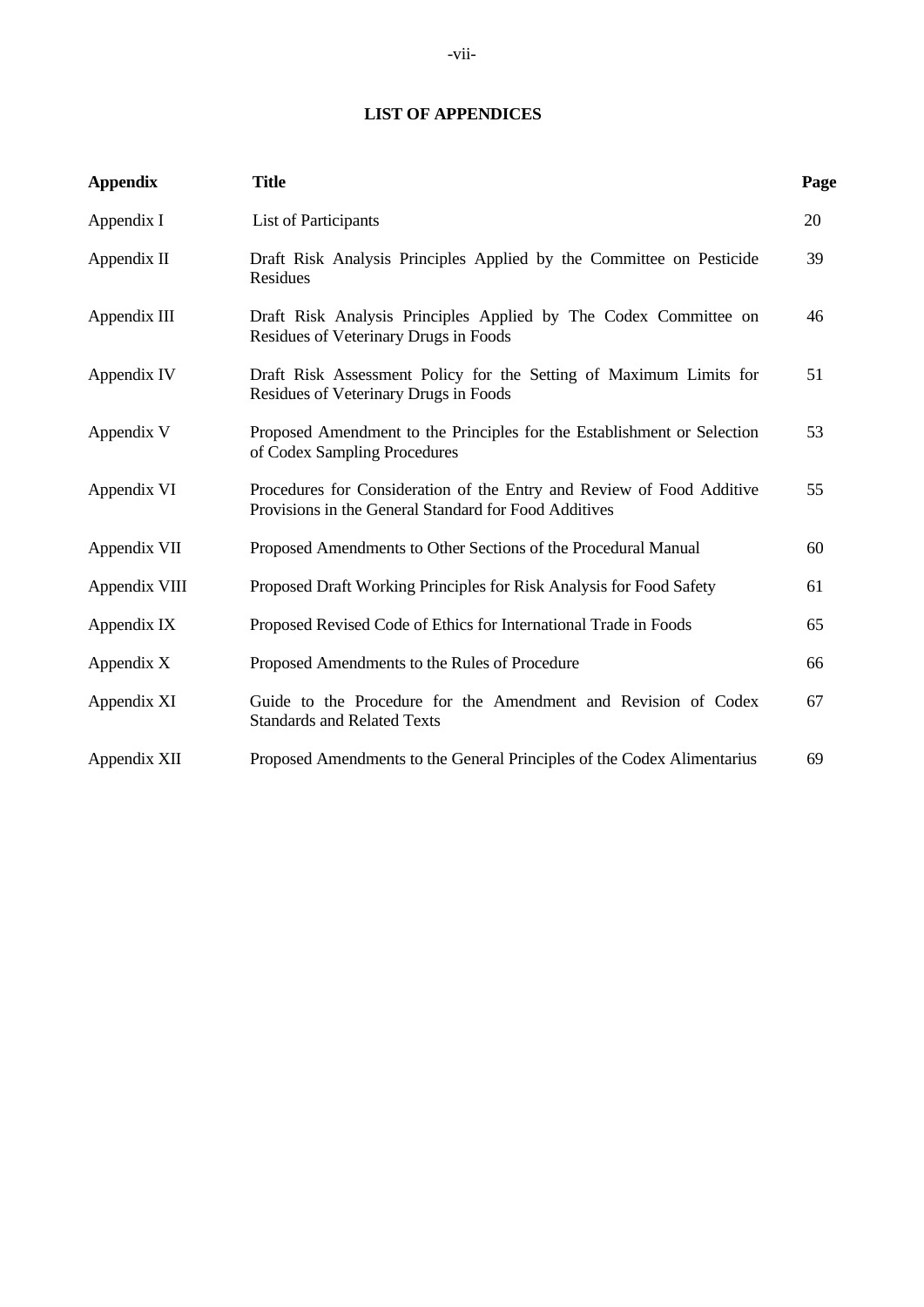## **INTRODUCTION**

1. The Codex Committee on General Principles held its Twenty-fourth Session in Paris, France, from 2 to 6 April 2007 at the kind invitation of the Government of the French Republic. The Session was chaired by Professor Michel Thibier, Science and Technology Counsellor, Embassy of France in Australia. The session was attended by 201 delegates representing 71 member countries, one Member Organization (European Community), and 15 international organizations. A full list of participants, including the Secretariat, is attached as Appendix I.

2. The session was opened by Mr. Guillaume Cerutti, Director-General of Competition Policy, Consumers Affairs and Fraud Control, who welcomed the participants on behalf of the French Government. Mr. Cerutti recalled that two key-subjects would be discussed during the session: the establishment of principles of risk analysis for food safety intended for governments, and the revision of the *Code of Ethics for the International Trade in Food*. He expressed the hope that the Committee could finalize work on these topics, which had started several years ago, during this session. He congratulated the Working Group on Risk Analysis on its success in reconciling the various concerns expressed. He emphasized that safe food was a basic right for everybody, and noted that many countries had difficulties in implementing effective import controls. He encouraged delegates to review the *Code of Ethics for the International Trade in Food* in order to define guiding principles that could lead to more balanced relationships in the food trade. Mr. Cerutti closed by wishing the delegates all success in their work.

## **ADOPTION OF THE AGENDA (Agenda Item 1)**[1](#page-6-0)

3. The Delegation of Brazil proposed to remove Provisional Agenda Item 9 and its document CX/GP 07/24/9 from the Agenda because the document had been available only recently and it had been impossible to develop a national position on the item. The delegation requested clarifications from the Secretariat concerning the rules for the distribution of documents. The Codex Secretariat explained that according to the Procedural Manual, Section II, *Guidelines to Host Governments of Codex Committees and International Task Forces*: "Papers for a session should be sent by the chairperson of the Codex Committee concerned at least two months before the opening of the session...". The Secretariat explained further that due to the high workload of the Codex Secretariat it was not always possible to respect this deadline as had been the case for several other documents for this session. Following the information from the Secretariat that the document was mainly for information and consultation and not for decision the Committee agreed to leave the item on the Agenda. The Delegation of Brazil reserved its position on this decision.

4. The Committee adopted the Proposed Agenda as proposed in document CX/GP 07/24/1 as the Agenda for the session. The Committee took note of the declaration of division of competence between the European Community and its Member States according to Rule II.5 of the Rules of Procedure (CRD 1).

## **MATTERS REFERRED BY THE CODEX ALIMENTARIUS COMMISSION AND OTHER CODEX COMMITTEES (Agenda Item 2(a))**[2](#page-6-1)

## **Decisions of the 29th Session of the Commission on the Work of the Committee**

5. The Committee noted the decisions of the  $29<sup>th</sup>$  Session of the Commission as presented in the working document for information.

## **Matters Referred by the 29th Session of the Commission**

Amendments to the General Principles of the Codex Alimentarius<sup>[3](#page-6-2)</sup>

6. The Committee noted that this issue would be discussed under Agenda Item 7.

l

<sup>1</sup> CX/GP 07/24/1 and CRD 1 (European Community)

<span id="page-6-1"></span><span id="page-6-0"></span> $\overline{\phantom{a}}$  CX/GP 06/23/2 and Add.1, CAC29-LIM 12, CRD 6 (Comments from Malaysia) , CRD 8 (comments from the European Community)

<span id="page-6-2"></span>ALINORM 06/29/41, paras. 24-25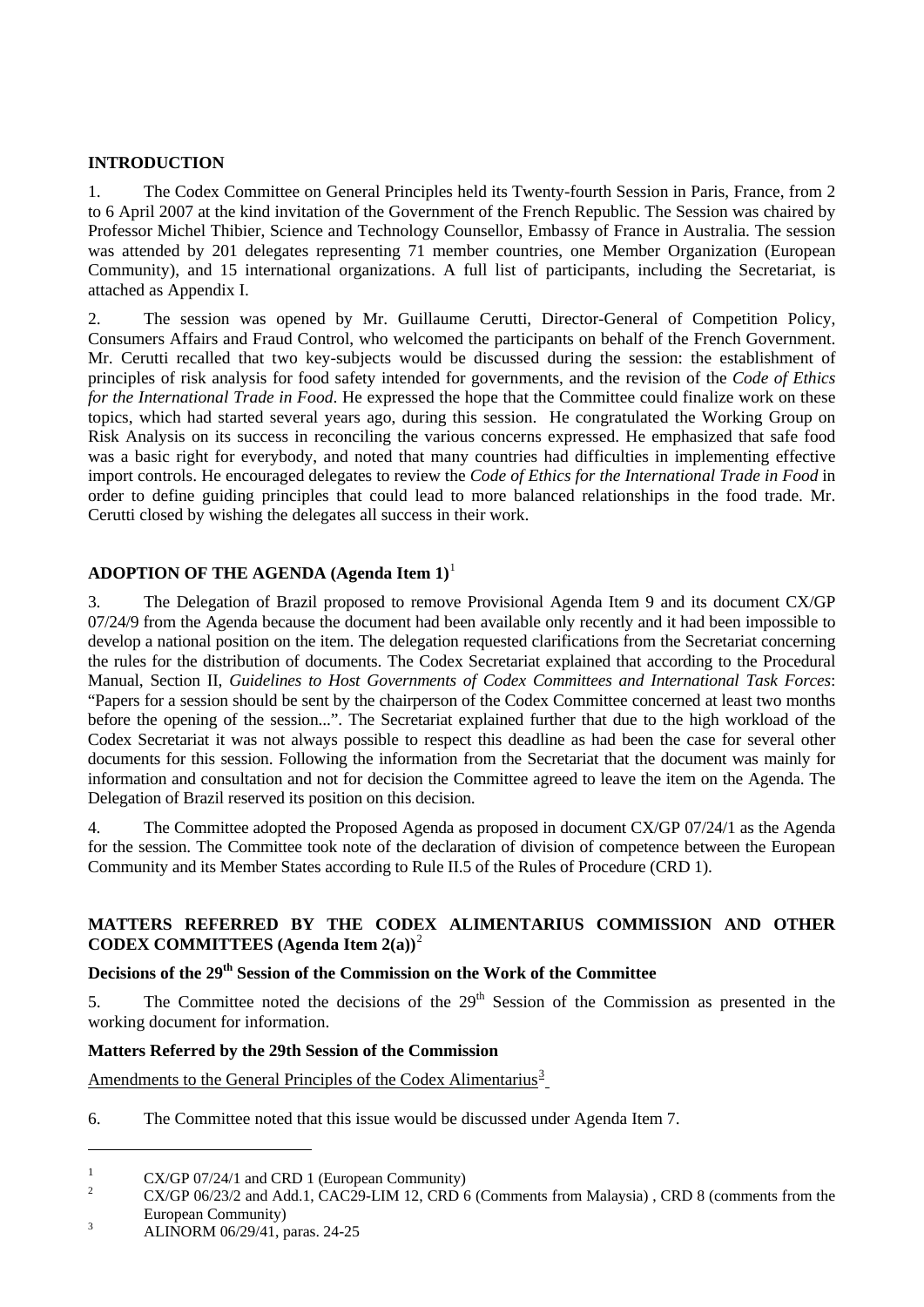Guide to the Consideration of Standards at Step 8 of the Procedure of the Elaboration of Codex Standards including Consideration of any Statement Relating to Economic Impact<sup>[4](#page-7-0)</sup>

7. The Committee recalled that the 29<sup>th</sup> Session of the Commission had agreed to delete the Guide to the Consideration of Standards at Step 8 from the Procedural Manual and transfer relevant sections to the main text of the Elaboration Procedures and elsewhere in the Procedural Manual. The comments of Malaysia and India, supported by several delegations, to the effect that the provisions of the Guide should be reinserted, were referred to this Committee.

8. The Delegation of Malaysia stressed the importance of the provisions included in the Guide in order to ensure that Codex work was not affected by the adoption of inadequately addressed amendments and to allow sufficient time to consider these amendments; to allow members to raise matters of substantive nature at Step 8 in the Commission; and to allow consideration of the implication of a draft standard for a member's economic interests. The Delegation reiterated its position expressed at the Commission that the Guide should be reinserted as a whole. The position was supported by the Delegations of India, Thailand and Egypt.

9. Several delegations questioned the need to reinsert these provisions as they considered that they were covered in other sections of the Manual and had been deleted to avoid duplication.

10. As regards the possibility to raise substantial issues at Step 8, some delegations pointed out that these matters should be raised in the subsidiary body concerned during the elaboration procedure.

11. In reply to a question, the Secretariat recalled that the working document presented to the last session of the Committee (CX/GP 06/23/6 Part II) included detailed proposals on the transfer of the provisions in the Guide to other sections, or clarified how they were already addressed in the Manual, and noted that the Committee had taken its decision to delete the Guide on that basis.

12. The Committee agreed that there was no consensus to reinsert the Guide in the Procedural Manual and agreed to inform the Commission that it confirmed its earlier decision and did not wish to reconsider this question further.

## Codex General Standard for Contaminants and Toxins in Foods  $(GSCTF)$ <sup>[5](#page-7-1)</sup>

13. The Committee endorsed the standard wording proposed by the CCFAC concerning a specific reference to the GSCTF in the sections on contaminants of Codex commodity standards, for inclusion in the Procedural Manual and to forward to the 30<sup>th</sup> Session of the Commission the proposal to amend the text under the heading "Contaminants" in the *Format for Commodity Standards* as indicated in Appendix VII.

## **Matters Referred by the 28th Session of the Commission**

## Terms of reference of the FAO/WHO Coordinating Committees

14. The Committee recalled that at its last session it had discussed in detail the proposal of the Coordinating Committee for Latin America and the Caribbean (CCLAC) to amend its mandate to include an additional bullet point "To promote the adoption of regional positions on strategic subjects". The Committee had decided to recommend to the CCLAC to practice the adoption of regional positions as appropriate while keeping their terms of reference unchanged and to report back its experience to this session. All other Coordinating Committees had been invited to discuss the possible inclusion of the sentence proposed by the CCLAC into their terms of reference and its possible implications and report their views to this session.<sup>[6](#page-7-2)</sup>

15. The Committee noted that at their sessions held in 2006/2007 three of the Coordinating Committees (CCNASWP, CCEURO and CCAFRICA) generally agreed that the current terms of reference should be unchanged because they were considered broad enough. They also agreed that the terms of reference of all Coordinating Committees should be kept harmonized. Within CCASIA and CCNEA there were diverging opinions on this issue while CCLAC supported the proposed amendment. The Committee noted further that the CCLAC and the CCEURO had gained some experience in adopting regional positions on certain issues at their last session.

l

2

<span id="page-7-0"></span><sup>4</sup> ALINORM 06/29/41, paras. 22-23; CAC29-LIM 12

<span id="page-7-1"></span><sup>5</sup> ALINORM 06/29/41, para. 194

<span id="page-7-2"></span><sup>6</sup> ALINORM 06/29/33, paras. 6-18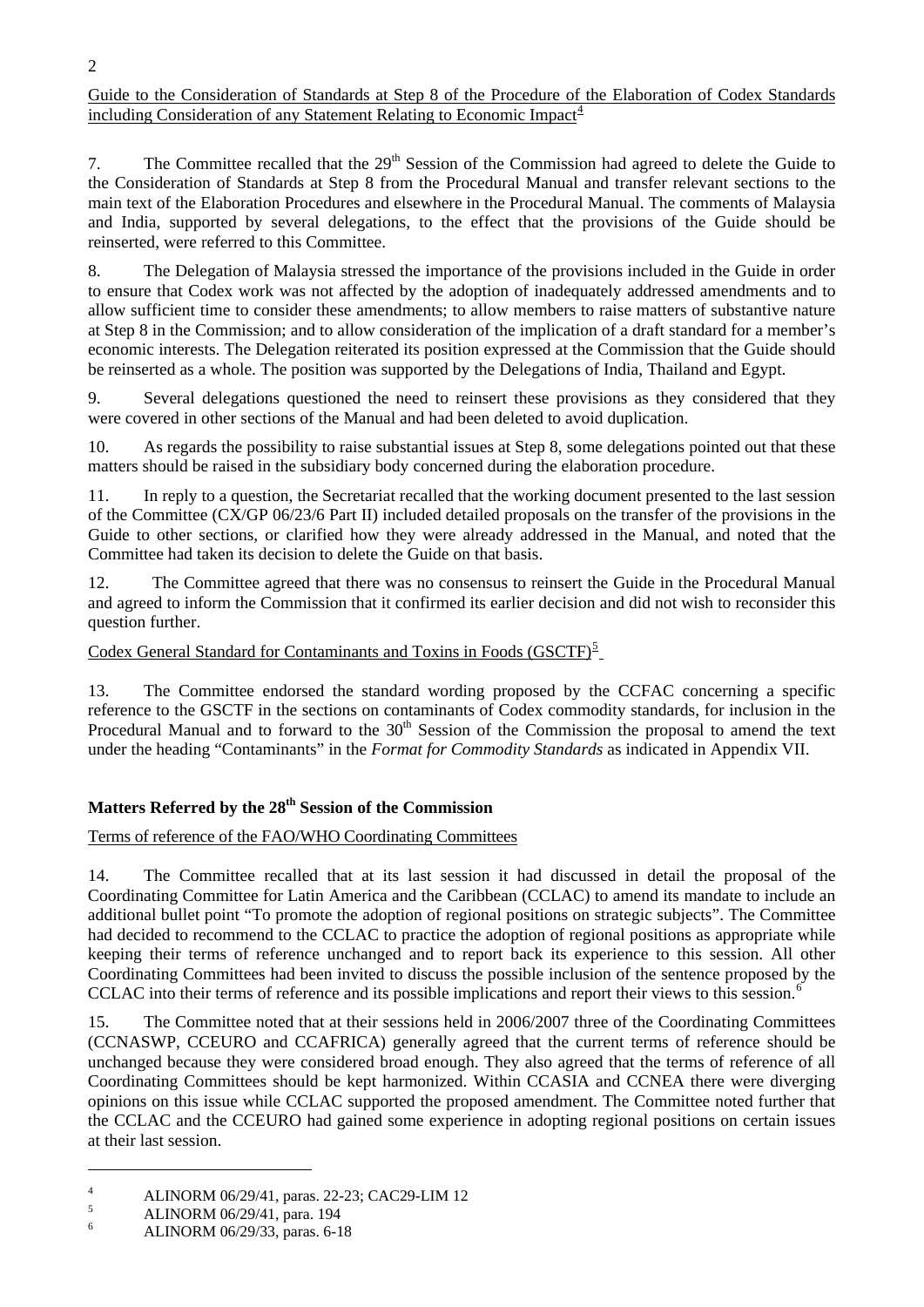16. The Delegation of Argentina reiterated the importance of the proposed amendment in order to ensure transparency within the Executive Committee. In its opinion the function of Coordinators to advise of the views of countries and organizations in their respective regions on matters under discussion could only be fulfilled transparently on the basis of regional positions established in the Coordinating Committees. It also argued that through development of regional positions in the Coordinating Committees developing countries that did not have the resources to attend many other Codex Committees could contribute more efficiently to the work of Codex. This view was supported by other countries of the CCLAC region.

17. A number of other delegations, including Germany, speaking on behalf of the Member States of the European Community, stated that in their opinion the proposed addition to the terms of reference was not necessary as such a function was already covered in the present terms of reference of Coordinating Committees but that if one Committee changed its terms of reference, consistency should prevail and the change be made to the terms of reference of all Coordinating Committees.

18. The Representative of the Legal Counsel of WHO confirmed the statement made at the last session by the Representative of the Legal Counsel of FAO that there were no problems in principle in having different terms of reference for different Coordinating Committees as long as they were consistent with Codex procedures and if the Commission so decides. She also confirmed that regional conferences in FAO and regional committees in WHO, had the same terms of reference and that the consistency in the terms of reference was desirable also for the FAO/WHO Coordinating Committees.

19. Several delegations asked questions concerning the legal implications of only one Coordinating Committee changing its terms of reference: How should Codex Committee Chairs deal with regional positions from only one region? Could other Coordinating Committees still formulate regional positions if they considered their terms of reference broad enough?

20. The Chairperson of the Commission expressed his concern that the goal of the Codex Alimentarius Commission to develop internationally harmonized standards could be jeopardized through regional strategic decisions which could lead to a fragmentation among the members of the Commission.

21. The Delegation of Chile stated that the need for amending the terms of reference had also come out of insecurity on how much liberty a region had for including strategic subjects on the agenda of Coordinating Committees. The Codex Secretariat clarified that according to the *Guidelines for Committees,* provisional agendas were prepared by the Secretary, Codex Alimentarius Commission in consultation with the Chairperson of the Committee. The provisional agenda of all Coordinating Committees must include items referred by the Commission but also could include any particular items regarding problems arising from food control, food safety and food regulatory systems relevant to the region, in consultation with the Regional offices of FAO and WHO as encouraged by the 28<sup>th</sup> Session of the Commission.

22. As there was no consensus on recommending to the Commission that the CCLAC change its terms of reference to include the proposed sentence nor that all Coordinating Committees change their terms of reference in the same way, the Committee agreed that all Coordinating Committees be invited to discuss this matter, including institutional and other implications, at their next session and that those Coordinating Committees wishing to practice the adoption of regional positions should continue to do so under their current terms of reference and to report back to the CCGP on their experiences.

## **Matters referred by other Committees**

Review of observer status with the Codex Alimentarius Commission (Executive Committee) $^2$ 

23. The Committee recalled that the Executive Committee at its  $58<sup>th</sup>$  Session was of the opinion that current and future policy and rules on how to deal with the issue of double representation should be applied to existing and prospective observers equally. In this context the Executive Committee discussed the issue of how to review the status of existing observers, provided for in section 6 of the *Principles Concerning the Participation of International Non-Governmental Organizations in the Work of the Codex Alimentarius Commission*. In particular it was noted that a number of observers had been admitted before the adoption of the first version of the Principles by the Commission. The question was raised whether the first paragraph of section 6 of the Principles was to be interpreted to the effect that those observers were virtually "un-

<span id="page-8-0"></span>l 7

ALINORM 06/29/3A, paras. 106-108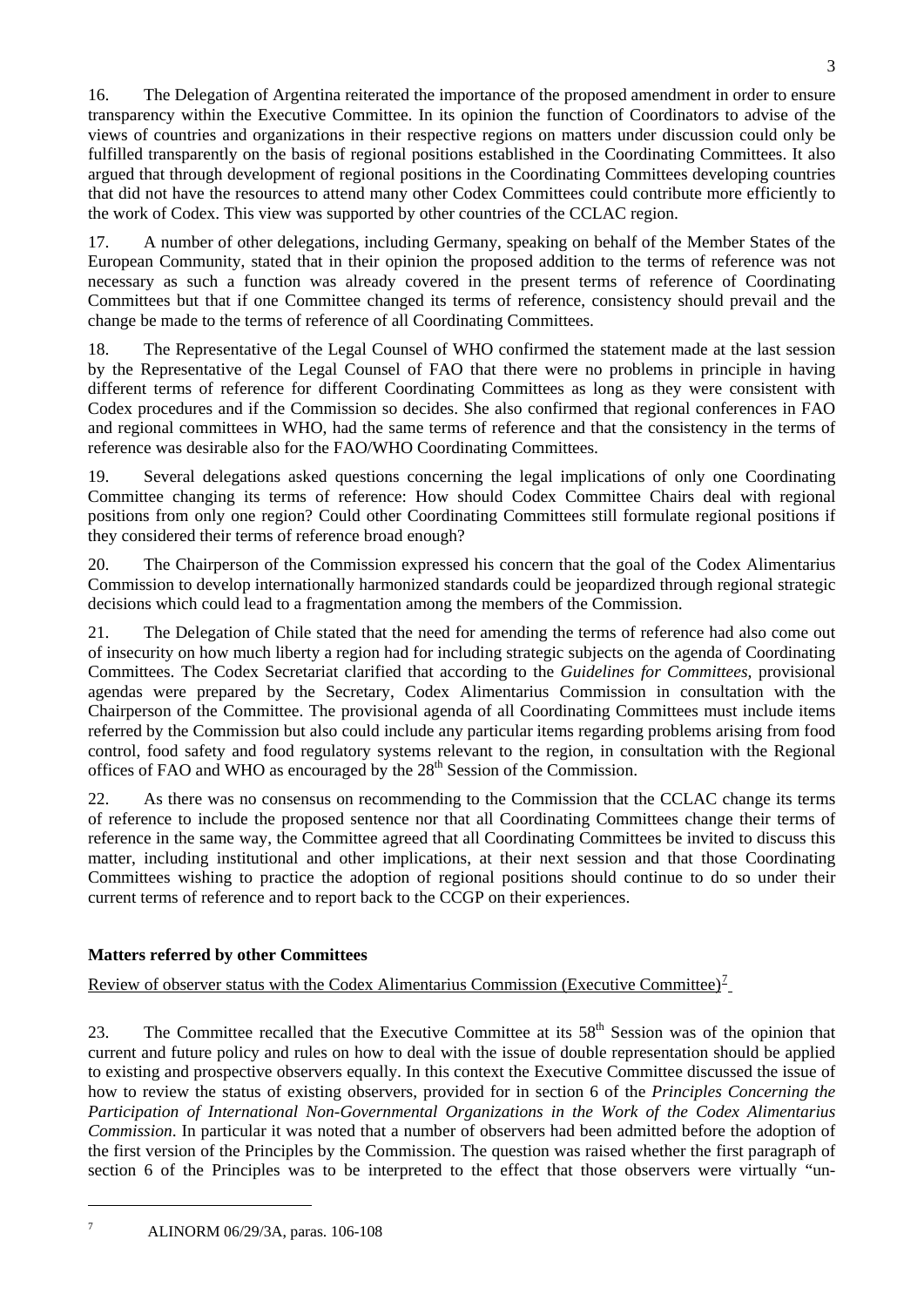reviewable" because the paragraph made reference to the "criteria that applied at the time it was granted observer status". The clarification of the scope of this paragraph would allow the Secretariat to fully implement the provisions of section 4 of the Principles. The Executive Committee recommended that the Committee on General Principles be invited to clarify the intent and scope of section 6, paragraph 1 of the Principles.

24. The Codex Secretariat informed the Committee that subsequent to the 58<sup>th</sup> Session of the Executive Committee the Legal Services of FAO and WHO were consulted on how to address the problem identified by the Executive Committee. It was suggested that the problem could be solved by deleting in section 6, paragraph 1 of the Principles the phrase: "that applied at the time it was granted observer status" to the effect that sections 3 and 4 of the Principles apply to all observers.

25. Several delegations mentioned the need to treat existing observers and new applicants equally and there was general agreement on this proposal. Concerns were expressed as to the high workload for the Secretariat resulting from having to review a large number of present observers. The Codex Secretariat informed the Committee that it would most probably proceed with the review in an incremental manner so that the review would not constitute an excessive burden on the Secretariat.

26. The Committee agreed to recommend to the Commission to amend section 6, paragraph 1 of the "*Principles Concerning the Participation of International Non-Governmental Organizations in the Work of The Codex Alimentarius Commission*" as proposed by the Secretariat (see Appendix VII).

## Draft Risk Analysis Principles Applied by the Committee on Pesticide Residues

27. The Delegation of Malaysia, referring to its written comments in CRD 6, stressed the need to ensure consistency between the documents describing risk analysis policies throughout Codex, and noted that there were some discrepancies between the documents under consideration for pesticide and veterinary drugs residues and the recently adopted Risk Analysis Principles Applied by the CCFAC. The Delegation though supporting the endorsement and adoption of these documents proposed that the Commission for the three committees concerned (Pesticide Residues, Food Additives and Contaminants in Foods) review their risk analysis principles in order to ensure consistency with those applied by the CCRVDF, which followed a more logical sequence, and proposed some specific amendments for consideration at the present session.

28. Some other delegations supported the endorsement and adoption of these documents in view of their importance and in order to complete the work on risk analysis policies and principles initiated at the request of the Commission, with the understanding that they could all be revised once they had been adopted, especially to ensure consistency.

29. It was also noted that the Draft Strategic Plan 2008-2013 for adoption by the  $30<sup>th</sup>$  Session of the Commission included the review of the consistency of risk analysis principles elaborated by the relevant Codex Committees (Goal 2.1).

30. The Committee therefore agreed that it would not consider substantial changes at this stage but would seek to improve the clarity of the text where needed. It was further agreed that following the adoption of the texts under consideration, all adopted risk analysis policies should be reviewed by the Committee especially as regards their consistency with the general *Working Principles for Risk Analysis for Application in the Framework of the Codex Alimentarius*.

31. The Delegation of Malaysia proposed some amendments to paragraph 15 to make it consistent with the approach taken to risk analysis for additives and contaminants. Some other delegations did not support this change as they noted that this paragraph should only reflect the criteria applied in the framework of the CCPR for the prioritization of compounds and the Committee retained the current text.

32. The Delegations of Argentina and Chile expressed their concern with the practice of withdrawing MRLs when they were not supported by the industry although the compounds concerned were still used by member countries and no specific safety issues had been identified, especially as it was likely to reduce the availability of pesticides that could be used by developing countries.

33. The Committee agreed to make a number of editorial amendments, such as the correction or deletion of references to Codex documents, whether adopted or under discussion; deletion of the reference to "CXL" in addition to the official term "MRL"; and clarification of advancement to Step 5/8. It was also agreed that in the Annex, paragraphs 5 and 6 would use the text of the adopted *Criteria for Prioritization*.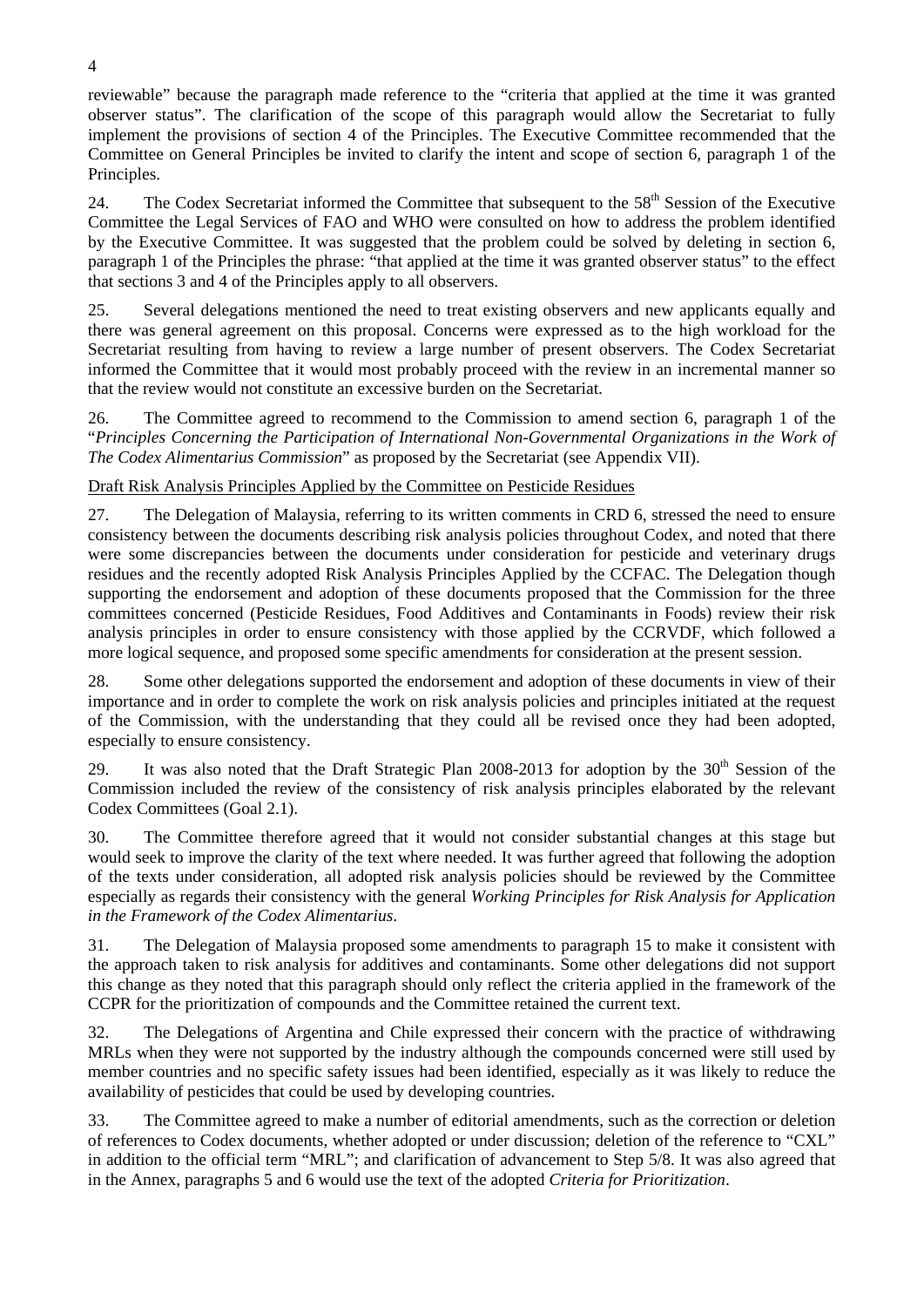34. The Committee endorsed the document with the above amendments, as presented in Appendix II, and agreed that this text and all other similar texts would be reviewed together once they had been adopted by the Commission.

## Proposed Draft Risk Management Methodologies, including Risk Assessment Policies in the Committee on Residues of Veterinary Drugs in Foods

35. In addition to the general discussion presented above and to some editorial changes, the Committee made some specific amendments to the text, as follows.

36. The Committee agreed that the title of section 3.1.2 should refer only to the establishment of the priority list, and not to the identification of a food safety problem since a veterinary drug could be placed on the priority list even if no actual food safety problem had been identified.

37. In paragraph 14, the Committee agreed to clarify that the protection of confidential information was addressed in Article 39 of the WTO TRIPS Agreement, section 7. Protection of Undisclosed Information.

38. The Delegation of Argentina expressed its reservation on this decision as Article 39 of TRIPS was of a broader nature and went beyond the scope of the provisions applicable in the framework of the CCRVDF. Therefore this reference might affect the rights of countries to present information in the CCRVDF.

39. The Committee endorsed the Proposed Draft Risk Management Methodologies, with the amendments mentioned above, as presented in Appendices III and IV.

## Committee on Methods of Analysis and Sampling

40. The Committee recalled that, following approval as new work by the  $29<sup>th</sup>$  Session of the Commission, the CCMAS had finalized a Proposed Amendment of the Principles for the Establishment or Selection of Codex Sampling Procedures that took into account the adoption of the General Guidelines on Sampling in 2004.

41. The Delegation of Germany, speaking on behalf of the Member States of the European Community present at the session, while supporting the adoption of the text, pointed out that in general, the principles for sampling and methods of analysis on which guidance in Codex was based were dated and that in future these would need to be revisited to take into account new work such as sampling uncertainty. The Committee noted that this issue had also been noted by the CCMAS.

42. The Committee endorsed the text as proposed and as presented in Appendix V.

## Proposed Procedure for Consideration of the Entry and Review of Food Additive Provisions in the GSFA (Committee on Food Additives and Contaminants)

43. The Committee noted that although this text was related to the establishment of provisions for additives, it was more relevant to the Elaboration Procedures than to the section on risk analysis in the Procedural Manual and agreed that it should be included in that section when adopted. The reference to the Committee on Food Additives and Contaminants was replaced with the Committee on Food Additives throughout the text. The Committee also agreed to several editorial changes and corrections, including the diagram in the French version.

44. In reply to a question concerning "intake assessment", it was noted that this term was used in the Preamble of the General Standard for Food Additives in relation to the data on intake assessment which could be provided by member countries, whereas exposure assessment was one of the steps of risk assessment carried out by JECFA, and the text was therefore retained as currently drafted.

45. The Delegation of the United States proposed to defer consideration of the provisions concerning the use of food additives in standardized foods, as the interaction between the Committee on Food Additives and Commodity Committees was currently under consideration in that Committee, and new proposals might be put forward by the next session of the CCFA. The Committee however agreed to endorse the document as proposed at this stage, and to draw the attention of the CCFA to the fact that these provisions might need to be reconsidered depending on the outcome of the discussion on this matter at the forthcoming session of CCFA.

46. The Committee endorsed the Proposed Procedure, as presented in Appendix VI.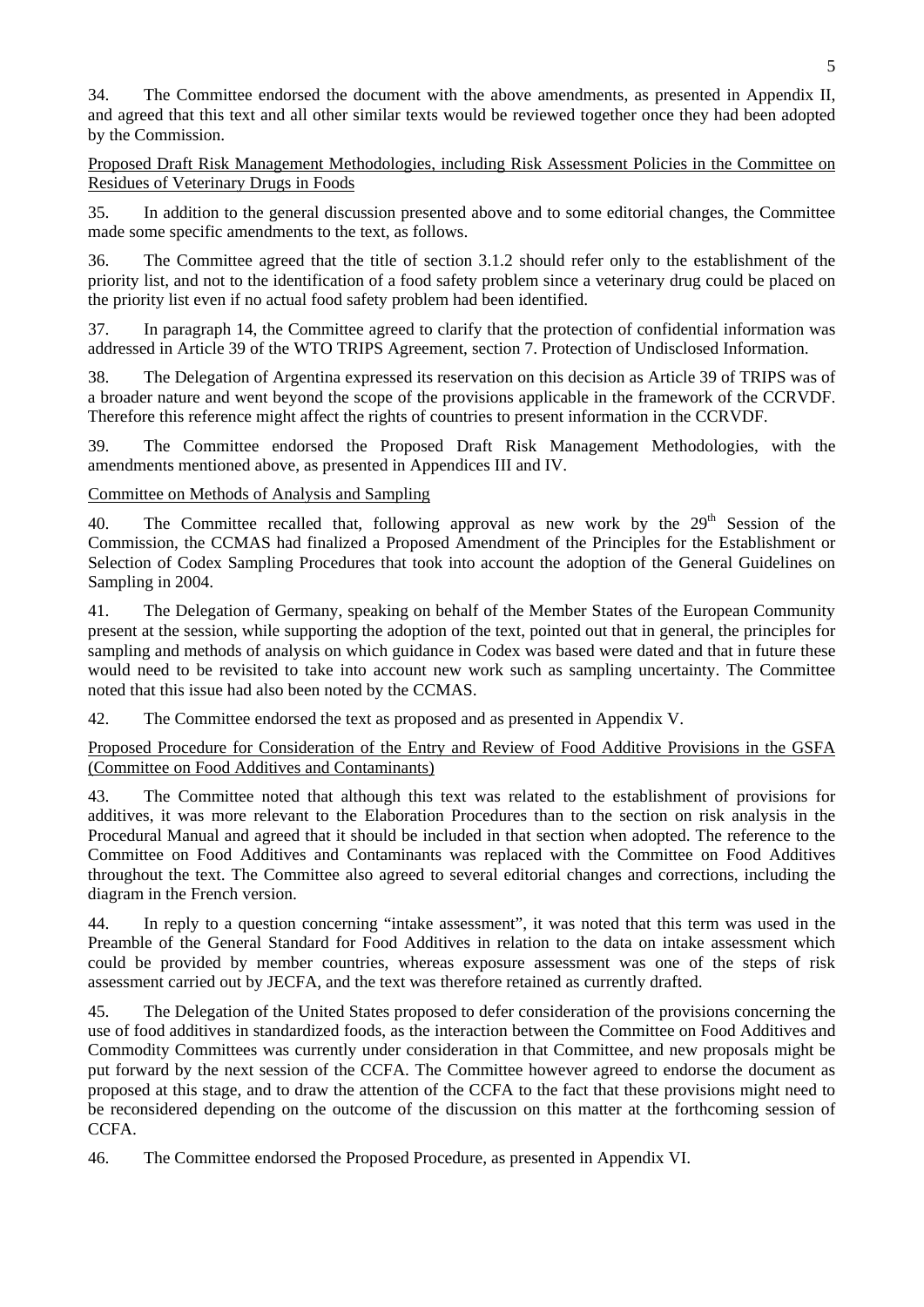## **PROPOSED DRAFT WORKING PRINCIPLES FOR RISK ANALYSIS FOR FOOD SAFETY (Agenda Item 3)[8](#page-11-0)**

47. The Committee recalled that its last session had agreed to return the Proposed Draft Working Principles to Step 2 for consideration by a physical working group co-chaired by Canada and Norway and hosted by the European Community.

48. The Co-Chair of the working group, Mr Paul Mayers (Canada) recalled that the tasks assigned to the working group were to discuss and articulate the rationale for guidance for governments related to the application of risk analysis by governments; to describe the output that Codex may require to respond of this rationale; and to draft, for further discussion, some simple and horizontal principles on the implementation of risk analysis by governments. The working group had agreed to develop simple principles rather than detailed guidelines and to build on the agreed text of the *Working Principles for Risk Analysis for Application within the Framework of Codex Alimentarius*, retaining the principles and elements that were relevant for application by governments, and adding other provisions where necessary. All components of risk analysis had been discussed extensively and the working group had agreed on the revised Proposed Draft Principles presented in Appendix III to the working document, which was circulated for comments at Step 3.

49. The Committee expressed its thanks to Mr Paul Mayers, Ms Bodil Blaker (Co-Chair, Norway) and the participants in the working group for their excellent work to address complex issues and thereby facilitating the consideration of this important subject in the Committee.

50. Many delegations expressed their general support of the approach taken by the working group and of the revised working principles and stressed the importance of providing guidance on risk analysis to governments at the earliest possible opportunity. The Committee noted that a number of detailed comments had been made and agreed that the terminology should be harmonized, especially in the French and Spanish versions with current Codex texts in the area of risk analysis. The Committee considered the document section by section and made the following amendments and comments.

## **General Aspects**

 $\overline{a}$ 

51. The Representative of FAO recalled that guidance to governments was provided in the FAO/WHO Food Safety Risk Analysis - A Guide for National Authorities, which had also been presented to the participants in the working group.

52. In paragraph 2 concerning the objective of risk analysis, the Committee agreed with the proposal from several delegations to refer to "human health protection" for clarification purposes. Throughout the document the Committee agreed that the terminology should be harmonized with the terminology used in the adopted *Working Principles*, as far as possible. Following a proposal to refer to the dual mandate of Codex, the Committee recalled that while considerations related to fair trade practices appeared in relevant sections of the document where appropriate, the overall objective of risk analysis was the protection of human health and the current text sentence was retained.

53. The Committee noted a proposal to refer to "international trade" instead of trade in paragraph 3, however it was agreed that the current text was clear enough and consistent with other Codex texts. The Committee also confirmed that the term "non discriminatory" was wide enough to cover all situations and there was no need to add other terms such as "non discretional" as regards the application of risk analysis.

54. The Committee had an extensive discussion on paragraph 12, especially on the first sentence "Precaution is an inherent element of risk analysis".

55. Some delegations expressed the view that the first sentence was unclear, not in line with the main content of the paragraph and should be deleted since the approach to addressing uncertainty in risk analysis was explained in the third and fourth sentences. Some delegations proposed to retain only the last sentence of paragraph 12.

<span id="page-11-0"></span><sup>8</sup> CX/GP 07/24/3, CX/GP 07/24/3-Add.1 (comments of Australia, Colombia, Costa Rica, Japan, Norway, Panama, CRN, 49P), CX/GP 07/24/3-Add.2 (comments of European Community, Kenya, Mali, New Zealand, Paraguay, Peru, Consumers International), CRD 3 (comments of the Republic of Korea), CRD 4 (comments of the United States), CRD 5 (comments of the Philippines), CRD 8 (comments of the European Community), CRD 9 (comments of Mexico)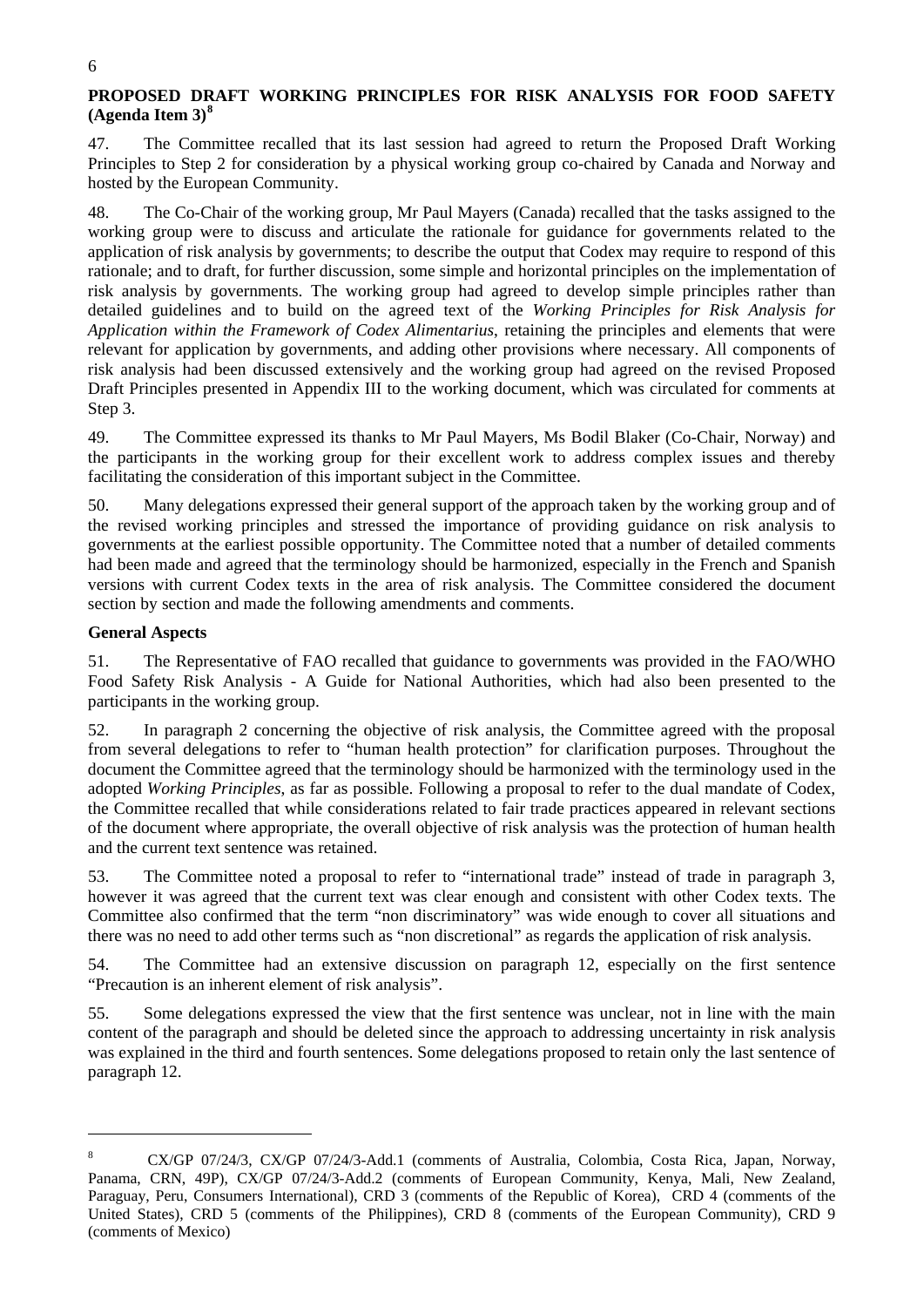56. Other delegations and observers pointed out that the term "precaution" did not refer exclusively to risk management but was a general aspect of risk analysis directly related to the uncertainty in scientific information which was clearly explained in the remainder of the paragraph, and recalled that a similar statement appeared in the adopted *Working Principles*.

57. The Delegation of Argentina supported by other delegations expressed the view that the similar statement in the risk analysis principles applied in Codex should be read in conjunction with the decision of the Commission in this regard, but that in order to be retained in a document intended for governments it should be stressed that the statement was for exceptional use in situations where there is a risk for health but where there is no sufficient scientific evidence;the obligation to collect the necessary evidence to conclude the risk assessment in a reasonable time frame should also be stressed.

58. The Representative of WHO recalled that precaution was applied in the framework of risk analysis and that WHO applied precaution in its approach to emergency assessment and response under INFOSAN and will do so under the International Health Regulations (IHR) (2005), which will enter into force in June 2007, and include public health emergencies related to food.

59. The Representative of WTO noted that the text under consideration reflected a well known fact of risk analysis and did not affect or contradict the provisions of the SPS Agreement, which were legally binding for WTO members.

60. After some discussion the Committee agreed to retain the current text of paragraph 12. The Delegation of Malaysia expressed its reservation on this decision

61. In paragraph 13, the Committee deleted the reference to an "output" from international organizations, as it was considered that the results of expert FAO/WHO committees were covered by the terms "relevant guidance and information".

62. Several delegations proposed to delete the specific reference to OIE and IPPC as the objective of risk analysis in Codex was to address human health and the scope of these organizations was different and therefore only guidance from Codex, FAO and WHO should be considered as related to food safety risk analysis. These delegations however supported a general reference to other relevant organizations.

63. Other delegations and the Representative of FAO stressed the importance of the food chain approach, especially as regards primary production and animal production and therefore supported the reference to the work of OIE and IPPC, taking into account in particular the cooperation between Codex and OIE as regards food safety for products of animal origin. It was also pointed out that Codex, OIE and IPPC were referred to under the SPS Agreement and that it was essential to take into account the whole range of relevant international recommendations and apply risk analysis consistently across the board within the national framework.

64. The delegation of Brazil expressed the opinion that it was important to maintain the reference to the expert groups as it appears on the document prepared by the working group. The Codex Secretariat informed the Committee that the reference to expert groups was not necessary because these groups belong to the activities of FAO and WHO, the experts being nominated by the Directors General of FAO and WHO.

65. After some further discussion, the text of paragraph 13 was amended to clarify that only risk analysis activities "pertaining to human health protection" were concerned in order to avoid any confusion, and that they were "conducted by Codex, FAO, WHO and other relevant international intergovernmental organizations, including OIE and IPPC."

## **Risk Assessment Policy**

66. The Delegation of India proposed to insert additional text concerning the feasibility of establishing risk assessment policy. The Committee recalled that these issues had been discussed in the working group, that the difficulties had been recognized, especially for developing countries, and that some flexibility should exist, but that the establishment of a risk assessment policy was an essential component of risk analysis, and the current text was therefore retained.

## **Risk Assessment**

67. The Committee noted the proposal of the Delegation of Cameroon to amend paragraph 18 to read "the objective of risk assessment should be specified, in conformity with the risk assessment policy". However the Committee retained the current text as its purpose was to ensure that the risk assessment should be fit for its purpose and that the risk assessment policy was addressed in the above section.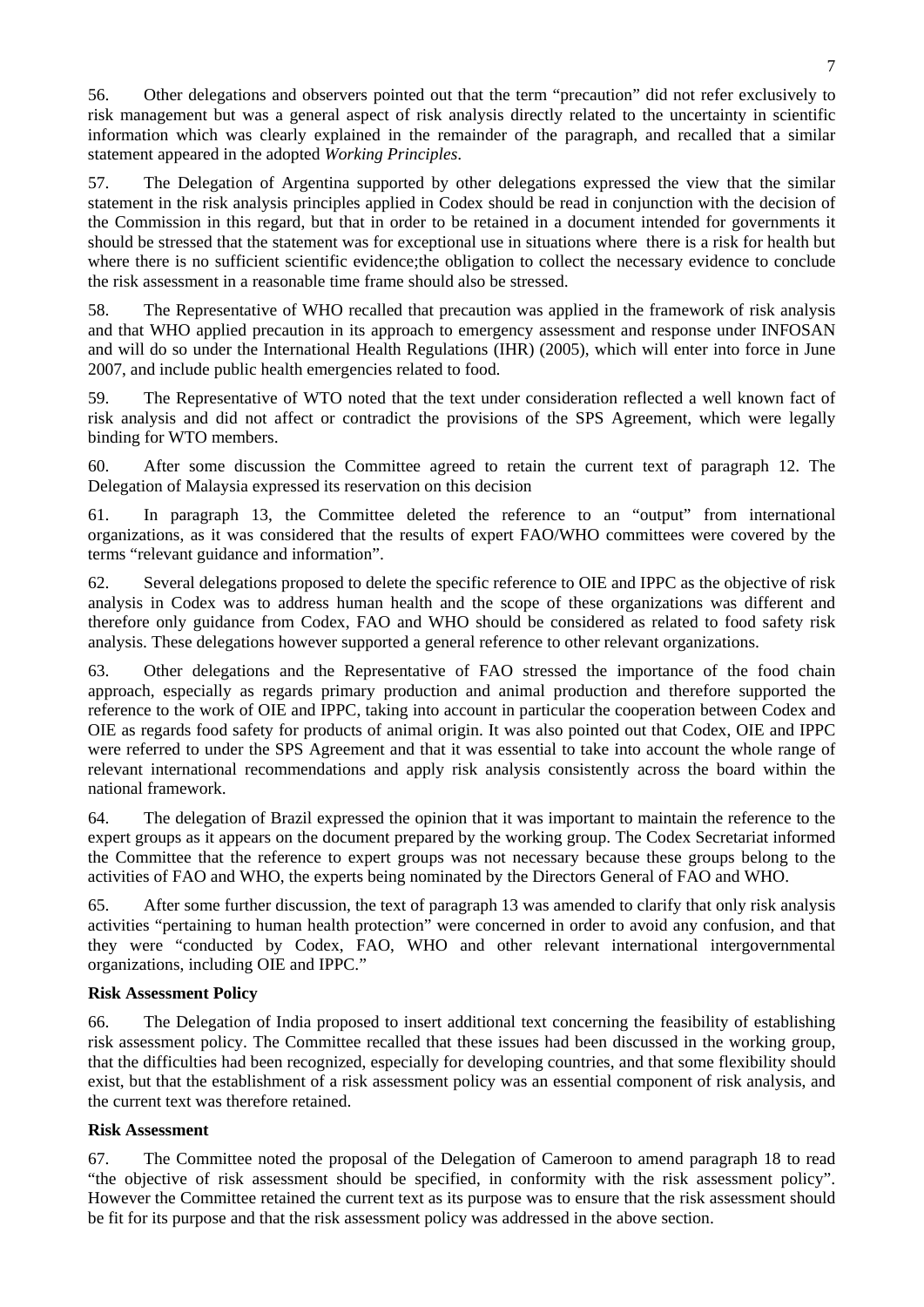68. In paragraph 19, the Committee agreed to refer to "the scope and purpose of the risk assessment", as there was no need to use the term "particular" to qualify risk assessment.

69. The Committee discussed paragraph 20 concerning the question of conflict of interest. The Delegation of the Republic of Korea and other delegations proposed to amend the text to avoid repetition and group the provisions addressing governments and non government experts. One delegation reported that government risk assessors were generally part of a panel constituted to provide scientific advice over a certain period of time and were not submitted to a new selection process every time they had to provide scientific advice, while non government experts had to be selected through a case-by-case selection process involving declaration of interest. After some discussion, it was agreed to rearrange the text to group the provisions for both government and non government experts. It was also clarified that the purpose was to avoid any conflict of interest "that may compromise the integrity of the assessment". The Committee specified that public information on the experts was "subject to national considerations", as it was recognized that procedures and common practice may vary from one country to another.

## **Risk Management**

70. The Committee agreed to delete the reference to "recommendations" that was used in the context of Codex but was not appropriate in relation to the action taken by governments.

71. The Delegation of Argentina, supported by several delegations, proposed to replace the term "decision" with "sanitary measure" in order to ensure consistency with the provisions of the SPS Agreement in paragraph 28 and throughout the text. The Delegation of the European Community, supported by other delegations expressed the view that the use of "sanitary measure" might be justified in some cases but the term "decision" was used in a broader context in several sections and should not be systematically replaced.

72. After some discussion, the Committee agreed to refer to "National government decisions on risk management, including sanitary measures taken".

73. The Committee considered some proposals to amend the second sentence of the paragraph on "unjustified differences in the level of consumer health protection". The Delegation of New Zealand proposed to replace this wording with "technically unjustified differences in food safety controls to address similar risks". Other delegations proposed to retain the current text. The Committee noted that it was difficult to define the level of consumer health protection and agreed to refer to "the measures selected".

74. In paragraph 30, the Delegation of the United States proposed that the decisions should be "rationally related" to the assessed risk, rather than "proportional", which was not included in the previously adopted principles and may be interpreted as a strict mathematical relationship between the risk management measure and the level of risk.

75. The Delegation of Malaysia expressed its concern with the term "proportional" and proposed to delete the phrase "and should be proportional to the assessed risk".

76. After some discussion, the Committee agreed to the proposal from the Delegation of the European Community to replace "proportional" with "proportionate", as it did not imply the establishment of a precise mathematical relationship. The Delegation of the United States noted its continuing concern and its preference for the deletion of the term. The Delegation of Malaysia expressed its reservation on this decision.

77. The Committee agreed to amend the last sentence to reflect that national governments should base their sanitary measures on Codex standards and related texts where available, as proposed by several delegations in order to emphasise the importance of Codex texts in the framework of the SPS Agreement.

78. The Delegation of Argentina proposed to move the last sentence of paragraph 30 to the section on general aspects. After some discussion, the Committee however decided to retain the sentence in paragraph 30 as the sentence mainly referred to risk management.

79. In paragraph 34, the Committee noted the proposal from the Delegation of Cameroon to refer to an "informed decision" on the management of risk but retained the current text.

80. In paragraph 36, the Delegation of the United States proposed to delete the end of the sentence or alternatively, to insert a footnote to provide guidance on "no more trade restrictive than necessary": "A measure is no more trade restrictive than necessary unless there is another measure, reasonably available taking into account technical and economic feasibility, that achieves the appropriate level of consumer health protection and is significantly less restrictive to trade".

8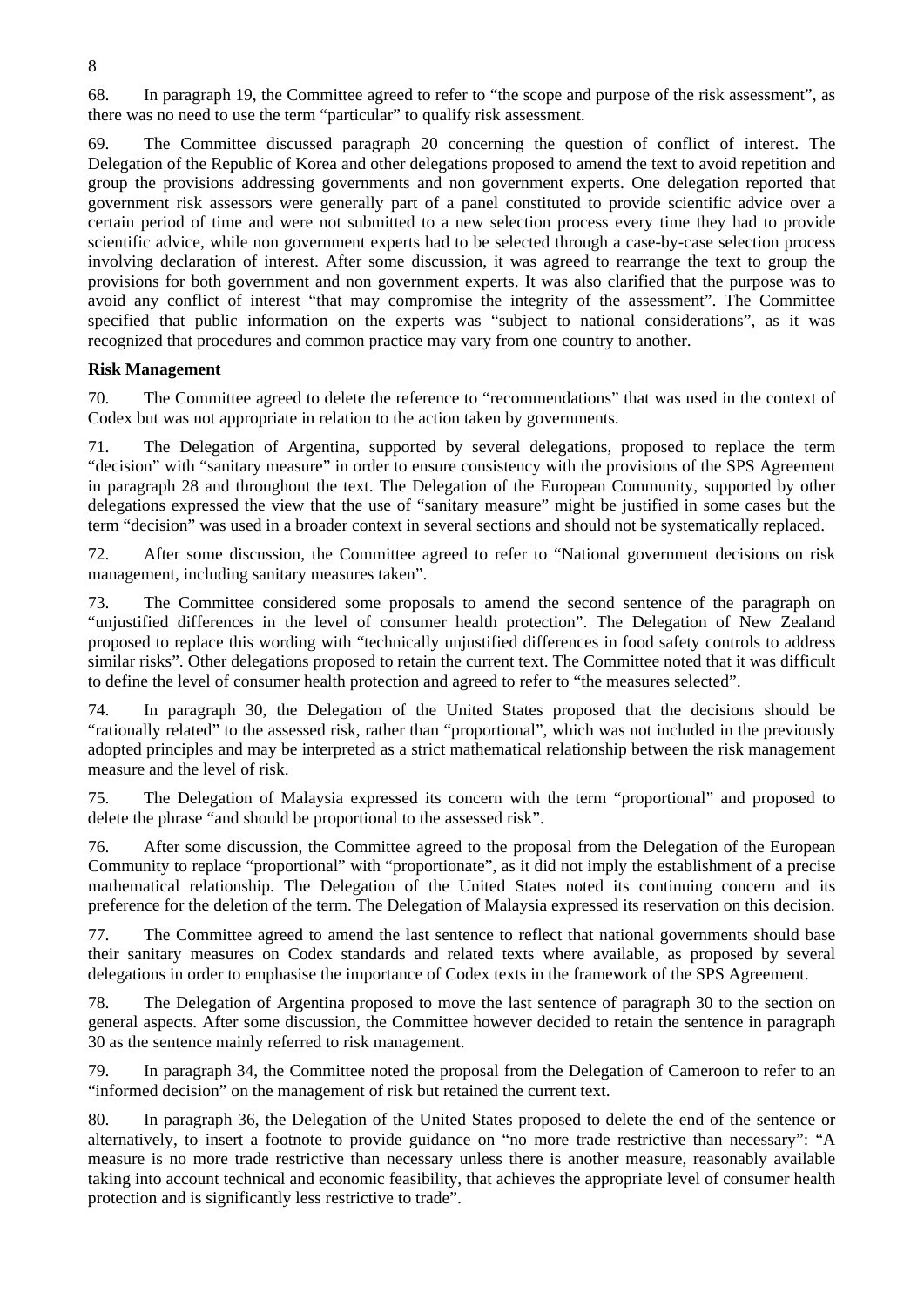81. Some delegations supported the current text, which is the same as in the adopted *Working Principles*, as it was important to ensure that risk management measures did not result in unjustified barriers to trade. Other delegations proposed to delete the phrase "and select measures that are no more trade-restrictive than necessary". After an exchange of views, the Committee agreed to retain the current text of paragraph 36. The Delegations of Cameroon and the United States reserved their position on this decision.

82. The Delegation of India, supported by some delegations and one observer, proposed to insert additional provisions in paragraph 36 to reflect the importance of cost effectiveness and technical feasibility when considering risk management options. It was however noted that these aspects were specifically covered in paragraph 32 of the same section, and no change was made to the text in this respect.

83. The Delegation of Argentina, supported by some delegations and one observer, proposed to insert provisions for conflict of interest applying to risk managers that would be similar to those applied to risk assessors. The Delegation of Tunisia pointed out that such provisions were relevant in the case of risk assessment as individual experts may have personal interests, but not in the case of risk management which was carried out as part of a governmental regulatory system.

84. The Delegation of Canada recalled that the question had been discussed in the working group, where it had been recognised that provisions applicable to risk assessment were intended to ensure the integrity of the risk assessment, while risk management took into account a range of information in addition to scientific information. In addition, transparency was specifically addressed in the risk management section and therefore it had been agreed that there was no need for "conflict of interest" provisions in this section. The Committee agreed to retain the text of paragraph 36.

## **Risk Communication**

85. The Committee agreed to retain the section as currently drafted.

## **Implementation**

86. The Committee discussed the title and place of this section. The Delegation of New Zealand, supported by other delegations, proposed to change the title of the section to "application" or "other aspects" as the section had been discussed in the context of the application of the principles, not the implementation of measures. Some delegations proposed to refer to capacity building in the title as this was considered in paragraphs 42 and 43. Several delegations pointed out that the aspects covered by the section were not limited to capacity building in risk analysis but were rather of a general nature. The Delegation of Cameroon pointed out that the section covering application dealt with the international aspects of these working principles and recalled that they were meant for national governments.

87. The Committee therefore agreed to transfer paragraphs 42 and 43 at the end of the General Aspects section. As it was recognised that the footnote to the section title provided useful clarification but was not a principle in itself, it was agreed to transfer it to paragraph 4.

## **Further Steps**

88. The Committee recognised that considerable progress had been made and discussed the proposal of the Chair to advance the text to the Commission for final adoption. Several delegations supported the advancement of the text to Step 5 as they had no objection in principle to its content but pointed out that substantial changes had been made and that they needed more time to consider it in depth at the national level before supporting its advancement to Step 8. Other delegations supported its advancement to Step 8 in view of its importance for governments of guidance on risk analysis.

## **Status of the Proposed Draft Working Principles for Risk Analysis for Food Safety**

89. The Committee advanced the Proposed Draft Working Principles for adoption by the  $30<sup>th</sup>$  Session of the Codex Alimentarius Commission at Step 5 with a recommendation to omit Steps 6 and 7 and to adopt them at Step 8 (see Appendix VIII).

90. The Delegations of Argentina, India, Malaysia and Thailand expressed their reservation on this decision.

91. Following a question of the Delegation of Cameroon on how member governments could report to the Commission on the application of the *Working Principles* following their adoption, the Representative of FAO indicated that FAO and WHO would report to the Commission on capacity building activities in risk analysis, and proposed that the report of countries on the application of risk analysis at the national level should be considered in the framework of Coordinating Committees, possibly as a specific item.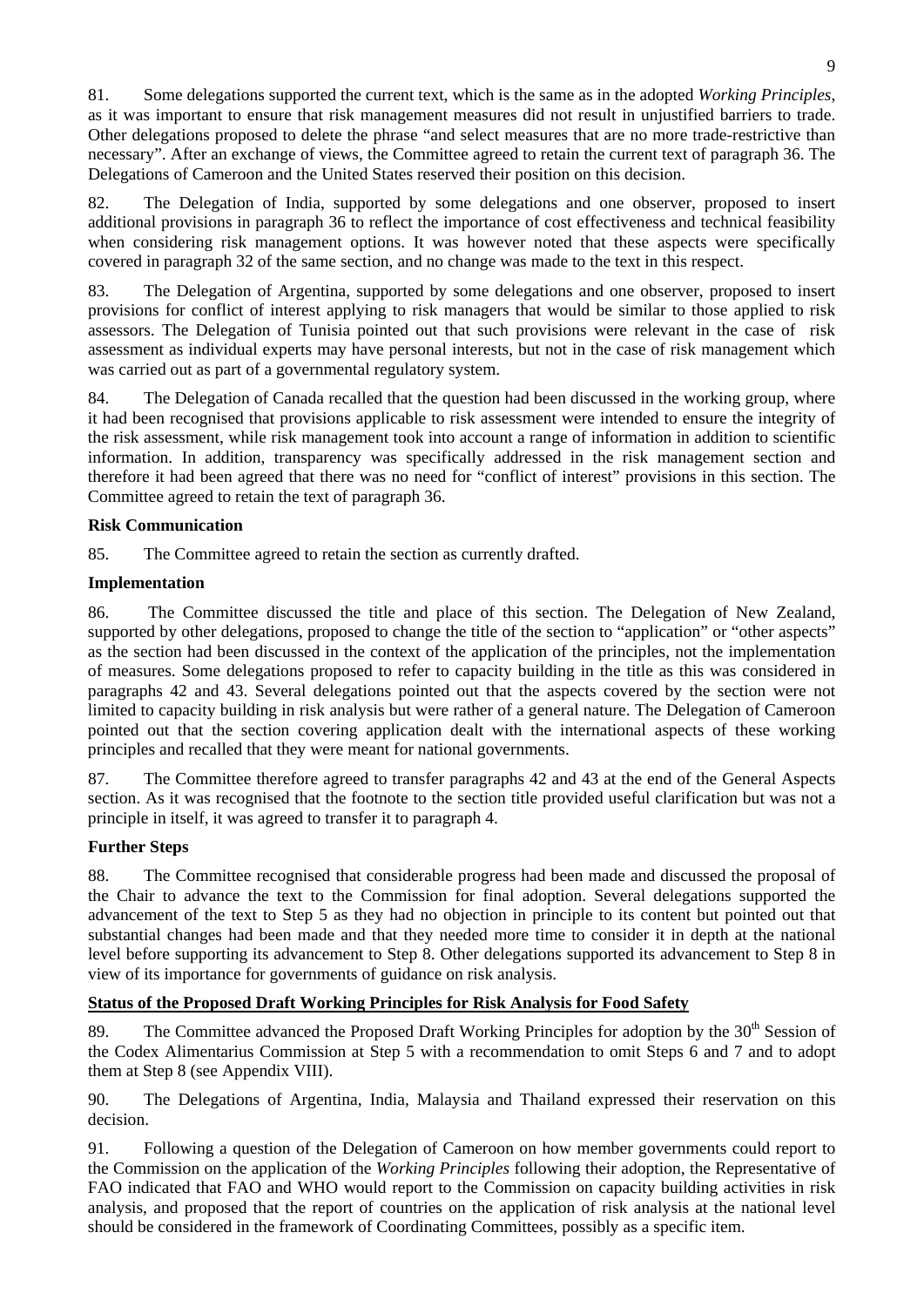## **PROPOSED DRAFT REVISED CODE OF ETHICS FOR INTERNATIONAL TRADE IN FOODS (Agenda item 4)[9](#page-15-0)**

92. The Secretariat recalled the history of the Code of Ethics for International Trade in Food (CAC/RCP 20-1979), which had been revised once in 1985. Since then events such as the creation of the World Trade Organization and the Codex Committee on Food Import and Export Inspection and Certification Systems (CCFICS) had taken place and the Secretariat had alerted the Committee on the need to revise the Code and the task had been given to the Committee on General Principles. However, in recent sessions of the Committee there was no consensus on whether the present code should be revised or how it should be revised.

93. The 22<sup>nd</sup> Session of the Committee on General Principles agreed to ask the Committee on Food Import and Export Inspection and Certification Systems (CCFICS) to consider whether it could provide recommendations to address the question of "the subsequent export of food, whether imported or produced domestically, that had been found to be unsafe or unsuitable or otherwise did not meet the safety standards of the exporting country", within its terms of reference, and also consider whether further guidance could be provided to remedy the problems faced by countries with insufficient capacity to conduct import food control. The Committee thus suspended consideration of the Proposed Draft Code of Ethics, currently at Steps  $3/4$  until the present session, pending the reply from the CCFICS.<sup>[10](#page-15-1)</sup>

94. The Delegation of Australia as host country to the CCFICS reported on the discussion that had taken place at the  $15<sup>th</sup>$  Session of the CCFICS on the basis of the results of an electronic working group<sup>[11](#page-15-2)</sup>. The CCFICS had generally agreed that if new work was required it should fall within the CCFICS mandate and supported a recommendation on the need to ask members to identify the specific provisions that may need to be amended or added and to submit specific proposals for new work. The CCFICS also endorsed the three recommendations of the working group and forwarded them to the 24<sup>th</sup> Session of the Committee on General Principles. The CCFICS could however not reach consensus concerning the establishment of a general principle along the following line "*A country should not export or re-export food to a country if this food is generally recognized dangerous, unfit for human consumption, adulterated, or misleading to the consumers".* 

95. The Chairperson stressed the importance of making progress with the revision of the Code in the Committee on General Principles as this work was explicitly referred to in its terms of reference. He said further that the reputation of Codex was at stake and the Committee might be seen as inefficient if it was not able to update the Code, recalling that the current revision work should be completed by 2009. He suggested forming an in-session working group with the specific objective of drafting a few simple principles that could form a basis for further work by the Committee.

96. Several members and one observer did not support the establishment of a working group. In their view, any new or revised text would only reiterate what was already stated in other Codex documents as well as texts of other organizations. While recognizing that there was a problem with export of unsafe food, they were of the opinion that this was mainly due to insufficient import controls and incomplete food standards of importing countries and that that the issue could be addressed more efficiently by capacity building and by assisting developing countries in strengthening their infrastructure and improving their food control systems. It was mentioned that the CCFICS had recommended a similar way forward and that the CCLAC had expressed a position against further work on the Code based on the arguments above menioned

97. Several other members and one observer were in favor of establishing a working group to revise the Code. They felt that the group could concentrate on ethical principles that went to the heart of the Codex objective to ensure safe, sound and wholesome food for all consumers. These principles should not reiterate what other texts already stated but should aim to define moral responsibilities in international trade in order to protect the most vulnerable consumers from sub-standard imports. Some members gave an account of experiences with unsafe imported food consignments. It was mentioned that the CCEURO and the CCAFRICA had expressed a position in favor of further work on the Code.

l

<span id="page-15-0"></span><sup>9</sup> CX/GP 07/24/4, CX/GP 07/24/2 (Possitions of CCEURO and CCLAC), CRD 2 (comments of Kenya), CRD 5 (comments of the Philippines), CRD 8 (comments of the European Community), CRD 10 (comments of Thailand), CRD 12 (Report of the Working Group consisting of Canada, Cameroon, China, Denmark, European Community, France, Germany, Ghana, Italy, Japan, Kenya, Morocco, the Netherlands, Norway, Switzerland, United Kingdom, United States, Zambia, WHO and Consumers International.<br>ALINORM 05/28/33A, paras 55-73, ALINORM 06/29/33, paras 78-87<br>ALINORM 07/20/20, paras 60.67

<span id="page-15-1"></span>

<span id="page-15-2"></span>ALINORM 07/30/30, paras. 60-67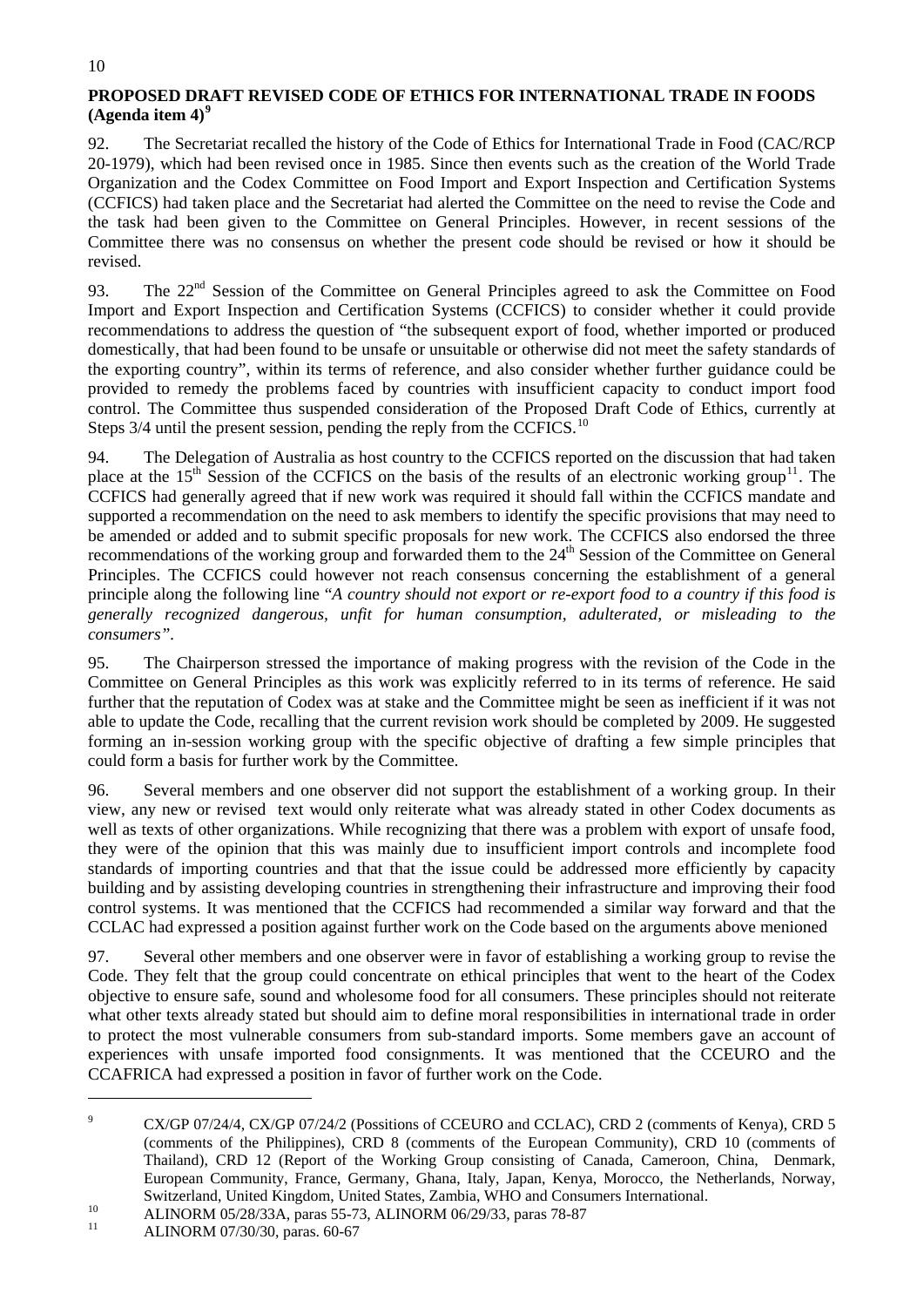98. Some delegations stressed that while capacity building to improve food control in developing countries was critical it would take some time to bring all countries' infrastructure to a satisfying level and a lot of resources were needed. In the meantime a strong Code of Ethics could help to protect importing countries from unsafe food consignments.

99. The Representative of the WTO noted that the WTO Agreements did not oblige governments to take measures to protect consumers from unsafe food or deceptive practices, but gave them the right to restrict trade when necessary for these purposes. Governments could only protect consumers in their own country from unsafe food. She provided information on the Standards and Trade Development Facility (STDF), referred to in the CCFICS report. She also mentioned that the SPS Committee discussed at each session the problems faced by developing countries in the context of special and differential treatment and technical assistance and that it would be useful if Codex delegates participated in SPS Committee sessions to report on their experiences and call for technical assistance needed. The Codex Secretariat could also report the discussion on this issue in the Committee on General Principles at the SPS Committee.

100. The Committee agreed to the proposal made by the Chairperson (see para 92) and decided to establish and in-session working group, to work in English, with the terms of reference: "to consider whether the revision of the current Code could focus on a small set of core principles, set down in Article 4 of the adopted text". After its meeting during the present session the French Secretariat of the CCGP reported on the results to the plenary (CRD 12). The Working Group had taken as a starting point a non-paper prepared by the United States which consisted of an extract of the existing Code.

101. Several members including the Delegation of Morocco speaking as Coordinator for Africa and one observer stated that while the resulting text in CRD 12 was not yet sufficient it could serve as an excellent starting point for further discussions. A number of potential deficiencies and ways for improvement were mentioned by these delegations as follows:

- Article 4 is not precise enough to protect developing countries from unacceptable practices;
- A statement on responsibilities of exporters should be included;
- The text should have a preamble and should keep some principles already in the code that are still useful today (such as statements on most vulnerable groups and breastfeeding);
- The terminology of article 3.2 should be modernized to reflect contemporary concepts such as hazard and risk;
- Implementation issues need to be resolved:
- The work of the World Food Programme on this issue should be looked at and complemented by Codex;
- The problems arising from transit countries should be included;

102. Several delegations including the Delegation of Argentina and other Delegations from Latin America and the Caribbean were of the opinion that the text proposed by the working group would not help to avoid existing problems in trade with the export of sub-standard food products. They stressed that governments should be committed to prevent exports of sub-standard food products but reiterated their opinion that all relevant rules for this already existed in international guidelines and agreements including the present Code of Ethics but that it was the implementation of these rules that did not work. They supported the way forward suggested by the CCFICS and discontinue revision work in the Committee on General Principles.

103. In reply to some statements it was clarified that the proposed text from the working group as well as the existing Code not only applied to food trade but also to concessional and food aid transactions.

104. The Representative of FAO was of the opinion that both a Code of Ethics and efforts in capacity building were needed. He stressed that the Code should not be seen as protecting consumers only in developing countries but in all countries as even a good import control system could not prevent some shipments containing sub-standard food from entering the country. He further indicated that while FAO and WHO had invested extensively in capacity building in food safety over the last decades this was a huge task and it would take many more years to achieve satisfactory results and that in this context a Code of Ethics could help achieving consumer protection globally. He felt that the text proposed by the working group was a good start but should have a preamble that could make reference to the UN Resolution on Consumer Protection and the FAO Guidelines on the Realization of the Right to Food.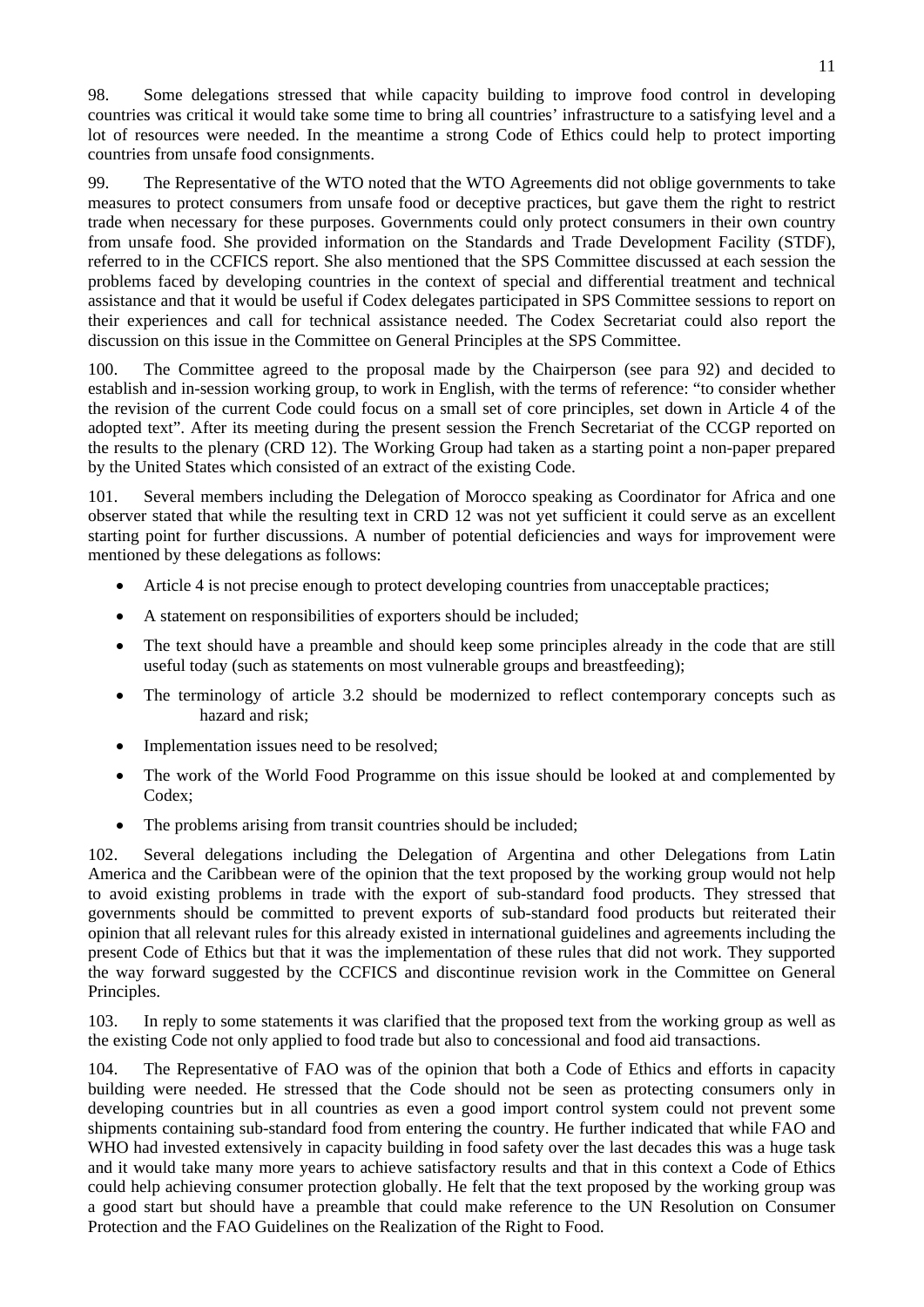12

 $\overline{a}$ 

105. The Representative of the WHO while also welcoming the continuation of work on a Code of Ethics in Codex stated that a preamble to the text could make reference to the International Health Regulations and the INFOSAN network.

## **Status of the Proposed Draft Revised Code of Ethics for International Trade in Food**

106. The Committee decided to circulate the text developed by the working group for comments at Step 3. The Proposed Draft Code of Ethics for international Trade in Food is reproduced in Appendix IX.

107. The Committee also decided to forward the recommendation from the CCFICS to the Commission for endorsement, with a minor amendment, as follows:

- a) Codex should encourage member countries to further implement the provisions in existing CCFICS texts related to the "*subsequent export of food, whether imported or produced domestically, that had been found to be unsafe or unsuitable*";
- b) Codex should encourage FAO, WHO and other international organizations to give priority to providing technical assistance to member countries with insufficient capacity for establishing and implementing food import and export control systems;
- c) Codex should encourage those member countries with insufficient control systems to give priority in their capacity building/technical assistance needs assessments to the issue of import control systems.

## **RESPECTIVE ROLES OF THE REGIONAL COORDINATORS AND THE MEMBERS OF THE EXECUTIVE COMMITTEE ELECTED ON A GEOGRAPHIC BASIS (Agenda Item 5)[12](#page-17-0)**

108. The Committee recalled that at its last session, it had agreed to request the Secretariat to prepare an amendment to the Rules of Procedure clarifying the responsibilities of Coordinators to host and designate the Chairperson of the concerned Coordinating Committee. These responsibilities continued to be discharged by the Coordinators but had been deleted from the Rules of Procedure when the Coordinators ceased to be individuals to become Members.

109. The Committee agreed to recommend that the Commission adopt the amendments to Rules IV and XI of the Rules of Procedure contained in document CX/GP 07/24/5 Part I, with the understanding that these amendments would not change the current functions of Coordinators but would clarify them within Rule IV. The Committee also agreed to amend the French version of the current paragraph 3 (i) of Rule IV to align it with the provision in the other language versions. These amendments are set out in Appendix X to this report.

110. The Delegation of Germany, speaking on behalf of the member countries of the European Community present at the session and referring to their comment in CRD 8, proposed an amendment to the specific text governing the membership of the Coordinating Committee for Europe which established a direct link between the Chairperson of the Coordinating Committee and the Coordinator. The current wording was inappropriate since Coordinators had ceased to be individuals. The Committee agreed to recommend to the Commission to harmonise the text concerning the membership of the Coordinating Committee for Europe with that of the other Coordinating Committees. The proposed amendment is included in Appendix VII to this report.

111. The Committee recalled that at its last session the respective roles of the Coordinators and the Members elected on a geographic basis were discussed on the basis of a detailed paper presented by the Legal Offices of FAO and WHO. At that session of the Committee, many delegations concurred with the view that the roles of the Coordinators and the members elected on a geographic basis should be differentiated, and a number of delegations shared a position whereby the members elected on a geographic basis were expected to act within the Executive Committee in the overall interest of the Commission as a whole, while the primary role of the Coordinators was to present the opinions of their respective regions on matters under discussion within the Executive Committee.

112. In the meantime, the Coordinating Committees were invited to examine this issue at their latest session. The discussion held in the Coordinating Committees appeared to reflect a strong consensus whereby it was considered desirable that the respective roles of the Coordinators and the members elected on a

<span id="page-17-0"></span><sup>&</sup>lt;sup>12</sup> CX/GP 07/24/5 (Part I and Part II), CRD 5 (comments of the Philippines), CRD 6 (comments of Malaysia), CRD 8 (comments of the European Community), CRD 10 (comments of Thailand)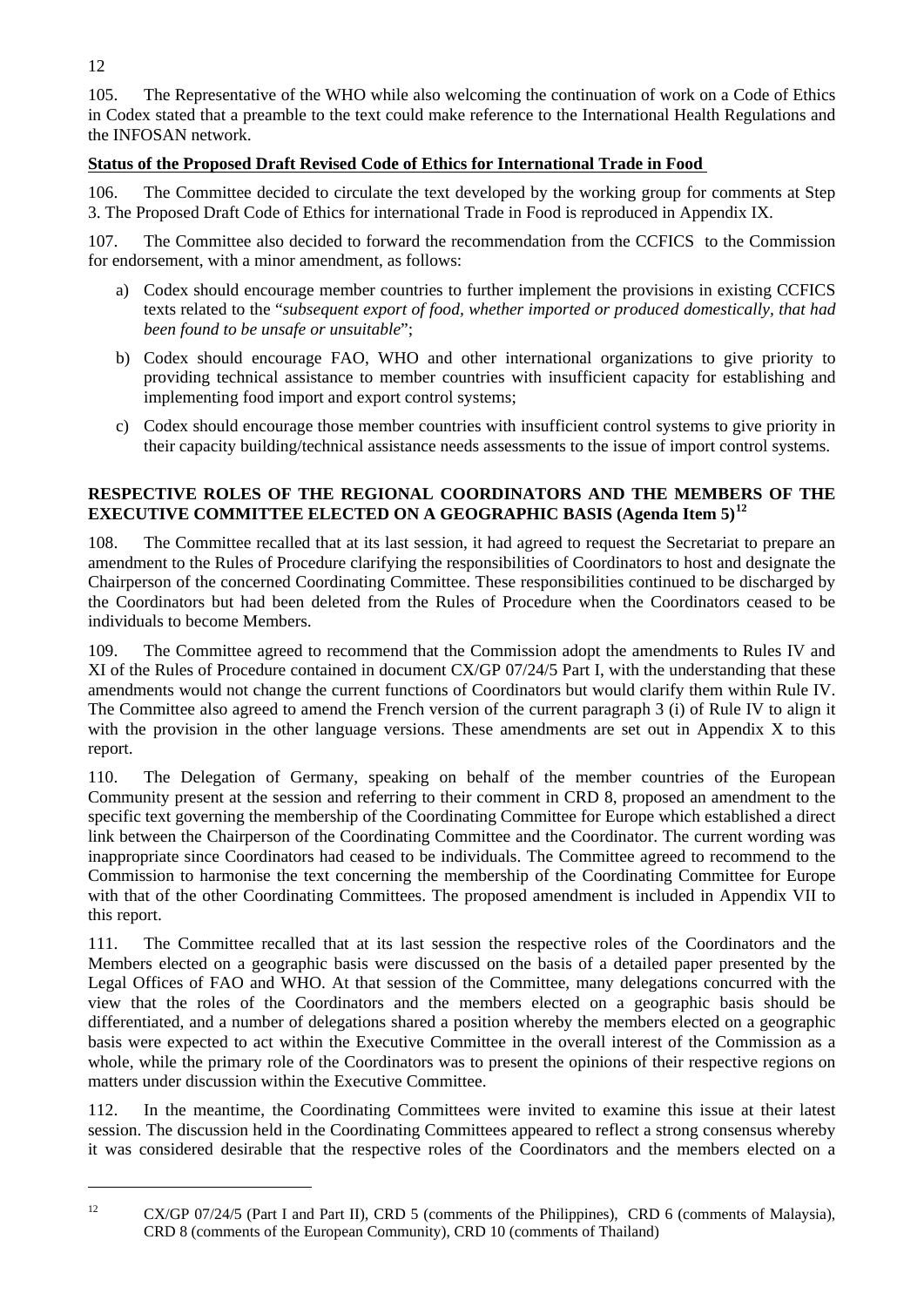geographic basis in the Executive Committee be set out in the Procedural Manual. In this respect the Delegation of Cameroon informed the Committee that CCAFRICA following its 2007 session began experimenting to distribute tasks within the Committee by making the Coordinator its spokesperson on matters pertaining to the region in the Executive Committee and the Commission.

113. In reply to the questions raised by some delegations, the Representative of the Legal Counsel of WHO expressed the view that the members elected on a geographic basis were expected to act within the Executive Committee in the interest of the Commission as a whole while the Coordinators were to represent the interest of concerned region or group of countries, confirming the observation presented to the last session of the Committee by the Legal Offices of FAO and WHO. The Committee also noted that the role of the members of the Executive Committee elected on a geographic basis, as articulated above, was comparable to the roles of the countries elected to serve on the governing bodies with restricted membership of FAO and WHO.

114. After some discussion, the Committee reaffirmed the view that the members elected on a geographic basis were expected to act within the Executive Committee in the interest of the Commission as a whole, while the primary role of the Coordinators was to present the opinions of their respective regions on matters under discussion within the Executive Committee. The Committee agreed to recommend to the Commission to insert a new sentence in Rule V paragraph 1 of the Rules of Procedure to clarify the role of the members elected on a geographic basis, as proposed in paragraph 16 of document CX/GP 07/24/5 Part II. The proposed amendment to Rule V paragraph 1 of the Rules of Procedure is set out in Appendix X to this report.

115. As regards the decision of the Eighteenth Session of the Commission allowing the representatives of members of the Executive Committee elected on a geographic basis, but not the Coordinators, to be accompanied by not more than two advisors from the same specified geographic location, delegations who spoke on this matter expressed their general satisfaction with the current arrangement. The Committee noted that it was the prerogative of the members of the Executive Committee elected on a geographic basis to designate their advisors and that it was open to these members to choose their advisors from the countries belonging to a sub-region different from that the members belonged to.

## **PROPOSED DRAFT AMENDMENTS TO THE PROCEDURES FOR ELABORATION OF CODEX STANDARDS AND RELATED TEXTS (Agenda Item 6(a))**[13](#page-18-0)

116. The Committee recalled that the  $27<sup>th</sup>$  Session of the Commission<sup>[14](#page-18-1)</sup> had referred a number of comments from India on the Procedures for Elaboration of Codex Standards and Related Texts to the CCGP which at its  $22<sup>nd</sup>$  Session agreed that the Delegation of India would prepare a discussion paper providing the objectives and rationale for the proposed changes to the Elaboration Procedure for consideration by the next session of the Committee, as a separate Agenda Item<sup>[15](#page-18-2)</sup>. At its  $23<sup>rd</sup>$  Session the CCGP briefly discussed the paper but considered that it was yet premature to request approval of the Commission to initiate new work on these subjects and agreed that the discussion of the issue be continued at its present session. The Chairman confirmed that at the present session the CCGP was not asked to take a decision on the content of the discussion paper but to recommend to the Commission whether or not to start new work on these issues.

117. The Delegation of India recalled that the three main issues addressed in the paper were: (i) Reference to decisions taken by consensus in the Elaboration Procedure, including a definition of that term; (ii) Elaboration of provisions on how to take into account the situation of developing countries within the Critical Review; (iii) Scope of the Critical Review including the basis of the decision to entrust work to a Committee other than the one to which it had originally been entrusted.

118. Concerning item (i) many delegations supported work on a definition of consensus, some supported the concept and others also the wording suggested by India. These delegations stated that the definition of consensus was important to facilitate reaching consensus in Codex meetings, as the practical application of this concept had raised many doubts.

119. Many other delegations, while being open to a discussion on this question, were of the opinion that arriving at a definition that would help the work of Codex would be difficult and that care should be taken to avoid describing the qualitative concept in quantitative terms. They also felt that the terms used in the

l

<span id="page-18-0"></span><sup>&</sup>lt;sup>13</sup> CX/GP 06/23/6 Part-I, CAC29-LIM 12, CRD 8 (comments of the European Community)

<span id="page-18-1"></span><sup>&</sup>lt;sup>14</sup> ALINORM 04/27/5

<span id="page-18-2"></span><sup>15</sup> ALINORM 05/28/33A (paras 8-16)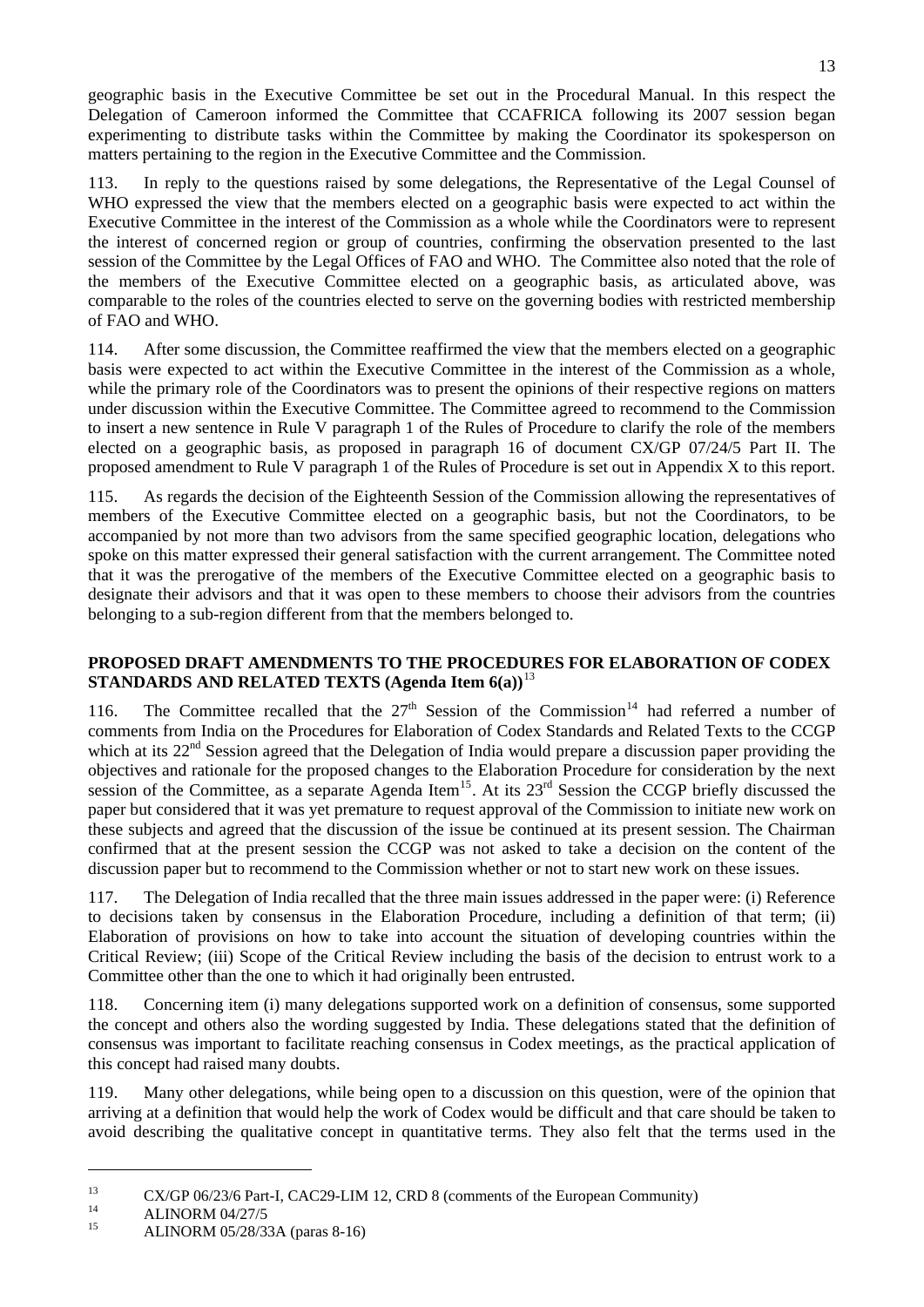definition proposed by India might create new problems because they also needed to be defined in order to make the definition applicable.

120. Some delegations made reference to the decision at the 21<sup>st</sup> Session of the Committee that no new work should be undertaken on a definition of "consensus", until more experience had been gained in the application of the *Measures to Facilitate Consensus*. [16](#page-19-0) They were of the opinion that this decision was still valid and more time was needed before revisiting the issue.

121. Other delegations were of the opinion that the concept of a "spirit of compromise" in order to find consensus was already well established in Codex and an explicit definition of consensus might be detrimental to the present situation.

122. The Delegation of Argentina noted that during the discussion all those delegations that intervened in favor of a definition of consensus came from developing countries and all those who intervened against it came from developed countries.

123. Concerning item (ii) on the need to take into account the situation of developing countries the Delegation of India presented proposals for inclusion into paragraphs 1 and 3 of the critical review. They recalled also that provisions for Special and Differential Treatment were laid down in Article 10 of the WTO Agreement on the Application of Sanitary and Phytosanitary Measures (SPS Agreement) which are currently under discussion in the SPS Committee.

124. Some delegations supported the proposals of India as proposed especially the proposal concerning "economic impact on developing countries".

125. Several other delegations were of the opinion that the special needs of developing countries had already been addressed in recent amendments of the Procedural Manual concerning the Critical Review, the *Guidelines for Codex Committees and ad hoc Intergovernmental Task Forces*, the *Criteria for the Establishment of Work Priorities*, the *Working Principles for Risk Analysis for Application in the Framework of the Codex Alimentarius*, as well as the *General Decisions of the Commission*.

126. Other delegations, while expressing support in principle for the concerns of India, were of the opinion that the requirements would be difficult to fulfill by a drafter of a project document because the information might not be easily found and the provisions might thus lead to slowing down the work of Codex. It was suggested that in order to overcome these difficulties, the concerns of India could be taken into account at a later stage of standard development when a proposed draft was presented for comments to all countries and it was clearer what risk management options existed and the economic impact could be calculated.

127. Some delegations requested more information on the background of the second proposal concerning cultural and/or traditional practices and it was mentioned that such practices existed in all countries regardless of their state of development. It was mentioned that some of these issues may be related to the protection of intellectual property rights such as Geographic Indications.

128. The Delegation of India explained that this proposal had been made in order to bring in a human perspective into the otherwise science-oriented standards development process.

129. Concerning item (iii) responding to the proposal to eliminate the Critical Review at Step 8 of the Elaboration Procedure, the Codex Secretariat explained that the critical review at Step 8 mainly allowed the Secretariat through the Executive Committee to make some editorial and other adjustments to the final draft texts and that the elimination of this review would not save any time. Concerning the proposal to add an obligation for the Executive Committee to consult the Committee previously entrusted with a task before proposing that it be undertaken by a different Committee, the Codex Secretariat explained that fulfilling this obligation could be difficult and time consuming because Committees met at different intervals.

## **Conclusion**

 $\overline{a}$ 

130. The Committee thanked India for the preparation of the discussion paper. The Committee agreed to forward the content of the discussion to the Commission for further advice.

## **REVIEW OF THE PROCEDURES FOR THE ELABORATION OF CODEX STANDARDS AND RELATED TEXTS**

14

<span id="page-19-0"></span><sup>16</sup> ALINORM 05/28/33, para. 10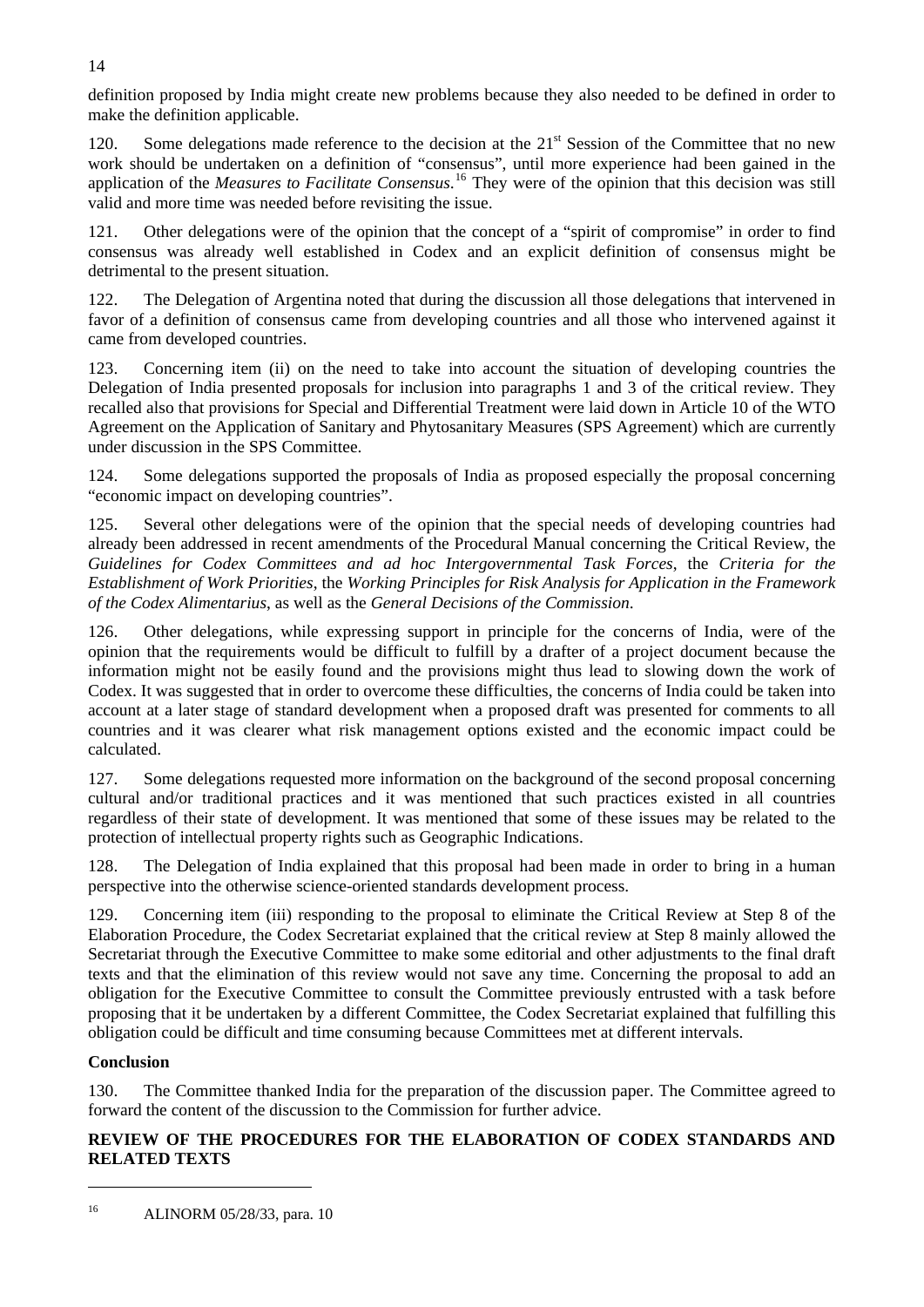## **Guide to the Procedure for the Revision and Amendment of Codex Standards and Arrangements for the Amendments of Codex Standards Elaborated by Codex Committees which have been adjourned**  *sine die* **(Agenda Item 6b)**[17](#page-20-0)

131. The Committee recalled that its last session had agreed to delete the Guide to the Consideration of Standards at Step 8 as its provisions had been transferred to other sections of the Procedural Manual, to merge the two above texts and to consider how to address amendments and revisions in a more systematic manner.

132. The Secretariat indicated that a proposal for merging the two guides had been prepared, with a number of provisions intended to clarify the nature of amendments and revisions and how to proceed in each case; the procedure to be followed according to the status of the statutory body that developed the standard; how to apply the Elaboration Procedure in each case; and how to allow for some flexibility in order to make the process as efficient as possible.

133. The Committee had an extensive discussion on the proposed definitions in paragraphs 3 and 4. Several delegations considered that it was necessary to have a clearer definition of the term "revision" by using concrete examples or if this was not possible to delete the definition as the proposed text was likely to create confusion and might create additional constraints to the work of Committees. These delegations pointed out that it might be difficult to determine whether a proposal for change to a Codex text should be considered as an editorial or a substantive change.

134. The Committee noted the clarification from the Secretariat that the distinction between "amendment" and "revision" was introduced only for the purpose of this Guide, based on the request from delegations at its last session. The actual process for amendment/revision work would not substantively change from the current arrangements, while certain flexibility was built in the Proposed Guide to facilitate and accelerate, in some cases, the work of the Commission.

135. It was pointed out that the Commission would in any case decide whether the amendment proposed was substantive or otherwise and on the procedure that should be followed in each case.

136. The Committee had an exchange of views on the reference to "other texts of general applicability" in the third indent of the definition of "amendment" as some delegations questioned whether this was similar to "related texts". The Secretariat indicated that this was intended to cover texts such as the General Principles of Food Hygiene or the General Standard for the Labelling of Prepackaged Foods, which applied to all foods, and the Committee agreed to mention these texts as examples for clarification purposes.

137. The Delegation of Mexico, speaking as the host country of the Committee on Fresh Fruits and Vegetables, expressed the view that following the request from that Committee, consideration should be given to the application of a simplified procedure for minor amendments to Codex standards, such as inclusion of new varieties.

138. The Delegation of Colombia, referring to paragraph 3 of annex 1 of the working document concerning the finalization of the methods of analysis and sampling, mentioned that in some cases the updating of a method of analysis and sampling in a Codex text could be considered as substantive rather than editorial. For this reason the Delegation did not agree to treat these in the same way as editorial amendments. The Delegation noted that the current text in the Procedural Manual in the Spanish version did not refer to "updating" but only to "finalization"of the process of elaboration of methods of analysis.

139. The Delegation of Malaysia, referring to its written comments, proposed a number of changes to paragraph 4, transferring the provisions applicable to adjourned committees to paragraph 6; applying the deadline for a proposal for amendment or revision to all subsidiary bodies; and reflecting in the last sentence to reflect that only the Commission could take a decision concerning the need for a project document or otherwise to support new work.

140. The Committee however decided to retain the provisions in the working document, noting that for active subsidiary bodies the standard provisions of the Elaboration Procedures applied and that the Executive Committee should also be able to judge the need for a project document thus allowing for some flexibility and more timely decisions within the Commission.

 $\overline{a}$ 

<span id="page-20-0"></span><sup>17</sup> CX/GP 07/24/6-Part II, CRD 5 (comments of the Philippines) CRD 6 (comments of Malaysia), CRD 8 (comments of the European Community), CRD 13 (comments of Indonesia)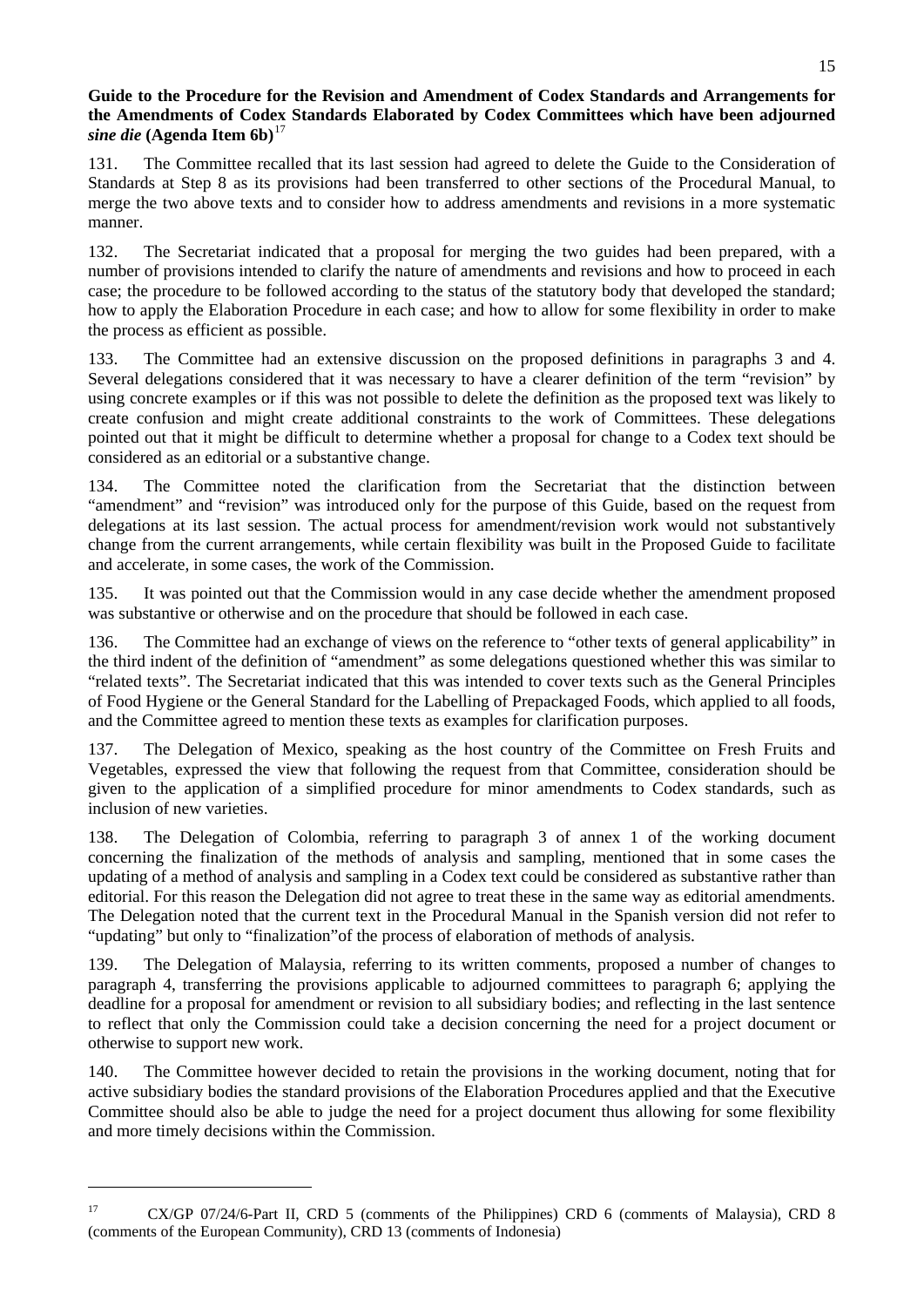141. In paragraph 5, the Committee agreed to include the advancement of standards to Step 8 with the omission of Steps 6 and 7 in order to expedite the development of standards when consensus existed in the subsidiary body concerned and the Commission.

142. The Committee agreed to advance the proposed amendments, with modifications as agreed, to the Commission for adoption and inclusion in the Procedural Manual (see Appendix XI).

## **REVIEW OF THE GENERAL PRINCIPLES OF THE CODEX ALIMENTARIUS (Agenda Item 7)[18](#page-21-0)**

143. The Committee recalled that its last session had agreed to forward the proposed amendment to the General Principles of the Codex Alimentarius to the Commission for adoption. At the 29th Session of the Commission, the Delegation of Malaysia expressed its concern with the deletion of the provisions concerning advisory texts in the General Principles. The Commission agreed to return the proposed amendment to the Committee on General Principles for further consideration, taking into account the comments presented at the present session.

144. The Delegation of Malaysia, referring to its written comments, proposed to insert in the proposed revised General Principles some phrases to clarify what the "related texts" actually were and that these texts were of an "advisory nature".

145. The Committee recalled that the  $22<sup>nd</sup>$  Session of the Commission had decided that in view of confusion created by the use of the term "advisory" and as the term could not be defined satisfactorily and the SPS and TBT Agreements did not appear to distinguish between mandatory and advisory texts, its use within the Codex framework should be discouraged, as well as the use of the term "mandatory". The Committee therefore agreed that it was not appropriate to re-instate references to "advisory" texts, and agreed, upon the proposal from the Delegation of China to add a footnote to the term "related texts" to clarify that these include codes of practice, guidelines and other recommendations.

## *Status of the General Principles of the Codex Alimentarius*

146. The Committee agreed to forward the proposed revised General Principles of the Codex Alimentarius, as agreed at its last session with the addition of a footnote agreed on at its current session, to the Commission for adoption (see Appendix XII).

## **PROPOSED NEW DEFINITIONS OF RISK ANALYSIS TERMS RELATED TO FOOD SAFETY: CLARIFYING THE NATURE OF RISK BASED STANDARDS (Agenda Item 8)[19](#page-21-1)**

147. The Committee recalled that its last session had considered a discussion paper prepared by the Delegation of New Zealand concerning the use of the term risk based, following the consideration of risk analysis definitions developed by the Committee on Meat Hygiene. Following the general discussion, the Committee had agreed that the Delegation of New Zealand, in cooperation with the United Kingdom, would prepare a revised paper for consideration by the next session, and that informal consultations on this subject would be held in conjunction with the meeting of the working group on the Proposed Draft Working Principles for Risk Analysis for Food Safety.

148. The Delegation of New Zealand recalled that this issue arose from discussions related to microbiological risk analysis, but that it was also relevant for risk analysis as a whole. In the area of food hygiene, three approaches could be taken to the development of standards: they could be based on good hygienic practice (GHP), on HACCP, or on risk assessment. It appeared that several Codex standards and related texts that had been elaborated on the basis of the GHP or HACCP had considerable value in the control of food risks as they were "fit for purpose" although they did not result from a formal risk assessment, and in the future they would continue to be used.

149. The Delegation pointed out that that there were several ways to gain scientific knowledge to develop "risk based" standards that do not necessarily involve resource intensive quantitative risk assessment modelling. The Delegation pointed out that there was no intention to establish a hierarchy of Codex texts on the basis of the approach taken in their development, since all Codex standards should be "fit for purpose". The Committee was further informed that the workshop held in conjunction with the working group

16

l

<span id="page-21-0"></span><sup>&</sup>lt;sup>18</sup> CX/GP 07/24/7, CRD 6 (comments of Malaysia), CRD 8 (comments of the European Community), CRD 10 (comments of Thailand)

<span id="page-21-1"></span><sup>&</sup>lt;sup>19</sup> CX/GP 07/24/8, CRD 7 (comments of Nigeria), CRD 8 (comments of the European Community) and CRD 11 (comments of Brazil)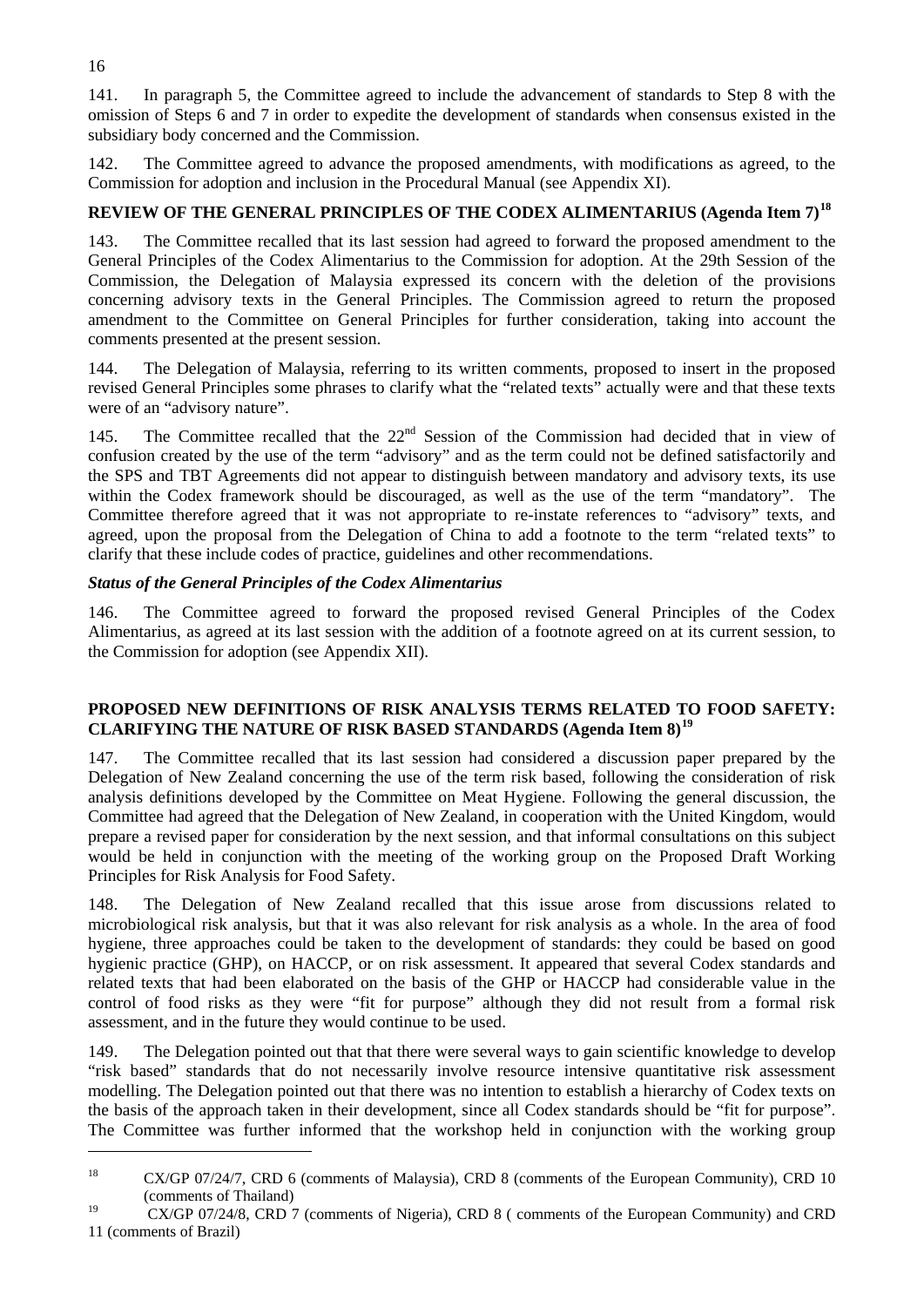mentioned above had facilitated better understanding of the concepts highlighted in the discussion paper. In conclusion, the Delegation of New Zealand proposed that the Committee consider undertaking new work on an explanatory text on "risk-based" standards so as to guide Codex in future application of risk analysis and to prevent unnecessary hurdles when developing standards that should be "fit for purpose".

150. The Delegation of the United Kingdom, recalling that there was no intention to reconsider the current approach to risk analysis within Codex and in relation to WTO, indicated that any qualification of standards as "risk based" should be consistent with the current Codex provisions concerning risk analysis, and highlighted the importance of providing explanations and practical guidance in this area.

151. The Delegation of Argentina welcomed further discussion of these issues and proposed that the Committee consider the relationship between the concept of "risk-based" standards and the Codex principles for risk analysis that had been finalized at the current session and other current texts in this area; in addition, the legal implications in relation to the provisions of the SPS Agreement would require further consideration.

152. The Delegation of Brazil drew the attention of the Committee to its written comments in CRD 11 and the Committee agreed that all the written comments submitted to the present session would be taken into account when redrafting the discussion paper.

153. The Delegation of Japan noted that the term "risk-based" was used in three Codex texts, the Code of Hygienic Practice for Meat; the Code of Practice for Good Animal Feeding; and the Guidelines for Food Import Control Systems, and pointed out that the Committee would need to consider how to relate these existing provisions to any future work on "risk-based" standards.

154. The Committee expressed its appreciation to the Delegations of New Zealand and the United Kingdom for this important document exploring new concepts, and agreed that these delegations would revise the document for consideration by the next session, taking into account the above discussion, and any contribution that other interested members might wish to make.

155. The Representative of FAO welcomed the consideration of general risk analysis issues in the Committee. Recently, as a result of the consideration of methylmercury in fish in the Committee on Fish and Fishery Products and the Committee on Food Contaminants, and in response to a specific request of the latter, FAO and WHO were in the process of organizing an expert consultation on risk and benefits of fish consumption, which would take into account not only risks from contamination but also nutritional benefits. This represented one of the new approaches to food safety risk analysis.

## **CONSIDERATION OF THE STRUCTURE AND PRESENTATION OF THE PROCEDURAL MANUAL (Agenda Item 9)**<sup>[20](#page-22-0)</sup>

156. The Committee recalled that its last session had made some general recommendations on the content and restructuring of the Manual and agreed that the Secretariat should prepare a revised paper in that perspective. In the meantime some changes had been made to the Manual following the adoption of new texts, especially in the area of risk analysis. The Commission had also made some related recommendations such as the transfer of the Analytical Terminology to a separate Guideline and the deletion of the year of revision or amendment in the reference to Codex texts.

157. The Secretariat indicated that the document had been rewritten on the basis of the recommendations of the last session of the Committee concerning the presentation of the Manual in two parts to make a clear distinction between procedures and other texts of general application on one hand, and texts applying to a specific area of work or a Committee. The discussion paper presented an outline of the Manual according to this approach and suggested new reordering of each section as a basis for discussion. The question of the decisions of the Commission in the Appendix also required some further consideration.

158. The Secretariat indicated that the second part could include the texts on risk analysis and the provisions applying to a specific area of work, which had been adopted by the Commission but were currently included in other publications or in working documents. In particular, the Secretariat drew the attention of the Committee to the MRL Periodic Review Procedure, and recalled that since the present session had finalised the Draft Risk Analysis Principles Applied by the Committee on Pesticide Residues and the Criteria for Prioritization had been adopted by the Commission, there may be a need to reconsider the relevance of this text.

l

<span id="page-22-0"></span><sup>20</sup> CX/GP 07/24/9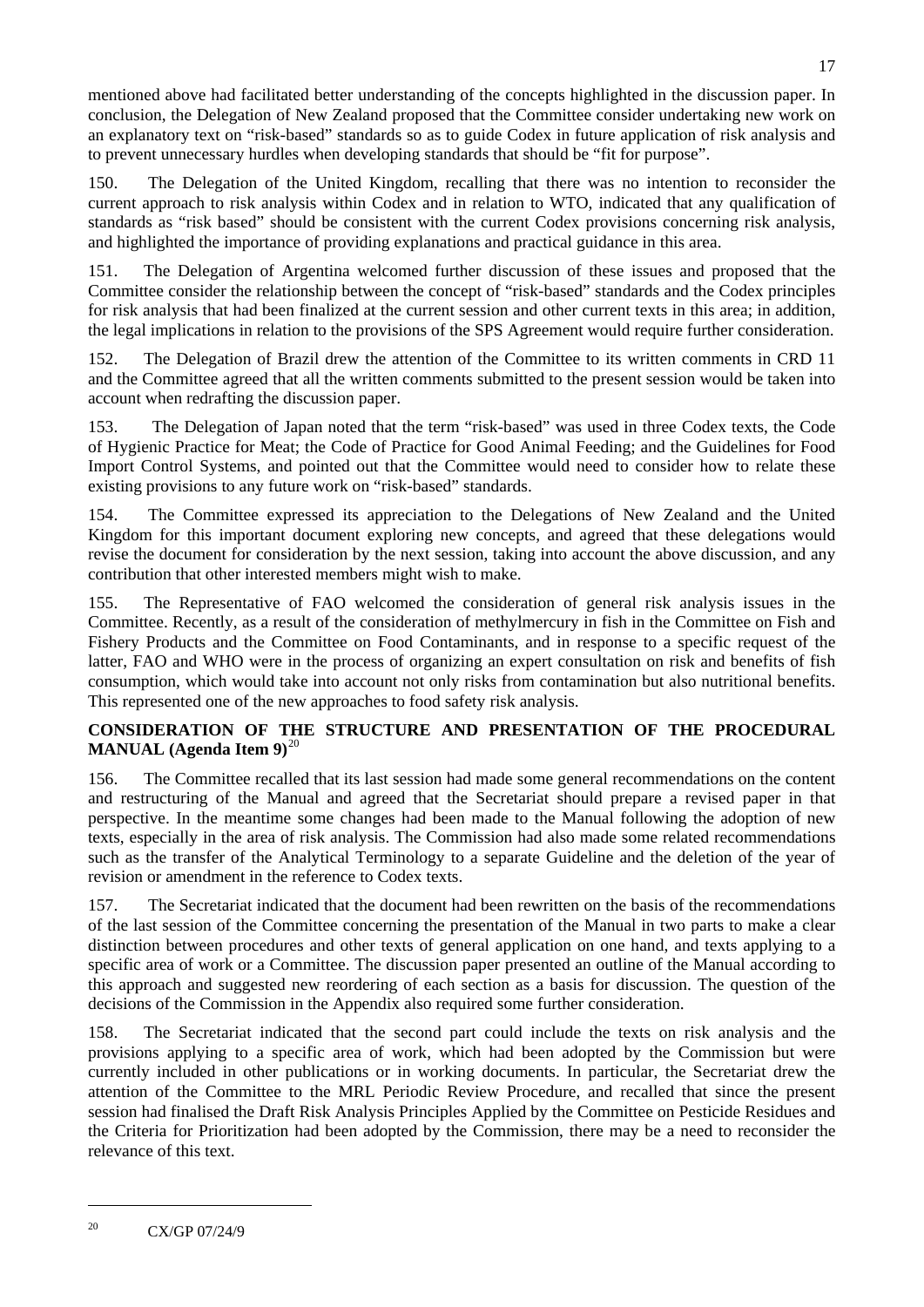159. The Delegation of the Netherlands, speaking as the former host country of the CCPR, recalled that the MRL Periodic Review Procedure had been adopted in 1997 and had provided very useful guidance to the CCPR in its systematic review of MRLs, and noted that the finalisation of new texts concerning risk analysis and prioritization justified its review in the framework of the CCPR. The Committee agreed to recommend that the CCPR review the MRL Periodic Review Procedure in the light of more recent documents related to MRL setting process and consider the relevance of this procedure to be published in the Procedural Manual.

160. Several delegations welcomed the revised paper as it provided an opportunity to exchange views on the presentation and contents of the Manual in order to make it more useful and user-friendly.

161. The Delegation of Colombia expressed the view that the terms of reference of Coordinating Committee should be grouped together and that the list of past sessions of committees should be deleted from the Manual in order to leave more space for substantial provisions. The Committee noted that this had been discussed at the last session but that different views had been expressed in this regard.

162. Another delegation expressed the view that the second part should be as inclusive as possible as all relevant texts, especially those that were difficult to locate, should be presented in the Manual. The Delegation pointed out that, while the organisation of the Manual was generally appropriate, it was difficult to find specific items and therefore proposed to include an index, which was also supported by several delegations.

The delegation of Cameroon was in favour of the re-organisation of the manual into two volumes as well as the creation of an index and also supported the idea that the second volume should be as exhaustive as possible from the beginning in order to avoid having to re-issue it too frequently.

163. Another delegation drew the attention of the Committee to issues of cost when deciding whether to publish the Manual in one or two volumes, and noted that this would depend on how frequently each of the provisions was likely to be amended. The delegation proposed to retain the section on the Uniform System of Reference for information purpose, as it was not available elsewhere at the moment, as well as the Core Functions of Contact Points as this provide useful guidance to governments, especially those that initiated Codex work at the national level.

164. Several delegations preferred to retain all provisions in the Manual in a single volume for practical and budgetary reasons, even if they were grouped in two parts as mentioned above.

165. The Secretariat thanked the delegations for their constructive contribution and indicated that it would take their proposals and comments into account when preparing future editions, including the inclusion of an index in order to facilitate its use. The Secretariat also informed the Committee that the website was kept under continuous review in order to provide as much useful information as possible, and to assist users in finding specific references and other information.

## **DATE AND PLACE OF THE NEXT SESSION (Agenda Item 10)**

166. The Committee was informed that its  $25<sup>th</sup>$  Session was tentatively scheduled to be held in Paris in April 2009, the final arrangements subject to confirmation by the Host Country and the Codex Secretariat.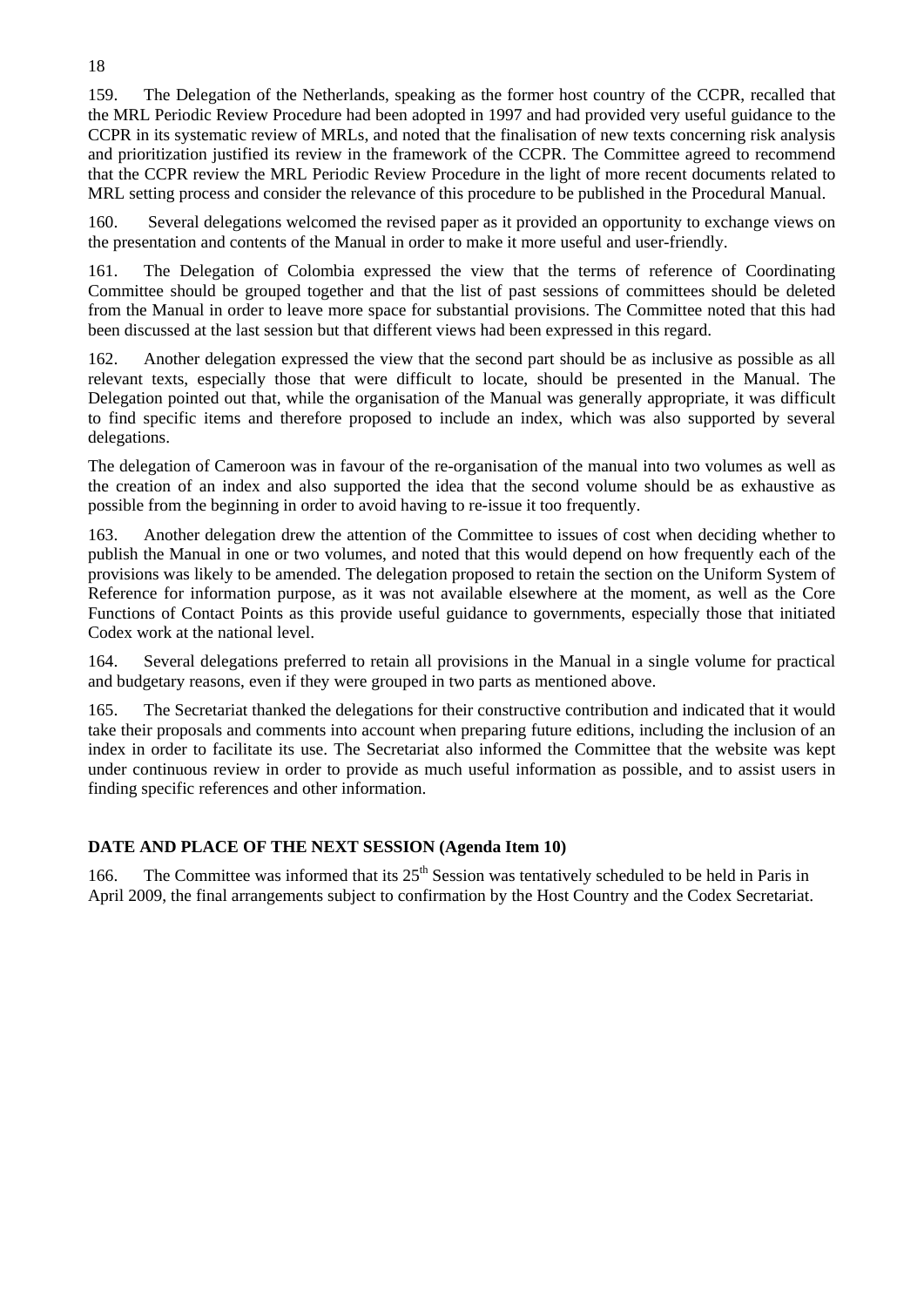## **SUMMARY STATUS OF WORK**

| <b>Subject Matter</b>                                                                                                                                                                                                           | <b>Step</b> | <b>Action by</b>                     | <b>Reference</b> in<br><b>ALINORM 07/30/33</b> |
|---------------------------------------------------------------------------------------------------------------------------------------------------------------------------------------------------------------------------------|-------------|--------------------------------------|------------------------------------------------|
| Amendments to the text under the heading<br>"Contaminants" in the Format for Commodity<br><b>Standards</b>                                                                                                                      |             | Governments<br>$30th$ CAC            | para. 13, Appendix VII                         |
| Amendments to section 6, paragraph 1 of the<br>"Principles"<br>Concerning<br>the Participation<br>of<br>International Non-Governmental Organizations in<br>the Work of the Codex Alimentarius Commission"                       |             | Governments<br>$30th$ CAC            | para. 26, Appendix VII                         |
| Draft Risk Analysis Principles Applied by the<br><b>Committee on Pesticide Residues</b>                                                                                                                                         |             | Governments<br>$30th$ CAC            | para. 34, Appendix II                          |
| Proposed Draft Risk Management Methodologies,<br>including Risk Assessment Policies in<br>the<br>Committee on Residues of Veterinary Drugs in<br>Foods                                                                          |             | Governments<br>$30th$ CAC            | para. 39, Appendix III/IV                      |
| Amendment of the Principles for the Establishment<br>or Selection of Codex Sampling Procedures                                                                                                                                  |             | Governments<br>$30th$ CAC            | para. 42, Appendix V                           |
| Proposed Procedure for Consideration of the Entry<br>and Review of Food Additive Provisions in the<br>General Standard for Food Additives                                                                                       |             | Governments<br>$30th$ CAC            | para. 46, Appendix VI                          |
| Amendment to harmonize the text concerning the<br>membership of the Coordinating Committee for<br>Europe with that of the other Coordinating<br>Committees                                                                      |             | Governments<br>$30th$ CAC            | para. 114, Appendix VII                        |
| Amendments to the Rules of Procedure on the<br>responsibilities of Coordinators and the respective<br>roles in the Executive Committee of the Regional<br>Coordinators and the Members elected on a<br>geographical basis       |             | Governments<br>$30th$ CAC            | para. 114, Appendix X                          |
| Amendments to the Guide to the Procedure for the<br>Revision and Amendment of Codex Standards and<br>Arrangements for the Amendments of Codex<br>Standards Elaborated by Codex Committees which<br>have been adjourned sine die |             | Governments<br>$30th$ CAC            | para, 142, Appendix XI                         |
| Amendments to the General Principles of the Codex<br>Alimentarius                                                                                                                                                               |             | $30th$ CAC                           | Governments   para. 146, Appendix XII          |
| Proposed Draft Working Principles for Risk Analysis<br>for Food Safety for Application by Governments                                                                                                                           |             | Governments<br>$30th$ CAC            | para. 89, Appendix VIII                        |
| Proposed Draft Revised Code of Ethics for<br>International Trade in Food                                                                                                                                                        |             | Governments<br>$25^{\text{th}}$ CCGP | para. 106, Appendix IX                         |
| Recommendations from the CCFICS related to the<br>Codex of Ethics                                                                                                                                                               |             | $30th$ CAC                           | para. 107                                      |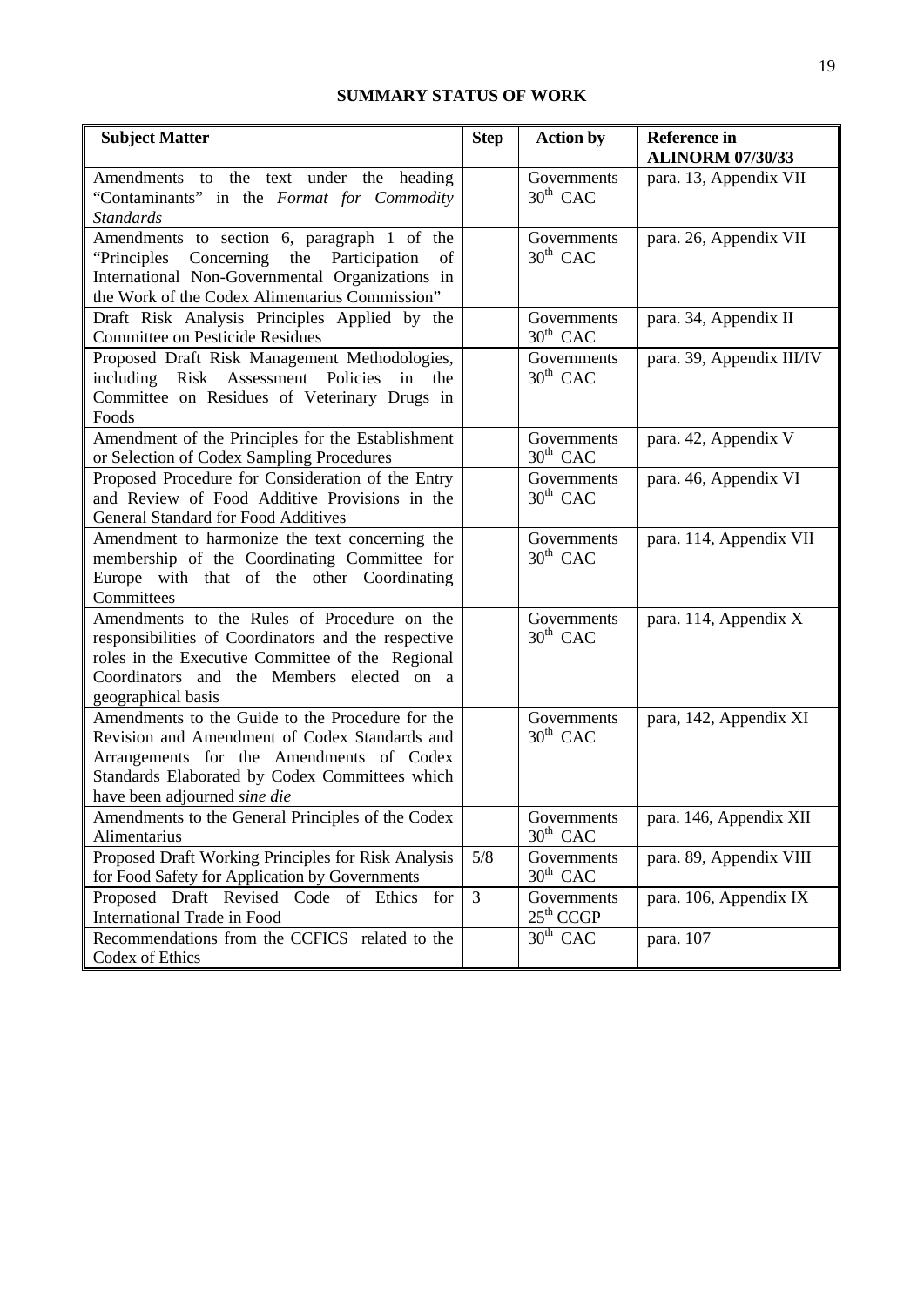## **ALINORM 07/30/33 APPENDIX I**

## **LIST OF PARTICIPANTS/LISTE DES PARTICIPANTS LISTA DE PARTICIPANTES**

#### **Chairperson/Président/President**

## **Professeur Michel THIBIER**

Secrétariat Général des Affaires Européennes Carré Austerlitz 2, boulevard Diderot 75572 Paris Cedex 12 (France) Tel : 00 33 (0)1 44 87 16 03 Fax : 00 33 (0)1 44 87 16 04

#### **ALGERIA - ALGERIE**

#### **Mr. MOHAMED-YAHIAOUI Ouali**

Directeur Général de la Régulation et de l'Organisation des Activités Ministère du Commerce Alger Tel : 00 021 63 11 88 Fax : 00 021 64 32 57 Email : [yahiaoui@mincom-dz.com](mailto:yahiaoui@mincom-dz.com)

## **Mme CHETTOUF Baya**

Sous-Directeur de la Réglementation et de la Normalisation des produits alimentaires Ministère du Commerce Alger Tel : 00 021 63 12 80 Fax : 00 021 63 13 55 Email : [bayachettouf@yahoo.fr](mailto:bayachettouf@yahoo.fr)

## **Dr. Ali ABDA**

Sous-Directeur du Contrôle Sanitaire et de l'Hygiène Alimentaire Direction des Services Vétérinaires Ministère de l'Agriculture et du Développement Rural 12, boulevard Colonel Aminouche Alger Tel : 00 213 21 74 63 33 Fax : 00 213 21 74 34 34 Email: dsval@wissal.dz

## **Mr. Tewfik MAHI**

1er Secrétaire Ambassade d'Algérie en France 50, rue de Lisbonne 75008 Paris (France) Tel : 00 33 (0)1 53 93 20 04 Fax : 00 33 (0)1 53 93 20 69 Email : [tewfikmahi@hotmail.com](mailto:tewfikmahi@hotmail.com)

## **ANGOLA**

## **Dra SANAZENGE Maria Antonia**

Vice-President Codex Quimica Alimentaire Chefe Division Alimentaire

5794 Luanda Angola Rue Amilcar Cabral Tel : 00 244 912 503 868 Email : [sanazenge@hotmail.com](mailto:sanazenge@hotmail.com)

#### **Dra MORAIS Lidia Garcia Junior**

2a Secretaria Executiva Codex - Angola Ministerio da Agricultura e Desenvolvimento Rural 7° Andar - Rua Comandante Gika - Luanda Tel : 00 244 923 316 678 Fax : 00 244 222 323 724 Email : [lidiamorais43@hotmail.com](mailto:lidiamorais43@hotmail.com)

### **Mme Maria Linda ALFREDO**

Chefe de Secgao de Crimes contra Saude Publica Ministerio do Interior Largo do Kinaxixi n° 14 5<sup>th</sup> Andar Tel : 00 244 912454209 Fax : 00 244 924370050 Email : [lilialfredotiti@hotmail.com.br](mailto:lilialfredotiti@hotmail.com.br)

## **ARGENTINA - ARGENTINE**

## **Mme Gabriela CATALANI**

Coordinadora Tecnica del Codex Direccion de Relaciones Agroalimentarias Internacionales Secretaria de Agricultura, Ganaderia, Pesca y Alimentos Av Paseo Colon 922 – Planta Baja – Officina 29 1063 Ciudad Autonoma de Buenos Aires Tel : 00 54 11 43 49 25 49 Fax : 00 54 11 43 49 22 49 Email : [gcatal@mecon.gov.ar](mailto:gcatal@mecon.gov.ar)

#### **AUSTRALIA - AUSTRALIE**

## **Mr. Bill MAGEE**

General Manager Product Safety and Integrity Branch Australian Government Department of Agriculture, Fisheries and Forestry GPO Box 858 Canberrra ACT 2601 Tel : 00 61 2 6272 3220 Fax : 00 61 2 6272 5697 Email : [bill.magee@daff.gov.au](mailto:bill.magee@daff.gov.au)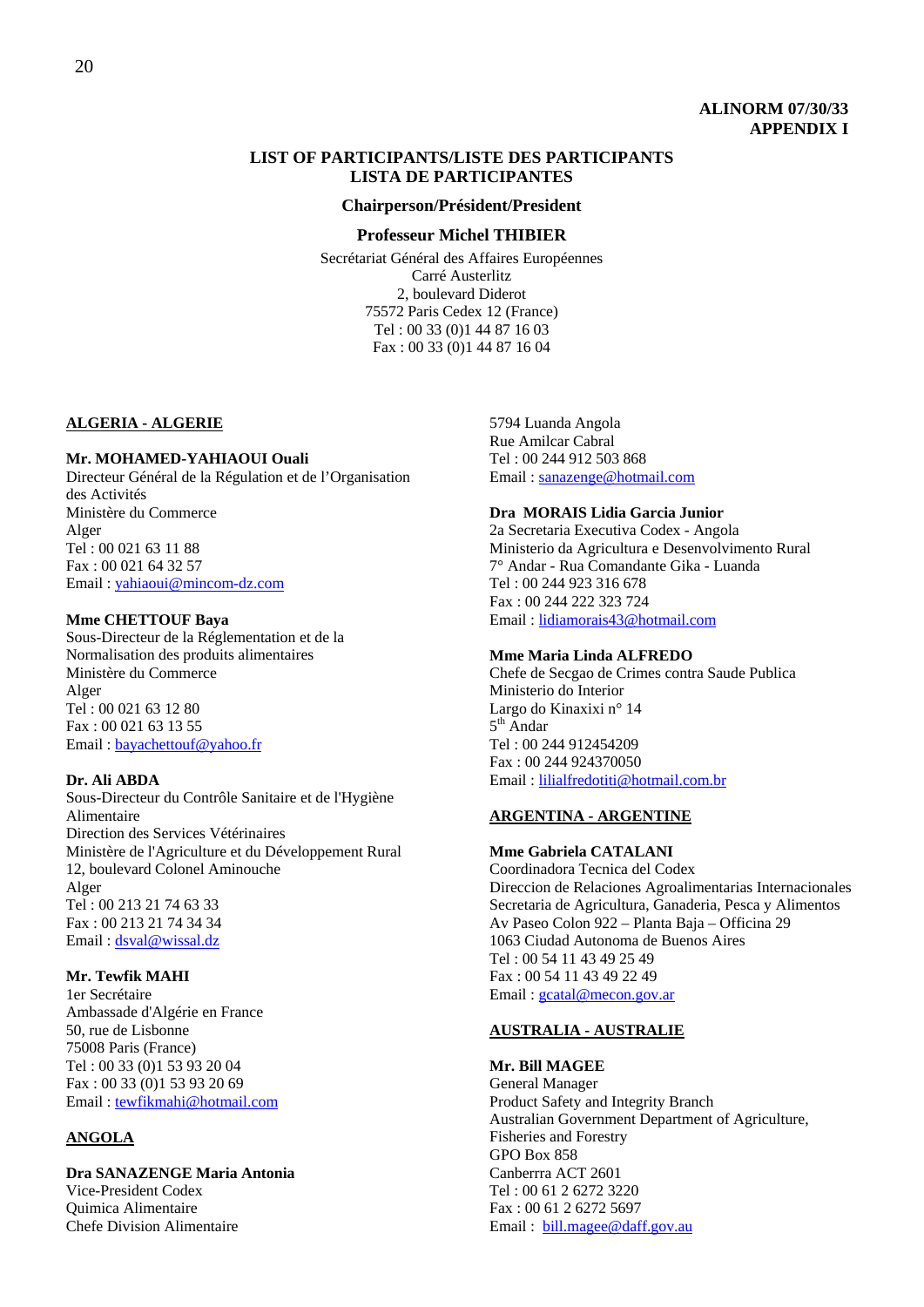## **Dr. Marion HEALY**

Chief Scientist Food Standards Australia New Zealand PO Box 7186 Canberra BC ACT 2610 Tel : 00 61 2 6271 2222 Fax : 00 61 2 6271 2278 Email : [marion.healy@foodstandards.gov.au](mailto:marion.healy@foodstandards.gov.au)

## **AUSTRIA - AUTRICHE**

## **Dr. Erhard HÖBAUS**

Head of Division Nutrition and Quality Assurance Federal Ministry of Agriculture, Forestry, Environment and Water Management A-1012 Vienna Stubenring 12 Tel : 00 431 71100 - 2855 Fax : 00 431 71100 - 2901 Email : [erhard.hoebaus@lebensministerium.at](mailto:erhard.hoebaus@lebensministerium.at)

## **Dr. Michael SULZNER**

Federal Ministry for Health, Family and Youth Unit IV/B18 Radetzkystrasse 2 A-1030 Vienna Tel : 00 43 1 711 00 / 4793 Fax : 00 43 1 713 79 52 Email : [michael.sulzner@bmgfj.gv.at](mailto:michael.sulzner@bmgf.gv.at)

#### **BELGIUM – BELGIQUE - BELGICA**

## **Mr. Charles CREMER**  Directeur SFP Santé publique, Sécurité de la Chaîne alimentaire et Environnement Service Denrées alimentaires et Alimentation animale Place Victor Horta, 40 Boîte 10 B-1060 Bruxelles Tel : 00 32 2 524 73 71 Fax : 00 32 2 524 73 99 Email : [charles.cremer@health.fgov.be](mailto:charles.cremer@health.fgov.be)

## **Dr. Guido KAYAERT**

Vice-Président Relations with the European Institutions Nestlé Coordination Center Rue de Birmingham, 221 B-1070 Bruxelles Tel : 00 32 2 529 53 30 Fax : 00 32 2 529 56 67 Email : [guido.kayaert@be.nestle.com](mailto:guido.kayaert@be01.nestle.com)

## **Dr. Marc CORNELIS**

Counsellor General Federal Agency for the Safety of the Food Chain DG Control Policy International Affairs WTC III

Simon Bolivar Avenue 30 B-1000 Bruxelles Tel : 00 32 2 208 38 34 Fax : 00 32 2 208 38 23 Email : [marc.cornelis@favv.be](mailto:marc.cornelis@favv.be)

## **BENIN**

**Mr. Alimi I. Issiakou**  Chef Service de la Qualité des Analyses et de la Législation Alimentaire Direction de l'Alimentation et de la Nutrition Appliquée 01 BP:295 Porto-Novo, Bénin Tel: (229) 20-21-26-70 Fax: 229) 20-21-39-63 Email : [icholaai@yahoo.fr](mailto:icholaai@yahoo.fr) 

#### **BRAZIL - BRESIL**

#### **Mr. Joao Carlos DE CASTRO**

Conseiller Ambassede du Brésil Ministère des Affaires Etrangères 34 Cours Albert 1er 75008 Paris (France) Tel : 00 33 (0)1 45 61 63 33 Email : [parkinson@bresil.org](mailto:parkinson@bresil.org)

#### **Mr. Antonio Carlos ANTUNES SANTOS**

SecrétaireTechnical Assistant Conseiller Ambassede du Brésil Ministère des Affaires Etrangères 34 Cours Albert 1er 75008 Paris (France) Tel : 00 33 (0)1 45 61 63 07 Email : [aantunes@bresil.org](mailto:aantunes@mre.gov.br)

#### **Mlle Renata CAMPOS MOTTA**

Specialist in Regulation and Health Surveillance Brazilian Health Surveillance Agency (ANVISA) SEPN 515 Ed. Omega Bloco B 70770 502 - Brasilia – DF Tel : 00 55 61 3448 1078 Fax : 00 55 61 3448 1089 Email : [renata.motta@anvisa.gov.br](mailto:renata.motta@anvisa.gov.br)

## **Mme Denise DE OLIVEIRA RESENDE MARQUES**

General Manager Foods Brazilian Health Surveillance Agency (ANVISA) SEPN 511, Bloco B, Ed. Bittar II 70750 541 – Brasilia – DF Tel : 00 55 61 3448 6277 Fax : 00 55 61 3448 6274 Email : [denise.resende@anvisa.gov.br](mailto:denise.resende@anvisa.gov.br)

#### **Mme Diana ALMEIDA NUNES OLIVEIRA**

Manager on Foods Risk Inspection and Control Brazilian Health Surveillance Agency (ANVISA) SEPN 511, Bloco B, Ed. Bittar II 70750 541 – Brasilia – DF Tel : 00 55 61 3448 6277 Fax : 00 55 61 3448 6274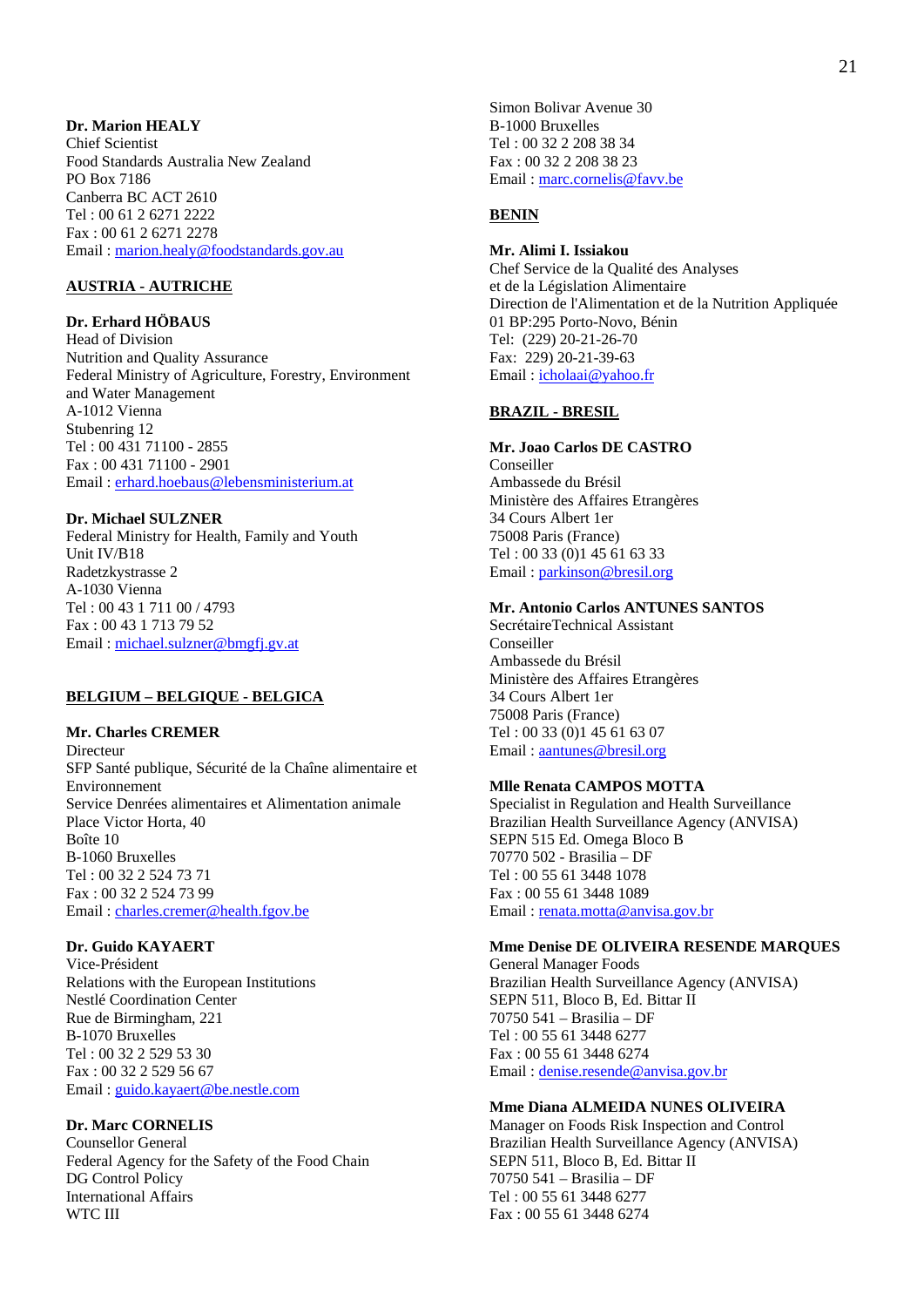Email : [gicra@anvisa.gov.br](mailto:gicra@anvisa.gov.br)

## **Mr. Rafael MAFRA**

Technical Assistant Brazilian Health Surveillance Agency (ANVISA) SEPN 515 Ed. Omega Bloco B 70770 502 - Brasilia – DF Tel : 00 55 61 3448 1091 Fax : 00 55 61 3448 1089 Email : [rafael.mafra@anvisa.gov.be](mailto:rafael.mafra@anvisa.gov.be)

## **CAMEROON - CAMEROUN**

## **Mr. Médi MOUNGUI**

Deputy Permanent Representative to FAO Embassy of Cameroon Via Siracusa, 4/6 00161 Rome (Italie) Tel : 00 39 06 440 3644 Fax : 00 39 06 440 3644 Email : [medimoungui@yahoo.it](mailto:medimoungui@yahoo.it)

## **Mr. Roland MVONDO**

2ème Conseiller Ambassade du Cameroun à Paris Boulogne Billancourt (France)

## **CANADA**

#### **Mr. Ron BURKE**

Director, Bureau of Food Regulatory, International and Interagency Affairs Food Directorate, Health Canada 200 Tunney's Pasture Driveway Room 2395 (0702C1) Ottawa, Ontario, K1A 0L2 Tel : 00 1 613-957 1748 Fax : 00 1 613-941 3537 Email: [ronald\\_burke@hc-sc.gc.ca](mailto:ronald_burke@hc-sc.gc.ca)

## **Mr. Allan McCARVILLE**

Senior Advisor, Codex Bureau of Food Regulatory, International and Interagency Affairs Food Directorate, Health Canada 200 Tunney's Pasture Driveway Room 2394 (0702C1) Ottawa, Ontario K1A 0L2 Tel : 00 1 613-957 0189 Fax : 00 1 613-941 3537 Email : [allan\\_mccarville@hc-sc.gc.ca](mailto:allan_mccarville@hc-sc.gc.ca)

## **Mr. Paul MAYERS**

Executive Director Animal Products Directorate, Canadian Food Inspection Safety 59 Camelot Court Ottawa, Ontario, K1A OY9 Tel.: 00 1 613 221 3775 Fax: 00 1 613 228 6631 Email : [mayersp@inspection.gc.ca](mailto:mayersp@inspection.gc.ca)

#### **Dr. Reem BARAKAT**

International Senior Policy Analyst, Intergovernmental and International Food Policy Coordination Division Canadian Food Inspection Agency 159 Cleopatra Drive Ottawa, Ontario, K1A OY9 Tel : 00 1 613 221 7182 Fax : 00 1 613 221 7295 Email : [barakatr@inspection.gc.ca](mailto:barakatr@inspection.gc.ca)

## **CENTRAL AFRICAN REPUBLIC REPUBLIQUE CENTRAFRICAINE**

## **Dr Denis SAPOUA**

Chargé de Mission Ministère de l'Agriculture Tel : 00 236 05 01 06 Fax : 00 236 61 77 58 Email: [dsapoua@yahoo.com](mailto:desapoua@yahoo.com)

## **CHILE - CHILI**

## **Mme Antonieta URRUTIA**  Ing Agronomo Division Asuntos Internacionales Servicio Agricola y Ganadero . SAG Ministerio de Agricultura Avenida Bulnes 140 Santiago Tel : 00 56 2 3451 585 Fax : 00 56 2 3451 578 Email : [antonieta.urrutia@sag.gob.cl](mailto:antonieta.urrutia@sag.gob.cl)

#### **CHINA - CHINE**

**Mr. YE Anping**  Director Department of International Cooperation Ministry of Agriculture 11 Nongzhanguan Nanli Beijing 100026 Tel : 00 86 10 6419 3339 Fax : 00 86 10 6500 3621 Email : [yeanping@agri.gov.cn](mailto:yeanping@agri.gov.cn)

## **Mme ZHAO Lili**

Deputy Director General Department of Food Safety Coordination, State Food and Drug Administration A38, Bei Li Shi Lu Beijing 100810 Tel : 00 86 10 6831 8660 Fax : 00 86 10 6831 8660 Email : [zhaollsda@vip.sina.com](mailto:zhaollsda@vip.sina.com)

#### **Dr. Mr. FAN Zhixian**

Professor College of Chemical Engineering, Qingdao University of Science & Technology 53 Zhengzhou Road, Qingdao Shandong 266042 Tel : 00 86 532 84023194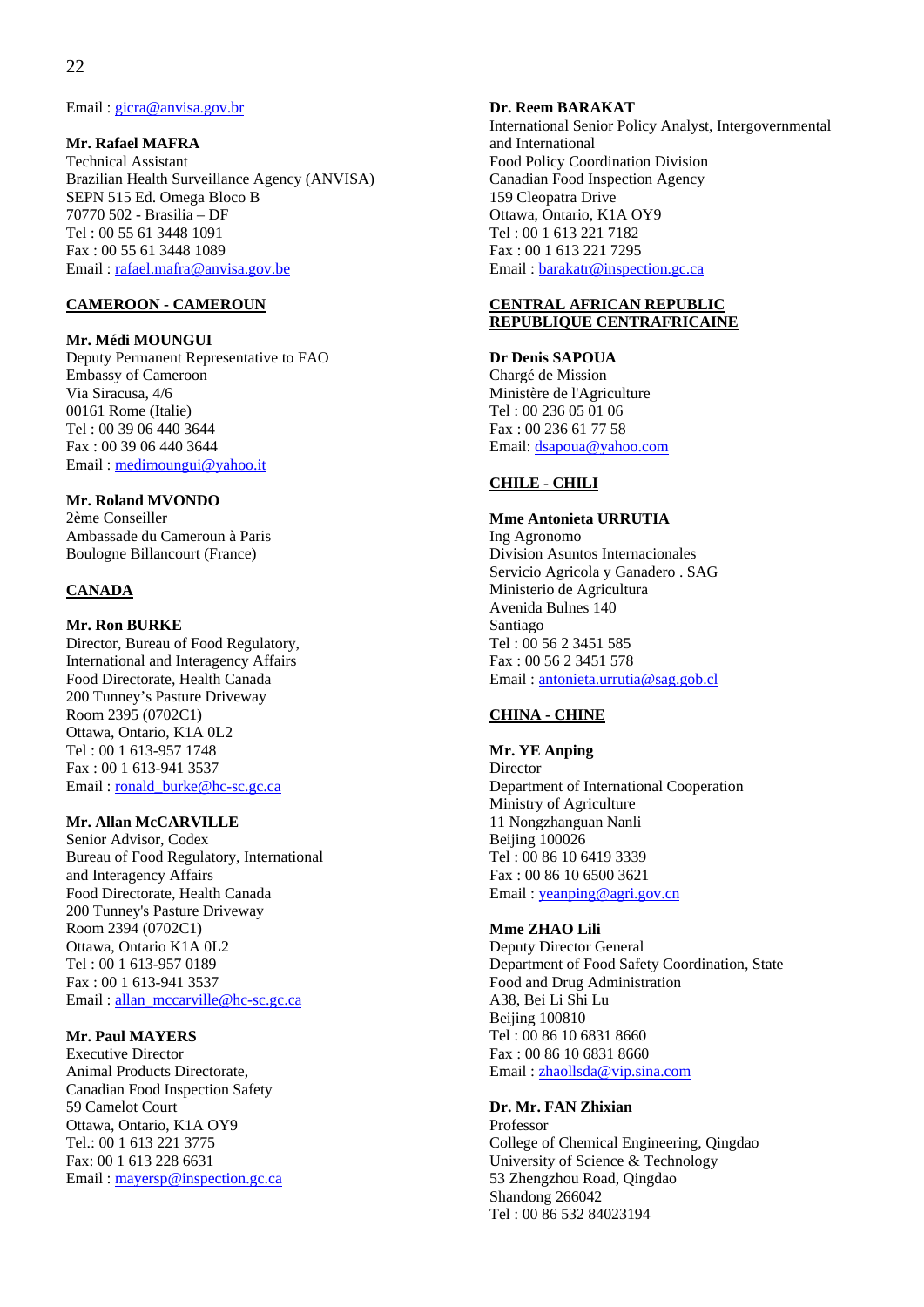Fax : 00 86 532 84022917 Email [fanzx@qust.edu.cn](mailto:fanzx@qust.edu.cn)

## **Mme FANG Xiaohua**

Engineer Department of Market and Economy Information Ministry of Agriculture 11 Nongzhanguan Nanli Beijing 100026 Tel : 00 86 10 6419 3156 Fax : 00 86 10 6419 3315 Email : [fangxiaohua@agri.gov.cn](mailto:fangxiaohua@agri.gov.cn)

#### **Mme LI Yun**

Assistant researcher Institute of Quality Standards and Testing Technology for Agro-Products, Chinese Academy of Agricultural Sciences 12 South Street, Zhongguancun, Haidian District Beijing 100081 Tel : 00 86 10 6897 5084-85 Fax : 00 86 10 6211 2533 Email : [gz-liyun@126.com](mailto:gz-liyun@126.com)

## **Dr. KAN Xuegui**

Consultant Bureau of Health Supervision Ministry of Health N° 1 Xizhimenwai Nanlu Beijing 100044 Tel : 00 86 10 6879 2403 Fax : 00 86 10 6879 2387 Email : [xueguikan@hotmail.com](mailto:xueguikan@hotmail.com)

#### **Mr. FAN Yongxiang**

Deputy Director National Institute of Nutrition and Food Safety Ministry of Health N° 7 Panjiayuan Nanli, Chaoyang District Beijing Tel : 00 86 10 8772 0035 Fax : 00 86 10 6771 1813 Email : [afantiii@gmail.com](mailto:afantiii@gmail.com)

#### **Mr. CHEN Rongyi**

**Officer** Guangdong Entry – Exist Inspection and Quarantine Bureau of P.R.C N° 66 Huachen, Tianhe District Guangzhou 510623 Tél : 00 86 10 8226 2019 Fax : 00 86 10 8226 0175 Email: [cryciqhu@yahoo.com.cn](mailto:cryciqhu@yahoo.com.cn)

#### **Mme GUO Xiangdan**

**Officer** Department of Supervision on Food Production of General Administration of Quality Supervision Inspection and Quarantine of the P.R.C N° 9 Madiandonglu, Haidian District Beijing 100088 Tel : 00 86 10 8226 2129

Fax : 00 86 10 8226 0312 Email : [guoxd@aqsiq.gov.cn](mailto:guzxd@aqsiq.gov.cn)

## **Mr. LING Wentao**

Engineer Standard and Regulation Research Center AQSIQ N° 9 Madiandonglu, Haidian District Beijing 100088 Tel : 00 86 10 8226 2412 Fax : 00 86 10 8226 0617 Email : [lingwt@aqsiq.gov.cn](mailto:lingwt@aqsiq.gov.cn)

#### **Mr. MA Aijing**

Engineer Standardization Administration N° 9 Madiandonglu, Haidian District Beijing 100088 Tel : 00 86 10 8226 2904 Fax : 00 86 10 8226 0687 Email: [maaj@cnis.gov.cn](mailto:maaj@cnis.gov.cn)

## **Mr. MA Hongzhong**

Section Officer Import and Export Food Safety Bureau AQSIQ N° 9 Madiandonglu, Haidian District Beijing 100088 Tel : 00 86 10 8226 2021 Fax : 00 86 10 8226 0175 Email : [mhz@aqsiq.gov.cn](mailto:mhz@aqsiq.gov.cn)

#### **Mme DU Yanping**

Engineer Shanghai Food and Drug Administration 288 Henan Nan Road Shanghai 200010 Tel : 00 86 21 6335 6057 Fax : 00 86 21 6311 3291 Email: [duyanping@smda.gov.cn](mailto:duyanping@smda.gov.cn)

#### **Mr. XU Xuewan**

Engineer Development Center of Science and Technology Ministry of Agriculture 20 Maizidian Street, Chaoyang District Beijing 100026 Tel : 00 86 10 6419 5082 Fax : 00 86 10 6419 4550 Email : [xuxuewan@agri.gov.cn](mailto:xuxuewan@agri.gov.cn)

#### **COLOMBIA – COLOMBIE**

#### **Mr. Ing. Javier MUNOZ IBARRA**

Profesional Especializado Ministerio de Comercio, Industria y Turismo Calle 28 N° 13A-15 Santafé de Bogota Tel : 00 57 1 606 7676 Ext. 1205 Fax : 00 57 1 2410480 Email : [jmunoz@mincomercio.gov.co](mailto:jmunoz@mincomercio.gov.co)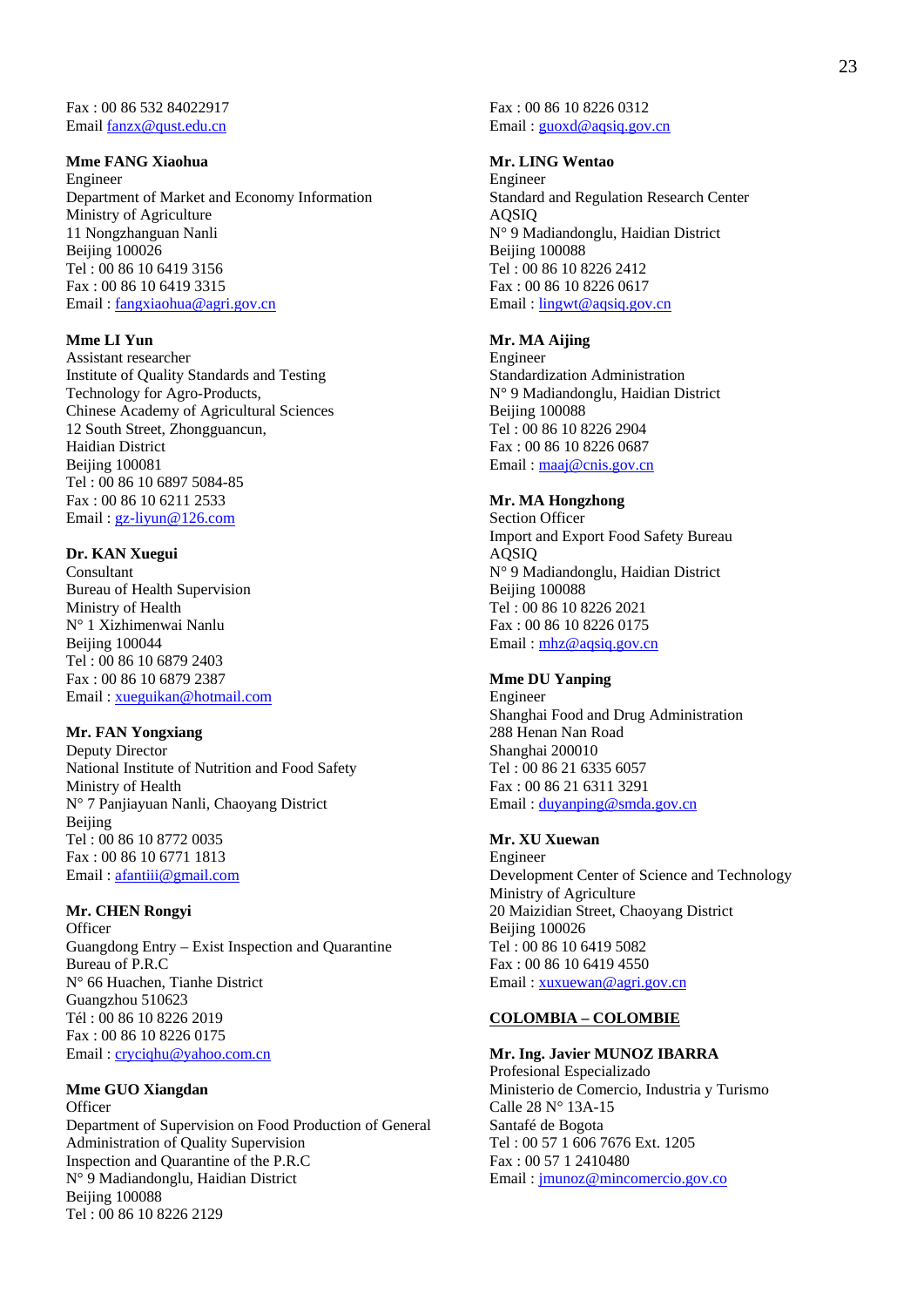## **CONGO, REPUBLIC DEMOCRATIC OF – REPUBLIQUE DEMOCRATIQUE DU CONGO**

## **Dr. Jean-Marie OLENGA**

Chef de Bureau Grandes Endémies Ministère de l'Agriculture, de la Pêche et de l'Elevage Av. Batetela n° 1316 Commune de la Gombe Kinshasa Tel : 00 243 9988 67155 Fax : 001 208 330 7056 Email : [jm\\_olga@yahoo.fr](mailto:jm-olga@yahoo.fr)

## **CROATIA - CROATIE**

## **Mme Nevenka GASPARAC**

Center for Quality Assistant Director Croatia Chamber of Economy Rooseveltov trg 2 10000 Zagreb Tel : 00 385 1 45 61 776 Fax : 00 385 1 45 61 614 Email : [ngasparac@hgk.hr](mailto:ngasparac@hgk.hr)

## **COSTA RICA**

## **Mr. Sergio VINOCOUR FORNIERI**

Ministro Consejero y Consul General de Costa Rica en Francia Gobierno de Costa Rica Embajada de Costa Rica en Francia 78, avenue Emile Zola 75015 Paris (France) Tel : 00 33 (0)1 45 78 96 96 Fax : 00 33 (0)1 45 78 99 66 Email : [consulat.cr@wanadoo.fr](mailto:consulat.cr@wanadoo.fr)

## **CUBA**

## **Dr. Jorge Felix MEDINA PEREZ**

Especialista Superior en Normalizacion Oficina Nacional de Normalizacion Calle E N° 261 Esq. 13 Vedado Habana Tel : 00 537 830 0732 Fax : 00 537 836 8048 Email : [nc@ncnorma.cu](mailto:nc@ncnorma.cu)

## **CZECH REPUBLIC - REPUBLIQUE TCHEQUE - REPUBLICA CHECA**

## **Mme Eva PRIBYLOVA**

Senior Official National Codex Contact Point Ministry of Agriculture Food Production Department Tesnov 17 11705 Praha 1 Tel : 00 420 221 812 795 Fax : 00 420 222 314 117 Email: [eva.pribylova@mze.cz](mailto:eva.pribylova@mze.cz)

#### **DENMARK – DANEMARK - DINAMARCA**

## **Mr. Knud OSTERGAARD**

Head of Division Danish Veterinary and Food Administration Morkhoj Bygade 19 DK-2860 Soborg Tel : 00 45 339 56120 Fax : 00 45 339 56001 Email : [koe@fvst.dk](mailto:koe@fdir.dk)

## **Mme Jytte KJAERGAARD**

Head of Section Danish Veterinary and Food Administration Morkhoj Bygade 19 DK-2860 Soborg Tel : 00 45 339 56233 Fax : 00 45 339 56001 Email : [jk@fvst.dk](mailto:jk@fdir.dk)

## **EGYPT – EGYPTE**

#### **Dr. SADDIK Mohammed Fahmi**  Professor of Food Hygiene

Vice-President of ILSI North Africa National Institute of Nutrition 16 Kasr El ani Street Cairo Tel : 00 202 690 8 697 / 3646413 Fax ; 00 202 419 8 140 Email : [ilsi@tedata.net.eg](mailto:ilsi@gega.net)

## **EL SALVADOR**

#### **Mr. Ricardo HARRISON**

Assistant, Department of Standardization, and Codex Contact Point Avenida Dr. Emilio Alvarez y Pasaje Dr. Guillermo Rodríguez Pacas N° 51, Colonia Médica, San Salvador, El Salvador. Tel: (503) 2226 2800 Fax: 503) 2225 6255 Email: [rharri@conacyt.gob.sv](mailto:rharri@conacyt.gob.sv)

## **ESTONIA - ESTONIE**

## **Mme Katrin LÖHMUS**

Chief Specialist Food and Veterinary Department Food Safety Office Ministry of Agriculture 39/41 Lai Street Tallinn 15056 Tel : 00 372 6256 509 Fax : 00 372 6256 210 Email : [katrin.lohmus@agri.ee](mailto:katrin.lohmus@agri.ee)

## **ETHIOPIA – ETHIOPIE**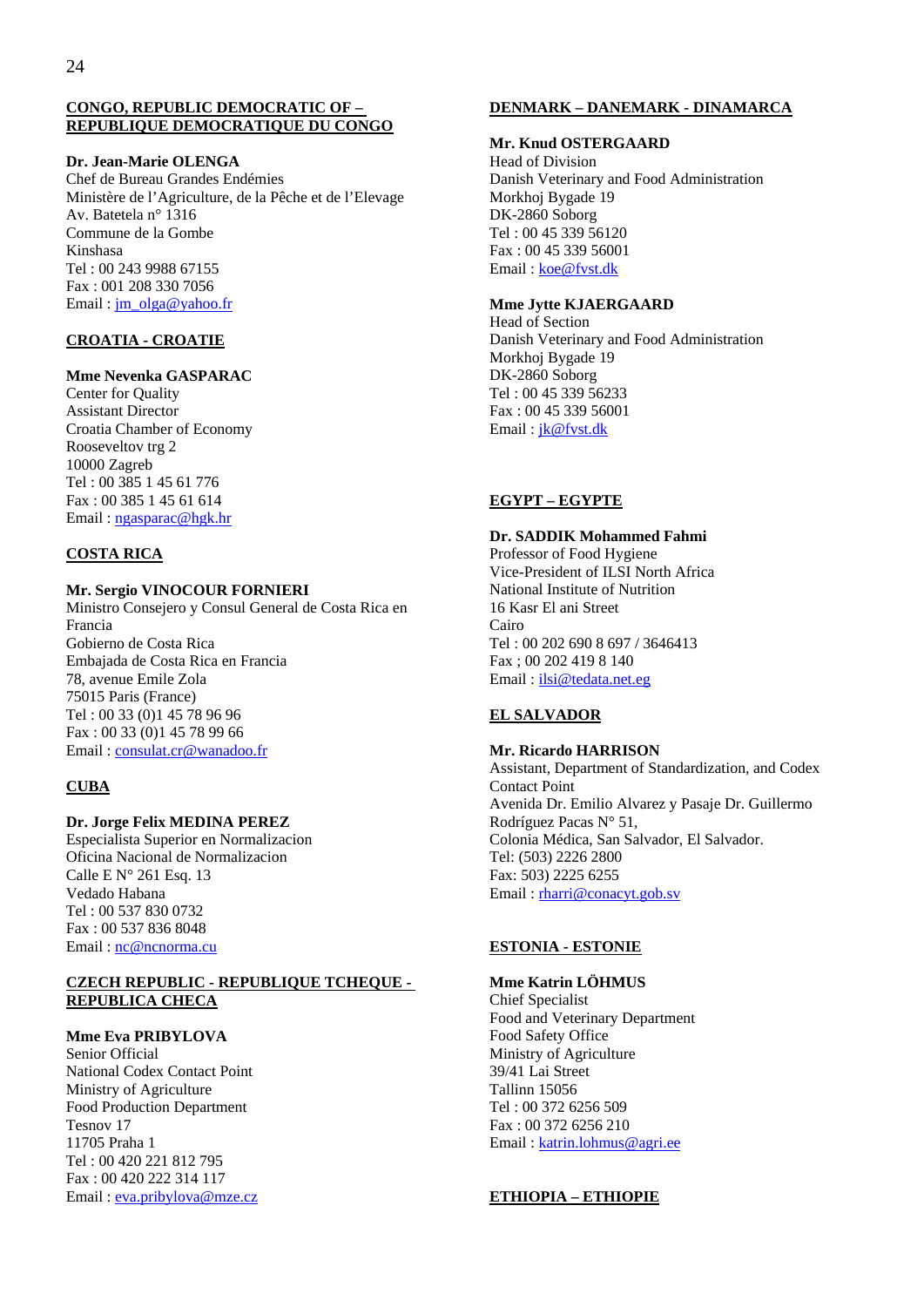#### **Mr. Adugnaw MESFIN**

Quality promotion of Training Expert Quality and Standards Authority of Ethiopia PO Box 2310 Addis Ababa Tel : 00 251 11 646 06 86 Fax : 00 251 11 646 08 81 Email : [adugnaw@qsae.org](mailto:adugnaw@qsae.org)

## **EUROPEAN COMMUNITY- COMMUNAUTE EUROPEENNE - COMUNIDAD EUROPEA**

## **Mr. Michael SCANNELL**

Head of Unit Directorate General for Health and Consumer Protection European Commission Rue Froissart 101 B-1049 Brussels (Belgique) Tel : 00 32 2 299 33 64 Fax : 00 32 2 299 85 66 Email : [michael.scannell@ec.europa.eu](mailto:michael.scannell@ec.europa.eu)

## **Mr. Jérôme LEPEINTRE**

Administrateur Health and Consumer Protection Directorate General (SANCO) Commission Européenne Rue Froissart  $101 - 2/62$ B-1049 Bruxelles (Belgique) Tel : 00 32 2 299 37 01 Fax : 00 32 2 299 85 66 Email : [jerome.lepeintre@ec.europa.eu](mailto:jerome.lepeintre@ec.europa.eu)

## **FINLAND – FINLANDE - FINLANDIA**

**Mme Anne HAIKONEN**  Counsellor, Legal Affairs Ministry of Trade and Industry PO Box 32 FIN-00023 Government Tel : 00 358 9 1606 3654 Fax : 00 358 9 1606 2670 Email : [anne.haikonen@ktm.fi](mailto:anne.haikonen@tm.fi)

## **FRANCE - FRANCIA**

**Mme Catherine CHAPOUX**  Ministère de l'Agriculture et de la Pêche - DGAL 251, rue de Vaugirard 75732 PARIS CEDEX 15 Tel : 00 33 (0)1 49 55 83 95 Fax : 00 33 (0)1 49 55 44 62 Email : [catherine.chapoux@agriculture.gouv.fr](mailto:catherine.chapoux@agriculture.gouv.fr)

## **Mme Roseline LECOURT**

Ministère de l'Économie, des Finances et de l'Industrie **DGCCRF** 59, boulevard Vincent Auriol 75703 PARIS CEDEX 13 Tel : 00 33 (0)1 44 97 34 70 Fax : 00 33 (0)1 44 97 30 37 Email : [roseline.lecourt@dgccrf.finances.gouv.fr](mailto:roseline.lecourt@dgccrf.finances.gouv.fr)

#### **M. Loïc EVAIN**

Ministère de l'Agriculture et de la Pêche DGAL/SDHA 251, rue de Vaugirard 75732 PARIS CEDEX 15 +33 1 49 55 84 18 +33 1 49 55 56 80 Email : [loic.evain@agriculture.gouv.fr](mailto:loic.evain@agriculture.gouv.fr) 

## **M. Alexandre BLANC-GONNET**

Ministère de l'Agriculture et de la Pêche DGAL - Bureau de la recherche et des laboratoires d'analyses 251, rue de Vaugirard 75732 Paris cedex 15 Tel : 00 33 (0)1 49 55 81 49 Fax : 00 33 (0)1 49 55 49 61 Email : [alexandre.blanc-gonnet@agriculture.gouv.fr](mailto:alexandre.blanc-gonnet@agriculture.gouv.fr)

#### **Mme Céline GERMAIN**

Ministère de l'Agriculture et de la Pêche DGAL - Bureau de la recherche et des laboratoires d'analyses 251, rue de Vaugirard 75732 Paris cedex 15 Tel : 00 33 (0)1 49 55 47 78 Fax : 00 33 (0)1 49 55 49 61 Email : [celine.germain@agriculture.gouv.fr](mailto:celine.germain@agriculture.gouv.fr)

#### **Mme Anne LEGENTIL**

Responsable consommation / Expert agroalimentaire UFCS : Union Féminine, Civique et Sociale 6, rue Béranger 75003 Paris Tel : 00 33 (0)1 44 54 50 54 Fax : 00 33 (0)1 44 54 50 66 Email : [ufcs.agro@wanadoo.fr](mailto:ufcs.conso@wanadoo.fr)

## **GHANA**

**Mme Geneviève BAAH**  Codex Contact Point Officer Ghana Standards Board PO Box MB-245 Accra Te l : 00 233 21 501 937 Fax : 00 233 21 500 092 Email : [gsbnep@ghanstandards.org](mailto:gsbnep@ghanstandards.org)

## **GERMANY – ALLEMAGNE - ALEMANIA**

#### **Mr. Gerhard BIALONSKI**

Bundesministerium für Ernährung, Landwirtschaft und Verbraucherschutz (Federal Ministry of Food, Agriculture and Consumer Protection,) Rochusstrasse 1 D-53123 Bonn Tel : 00 49 228 529 4651 Fax : 00 49 228 529 4947 Email : [314@bmelv.bund.de](mailto:314@bmelv.bund.de)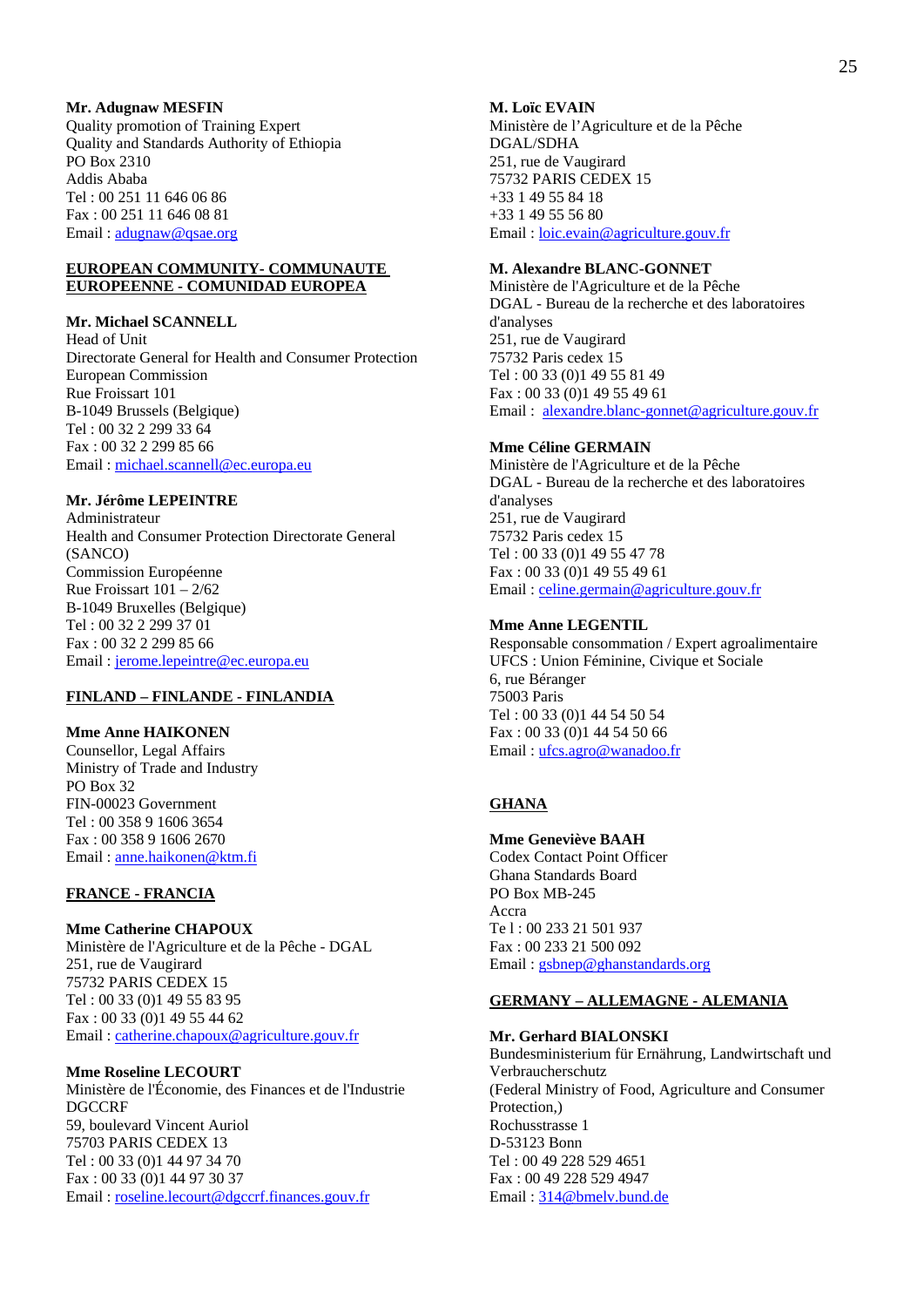## **Mr. Michael HAUCK**

Bundesministerium für Ernährung, Landwirtschaft und Verbraucherschutz (Federal Ministry of Food, Agriculture and Consumer Protection,) Mauerstrasse 29 – 32 D-10117 Berlin Tel : 00 49 30 2006 3263 Fax : 00 49 30 2006 3273 Email : [codex.germany@bmelv.bund.de](mailto:codex.germany@bmelv.bund.de)

## **Prof. Dr. Rolf GROSSKLAUS**

Direktor und Professor Bundesinstitut für Risikobewertung Postfach 33 00 13 D-14191 Berlin Tel : 00 49 30 8412 3230 Fax : 00 49 30 8412 3715 Email : [rolf.grossklaus@bfr.bund.de](mailto:rolf.grossklaus@bfr.bund.de)

## **Mr. Kari TÖLLIKKÖ**

Principal Administrateur Secrétariat Général du Conseil de l'Union Européenne 175, rue de la Loi B-1048 Bruxelles (Belgique) Tel : 00 32 2 281 78 41 Fax : 00 32 2 281 61 98 Email : [kari.tollikko@consilium.europa.eu](mailto:kari.tollikko@consilium.europa.eu)

## **GREECE – GRECE**

#### **Mr. Vasileios KONTOLAIMOS**

Legal Advisor Ministry of Rural Development and Food Acharnon 29,10439 Athenes Tel : 00 30 210 8250307 Fax : 00 30 210 8254621 Email: [cohalka@otenet.gr](mailto:cohalka@otenet.gr)

## **HUNGARY – HONGRIE - HUNGRIA**

## **Dr. Karolyne SZERDAHELYI**

Senior Counsellor Ministry of Agriculture and Rural Development Food Safety Chain, Animal and Plant Health Department, Food Industry Division P.O. Box 1 H-1860 Budapest 55 Tel : 00 36 1 301 4110 Fax : 00 36 1 301 4808 Email : [Tanya.szerdahelyi@fvm.hu](mailto:Tanya.szerdahelyi@fvm.hu)

## **INDIA - INDE**

**Shri Amerjeet SINHA**  Joint Secretary Ministry of Health and Family Welfare Nirman Bhavan New Delhi 110011 Telefax : 00 91 11 23062157 Email : [amarjeet.sinha@nic.in](mailto:amarjeet.sinha@nic.in) Email : [amerjeet\\_sinha@hotmail.com](mailto:amerjeet_sinha@hotmail.com)

#### **Dr. (Mme) Sandhya KULSHRESTHA**

Secretary (Central Insecticides Board and Registration Committee) Directorate of Plant Protection, Quarantine and Storage NH – IV, Faridabad Tel : 95129-2413002 Email : [skulsh57@yahoo.co.in](mailto:skulsh57@yahoo.co.in)

## **Dr. R.K. GUPTA**

Assistant Commissioner (Trade) Department of Animal Husbandry, Dayrying and Fisheries Ministry of Agriculture Krishi Bhavan New Delhi – 110001 Tel : 00 91 11 23097034 Email: [aloppm@nic.in](mailto:aloppm@nic.in)

#### **INDONESIA - INDONESIE**

#### **Mme Erniningsih Haryadi**

Secretariat Codex Contact Point of Indonesia National Standardization Agency Manggala Wanabakti Block IV, 4<sup>th</sup> floor JL. Gatot Subroto, Senayan Jakarta 10270 Tel : 00 62 21 54 77043 / 44 Fax : 00 62 21 574 7045 Email : [sps-2@bsn.or.id](mailto:sps-a@bsn.or.id)

#### **Mme Sjamsimar Sitaba**

Adviser, Codex Contact Point of Indonesia National Standardization Agency Manggala Wanabakti Block IV,  $4^{\text{th}}$  floor, JL. Jenderal Gatot Subroto Senayan Jakarta 10270 Tel : 00 62 21 5747043 / 44 Fax : 00 62 21 5747045 Email : [sps-2@bsn.or.id](mailto:sps-2@bsn.or.id)

#### **Mr. Faiz Achmad**

Deputy Director for Industrial Cooperation and Investment Promotion Department of Industry JL. Pejaten Raya-Komp Depdik Bud, Blok A 3/1 Pasar Minggu Jakarta 12510 Tel : 00 62 21 525 2709 Fax : 00 62 21 525 2709 Email : [faizachmad@yahoo.com](mailto:faizachmad@yahoo.com)

#### **Mme Emmy Yuliantien**

Head Section in Directorate of Beverage and Tobaco Industry Ministry of Industry JL. Anggrek n°75 RT 001 RW 02 Jagakor 56 Jakarta12620 Tel : 00 62 21 525 2236 Fax : 00 62 21 525 22 36 Email : [emmyyula@yahoo.com](mailto:emmy.yula@yahoo.com)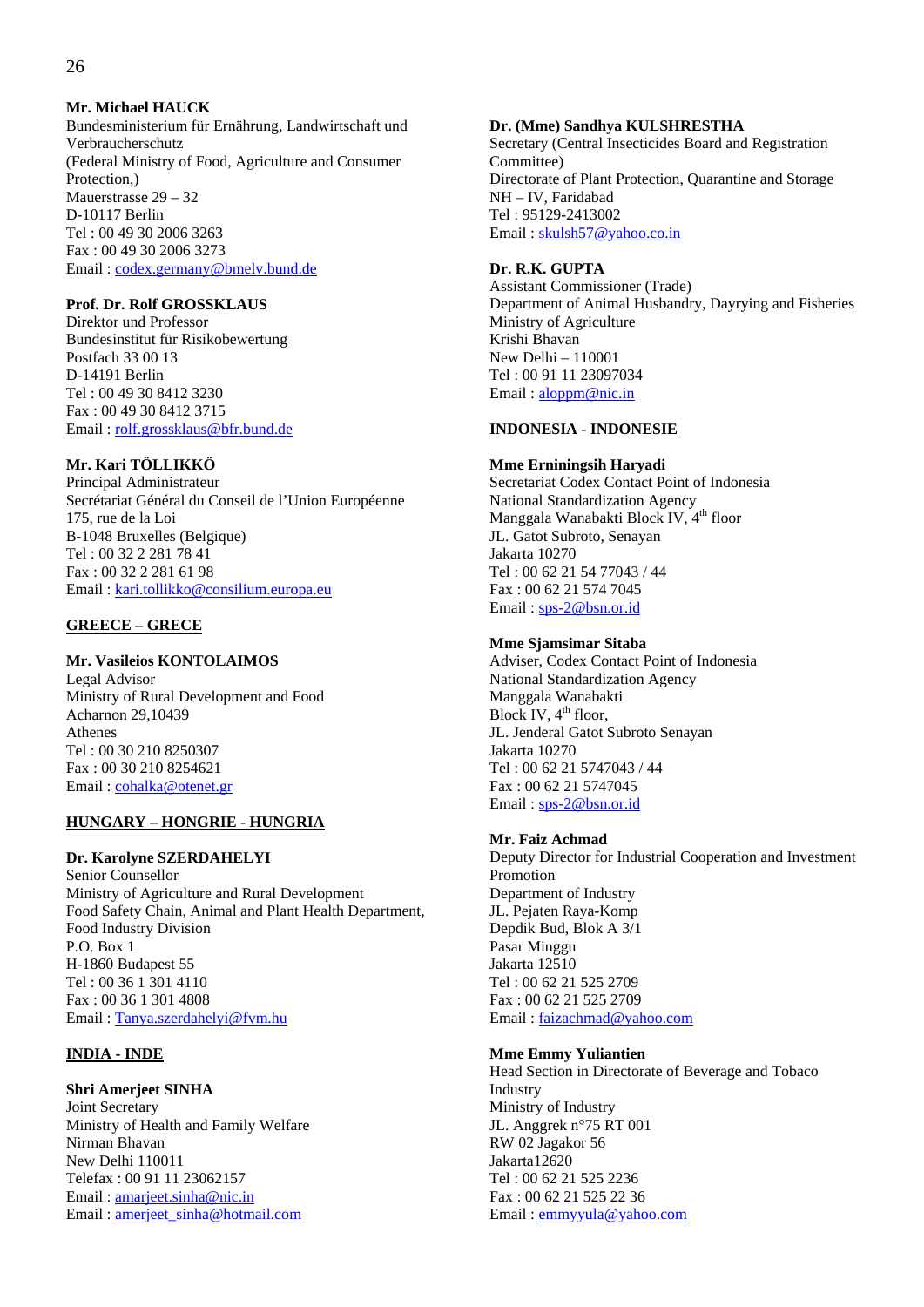#### **Mme Narwastuyati P. MBEO**

Troisième Secrétaire aux Affaires Economiques Ambassade d'Indonésie 47-49, rue Cortambert 75116 Paris (France) Tel : 00 33 (0)1 45 03 07 60 Fax : 00 33 (0)1 45 04 50 32 Email : [narwastuyati@yahoo.fr](mailto:narwastuyati@yahoo.fr)

## **IRELAND – IRLANDE – IRLANDA**

#### **Mr. Richard HOWELL**

Agricultural Inspector Department of Agriculture and Food 7C Agriculture House - Kildare Street Dublin 2 Tel : 00 353 1 607 2572 Fax : 00 353 1 661 6263 Email : [richard.howell@agriculture.gov.ie](mailto:richard.howell@agriculture.gov.ie)

## **Mr. Martin C.O'SULLIVAN**

Deputy Chief Veterinary Officer Department of Agriculture and Food 4C Agriculture House Kildare Street Dublin 2 Tel : 00 353 1 6072213 Fax : 00 353 1 6610230 Email : [martin.osullivan@agriculture.gov.ie](mailto:martin.osullivan@agriculture.gov.ie)

#### **Mme Donna GREHAN**

Food Unit Department of Health and Children Hawkins House Hawkins Street Dublin 2 Tel : 00 353 1 6354403 Fax : 00 353 1 6354552 Email : [donna-grehan@health.irlgov.ie](mailto:donna-grehan@health.irlgov.ie)

## **ICELAND – ISLANDE**

Mr. Thordur ASGEIRSSON Director of Fisheries Directorate of Fisheries Dalshraun 1 220 Hafnar Fjordur Tel : 00 354 825 7930 Fax : 00 354 569 7991 Email : [thordur@fiskistofa.is](mailto:thordur@fiskistofa.is)

#### **ITALY - ITALIE - ITALIA**

**Mme Brunella LO TURCO**  Ministero Politiche Agricole Alimentari e Forestali Via XX Settembre 20 I - 00187 Roma Tel : 00 39 06 4665 6041 Fax : 00 39 06 4880 273

Email : [qpa6@politicheagricole.it](mailto:qpa6@politiche.agricole.it)

#### **Dr. Ciro IMPAGNATIELLO**

Ministero Politiche Agricole alimentari e Forestali Via XX Settembre 20 I - 00187 Roma Tel : 00 39 06 4665 6046 Fax : 00 39 06 4880 273 Email : [c.impagnatiello@politicheagricole.it](mailto:c.impagnetiello@politiche.agricole.it)

### **JAMAICA - JAMAIQUE**

**Mme Fay ANDERSON**  Manager, Inspectorate NCC Coodinator Bureau of Standards Jamaica 6 Winchester Rd Kingston 10 Tel : 00 876 926 3140-5 Fax : 00 876 929 4736 Email : [fanderson@bsj.org.jm](mailto:fanderson@bsj.org.jm)

#### **JAPAN - JAPON**

**Dr. Keiichi NAKABAYASHI**  Counsellor Minister's Secretariat Ministry of Health, Labour and Welfare 1-2-2 Kasumigaseki, Chiyoda-ku Tokyo 100-8916 Tel : 00 81 3 3595 2326 Fax : 00 81 3 3503 7965 Email : [codexj@mhlw.go.jp](mailto:codexj@mhlw.go.jp)

## **Dr. Hiroshi YOSHIKURA**

Adviser Department of Food Safety, Pharmaceutical and Food Safety Bureau Ministry of Health, Labour and Welfare 1-2-2 Kasumigaseki, Chiyoda-ku, Tokyo 100-8916 Tel : 00 81 3 3595 2326 Fax : 00 81 3 3595 7965 Email : [codexj@mhlw.go.jp](mailto:codexj@mhlw.go.jp)

## **Dr. Kazuko FUKUSHIMA**

Deputy Director Office of International Food Safety Policy Planning and Communication Division Department of Food Safety Pharmaceutical and Food Safety Bureau Ministry of Health, Labour and Welfare 1-2-2 Kasumigaseki, Chiyoda-ku, Tokyo 100-8916 Tel : 00 81 3 3595 2326 Fax : 00 81 3 3595 7965 Email : [fukushima-kazuko@mhlw.go.jp](mailto:fukushima-kazuko@mhlw.go.jp)

**Mr. Yasuki MATSUI**  Section Chief Office of Quarantine Station Administration Department of Food Safety Ministry of Health, Labour and Welfare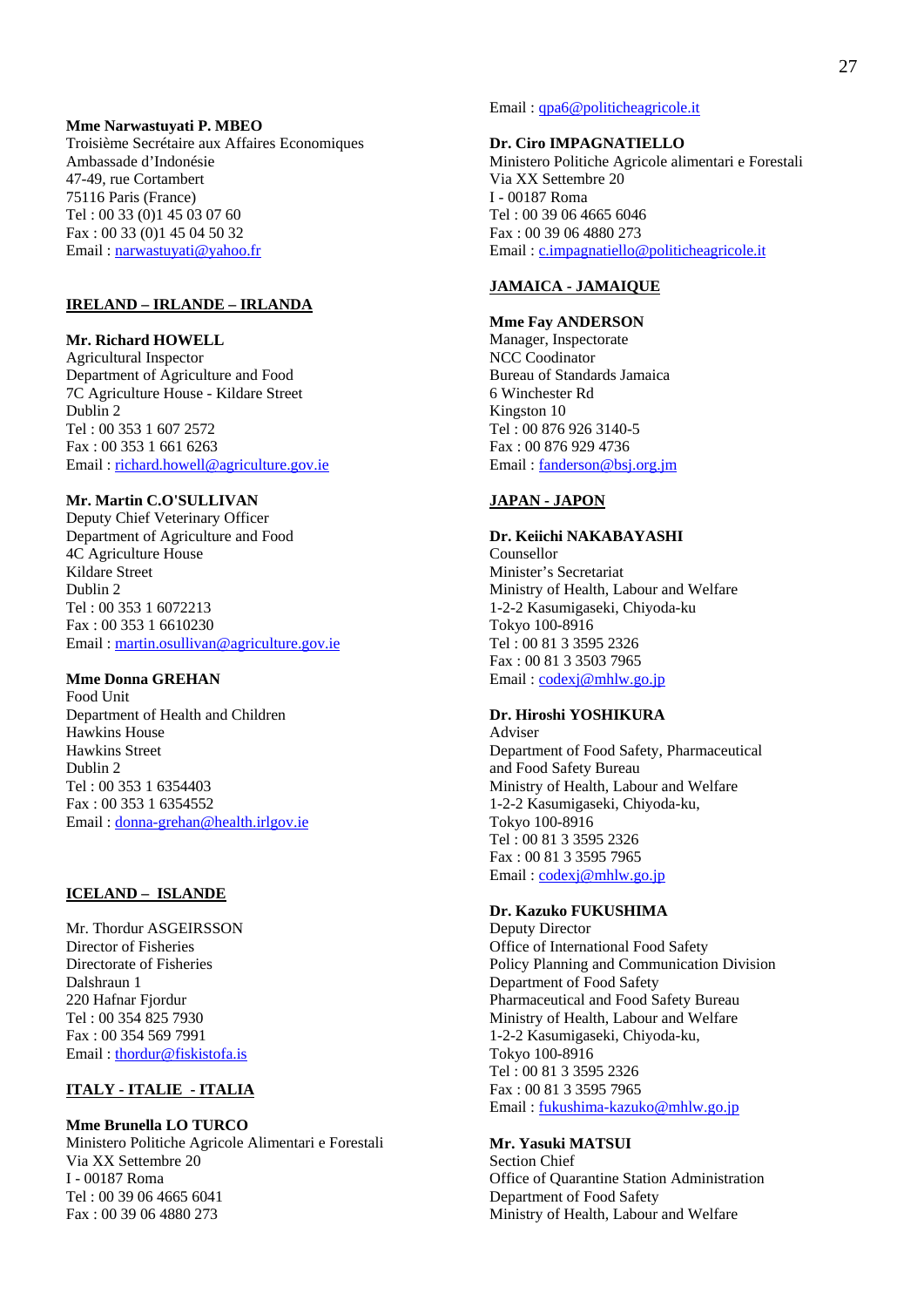## 28

1-2-2 Kasumigaseki, Chiyoda-ku, Tokyo 100-8916 Tel : 00 81 3 3595 2333 Fax : 00 81 3 3591 8029 Email : [matsui-yasuki@mhlw.go.jp](mailto:matsui-yasuki@mhlw.go.jp)

## **Mr. Ryousuke OGAWA**

**Director** International Affairs Division Consumer Affairs and SPS Measures Bureau Ministry of Agriculture, Forestry and Fisheries 1-2-1 Kasumigaseki, Chiyoda-ku, Tokyo 100-8950 Tel : 00 81 3 3502 8732 Fax : 00 81 3 3507 4232 Email : [ryousuke\\_ogawa@nm.maff.go.jp](mailto:ryousuke_ogawa@nm.maff.go.jp)

## **Mr. Toru FURUHATA**

Associate Director Food Safety and Consumer Policy Division Consumer Affairs and SPS Measures Bureau Ministry of Agriculture, Forestry and Fisheries 1-2-1 Kasumigaseki, Chiyoda-ku, Tokyo 100-8950 Tel : 00 81 3 3502 5722 Fax : 00 81 3 3597 0329 Email : [toru\\_furuhata@nm.maff.go.jp](mailto:toru_furuhata@nm.maff.go.jp)

## **KENYA**

#### **Mme Evah ODUOR**

General Manager for Standard Development Division Organization Kenya Bureau of Standards P.O. Box 54974 00200 Nairobi Tel : 00 254 020 605490 Fax : 00 254 020 609660 – 604031 Email : [info@kebs.org](mailto:info@kebs.org)  [oduore@kebs.org](mailto:oduore@kebs.org) 

#### **Mme Gladys MAINA**

General Manager Quality Assurance Organization Kephis Oloolua Ridge P.O. Box 49592 00100 Nairobi Tel : 00 254 20 884545 Fax : 00 254 20 882265 Email : [njeri-gladys@yahoo.com](mailto:njeri-gladys@yahoo.com)

## **Mr. Ombacho Kepha Mogere**

Chief Public Health Officer Organization Ministry of Health P.O. Box 30016 00100 Nairobi Tel : 00 254 20 271 7077 Ext. 45143 Fax : 00 254 20 271 0055 Email : [kombacho@yahoo.com](mailto:kombacho@yahoo.com)

## **KOREA (REPUBLIC OF) COREE (REPUBLIQUE DE) COREA (REPUBLICA DE)**

## **Dr. KIM Sol**

Deputy Director Korea Food and Drug Administration Food Safety and Assurance Team 194 Tongil-ro, Eunpyung-gu Seoul 122-704 Tel : 00 82 2 380 1347 Fax : 00 82 2 385 2416 Email : [kims1228@kfda.go.kr](mailto:kims1228@kfda.go.kr)

## **Dr. KIM Heesun**

Deputy Director Korea Food and Drug Administration Risk Management Team 1-363 Bulgwang-dong, Eunpyong-gu, Suite 207 Seoul 122-707 Tel : 00 82 2 352 4605 Fax : 00 82 2 352 4606 Email : [hkim@kfda.go.kr](mailto:hkim@kfda.go.kr)

## **Mme KEUM Eun Hee**

Senior Researcher Korea Food and Drug Administration Food Safety and Assurance Team 194 Tongil-ro, Eunpyung-gu Seoul 122-704 Tel : 00 82 2 380 1347 Fax ; 00 82 2 385 2416 Email : [keumeh@kfda.go.kr](mailto:keumeh@kfda.go.kr)

#### **Dr. Sang Ick KWAG**

Assistant Director Ministry of Agriculture and Forestry 88, Gwanmunro, Gwacheon-city Gyeonggi-do 421-719 Tél : 00 82 2 500 1918 Fax : 00 82 2 503 0020 Email : [kwagsi@maf.go.kr](mailto:kwagsi@maf.go.kr)

## **Mr. Kyu KIM**

Assistant Director Ministry of Agriculture and Forestry 88, Gwanmunro, Gwacheon-city Gyeonggi-do 421-719 Tél : 00 82 2 500 1727 Fax : 00 82 2 504 6659 Email : [kimk@maf.go.kr](mailto:kimk@maf.go.kr)

## **Mlle Yun-Jung YI**

Deputy Director Ministry of Foreign Affairs and Trade Jongno Gu, Doryum Dong Seoul Tel : 00 82 2 2100 7644 Fax : 00 82 2 2100 7979 Email: [yjyt06@mofat.go.kr](mailto:yjyt06@mofat.go.kr)

#### **LITHUANIA – LITUANIE**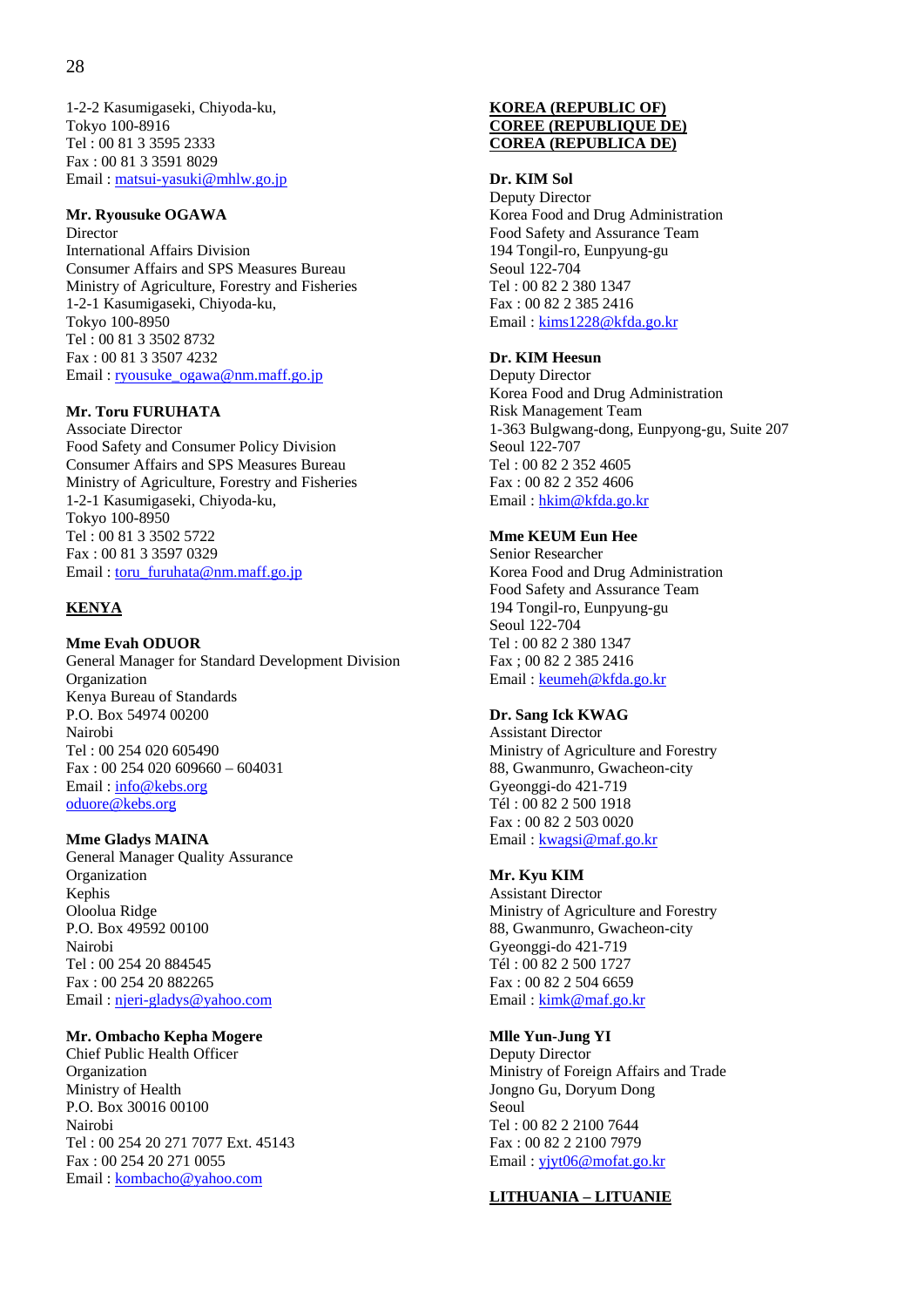#### **Mr. Albertas BARZDA**

Director National Nutrition Center Ministry of Health Kalvariju Str. 153 LT 08221 - Vilnius Tel : 00 370 5 277 8919 Fax : 00 370 5 277 8713 Email: [rmc@vilnius.omnitel.net](mailto:rmc@vilnius.omnitel.net) Email : [rmc@rmc.lt](mailto:rmc@rmc.lt)

## **MALAYSIA – MALAISIE - MALASIA**

#### **Mme Jeyaletchumi PONNIAH**

Principal Assistant Director Food Safety and Quality Division Ministry of Health Level 3, Block E7, Parcel E Federal Government Administration Centre 62590 Putrajaya Tel : 00 603 8883 3651 Fax : 00 603 8889 3815 Email : [jeyakanesan@yahoo.com](mailto:jeyakanesan@yahoo.com)

## **Mme Noraini MOHD OTHMAN**

Deputy Director (Codex) Food Safety and Quality Division Ministry of Health Malaysia Level 3, Block E7, Parcel E Federal Government Administration Centre 62590 Putrajaya Tel : 00 60 3 8883 3500 Fax : 00 60 3 8889 3515 Email: [noraini\\_othman@moh.gov.my](mailto:noraini_othman@moh.gov.my) Email : [noraini\\_mohdothman@yahoo.co.uk](mailto:norianio@hotmail.com)

#### **Mme Rozita BAHARUDDIN**

Head, Quality Control Unit Malaysia Palm Oil Board (MPOB) Lot 6, SS6, Jalan Perbandaran 47301 Kelana Jaya Selangor Tel : 00 603 7800 2956 Fax : 00 603 7806 1485 Email : [rozita@mpob.gov.my](mailto:rozita@mpob.gov.my)

## **Mr. Abd. Jalil Murad**

Head, Enforcement Unit Malaysia Palm Oil Board (MPOB) Lot 6, SS6, Jalan Perbandaran 47301 Kelana Jaya Selangor Tel : 00 603 7800 2950 / 603 7800 2941 Fax : 00 603 7806 1485 Email: [jalil@mpob.gov.my](mailto:jalil@mpob.gov.my)

## **Dr. Tee E. SIONG**

Nutrition Consultant N° 46, Jalan SS 22/32 Damansara Jaya 47400 Petaling Jaya Selangor Tel : 00 603 7728 7287

Fax : 00 603 7728 7426 Email : [president@nutriweb.org.my](mailto:president@nutriweb.org.my)

## **MALI**

**Mr. Mahamadou SAKO**  Directeur Général Adjoint Ministère de la Santé Agence Nationale de la Sécurité Sanitaire des Aliments (ANSSA) BPE 2362 Tel : 00 223 222 07 54 – 00 223 223 01 88 Fax : 00 223 222 07 47 Email : [scodexmali@yahoo.fr](mailto:scodexmali@yahoo.fr)

#### **MEXICO – MEXIQUE**

#### **Mr. Jorge Antonio LOPEZ ZARATE**

Subdirector Direccion General de Normas Secretaria de Economia Puente de Tecamachalco N° 6, Col. Lomas de Tecamachalco, Naucalpan Edo. de Mexico, CP 53950 Tel: 00 52 57299480 / 00 52 57299300 Ext : 43218 Fax: 00 52 55209715 E-mail: [jalopezz@economia.gob.mx](mailto:jalopezz@economia.gob.mx)

#### **Mme Rocio ALATORRE**

Comisionada de Evidencia y Manejo de Riesgos Comision Federal para la Proteccion contra Riesgos Sanitarios (Cofepris) Secretariat de Salud Monterrey N° 33 Piso 9 Col. Roma del Cuauhtémoc Mexico Tel : 00 52 50 80 52 00 Ext : 1402 / 00 52 55 14 85 72 Fax : 00 52 55 14 85 57 Email : [rocioal@salud.gob.mx](mailto:rocioal@salud.gob.mx)

#### **Dr. Eduardo JARAMILLO**

Director Ejecutivo de Operación Internacional Coordinación General del Sistema Federal Sanitario Cofepris Secretaria de Salud Monterrey N° 33 Piso 1 Col. Roma del Cuauhtémoc Mexico DF – CP 06700 Tel : 00 52 50 80 52 00 Ext : 1305 Fax : 00 52 52 08 29 74 Email : [ejaramillo@salud.gob.mx](mailto:ejaramillo@salud.gob.mx)

#### **MOROCCO – MAROC - MARRUECOS**

#### **Mr. HILALI Abderrahmane**

Directeur de la Protection des Végétaux, des Contrôles Techniques et de la Répression des Fraudes (DPVCTRF) Ministère de l'Agriculture, du Développement Rural et des Pêches Maritimes BP 1308 10400 Rabat Tel : 00 212 37 29 75 43 Fax : 00 212 37 29 75 44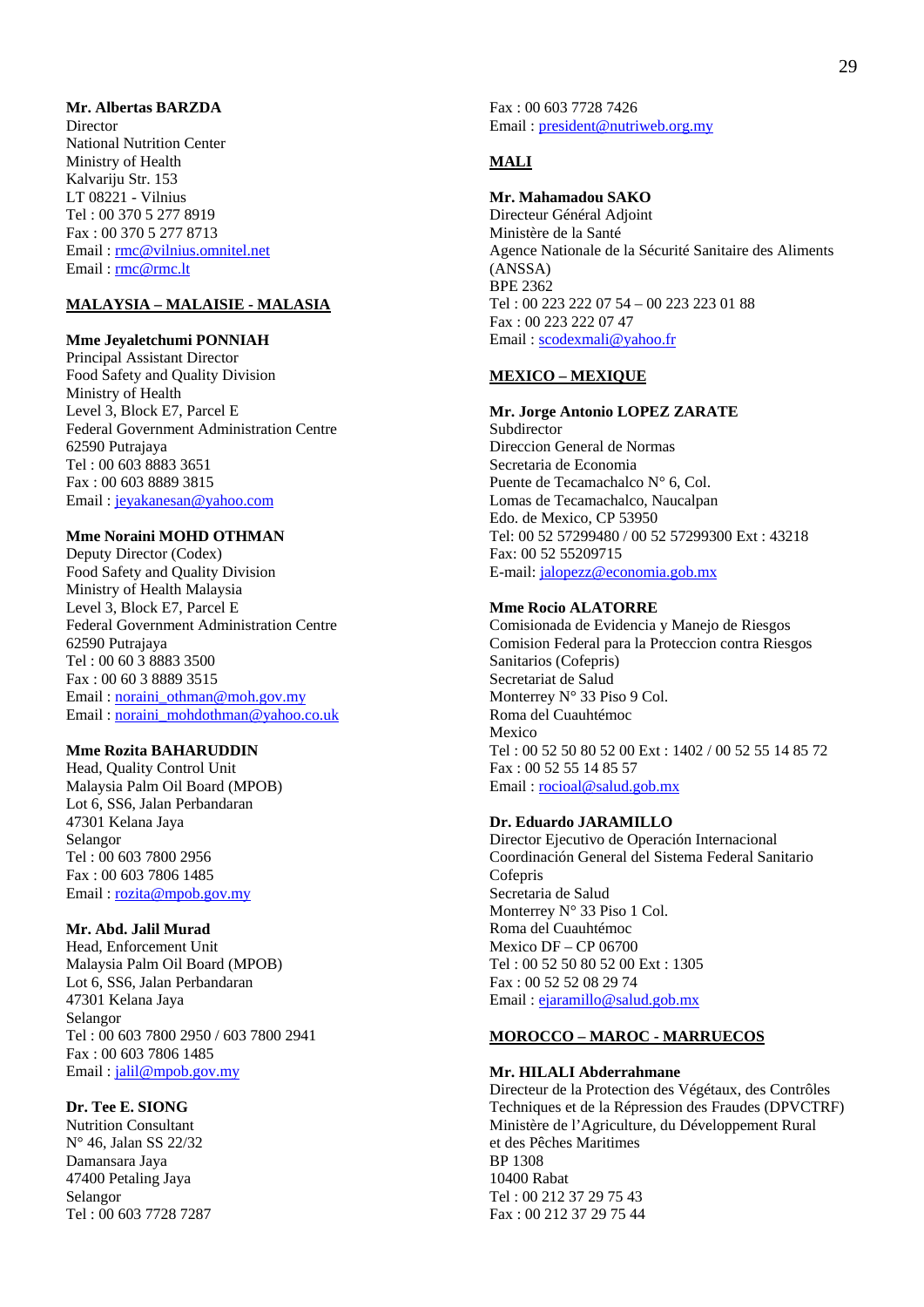30

Email : [ahilali@menara.ma](mailto:ahilali@iam.net.ma)

## **Mr. LACHHAB Hamid**

Chef du Service de la Réglementation Sanitaire Ministère de l'Agriculture, du Développement Rural et des Pêches Maritimes Direction de l'Elevage et des Services Vétérinaires Quartier administratif - Rabat Tel : 00 212 37 76 84 17 Fax : 00 212 37 76 44 04 Email : [lachabhamid@yahoo.fr](mailto:lachhab@de.madrpm.gov.ma)

#### **Mr. BENAZZOUZ El-Mâati**

Laboratoire Officiel d'Analyses et de Recherches Chimiques 25, rue Nichakra Rahal 20000 Casablanca Tel : 00 212 22 30 21 96 Fax : 00 212 22 30 19 72 Email : [maatibenazzouz@yahoo.fr](mailto:maatibenazzouz@yahoo.fr)

## **Mr. Saad BENCHAKROUNE**

Directeur General Etablissement Autonome de Contrôle et de Coordination des Exportations 72, rue Mohamed Smiha Casablanca Tel : 00 212 22 30 61 98 Fax : 00 212 22 30 25 67 Email: <u>dg@eacce.org.ma</u>

## **Mr. SMAINI**

Delégué / Europe E.A.C.C.E. 3, rue de la Corderie 94586 Rungis (France) Tel : 00 33 (0)1 45 60 94 91 Fax : 00 33 (0)1 45 60 94 88 Email: [smaini-eacce@wanadoo.fr](mailto:smaini-eacce@wanadoo.fr)

#### **Mme HAOUATI Khadija**

Direction de la Normalisation et de la Promotion de la Qualité Ministère de l'Industrie, du Commerce et de la mise à niveau de l'économie Tel : 00 212 37 71 62 14 Fax : 00 212 37 71 17 98 Email : [haouati@manet.gov.ma](mailto:haouati@manet.gov.ma)

## **Mr. BACHAOUCH Mohammed**

Association Professionnelle des Boissons Gazeuses T.C.C.E.C. BP : 8062 – OASIS Casablanca Tel : 00 212 22 43 51 07 Fax : 00 212 22 33 57 15 Email : [mbachaouch@mena.ko.com](mailto:mbachaouch@mena.ko.com)

#### **Mr. EL MEKROUM Brahim**

Société des Eaux Minérales d'Oulmes S.A. Responsable Recherche Développement / Déontologie ZI Bouskoura

Casablanca Tel : 00 212 61326698 / 00 212 62450562 Fax : 00 212 20334752 Email : [elmekroum@oulmes.ma](mailto:elmekroum@oulmes.ma)

## **Mr. JOUNDY Majid**

Union Nationale des Industries de la Conserve de poisson (UNICOP) Avenue de Longchamp rue n° 7 - Casablanca Tel : 00 212 22 36 51 06

## **NETHERLANDS - PAYS-BAS - PAISES BAJOS**

**Dr. Wieke TAS**  Senior Policy Officer Ministry of Health, Welfare and Sport P.O. Box 20350 2500 EJ The Hagues Tel : 00 31 70 340 6365 Fax : 00 31 70 340 5554 Email : [jw.tas@minvws.nl](mailto:jw.tas@minvws.nl)

## **Mr. Frank jan VAN DER VALK**

Manager International Policy Department of Food Quality and Animal Health Ministry of Agriculture, Nature and Food Quality P.O. Box 20401 2500 EK The Hague Tel : 00 31 70 378 5036 Fax : 00 31 70 378 6141 Email : [f.j.van.der.valk@minlnv.nl](mailto:f.j.van.der.valk@minlnv.nl)

## **Dr. Wim H. VAN ECK**

Chief Inspector for Food Food and Consumer Product Safety Authority P.O. Box 19506 2500 CM The Hague Tel : 00 31 70 448 4814 Fax : 00 31 70 448 4061 Email : [wim.van.eck@vwa.nl](mailto:wim.van.eck@vwa.nl)

## **NEW ZEALAND - NOUVELLE ZELANDE - NUEVA ZELANDIA**

## **Dr. Steve HATHAWAY**

Director, Science New Zealand Food Safety Authority PO. Box 2835 Wellington Tel. : 00 64 29 894 2519 Fax : 00 64 6 868 5207 Email : [steve.hathaway@nzfsa.govt.nz](mailto:steve.hathaway@nzfsa.govt.nz)

## **Mr. Sundararaman RAJASEKAR**

Programme Manager (Codex) New Zealand Food Safety Authority PO Box 2835 - Wellington Tel : 00 64 4 894 2576 Fax : 00 64 4 894 2583 Email : [raj.rajasekar@nzfsa.govt.nz](mailto:raj.rajasekar@nzfsa.govt.nz)

## **NIGER**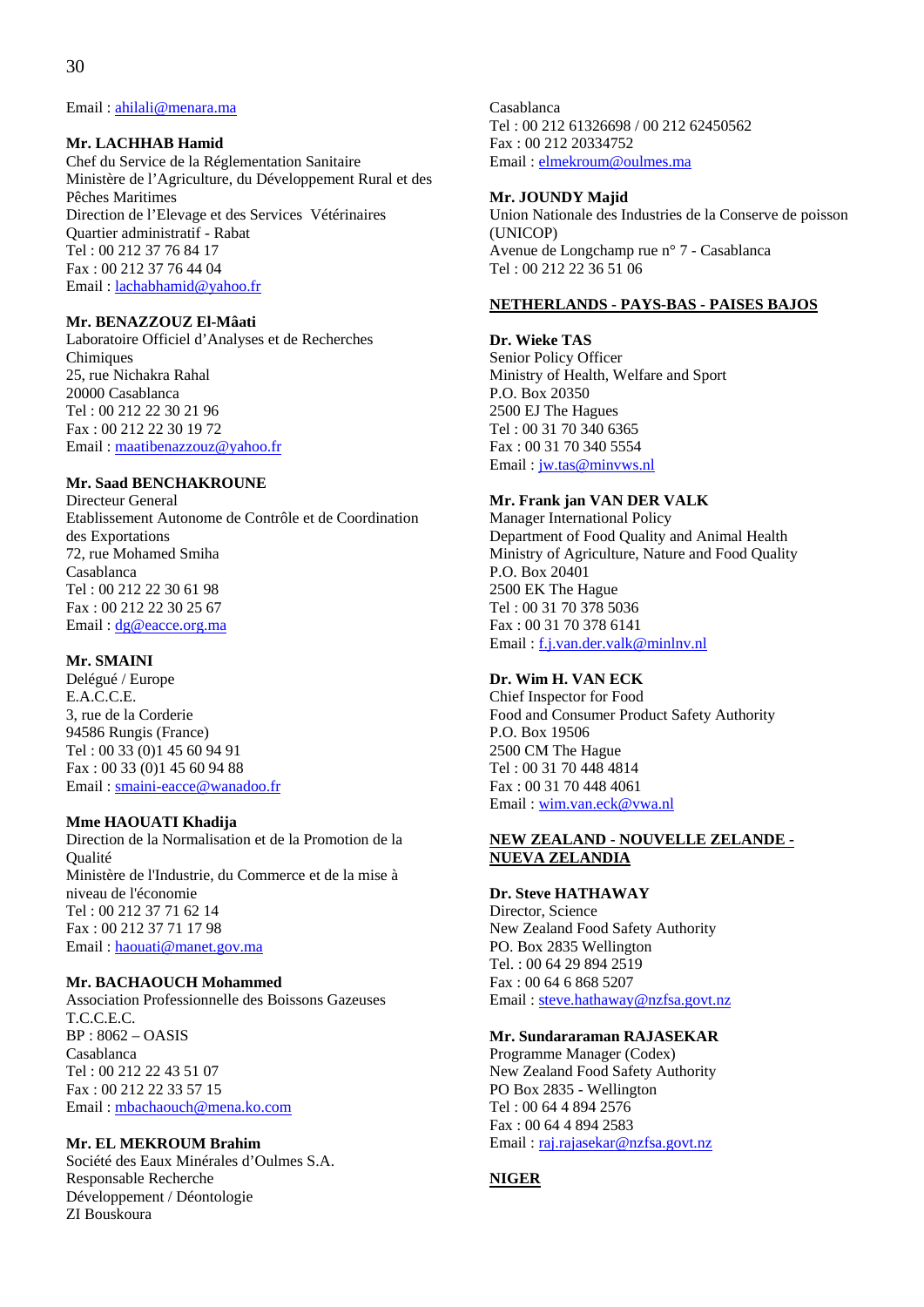### **Mme HASSANE Aissatou Cissé**

Responsable Cellule Nutrition Alimentation Ministère du Développement Agricole Direction de la Culture Vivrière BP 323 Niamey Tel : 00 227 96 96 94 23 Fax : 00 227 20 37 27 75 Email : [boureima-moussa@yahoo.fr](mailto:boureima-moussa@yahoo.fr)

## **NIGERIA**

## **Mme Hauwa Jimruna KERI**

Director Registration and Regulatory Affairs National Agency for Food and Drug Administration (NAFDAC) Plot 1037, Wuse Zone 7 Abuja Tel/Fax : 00 234 1 474 8627 Email: [hkeri@yahoo.com](mailto:hkeri@yahoo.com)

## **Prof. Olugbenga Ben OGUNMOYELA**

University Professor and Dean Bells University of Technology Km 8, Idiroko Rd Ota, Ogun State Tel : 00 234 803 402 1641 Email : [gbenga\\_moyela2001@yahoo.co.uk](mailto:gbenga_moyela2001@yahoo.co.uk)

## **NORWAY – NORVEGE - NORUEGA**

**Mme Tone MATHESON**  Senior Advisor Norwegian Food Safety Authority PO Box 383 N-2381 Brumundal Tel : 00 47 23 21 66 51 Fax : 00 47 23 21 68 00 E-mail : [toema@mattilsynet.no](mailto:toema@mattilsynet.no)

## **Mme Sissel LYBERG BECKMANN**

Deputy Director General Ministry of Health and Care Services P.O. Box 8011 Dep N-0030 Oslo Tel : 00 47 22 24 87 12 Fax : 00 47 22 24 86 56 Email : [slb@hod.dep.no](mailto:sissel.beckmann@hod.dep.no)

### **Mme Astrid ZACHARIASSEN**

Adviser Ministry of Agriculture and Food P.O. Box 8007 Dep. N-0030 Oslo Tel : 00 47 22 24 91 39 Fax : 00 47 22 24 95 59 Email : [astrid.zachariassen@lmd.dep.no](mailto:astrid.zachariassen@lmd.dep.no)

### **Mme Gisken Beate THOEN**

Head of Section for International and Legal Coordination Norwegian Food Safety Authority P.O. Box 383

N-2381 Brumundal Tel : 00 47 23 21 66 29 Fax : 00 47 23 21 68 00 Email : [gibth@mattilsynet.no](mailto:gibth@mattilsynet.no)

### **Mr Lennart JOHANSON**

Deputy Director General Norwegian Ministry of Fisheries and Coastal Affairs PO Box 8118 Dep, NO-0032 Oslo Tel : 00 47 22 24 26 65 Fax : 00 47 22 24 56 78 E-mail: [lennart.johanson@fkd.dep.no](mailto:lennart.johanson@fid.dep.no)

## **PARAGUAY**

## **Mr. Julio DUARTE VAN HUMBECK**

Conseiller à l'Ambassade du Paraguay en France 1, rue Saint-Dominique 75007 Paris (France) Tel : 00 33(0)142 22 85 05 Email : [paraguay.ambassade@wanadoo.fr](mailto:paraguay-ambassade@wanadoo.fr)

## **POLAND – POLOGNE - POLONIA**

## **Melle Marta SOBIERAJ**

Senior Specialist National Codex Contact Point International Cooperation Department Agricultural and Food Quality Inspection 30 Wspolna St. 00-930 Warsaw Tel : 00 48 22 623 29 03 Fax : 00 48 22 623 29 97 Email : [kodeks@ijhars.gov.pl](mailto:kodeks@ijhars.gov.pl) [msobieraj@ijhars.gov.pol](mailto:msobieraj@ijhars.gov.pol)

## **Mme Agnieszka PAWLAK**

Specialist International Cooperation Department Agricultural and Food Quality Inspection 30 Wspolna St. 00-930 Warsaw Tel : 00 48 22 623 29 04 Fax : 00 48 22 623 29 97 Email : [kodeks@ijhar-s.gov.pl](mailto:kodeks@ijhar-s.gov.pl)

## **PORTUGAL**

### **Mr. Luis SALINO**

Adviser Gabinete de Planeamento e Politica Ministério da Agricultura Rua Padre Antonio Vieira n° 1 1099-073 Lisboa Tel : 00 351 21 381 9300 Fax : 00 351 21 387 6635 Email : [lsalino@gppaa.pt](mailto:lsalino@gppaa.pt)

## **ROMANIA – ROUMANIE**

**Mme Cristina DIACONESCU**  Counsellor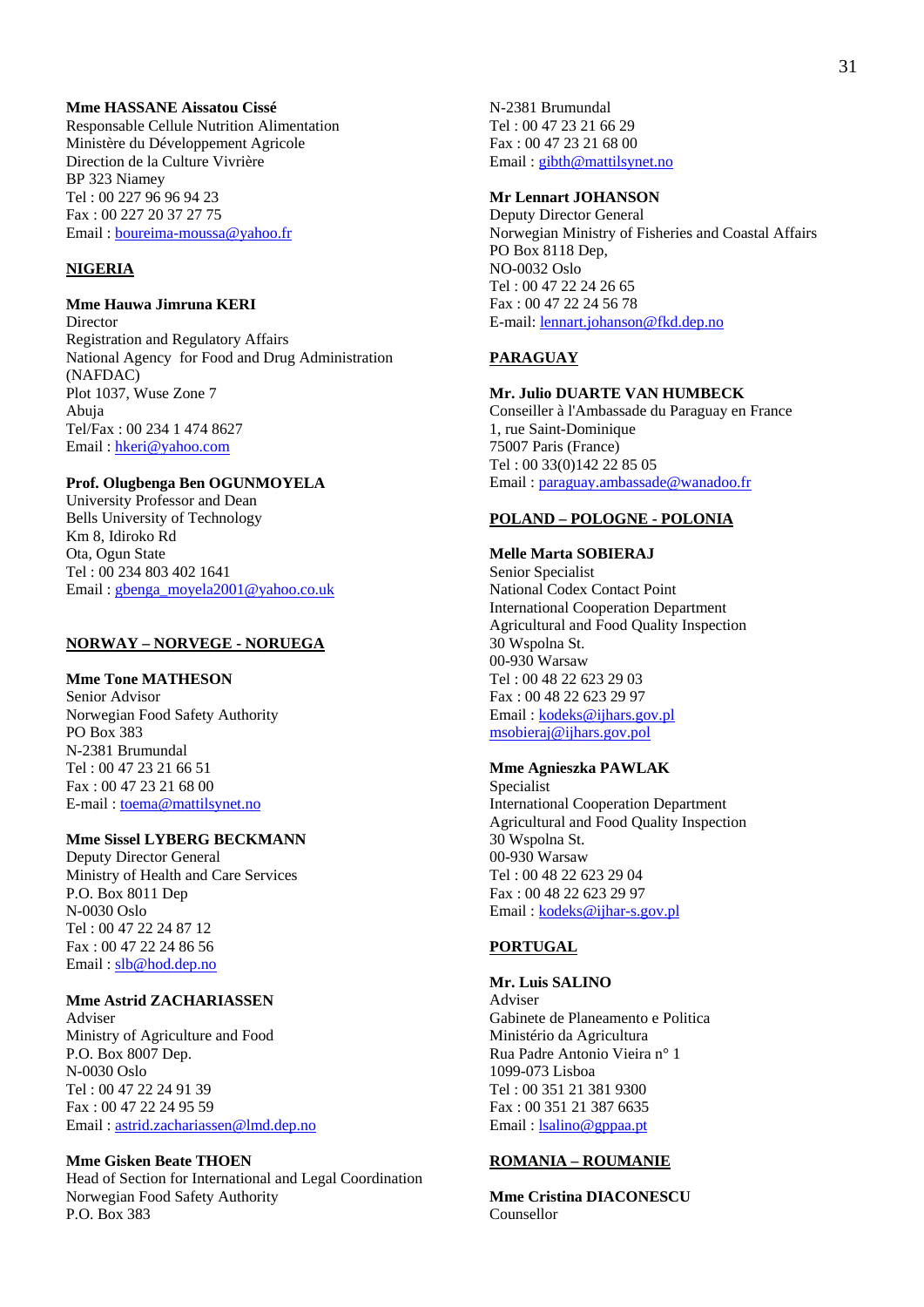## 32

National Sanitary Veterinary and Food Safety Authority Rue Negustori, n° 1B, Sect. 2 Bucharest 023951 Tel : 00 40 21 307 8568 Fax : 00 40 21 312 4967 Email : [diaconescu@ansv.ro](mailto:diaconescu@ansv.ro)

## **SAMOA**

### **Mr. Lemalu Tate SIMI**

Chief Executive Office Ministry of Commerce Industry and Labour P.O. Box 862 Apia Tel : 00 685 20 441 Fax : 00 685 20 443 Email: [ltsimi@mcil.gov.ws](mailto:ltsimi@mcil.gov.ws)

#### **SERBIA – SERBIE**

**Mr. Slobodan SIBALIC**  Head of the Department for Veterinary Public Health Ministry of Agriculture, Forestry and Water Management Veterinary Directorate 1 Omladinskih brigade St. 11070 New Belgrade Tel : 00 381 11 2 604 629 Fax : 00 381 11 2 602 320 Email : [s.sibalic@minpolj.sr.gov.yu](mailto:s.sibalic@minpolj.sr.gov.yu)

### **SLOVAKIA – SLOVAQUIE - ESLOVAQUIA**

## **Melle Michaela PISOVA**

EU Coordinator Ministry of Agriculture Food Safety Department Dobrovicova 12 Bratislava 812 66 Tel : 00 421 2 59266542 Fax : 00 421 2 52963738 Email : [Michaela.pisova@land.gov.sk](mailto:Michaela.pisova@land.gov.sk)

## **SLOVENIA - SLOVENIE**

### **Dr. Blaza NAHTIGAL**

Undersecretary Ministry of Agriculture, Forestry and Food Directorate for Food Safety Dunajska 58 1000 Ljubljana Tel : 00 386 1 478 9398 Fax : 00 386 1 478 9055 Email : [blaza.nahtigal@gov.si](mailto:blaza.nahtigal@gov.si)

### **SOUTH AFRICA – AFRIQUE DU SUD**

#### **Mlle Jennifer RATHEBE**

**Director** Food Safety and Quality Assurance Department of Agriculture P/Bag Z50 Pretoria 0001 Tel : 00 27 12 319 7000

Fax : 00 27 12 319 6764 Email : [dfsqa@nda.agric.za](mailto:dfsqa@bda.agric.sa)

### **SPAIN - ESPAGNE - ESPANA**

## **Melle Ma Jesus CALCEDO BARBA**

Jefe de Seccion Agencia Espanola de Seguridad Alimentaria y nutricion. Sub. Gral. De Gestion de Riesgos Alimentarios AlcaLa, 56 – Planta 4 – Desp. 447 28071 Madrid Tel : 00 34 91 338 918 Fax : 00 34 91 338 0169 Email : [mcalcedo@msc.es](mailto:mcalcedo@msc.es)

#### **SUDAN – SOUDAN**

### **Mr. HAMDI Abbas Ibrahim**

Director, Standards and Quality Control Unit Ministry of Agriculture and Forestry P.O. Box 285 Khartoum Tel : 00 249 918211470 or 00 249 183774688 Fax : 00 249 183782027 Email : [hamdi20072000@yahoo.com](mailto:hamdi20072000@yahoo.com)

#### **Mr. Abdelmonim Elyas Elhussien**

Senior official Sudanese Standards and Metrology Organization Tel : 00 249 183 774 852 Fax : 00 249 183 775 247

#### **Dr. Abbas Siddig EL FADIL**

**Director** Regional Training Centre for Meat Inspection Hygiene and Grading Ministry of Animal Wealth and Fisheries PO Box 293 Khartoun South Tel : 00 249 183 465 920 Fax : 00 249 183 478 995

## **SWAZILAND**

**Mr. Edmund DLAMINI**  Principal Environmental Healt Office Ministry of Health and Social Welfare P.O. Box 5 Mbabane Tel : 00 268 404 2431 Fax : 00 268 404 2092 Email : [edmunddlamini@yahoo.co.uk](mailto:edmunddlamiwi@yahoo.co.uk)

#### **SWEDEN – SUEDE - SUECIA**

#### **Mme Kerstin JANSSON**

Deputy Director Ministry of Agriculture, Food and Fisheries S-103 33 Stockholm Tel : 00 46 8 405 11 68 Fax : 00 46 8 20 64 96 Email : [kerstin.jansson@agriculture.ministry.se](mailto:kerstin.jansson@agriculture.ministry.se)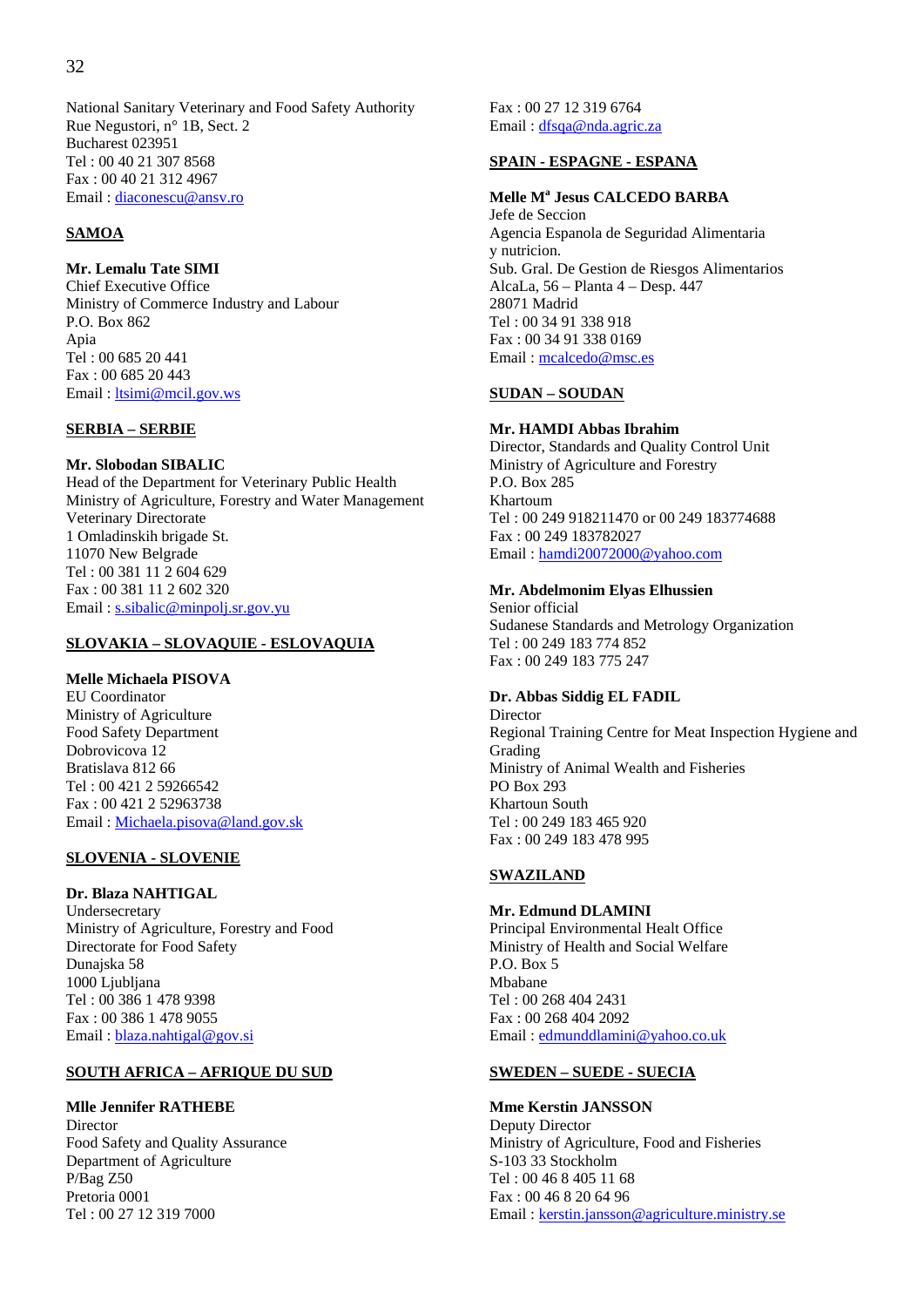## **Mme Eva ROLFSDOTTER LÖNBERG**

Codex Coordinator National Food Administration Box 622 S-751 26 Uppsala Tel : 00 46 18 17 55 47 Fax : 00 46 18 17 53 10 Email : [codex@slv.se](mailto:evr.lonberg@slv.se)

#### **Mr. Lars PLYM FORSHELL**

Ass. Chief Vet. Off. National Food Administration P.O. Box 622 SE 751 26 Uppsala Tel : 00 46 18 175582 Fax : 00 46 18 105848 Email: [lapl@slv.se](mailto:lapl@slv.se)

#### **SWITZERLAND – SUISSE – SUIZA**

#### **Dr. Michel DONAT**

Head of Section Food and Commodities Federal Office of Public Health 3003 Berne Tel : 00 41 31 322 9589 Email : [michel.donat@bag.admin.ch](mailto:michel.donat@bag.admin.ch)

## **Mme Owilo OCHIENG PERNET**

Codex Alimentarius, Nutrition et sécurité alimentaire Division internationale Office Fédéral de la Santé Publique CH-3003 Berne Tél : 00 41 31 322 00 41 Fax : 00 41 31 322 9574 Email : [awilo.ochieng@bag.admin.ch](mailto:awilo.ochieng@bag.admin.ch)

### **THAILAND - THAILANDE - TAILANDIA**

#### **Mr. Somchai CHARNNARONGKUL**

Deputy Secretary General National Bureau of Agricultural Commodity and Food Standards Ministry of Agriculture and Cooperatives 3 Rajadamnern Nok Avenue Bangkok 10200 Tel : 00 662 280 3882 Fax : 00 662 280 3886 Email: [somchaic@acfs.go.th](mailto:somchaic@acfs.go.th)

#### **Mr. Pisan PONGSAPITCH**

Standards Officer, Office of Commodity and System **Standards** National Bureau of Agricultural Commodity and Food Standards Ministry of Agriculture and Cooperatives 3 Rajadamnern Nok Avenue Bangkok 10200 Tel : 00 662 283 1681 Fax : 00 662 280 3899 Email : [pisanp@yahoo.com](mailto:pisanp@yahoo.com)

#### **Mr. Boonpeng SANTIWATTANATAM**

Vice-Chairman of Food Processing Industry Club The Federation of Thai Industries Queen Sirikit National Convention Center, Zone C 4th floor, 60 Ratchadapisek Rd, Klongtoey Bangkok 10110 Tel : 00 662 229 4255 ext 505 Fax : 00 662 229 4937 Email : [foodgroup@off.fti.or.th](mailto:foodgroup@off.fti.or.th)

#### **Mr. Chaiwat INTRACHATORN**

Thai Food Processor's Association Board of Trade of Thailand 150 Rajbopit Rd, Prahakhon District Bangkok 10200 Tel : 00 662 261 2684-6 Fax : 00 662 261 2996-7 Email: [thaifood@thaifood.org](mailto:thaifood@thaifood.org)

#### **Mme Wacharawan CHOMDONG**

Assistant Manager, Thai Frozen Foods Association Board of Trade of Thailand 150 Rajbopit Rd, Prahakhon District Bangkok 10200 Tel : 00 662 622 1860-76 / 235 5622-4 Fax : 00 662 225 3372 – 225 5625 Email : [thai-frozen@thai-frozen.or.th](mailto:thai-frozen@thai-frozen.or.th)

## **TOGO**

#### **Mr. A. Kokou AKOEGNON**

Point de Contact Codex / Togo Ministère de l'Agriculture, de l'Elevage et de la Pêche (MAEP) Institut Togolais de Recherche Agronomique (I.T.R.A) BP 1163 Lomé Tel : 00 228 225 41 48 / 00 228 999 0963 Fax : 00 228 225 15 59 Email: [itra@cafe.tg](mailto:itra@cafe.tg) Email : [akoegnon\\_bona@yahoo.fr](mailto:akoegnon_bona@yahoo.fr)

### **TUNISIA – TUNISIE**

### **Mr. Mohamed Chokri REJEB**

Directeur Général Centre Technique de l'Agro-Alimentaire Ministère de l'Industrie, de l'Energie et des PME 12, rue de l'Usine 2035 Charguia II Ariana - Tunisie Tel : 00 216 71 940 358 Fax : 00 216 71 941 080 Email : [ctaa@email.ati.tu](mailto:ctaa@email.ati.tu)

#### **Mme Thouraya ANNABI ATTIA**

Chargée de la Direction de la Qualité et du Contrôle Sanitaire des Produits Agence Nationale de Contraôle Sanitaire et Environnemental des produits Ministère de la Santé Publique 37, avenue Taieb M'Hiri 1002 Tunis Belvédère Tel : 00 216 71 791 835 Fax : 00 216 71 789 233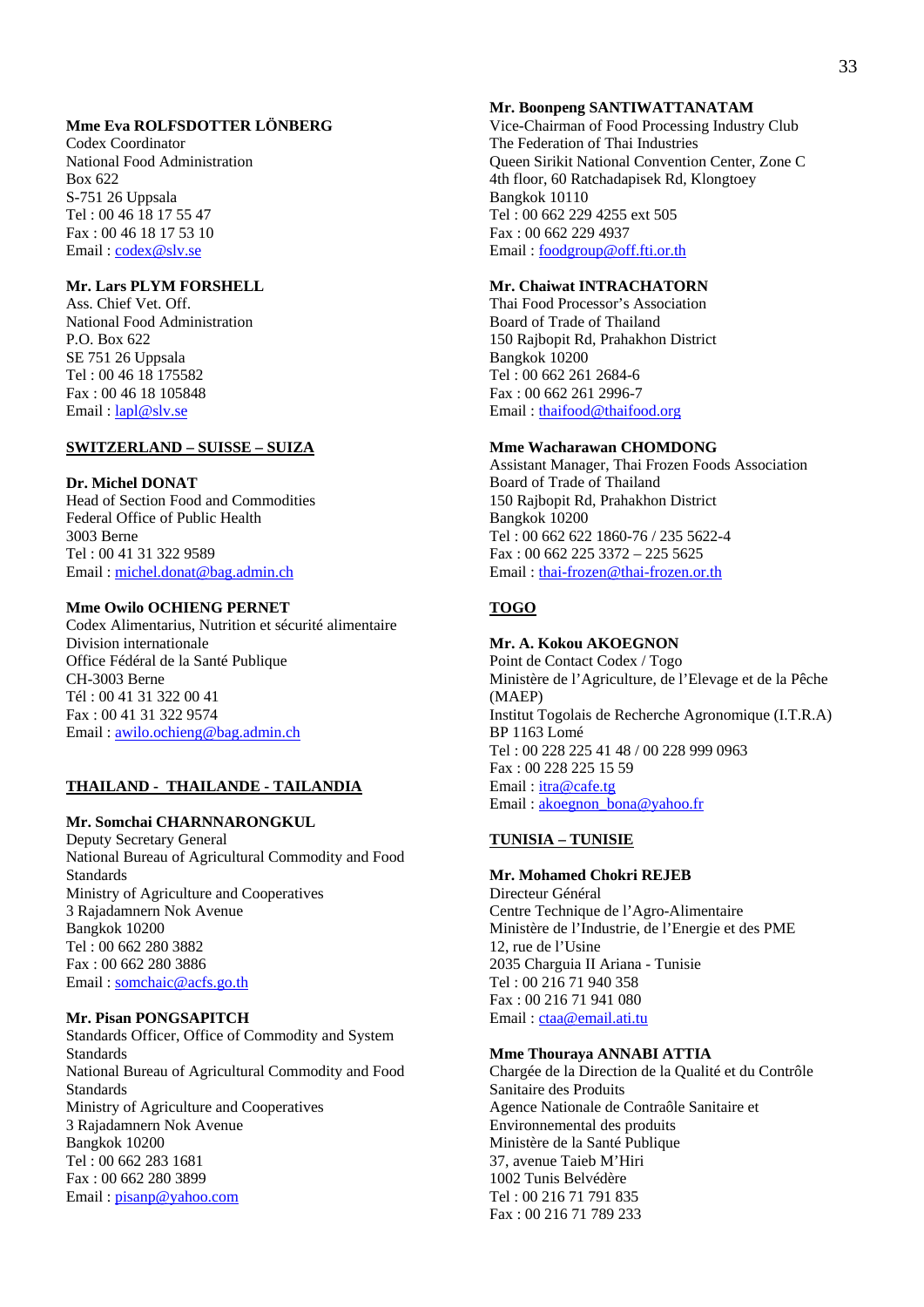Email : [thouraya.attia@rns.tn](mailto:thouraya.attia@rns.tn)

## **Mme Melika HERMASSI BELGACEM**

Sous-Directeur, Chargée du Secrétariat permanent du Comité Tunisien du **Codex** Centre Technique de l'Agro-Alimentaire Ministère de l'Industrie, de l'Energie et des PME 12, rue de l'Usine 2035 Charguia II Ariana - Tunisie Tel : 00 216 71 940 358 Fax : 00 216 71 941 080 Email : [codextunisie@email.ati.tn](mailto:codextunisie@email.ati.tn)

#### **Mr. Salah AISSA**

Ingénieur Sous-Directeur Ministère du Commerce et de l'Artisanat 12, rue Arabie Saoudite 1002 Tunis Tel : 00 216 71 780 336 Fax : 00 216 71 799 729 Email : [aissalah@yahoo.fr](mailto:aissalah@yahoo.fr)

## **UGANDA – OUGANDA**

### **Dr. Nicholas KAUTA**

Commissioner for Livestock Health and Entomology Ministry of Agriculture, Animal Industry and Fisheries P.O. Box 513 Entebbe Tel : 00 256 41 320166 Fax : 00 256 41 321070 Email : [nicholaskauta@yahoo.co.uk](mailto:nicholaskauta@yahoo.co.uk)

### **UNITED KINGDOM - ROYAUME-UNI - REINO UNIDO**

**Mr. Steve WEARNE**  Head of Regulation, International and Openness Division Food Standards Agency Aviation House - 125 Kingway London, WC2B 6NH Tel : 00 44 20 7276 8338 Fax : 00 44 20 7276 8376 Email : [steve.wearne@foodstandard.gsi.gov.uk](mailto:steve.wearne@foodstandard.gsi.gov.uk)

#### **Melle Shanez CHEYTAN**

Higher Executive Officer, EU and International Strategy Branch Food Standards Agency Aviation House - 125 Kingway London, WC2B 6NH Tel : 00 44 20 7276 8161 Fax : 00 44 20 7276 8376 Email : [shanez.cheytan@foodstandards.gsi.gov.uk](mailto:shanez.cheytan@foodstandards.gsi.gov.uk)

#### **UNITED STATES OF AMERICA ETATS UNIS D'AMERIQUE ESTADOS UNIDOS DE AMERICA**

#### **Dr. F. Edward SCARBROUGH**

U.S. Manager for Codex U.S. Department of Agriculture 1400 Independence Avenue SW Room 4861 - South Building Washington, DC 20250 Tel : 00 1 202 720 2057 Fax : 00 1 202 720 3157 Email : [ed.scarbrough@fsis.usda.gov](mailto:ed.scarbrough@usda.gov)

#### **Dr. Karen HULEBAK**

Chief Scientist Food Safety and Inspection Service U.S. Department of Agriculture 1400 Independance Avenue, SW Room 3129S Washington, DC20205-3700 Tel : 00 1 202 720 5735 Fax : 00 1 202 690 2980 Email : [karen.hulebak@fsis.usda.gov](mailto:karen.hulebak@fsis.usda.gov)

## **Mme. Barbara McNIFF**

Director FSIS Codex Programs Staff U.S. Department of Agriculture Food Safety and Inspection Service Office of International Affairs Room 3823 1400 Independence Avenue Washington, DC 20250 Tel : 00 1 202 690 4719 Fax : 00 1 202 720 7990 Email : [Barbara.mcniff@fsis.usda.gov](mailto:Barbara.mcniff@fsis.usda.gov)

#### **Mr. David P. LAMBERT**

Principal Lambert Associates 5105 Yuma Street, NW Washington, DC 20016 Tel : 00 1 202 966 5056 Fax : 00 1 202 966 5094 Email : [lambertdp@yahoo.com](mailto:lambertdp@yahoo.com)

#### **Mme Tshanda KALOMBO**

Senior International Trade Specialist US Department of Commerce International Trade Administration 1401 Constitution Avenue, NW Room 3513 Washington, DC 20230 Tel : 00 1 202 482 2561 Fax : 00 1 202 482 2897 Email : [tshanda\\_kalombo@mail.doc.gov](mailto:tshanda_kalombo@mail.doc.gov)

#### **Mme Mary Frances LOWE**

Senior Program Advisor U.S. Environmental Protection Agency 1200 Pennsulvania Avenue NW Mail Code :7506Y Washington, D.C. 20460 Tel : 00 1 703 305 5689 Fax : 00 1 703 305 1850 Email : [lowe.maryfrances@epa.gov](mailto:lowe.maryfrances@epa.gov)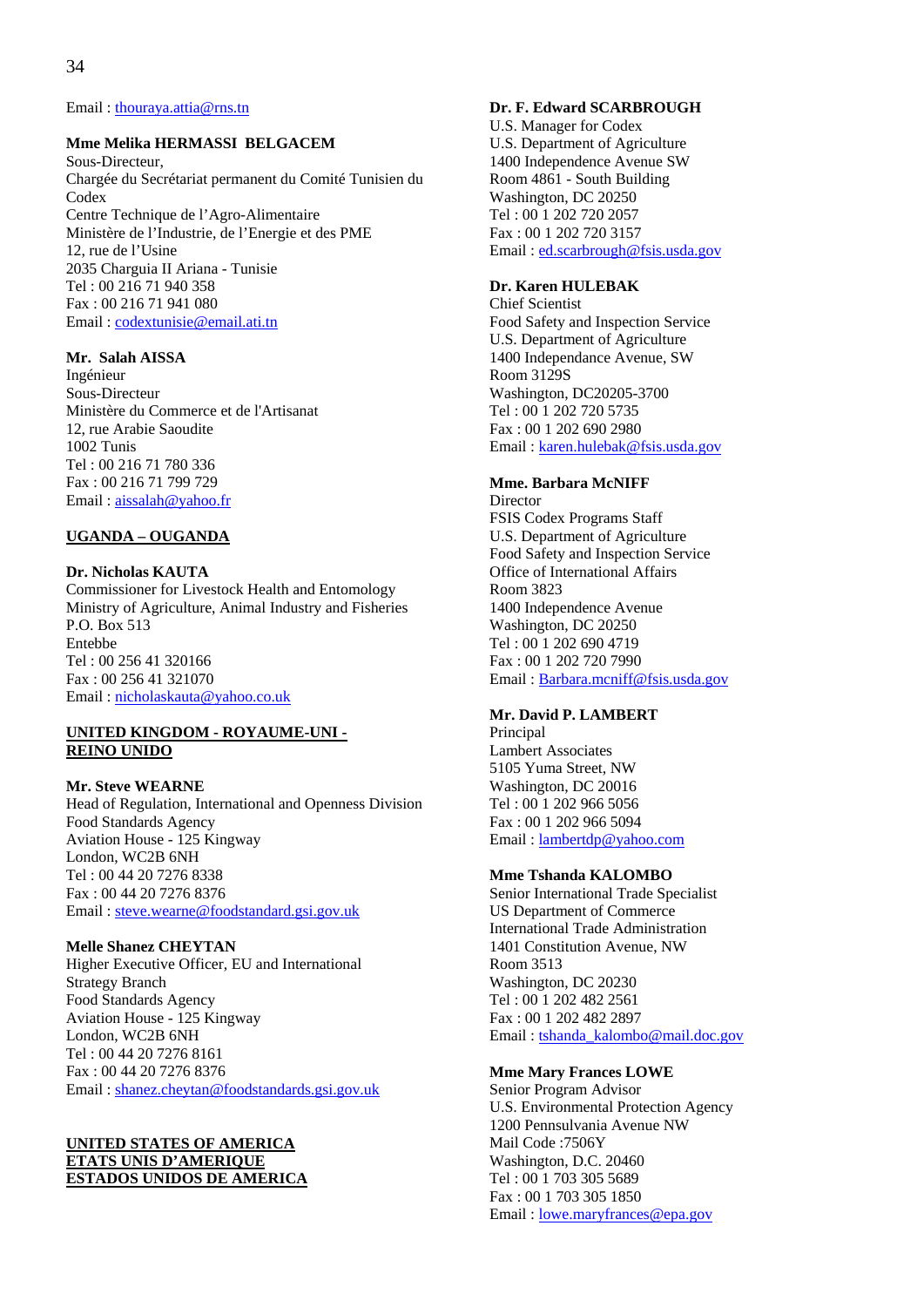#### **Dr. H. Michael WEHR**

Codex Program Coordinator US Food and Drug Administration 5100 Paint Branch Parkway College Park, MD 20816 Tel : 00 1 301 436 1724 Fax : 00 1 301 436 2618 Email : [michael.wehr@fda.hhs.gov](mailto:michael.wehr@fda.hhs.gov)

### **Mr. Raul GUERRERO**

Consultant 793 North Ontare Road Santa Barbara, California 93105 Tel : 00 1 805 898 1830 Email : [guerrero\\_raul\\_j@yahoo.com](mailto:guerrero_raul_j@yahoo.com)

## **Mr. Marcus LOWER**

Deputy Director International Regulations and Standards Division Office of Scientific and Technical Affairs US Department of Agriculture Foreign Agricultural Service Mail Stop 1027 1400 Independence Ave, SW Washington, D.C. 20250 Tel : 00 1 202 720 7217 Fax : 00 1 202 690 0577 Email : [marcus.lower@fas.usda.gov](mailto:marcus.lower@fas.usda.gov)

## **OUZBEKISTAN – OUZBEKISTAN**

#### **Dr. Natalya SHARIPOVA**

Head of Department State Sanitary Epidemiological Surveillance Ministry of Health 12, Navoi Str. Tashkent, 700011 Tel : 00 998 71 139 41 98 Fax : 00 998 71 139 41 98 Email : [alsharipoff@sarkor.uz](mailto:alsharipoff@sarkor.uz)

## **ZAMBIA - ZAMBIE**

### **Mr Delphin M. KINKESE**

Chief Policy Analyst Food Safety and Cosmetics Ministry of Health P.O. Box 30205 Lusaka Tel : 097 395 296 Fax : 00 260 1 253344 Email: [dmkinkese@yahoo.co.uk](mailto:dmkinkese@yahoo.co.uk)

#### **PRESIDENT DE LA COMMISSION**

**Dr Claude J.S. MOSHA**  Chairman Codex Alimentarius Commission P.O. Box 9524 Dar Es Salaam (Tanzanie) Tél : 00 255 713 32 44 95 Fax : 00 255 22 2450 959 Email : [cjsmoshar@yahoo.co.uk](mailto:cjsmoshar@yahoo.co.uk) Email : [codex@tbs.or.tz](mailto:codex@tbs.or.tz)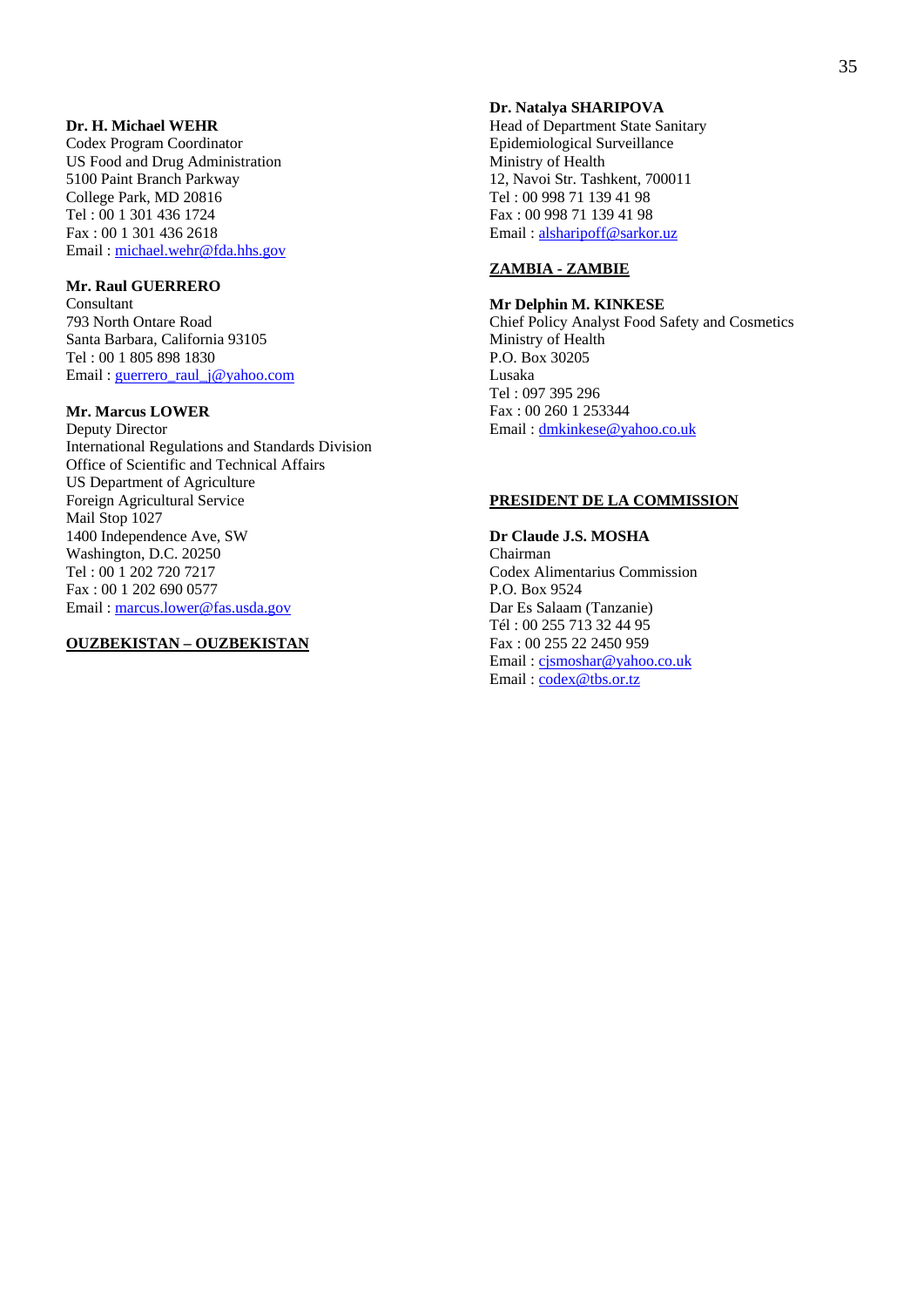*INTERNATIONAL GOVERNMENTAL ORGANIZATIONS ORGANISATIONS GOUVERNEMENTALES INTERNATIONALES ORGANIZACIONES GUBERNAMENTALES INTERNACIONALES* 

### **IIF – IIR (Institut International du Froid – International Institute of Refrigeration)**

## **Mr. Félix DEPLEDT**

Expert délégué Institut International du Froid 177, Boulevard Malesherbes 75017 Paris (France) Tel : 00 33 (0)1 42 27 32 35 Fax : 00 33 (0)1 47 63 17 98 Email: [iifiir@ibm.net](mailto:iifiir@ibm.net)

## **OIE (World Organisation for Animal Health)**

## **Dr. Willem DROPPERS**

Chargé de Mission to the Director General of the OIE 12, rue de Prony 75017 Paris (France) Tel : 00 33 (0)1 44 15 18 88 Fax : 00 33 (0)1 42 67 09 87 Email: [w.droppers@oie.int](mailto:w.droppers@oie.int)

## **Dr. Francesco BERLINGIERI**

Deputy Head – International Trade Department 12, rue de Prony 75017 Paris (France) Tel : 00 33 (0)1 44 15 18 88 Fax : 00 33 (0)1 42 67 09 87 Email : [f.berlingieri@oie.int](mailto:f.berlingieri@oie.int)

## **Dr. Sarah KAHN**

**Head – International Trade Department**  12, rue de Prony 75017 Paris (France) Tel : 00 33 (0)1 44 15 18 88 Fax : 00 33 (0)1 42 67 09 87 Email : [s.kahn@oie.int](mailto:s.kahn@oie.int)

### **Dr. Leopoldo STUARDO**

Project Officer International Trade Department 12, rue de Prony 75017 Paris (France) Tel : 00 33 (0)1 44 15 18 88 Fax : 00 33 (0)1 42 67 09 87 Email : [l.stuardo@oie.int](mailto:l.stuardo@oie.int)

### **OIV (Organisation internationale de la Vigne et du Vin)**

## **M. Yann JUBAN**

Adjoint au Directeur Général 18, rue d'Aguesseau 75008 Paris (France) Tel : 01 44 94 80 95 Fax : 01 42 66 90 63 Email: [yjuban@oiv.int](mailto:yjuban@oiv.int)

## **M. Jean-Claude RUF**

Chef d'unité Œnologie – Sécurité & Santé – Méthodes d'analyse 18, rue d'Aguesseau 75008 Paris (France)

Tel : 01 44 94 80 94 Fax : 01 42 66 90 63 Email : [jruf@oiv.int](mailto:jruf@oiv.int)

## **M. René BIZOUR**

**OIV** 18, rue d'Aguesseau 75008 Paris (France) Tel : 01 44 94 80 80 Fax : 01 42 66 90 63 Email: [rbizour@ovi.int](mailto:rbizour@ovi.int)

## **WTO/OMC (World Trade Organisation – Organisation Mondiale du Commerce)**

## **Mme Gretchen STANTON**

Senior Counsellor Agriculture and Commodities Division WTO/OMC Centre William Rappard Rue de Lausanne 154 CH-1211 Genève 21 (Suisse) Tel : 00 41 22 739 50 86 Fax : 00 41 22 739 57 60 Email : [Gretchen.Stanton@wto.org](mailto:Gretchen.Stanton@wto.org)

#### *INTERNATIONAL NON-GOVERNMENTAL ORGANIZATIONS ORGANISATIONS NON-GOUVERNEMENTALES INTERNATIONALES ORGANIZATIONS INTERNACIONALES NO GUBERNAMENTALES*

## **49P (49th Parallel Biotechnology Consortium)**

### **Prof. Philip L. BEREANO**

Co-Director - 49<sup>th</sup> Parallel Biotechnology Consortium University of Washington Box 352195 Seattle, Washington 98195 (USA) Tel : 00 1 206 543 9037 Fax : 00 1 206 543 8858 Email : [pbereano@u.washington.edu](mailto:pbereano@washington.edu)

### **AEDA/EFLA (Association Européenne pour le Droit de l'Alimentation)**

**Mme Nicole COUTRELIS**  Secrétaire Générale AEDA C/O Coutrelis et Associés 235, rue de la Loi, bte 12 B-1040 Bruxelles (Belgique) Tel : 00 32 2 230 48 45 Fax : 00 32 2 230 82 06 Email : [efla\\_aeda@hotmail.com](mailto:efla_aeda@hotmail.com)

### **ALA (Asociacion Latinoamericana de Avicultura)**

# **Dr. Isidro MOLFESE**

Observer ALA - Asociacion Latinoamericana de Avicultura Arce 441 – 3F 1426 Buenos Aires (Argentine) Tel : 00 54 11 4774-4770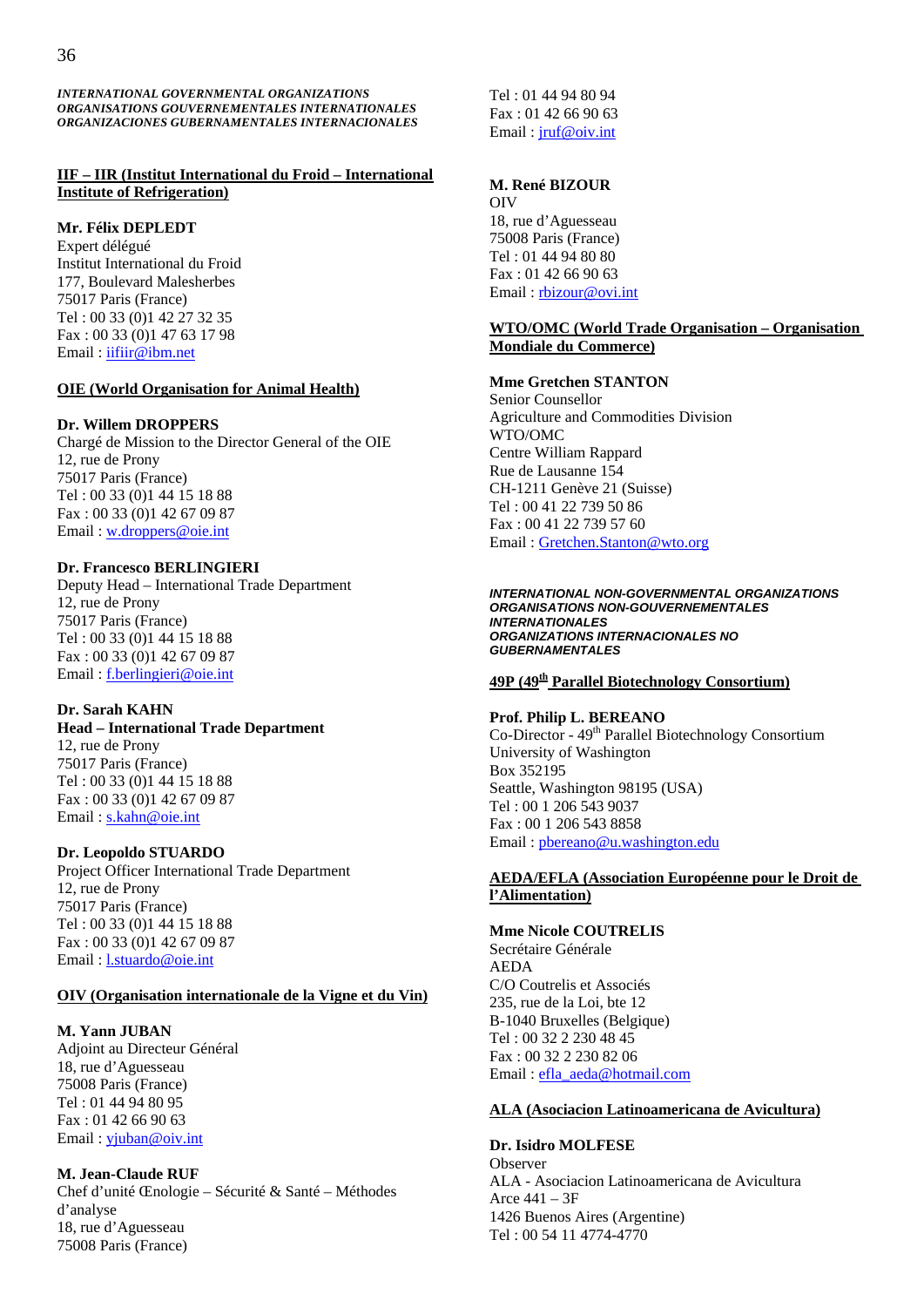### **CONSUMERS INTERNATIONAL**

#### **Mme Sue DAVIES**

Chief Policy Advisor WHICH? 2 Marylebone Road London NW1 4DF (Royaume-Uni) Tel : 00 44 20 7770 7274 Fax : 00 44 20 7770 7666 Email : [sue.davies@which.co.uk](mailto:sue.davies@which.co.uk)

### **Mme Clara MEYNEN**

Referentin Codex Alimentarius Federation of German Consumer Organisation (VZBV) Markgrafenstrasse 66 10969 Berlin (Allemagne) Tel : 00 49 30 258 00 444 Fax : 00 49 30 258 00 418 Email : [meynen@vzbv.de](mailto:meynen@vzbv.de)

#### **CRN (Council for Responsible Nutrition)**

### **Mr. John VENARDOS**

Vice President Herbalife International of America 1800 Century Park East, Century City, CA 90067 (USA) Tel : 00 1 310 203 7746 Fax : 00 1 310 557 3916 Email : [johnv@herbalife.com](mailto:johnv@herbalife.com)

## **Mr. Mark MANSOUR**

Partner Foley & Lardner LLP 3000 K Street, NW Washington, DC 20007 (USA) Tel : 00 1 202 672 5585 Fax : 00 1 202 672 5399 Email :

## **Dr. John HATHCOCK**

Vice President, Council for Responsible Nutrition 1828 L Street, NW, Suite 900 Washington, DC 20036-5114 (USA) Tel : 00 1 202 776 7955 Fax : 00 1 202 204 7980 Email : [jhathcock@crnusa.org](mailto:jhathcock@crnusa.org)

### **IADSA (International Alliance of Dietary/Food Supplement Associations)**

### **Mr. David PINEDA ERENO**

Manager, Regulatory Affairs IADSA 50, rue de l'Association B-1000 Bruxelles (Belgique) Tel : 00 32 2 209 11 55 Fax : 00 32 2 223 30 64 Email : [secretariat@iadsa.be](mailto:secretariat@iadsa.be)

### **ICA (International Co-operative Alliance)**

## **Mr. Kazuo ONITAKE**

Head of Unit, Safety Policy Service Japanese Consumers' Co-operative Union Co-op Plaza, 3-29-8, Shibuya, Shibuyaku Tokyo 150-8913 Tel : 00 81 3 5778 8109 Email : 00 81 3 5778 8002 Email : [kazuo.onitake@jccu.coop](mailto:kazoo.onitake@jccu.coop)

### **ICMSF (International Commission on Microbiological Specifications for Foods**

## **Pr. Leon G.M. GORRIS**

Senior Scientist Unilever Colworth Park, Sharnbrook, MKAA 1LQ (Royaume-Uni) Tel : 00 44 1234 264 798 Fax : 00 44 1234 264 929 Email : [leon.gorris@unilever.com](mailto:leon.gorris@unilever.com)

### **IDF/FIL (International Dairy Federation)**

## **Mr. Thomas KÜTZEMEIER**

Managing Director and Secretary General FIL-IDF Germany C/O Verband der Deutschen Milchwirtschaft Meckenheimer Allee 137 D-53115 Bonn (Allemagne) Tel : 00 49 228 98 24 30 Fax : 00 49 228 98 24 320 Email : [th.kuetzemeier@vdm-deutschland.de](mailto:th.kuetzemeier@vdm-deutschland.de)

### **Mr. Jörg SEIFERT**

Technical Director International Dairy Federation Diamant Building Boulevard Auguste Reyers,80 B-1030 Brussels (Belgique) Tel : 00 32 2 706 86 43 Fax : 00 32 2 733 04 13 Email : [jseifert@fil-idf.org](mailto:jseifert@fil-idf.org)

#### **Mme Dominique BUREL**

Responsable Réglementation FIL-IDF France / ALF / CNIEL 43, rue de Châteaudun 75314 Paris Cedex 9 (France) Tel : 00 33 (0)1 49 70 71 15 Fax : 00 33 (0)1 42 80 63 45 Email : [dburel-alf@cniel.com](mailto:dburel-alf@cniel.com)

### **IFAH (International Federation for Animal Health)**

**Dr. Olivier ESPEISSE**  IFAH 1 rue Defacqz B-1000 Bruxelles (Belgique) Tel : 00 32 2 476 666 704 Email : [espeisse\\_olivier@lilly.com](mailto:espeisse_olivier@lilly.com)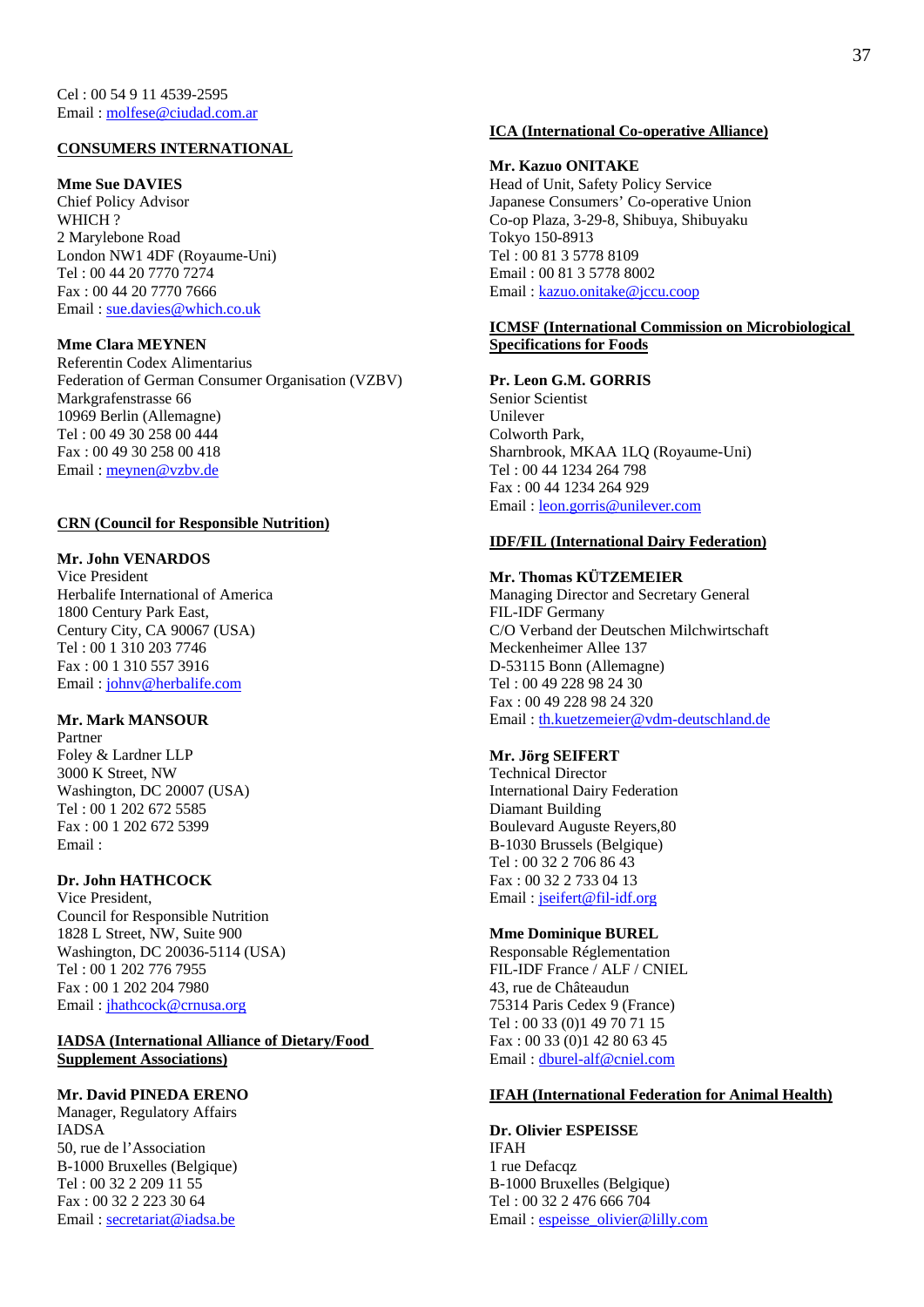### **IFT (Institut of Food Technologists)**

#### **Dr. Rosetta NEWSOME**

Director, Science and Communications 525 West Van Buren Street Chicago, IL 60607-3814 (USA) Tel : 00 1 312 782 8424 Fax : 00 1 312 782 8348 Email : [rlnewsome@ift.org](mailto:rlnewsome@ift.org)

#### **JOINT FAO/WHO SECRETARIAT**

#### **Dr. Kazuaki MIYAGISHIMA**

Joint FAO/WHO Food Standards Programme FAO - Via delle Terme di Caracalla Rome 00100 (Italie) Tel : 00 39 06 5705 4390 Fax : 00 39 06 5705 4593 Email : [kazuaki.miyagishima@fao.org](mailto:kazuaki.miyagishima@fao.org)

## **Mme Selma DOYRAN**

Food Standards Officer Joint FAO/WHO Food Standards Programme FAO - Via delle Terme di Caracalla Rome 00100 (Italie) Tel : 00 39 06 5705 5826 Fax : 00 39 06 5705 4593 Email : [selma.doyran@fao.org](mailto:selma.doyran@fao.org)

#### **Mr. Tom HEILANDT**

Senior Food Standards Officer Joint FAO/WHO Food Standards Programme FAO - Via delle Terme di Caracalla Rome 00100 (Italie) Tel : 00 39 06 5705 4384 Fax : 00 39 06 5705 4593 Email : [tom.heilandt@fao.org](mailto:tom.heilandt@fao.org)

## **FAO**

### **Mr. Ezzeddine BOUTRIF**

Chief Food Quality and Standards Service FAO Viale delle Terme di Caracalla 0153 Rome (Italie) Tel : 00 39 06 5705 6156 Fax : 00 39 06 5705 4593 Email : [ezzeddine.boutrif@fao.org](mailto:ezzeddine.boutrif@fao.org)

#### **WHO**

### **Mme Jenny BISHOP**

Scientist Départment of Food Safety Zoonoses and Foodborne Diseases World Health Organization 20, avenue Appia CH-1211 Genève 27 (Suisse) Tel : 00 41 22 791 14 34 Fax : 00 41 22 791 48 07 Email : [bishopj@who.int](mailto:bishopj@who.int)

#### **LEGAL COUNSEL CONSEILLER JURIDIQUE ASESOR JURIDICO**

#### **WHO**

**Mme Egle GRANZIERA**  Associate Legal Officer WHO 20, avenue Appia CH-1211 Geneve 27 (Suisse) Tel : 00 41 22 791 3680 Fax : 00 41 22 791 41 58 Email: [granzierae@who.int](mailto:granzierae@who.int)

#### **FRENCH SECRETARIAT SECRETARIAT FRANCAIS**

#### **Mr. Pascal AUDEBERT**

Point de Contact Codex Français Secrétariat Général des Affaires Européennes Carré Austerlitz 2, boulevard Diderot 75572 Paris Cedex 12 (France) Tel : 00 33 (0)1 44 87 16 03 Fax : 00 33 (0)1 44 87 16 04 Email : [pascal.audebert@sgae.gouv.fr](mailto:pascal.audebert@sgae.gouv.fr) Email : [sgae-codex-fr@sgae.gouv.fr](mailto:sgae-codex-fr@sgae.gouv.fr)

#### **Mme Sophie CHARLOT**

Ministère de l'Economie, des Finances et de l'Industrie D.G.C.C.R.F. 59, boulevard Vincent Auriol 75703 Paris Cedex 13 (France) Tel : 00 33 (0)1 44 97 29 63 Fax : 00 33 (0)1 44 97 30 37 Email : [sophie.charlot@dgccrf.finances.gouv.fr](mailto:sophie.charlot@dgccrf.finances.gouv.fr)

#### **Mme Geneviève RAOUX**

Ministère de l'Economie, des Finances et de l'Industrie D.G.C.C.R.F. 59, boulevard Vincent Auriol 75703 Paris Cedex 13 (France) Tel : 00 33 (0)1 44 97 29 68 Fax : 00 33 (0)1 44 97 30 37 Email : [genevieve.raoux@dgccrf.finances.gouv.fr](mailto:genevieve.raoux@dgccrf.finances.gouv.fr)

#### **Mlle Anne-Yseult POLETTO**

Ministère de l'Agriculture et de la Pêche D.G.A.L. 251, rue de Vaugirard 75732 Paris Cedex 15 Tel : 00 33 (0)1 49 55 59 51 Fax : 00 33 (0)1 49 55 44 62 Email : [anne-yseult.poletto@agriculture.gouv.fr](mailto:anne-yseult.poletto@agriculture.gouv.fr)

## **Mr. Frédéric SAUVAGE**

Point de Contact Codex Français Secrétariat Général des Affaires Européennes 2, boulevard Diderot 75572 Paris Cedex 12 (France) Tel : 00 33 (0)1 44 87 16 03 Fax : 00 33 (0)1 44 87 16 04 Email : [sgae-codex-fr@sgae.gouv.fr](mailto:sgae-codex-fr@sgae.gouv.fr)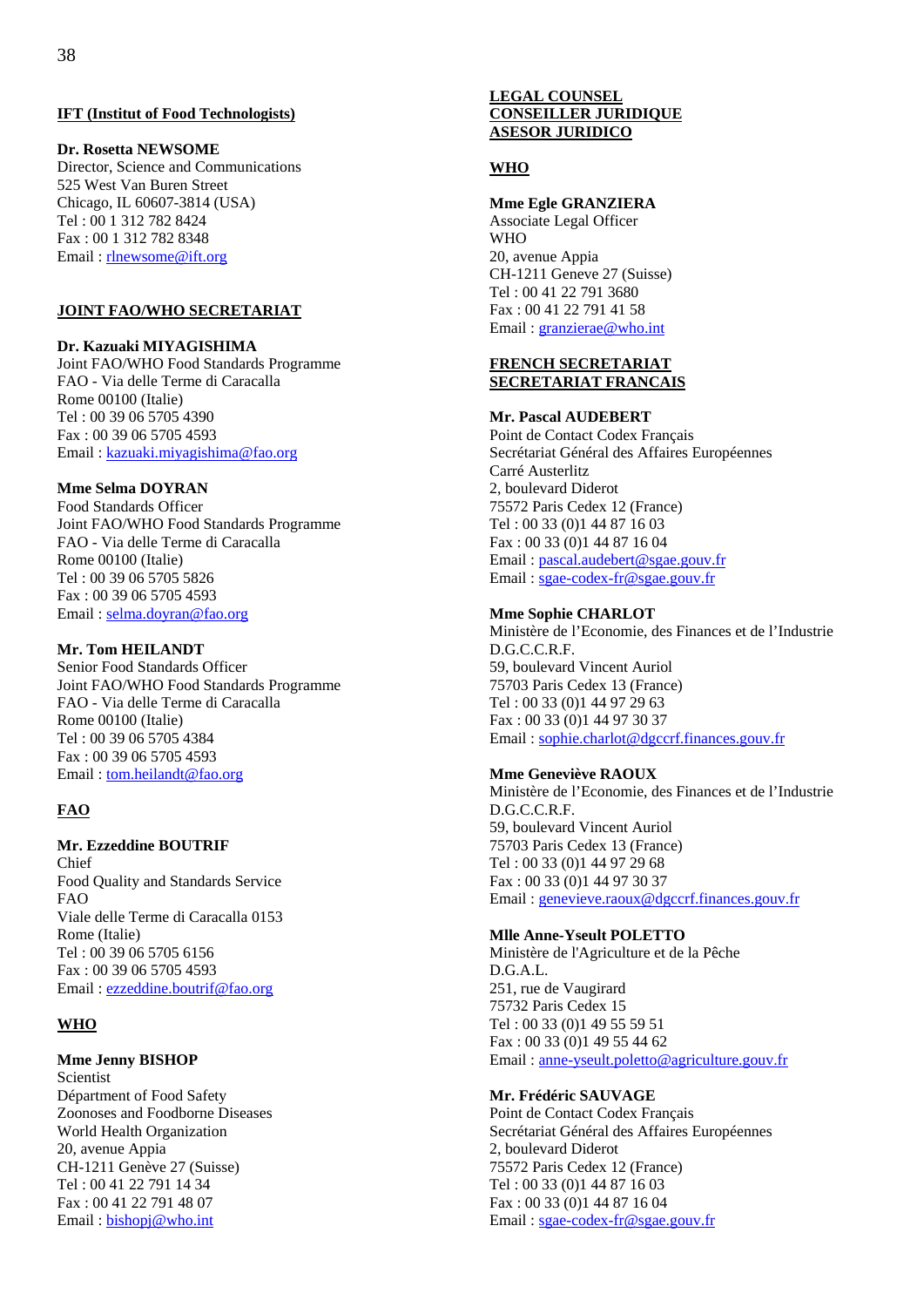## **APPENDIX II**

## **DRAFT RISK ANALYSIS PRINCIPLES APPLIED BY THE CODEX COMMITTEE ON PESTICIDE RESIDUES**

Advanced for adoption at Step 8

## **SCOPE**

1. This document addresses the respective applications of risk analysis principles by the Codex Committee on Pesticide Residues (CCPR) as the risk management body and the Joint FAO/WHO Meeting on Pesticide Residues (JMPR) as the risk assessment body and facilitates the uniform application of the Working Principles for Risk Analysis for Application in the Framework of the Codex Alimentarius. This document should be read in conjunction with the Working Principles for Risk Analysis for Application in the Framework of the Codex Alimentarius.

## **ROLES OF CCPR AND JMPR IN RISK ANALYSIS**

## **INTERACTION BETWEEN CCPR AND JMPR**

2. In addressing pesticide residue issues in Codex, providing advice on risk management is the responsibility of the Codex Alimentarius Commission (CAC) and CCPR while conducting risk assessment is the responsibility of JMPR.

3. CCPR and JMPR recognize that an adequate communication between risk assessors and risk managers is an essential requirement for successfully performing their risk analysis activities.

4. CCPR and JMPR should continue to develop procedures to enhance communication between the two bodies.

5. CCPR and JMPR should ensure that their respective contributions to the risk analysis process result in outputs that are scientifically based, fully transparent, thoroughly documented and available in a timely manner to members<sup>[1](#page-44-0)</sup>.

6. JMPR, in consultation with CCPR, should continue to explore developing minimum data requirements necessary for JMPR to perform risk assessments.

7. These requirements should be used by CCPR as a fundamental criterion as described in the Annex in preparing its Priority List for JMPR. The JMPR Secretariat should consider whether these minimum data requirements have been met when preparing the provisional agenda for meetings of JMPR.

## **ROLE OF CCPR**

8. CCPR is primarily responsible for recommending risk management proposals for adoption by the CAC.

9. CCPR shall base its risk management recommendations, such as MRLs, to the CAC following JMPR's risk assessments of the respective pesticides, and considering, where appropriate, other legitimate factors such as relevant to the health protection of consumers and for the promotion of fair practices in food trade.

10. In cases where JMPR has performed a risk assessment and CCPR or the CAC determines that additional scientific guidance is necessary, CCPR or CAC may make a specific request to JMPR to provide further scientific guidance necessary for a risk management decision.

11. CCPR's risk management recommendations to the CAC shall take into account the relevant uncertainties as described by JMPR.

12. CCPR shall consider maximum residue limits (MRLs) only for those pesticides for which JMPR has completed a full safety evaluation.

<span id="page-44-0"></span><sup>&</sup>lt;sup>1</sup> Submission and evaluation of pesticide residues data for the estimation of maximum residue levels in food and feed; FAO Plant Production and Protection Paper, 170, 2002, ISBN 92-5-104759-6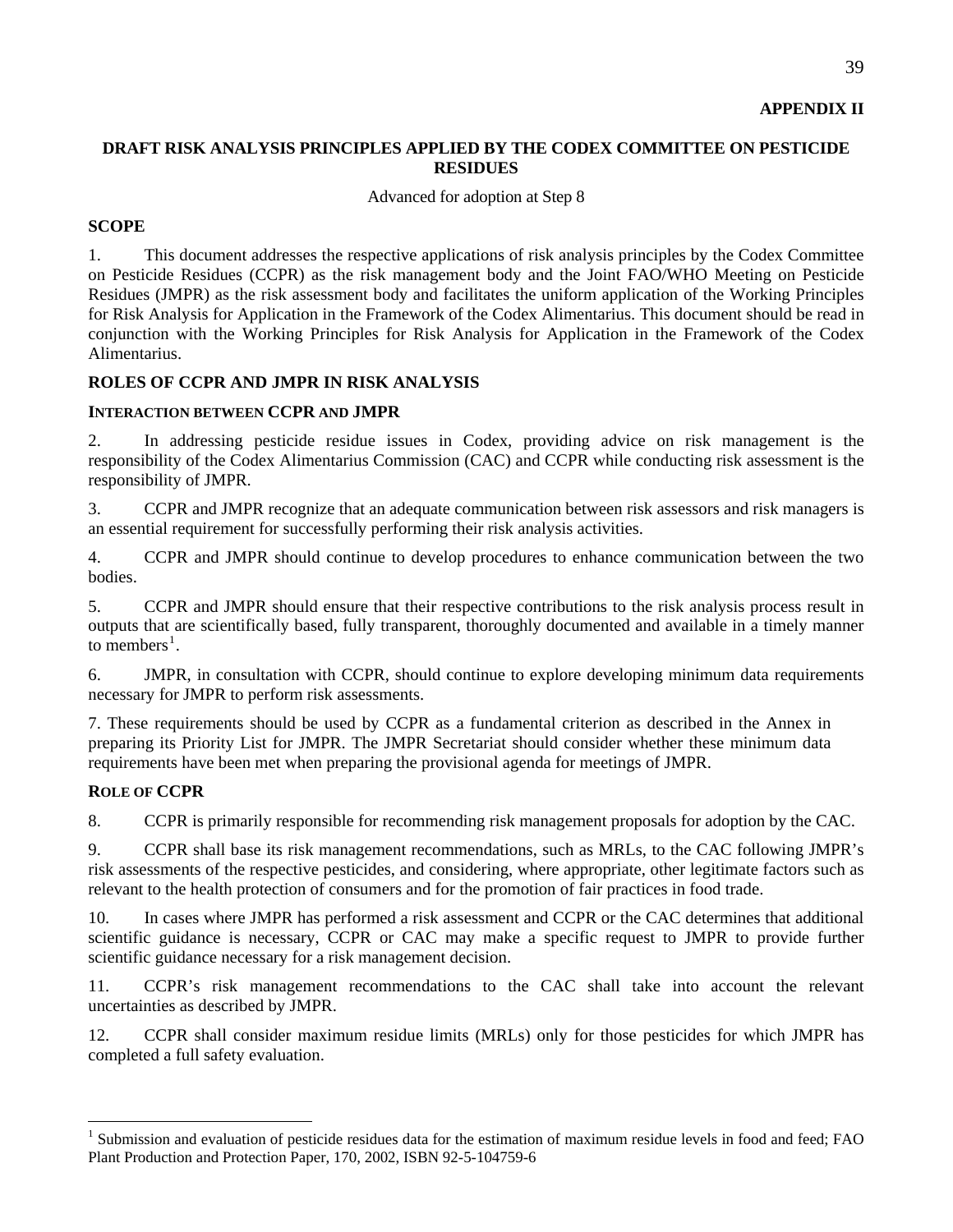13. CCPR shall base its recommendations on the GEMS/Food diets used to identify consumption patterns on a global scale when recommending MRLs in food. The GEMS/Food diets are used to assess the risk of chronic exposure. The acute exposure calculations are not based on those diets, but available consumption data provided by members.

14. When establishing its standards, CCPR shall clearly state when it applies any considerations based on other legitimate factors in addition to JMPR's risk assessment and recommended maximum residue levels and specify its reasons for doing so.

15. CCPR shall consider the following when preparing its priority list of compounds for JMPR evaluation:

- CCPR's Terms of Reference;
- **JMPR's Terms of Reference;**
- The Codex Alimentarius Commission's Strategic Plan;
- The Criteria for the Establishment of Work Priorities;
- The Criteria for Inclusion of Compounds on the Priority List;
- The Criteria for Selecting Food Commodities for which Codex MRLs or Extraneous Maximum Residue Limits (EMRLs) should be Established;
- The Criteria for Evaluation of New Chemicals;
- The Criteria for Prioritization Process of Compounds for Evaluation by JMPR
- A commitment to provide the necessary data for the evaluation in time.

16. When referring substances to JMPR, the CCPR shall provide background information and clearly specify the reasons for the request when chemicals are nominated for evaluation.

17. When referring substances to JMPR, the CCPR may also refer a range of risk management options, with a view toward obtaining JMPR's guidance on the attendant risks and the likely risk reductions associated with each option.

18. CCPR shall request JMPR to review any methods and guidelines being considered by CCPR for assessing maximum limits for pesticides.

## **ROLE OF JMPR**

19. The Joint FAO/WHO Meeting on Pesticide Residues (JMPR) consists of the FAO Panel of Experts on Pesticide Residues in Food and the Environment and the WHO Core Assessment Group. It is an independent scientific expert body convened by both Directors General of FAO and WHO according to the rules of both organizations, charged with the task to provide scientific advice on pesticide residues.

20. This guidance document applies to the work of JMPR in the context of Codex and in particular as it relates to advice requests from CCPR.

21. JMPR is primarily responsible for performing the risk assessments upon which CCPR and ultimately the CAC base their risk management decisions. JMPR also proposes MRLs based on Good Agricultural Practices (GAPs)/ registered uses or in specific cases, such as EMRLs, based on monitoring data.

22. JMPR provides CCPR with science-based risk assessments that include the four components of risk assessment as defined by CAC and safety assessments that can serve as the basis for CCPR's risk-management discussions. JMPR should continue to use its risk assessment process for establishing Acceptable Daily Intakes (ADIs) and Acute Reference Doses (ARfDs) where appropriate.

23. JMPR should identify and communicate to CCPR in its assessments any information on the applicability and any constraints of the risk assessment to the general population and to particular sub-populations and will as far as possible identify potential risks to populations of potentially enhanced vulnerability (e.g. children).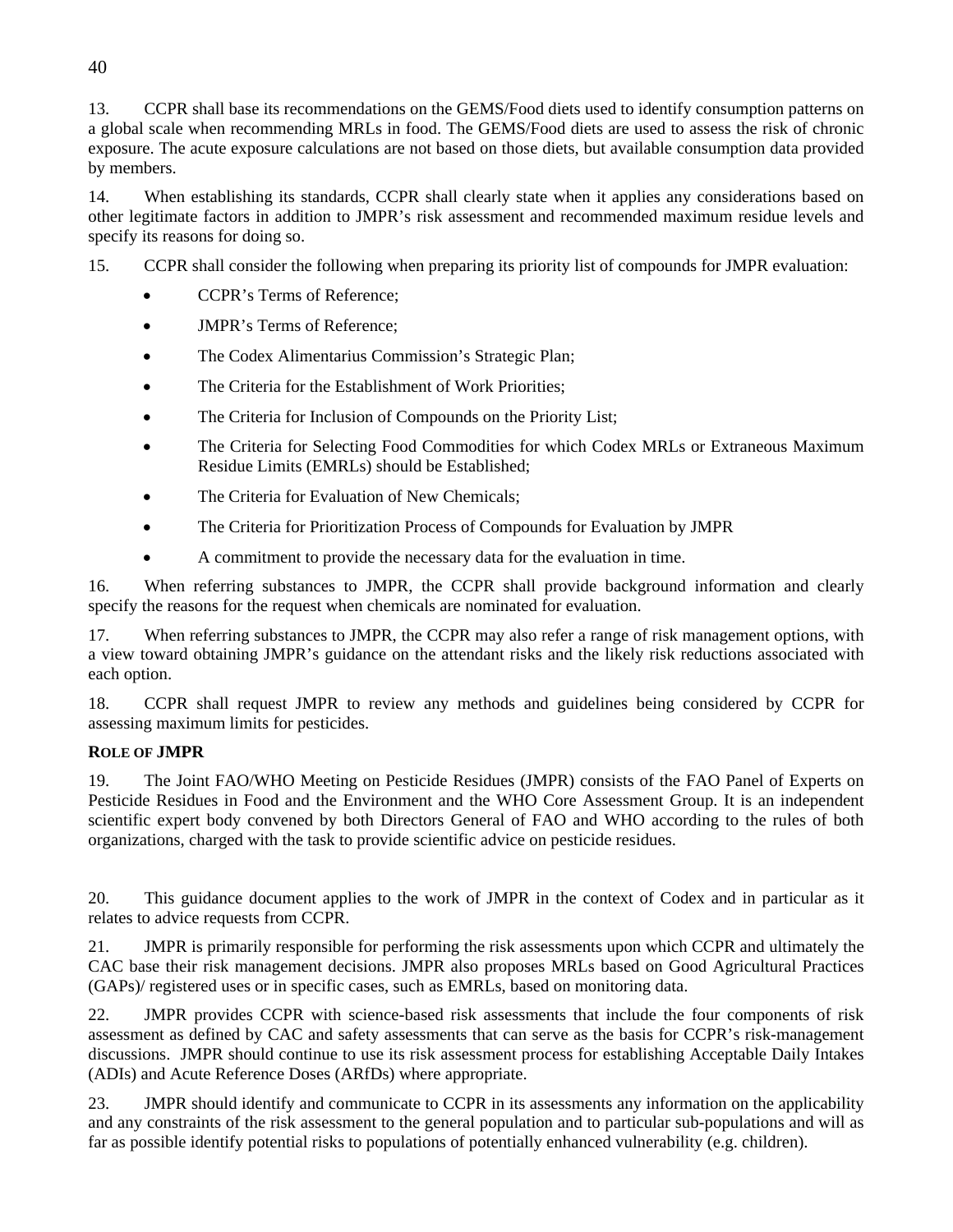24. JMPR is responsible for evaluating exposure to pesticides. JMPR should strive to base its exposure assessment and hence the dietary risk assessments on global data, including that from developing countries. In addition to GEMS/Food data, monitoring data and exposure studies may be used. The GEMS/Food diets are used to assess the risk of chronic exposure. The acute exposure calculations are not based on those diets, but on the available high percentile consumption data as provided by members.

25. JMPR should communicate to CCPR the magnitude and source of uncertainties in its risk assessments. When communicating this information, JMPR should provide CCPR a description of the methodology and procedures by which JMPR estimated any uncertainty in its risk assessment.

26. JMPR should communicate to CCPR the basis for all assumptions used in its risk assessments.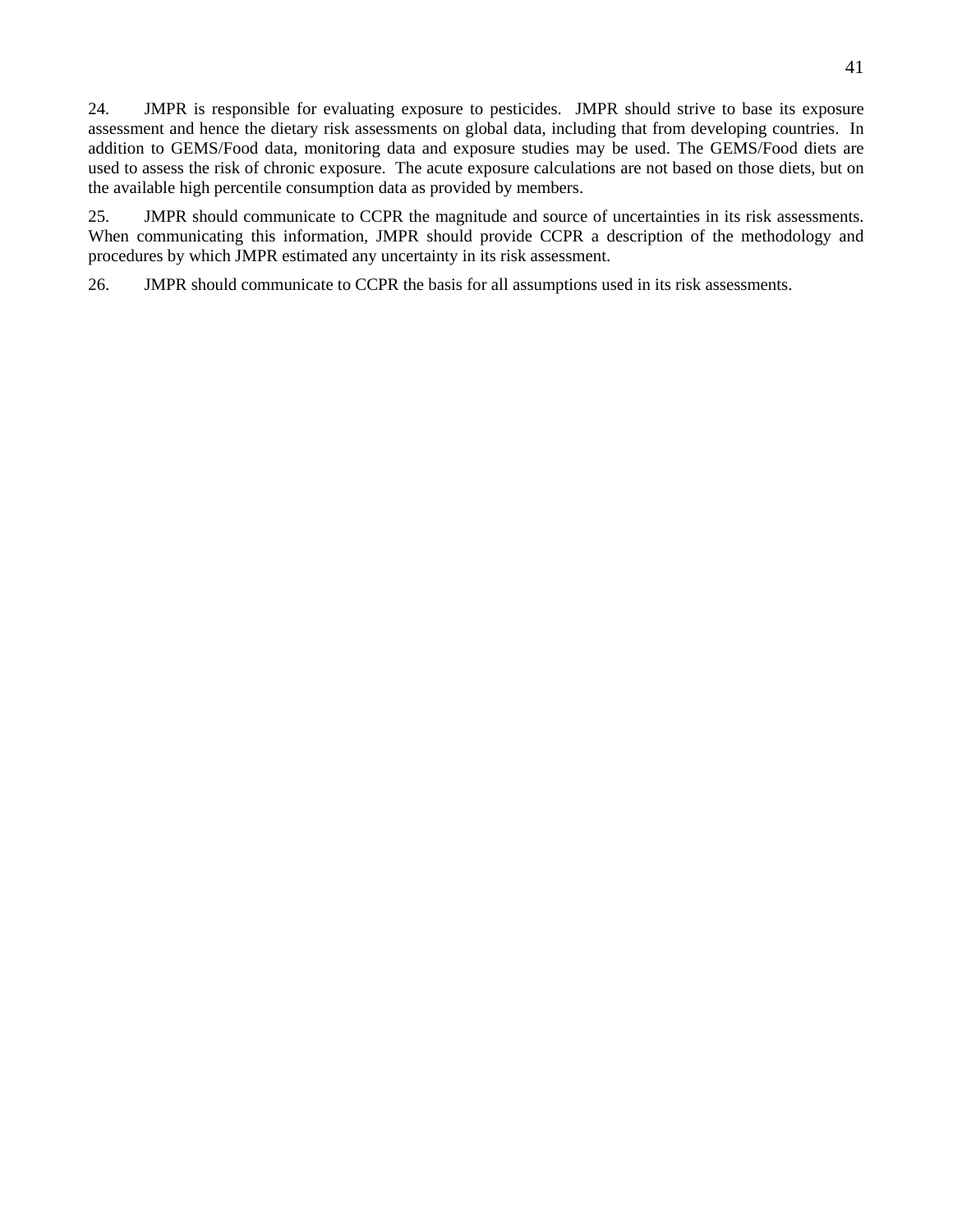## **ANNEX: LIST OF RISK MANAGEMENT POLICIES USED BY CCPR**

1. This part of the document addresses the risk management policy that is used by the Codex Committee on Pesticides Residues (CCPR) when discussing the risk assessments, the exposure to pesticides and the proposals for MRLs which are the outcomes of the Joint FAO/WHO Meeting on Pesticides Residues (JMPR).

## **ESTABLISHMENT OF MRLs/EMRLs**

## **Procedure for Proposing Pesticides for Codex Priority Lists**

2. CCPR has developed a policy document in relation to establishing a priority list of pesticides for evaluation or re-evaluation by  $J\text{MPR}^2$  $J\text{MPR}^2$ .

3. Before a pesticide can be considered for the Priority List, it must:

- be available for use as a commercial product; and
- not have been already accepted for consideration.

4. To meet the criteria for inclusion in the priority list, the use of the pesticide must: give rise to residues in or on a food or feed commodity moving in international trade, the presence of which is (or may be) a matter of public health concern and thus create (or have the potential to create) problems in international trade.

5. When prioritising new chemicals for evaluation by the JMPR, the Committee will consider the following criteria:

- 1. If the chemical has a reduced acute and/or chronic toxicity risk to humans compared with other chemicals in its classification (insecticide, fungicide, herbicide);
- 2. The date when the chemical was nominated for evaluation;
- 3. Commitment by the sponsor of the compound to provide supporting data for review with a firm date for data submission;
- 4. The availability of regional/national reviews and risk assessments, and coordination with other regional/national lists; and
- 5. Allocating priorities to new chemicals, so that at least 50% of evaluations are for new chemicals, if possible.

6. When prioritising chemicals for periodic re-evaluation by the JMPR, the Committee will consider the following criteria:

- 1. If the intake and/or toxicity profile indicate some level of public health concern;
- 2. Chemicals that have not been reviewed toxicologically for more than 15 years and/or not having a significant review of maximum residue limits for 15 years;
- 3. The year the chemical is listed in the list for Candidate Chemicals for Periodic Re-evaluation –Not Yet Scheduled;
- 4. The date that data will be submitted;
- 5. Whether the CCPR has been advised by a national government that the chemical has been responsible for trade disruption;
- 6. If there is a closely related chemical that is a candidate for periodic re-evaluation that can be evaluated concurrently; and
- 7. The availability of current labels arising from recent national re-evaluations.
- 7. Once the JMPR has reviewed a chemical, three scenarios may occur:
	- the data confirm the existing Codex MRL, it remains in place, or

<span id="page-47-0"></span><sup>&</sup>lt;sup>2</sup> Criteria for Prioritization Process of Compounds for Evaluation by JMPR, Procedural Manual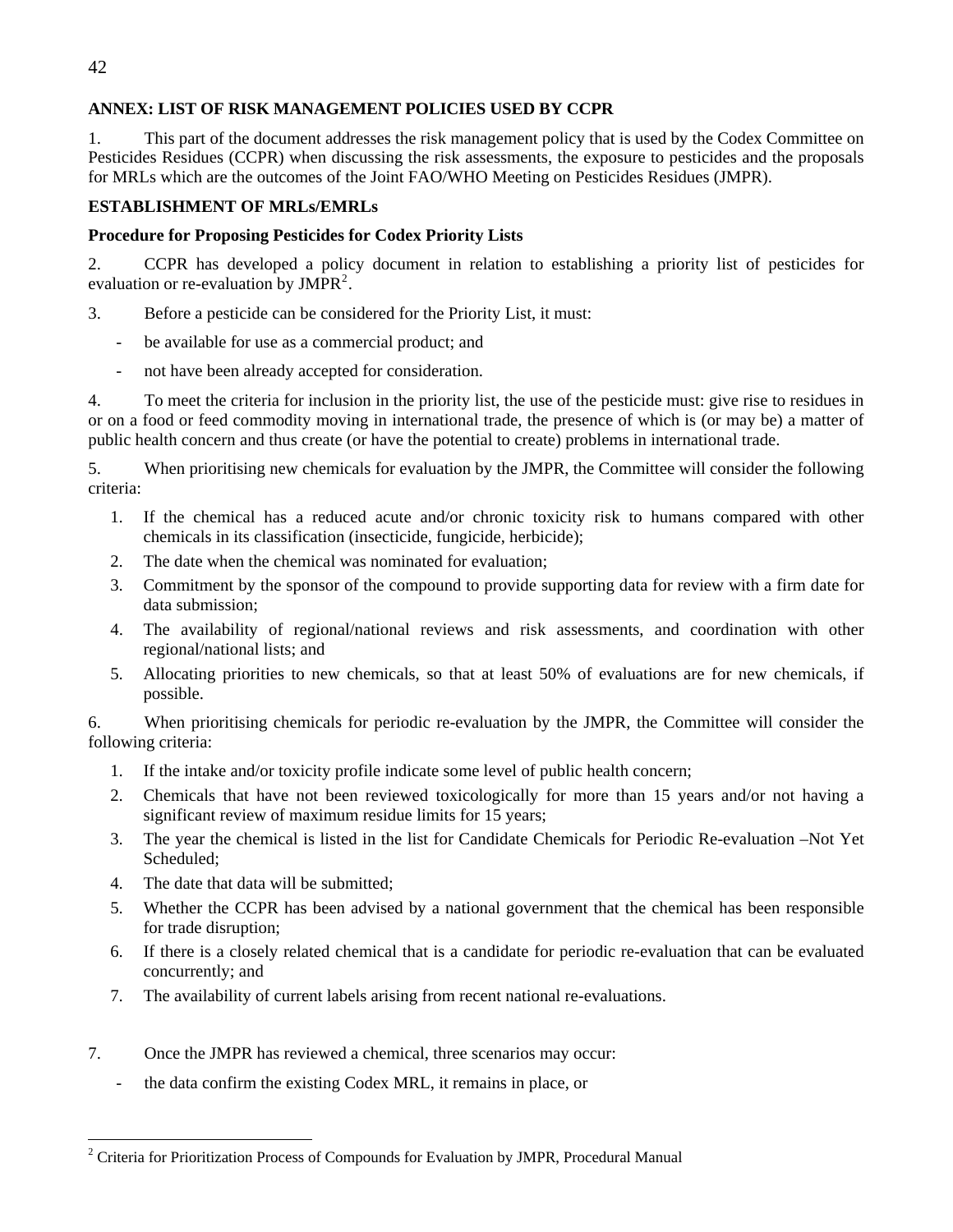- a new MRL is recommended or an amendment of an existing MRL. The new or amended proposal enters at Step 3 of the Codex procedure. The existing MRL remains in place for no more than four years or
- insufficient data have been submitted to confirm or amend an existing Codex MRL. The Codex MRL is recommended for withdrawal. However, the manufacturer or countries may provide a commitment to the JMPR and CCPR to provide the necessary data for review within four years. The existing Codex MRL is maintained for a period of no more than four years pending the review of the additional data. A second period of four years is not granted.

## **MRLs for Commodities of Animal Origin**

8. Farm animal metabolism studies are required whenever a pesticide is applied directly to livestock, to animal premises or housing, or when significant residues remain in crops or commodities used in animal feed, in forage crops, or in plant parts that could be used in animal feeds. The results of farm animal feeding studies and residues in animal feed serve also as a primary source of information for estimating maximum residue levels in animal products.

9. If no adequate studies are available, no MRLs will be established for commodities of animal origin. MRLs for feeds (and the primary crops) should not be established in the absence of animal transfer data. Where the exposure of livestock to pesticides through feeds leads to residues at the limit of quantitation, MRLs at the LOQ must be established for animal commodities. MRLs should be established for all mammalian species where pesticides on feeds are concerned and for specific species (e.g cattle, sheep) where direct treatments of pesticides are concerned.

10. Where the recommended maximum residue limits for animal commodities resulting from direct treatment of the animal, regardless of whether they are recommended by JMPR or JECFA, and from residues in animal feed do not agree, the higher recommendation will prevail.

## **MRLs for Processed or Ready-to-eat Foods or Feeds**

11. CCPR agreed not to establish MRLs for processed foods and feeds unless separate higher MRLs are necessary for specific processed commodities.

## **MRLs for spices**

12. CCPR agreed that MRLs for spices can be established on the basis of monitoring data in accordance with the guidelines established by JMPR.

## **MRLs for fat-soluble pesticides**

13 If a pesticide is determined as "fat soluble" after consideration of the following factors, it is indicated with the text "The residues are fat soluble" in the residue definition:

- When available, it is the partitioning of the residue (as defined) in muscle versus fat in the metabolism studies and livestock feeding studies that determines the designation of a residue as being "fat soluble".
- In the absence of useful information on the distribution of residues in muscle and fat, residues with logPow>3 are likely to be "fat soluble"

14. For fat soluble pesticides, two MRLs are recommended if data permit: one for whole milk and one for milk fat. For enforcement purposes, a comparison can be made either of the residue in milk fat with the MRL for milk fat or of the residue in whole milk with the MRL for milk.

## **Establishment of MRLs**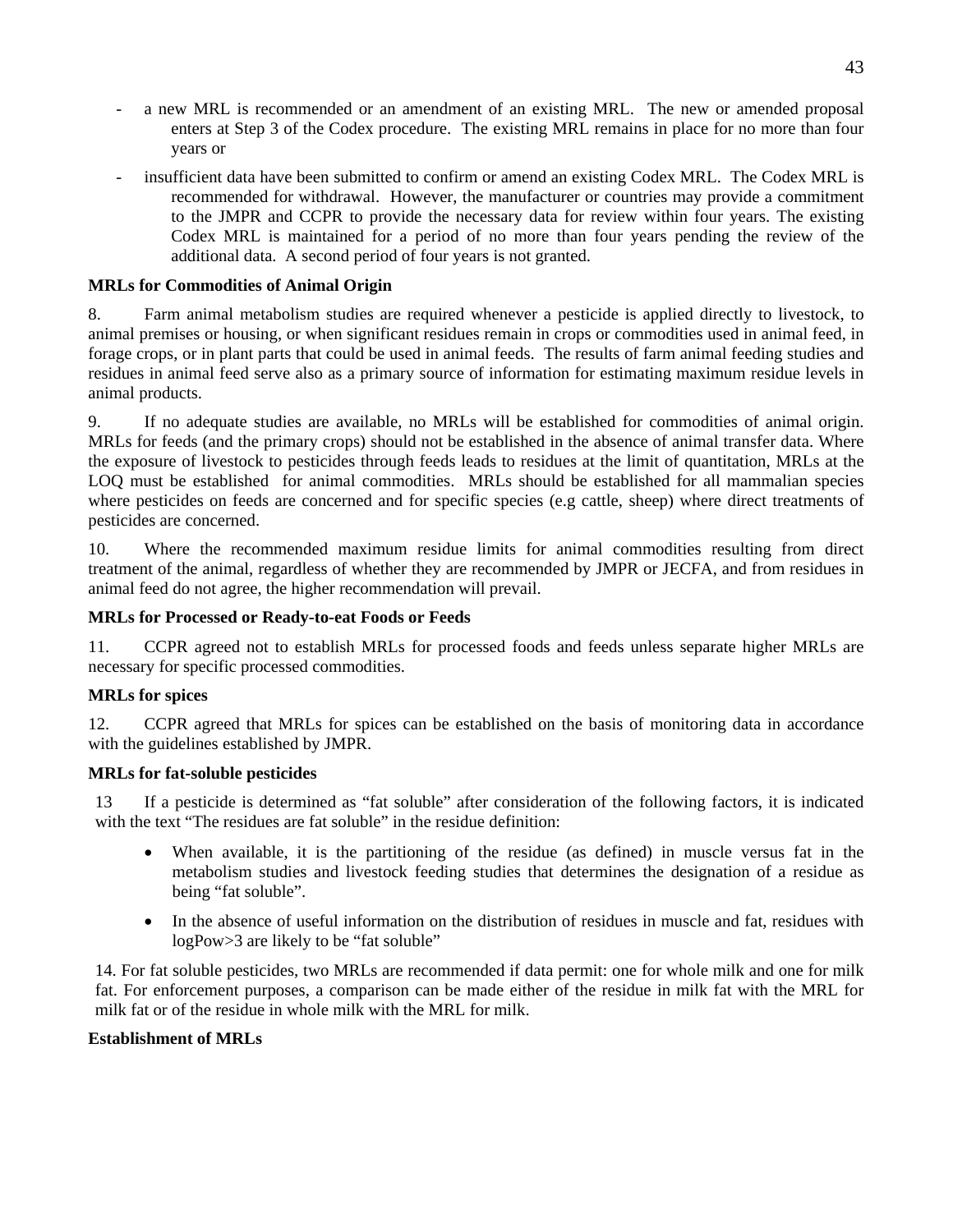15. The CCPR is entrusted with the elaboration of Maximum Residue Limits (MRLs) of pesticide residues in food and feed. The JMPR is using the WHO Guidelines for predicting dietery intake of pesticides residues  $(revised)(1997)^3$  $(revised)(1997)^3$ . The JMPR is recommending MRLs establishing Supervised Trial Median Residues (STMRs) for new and periodic review compounds for dietary intake purposes. In cases the intake exceeds the Acceptable Daily Intake (ADI) in one or more of the regional diets, the JMPR, when recommending MRLs, flags this situation indicating the type of data which may be useful to further refine the dietary intake estimate.

16. When the ADI is exceeded in one or more regional diets, then the MRLs will not advance to Step 8 pending further refinement of the intake at the international level. If further refinement is not possible then MRLs are withdrawn until the remaining MRLs give no longer rise to intake concerns. This procedure should be reviewed at regular interval.

17. The JMPR is currently routinely establishing acute reference doses (ARfDs), where appropriate, and indicates cases where an ARfD is not necessary. The 1999 JMPR for the first time calculated the short-term dietary intake estimates following an approach using the International and National Estimates of Short-term Intake (IESTI, NESTI). The procedure allows for estimating the short-term risk for relevant subgroups of the population, like children. The JMPR flags cases when the IESTI for a given commodity exceeds the acute RfD.

18. When the ARfD is exceeded for a given commodity, then the MRLs will not advance to Step 8 pending further refinement of the intake at the international level.

19. When a Draft MRL has been returned to Step 6 three times, the CCPR should ask JMPR to examine residue data from other appropriate GAPs and to recommend MRLs which cause no dietary intake concerns if possible.

20. If further refinement is not possible then MRLs are withdrawn. More sophisticated methodologies such as probabilistic approaches are under investigation at the moment.

21. The estimate of the short-term dietary intake requires substantial food consumption data that currently are only sparsely available. Governments are urged to generate relevant consumption data and to submit these data to the WHO.

## **Utilization of Steps 5/8 for elaboration of MRLs**

*22. Preconditions for utilization of Step 5/8 Procedure*

- New MRL circulated at Step 3
- JMPR report available electronically by early February
- No intake concerns identified by JMPR

## *23. Steps 5/8 Procedure (Recommendation to omit Steps 6 and 7 and adopt the MRL at Step 8)*

- If the preconditions listed above are met.
- If a delegation has a concern with advancing a given MRL, a concern form should be completed detailing the concern along with a description of the data that will be submitted to substantiate the concern preferably as comments at Step 3, or at the latest, one month after the CCPR session.
- If the JMPR Secretariat or the CCPR can address that concern at the upcoming CCPR session, and the JMPR position remains unchanged, the CCPR will decide if the MRL will be advanced to Step 5/8.
- If the concern cannot be addressed at the meeting, the MRL will be advanced to Step 5 at the CCPR session and the concern will be addressed by the JMPR as soon as possible but the rest of the MRLs should be advanced to Step 5/8.

 $\overline{a}$ 

<span id="page-49-0"></span><sup>&</sup>lt;sup>3</sup> Programme of Food Safety and Food Aid; WHO/FSF/FOS/97.7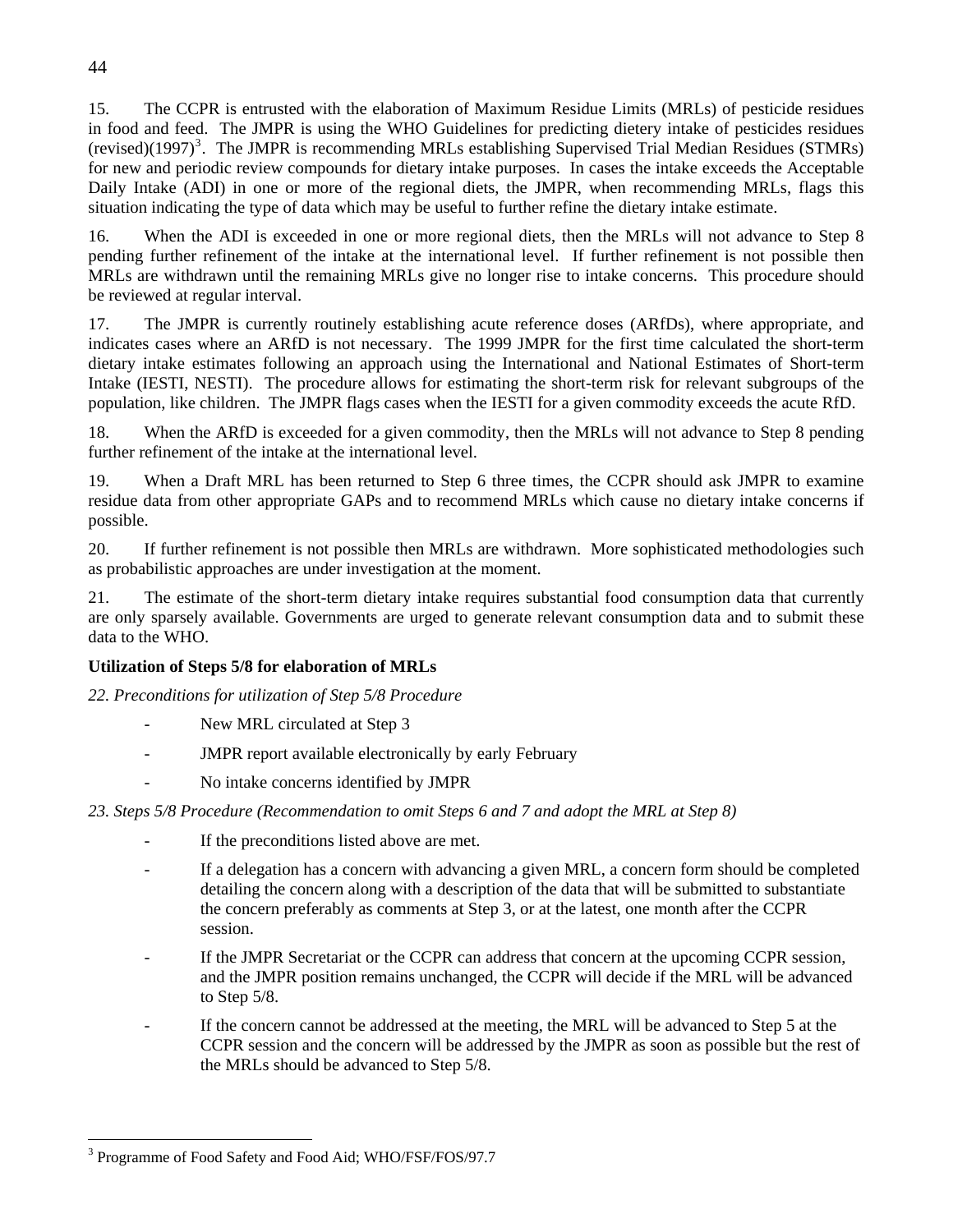The result of the consideration of the concern by the JMPR will be considered at the next CCPR session. If the JMPR position remains unchanged, the CCPR will decide if the MRL will be advanced to Step 8.

## **Establishment of EMRLs**

24. The Extraneous Maximum Residue Limit (EMRL) refers to a pesticide residue or a contaminant arising from environmental sources (including former agricultural uses) other than the use of the pesticide or contaminant substance directly or indirectly on the commodity. It is the maximum concentration of a pesticide residue that is recommended by the Codex Alimentarius Commission to be legally permitted or recognized as acceptable in or on a food, agricultural commodity or animal feed.

25. Chemicals for which EMRLs are most likely to be needed are persistent in the environment for a relatively long period after uses haven been discontinued and are expected to occur in foods or feeds at levels of sufficient concern to warrant monitoring.

26. All relevant and geographically representative monitoring data (including nil-residue results) are required to make reasonable estimates to cover international trade. JMPR has developed a standard format for reporting pesticide residues monitoring data $4$ .

27. The JMPR compares data distribution in terms of the likely percentages of violations that might occur if a given EMRL is proposed to the CCPR.

28. Because residues gradually decrease, CCPR evaluates every 5 years, if possible, the existing EMRLs, based on the reassessments of the JMPR.

29. The CCPR generally agreed at the 30th Session on the potential elements for inclusion in a set of criteria for estimation of EMRLs while it also agreed not to initiate a full exercise of criteria elaboration.

## **Periodic Review Procedure**

30. The Committee agreed on the Periodic Review Procedure, which was endorsed by the CAC and attached to the list of MRLs prepared for each session of the CCPR. Those Codex MRLs confirmed by JMPR under the Periodic Review shall be distributed to members and interested organizations for comments.

## **Deleting Codex MRLs**

31. Every year new compounds are introduced. These compounds are often new pesticides which are safer than existing ones. Old compounds are then no longer supported/produced by industry and existing Codex MRLs can be deleted.

32. If information is delivered between two sessions of CCPR, that a certain compound is no longer supported, this information will be shared during the first coming session  $(t=0)$ . The proposal will be to delete the existing MRLs at the following session ( $t=0+1$  year).

33. It may happen that compounds are no longer supported in Codex, but are supported in some selected countries. If there is no international trade in commodities where the active compounds may have been used, CCPR will not establish MRLs.

## **MRLs AND METHODS OF ANALYSIS**

34. JMPR needs data and information for their evaluations. Among these are methods of analysis. Methods should include specialized methods used in supervised trials and enforcement methods.

35. If no methods of analysis are available for enforcing MRLs for a specific compound, no MRLs will be established by CCPR.

<span id="page-50-0"></span><sup>&</sup>lt;sup>4</sup> Submission and evaluation of pesticide residues data for the estimation of maximum residue levels in food and feed; FAO Plant Production and Protection Paper, 170, 2002, ISBN 92-5-104759-6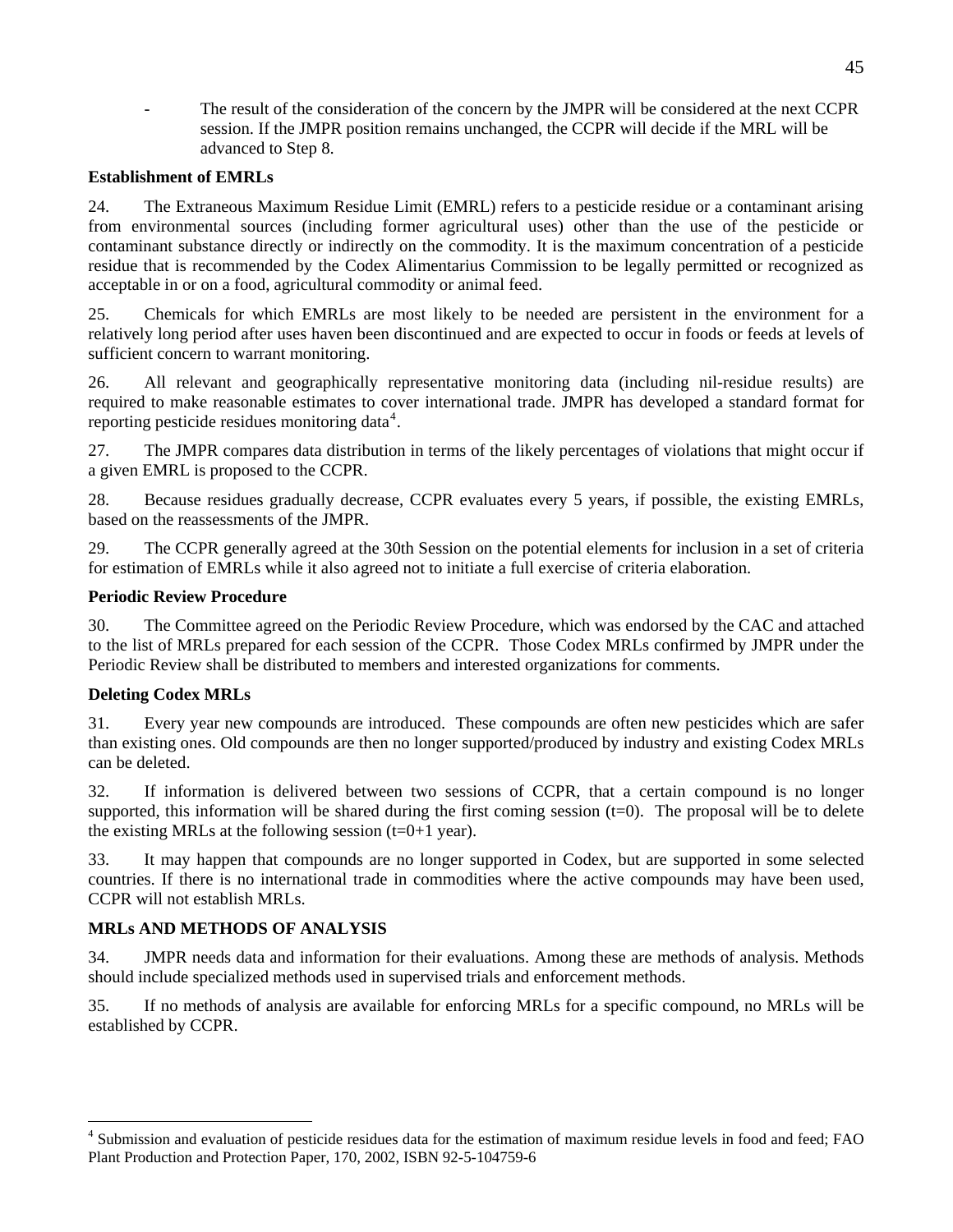## **PROPOSED DRAFT RISK ANALYSIS PRINCIPLES APPLIED BY THE CODEX COMMITTEE ON RESIDUES OF VETERINARY DRUGS IN FOODS**

(for inclusion in the Codex Procedural Manual)

## **1. PURPOSE – SCOPE**

1. The purpose of this document is to specify Risk Analysis Principles applied by the Codex Committee on Residues of Veterinary Drugs in Foods.

## **2. PARTIES INVOLVED**

2. The *Working Principles for Risk Analysis for application in the framework of the Codex Alimentarius* has defined the responsibilities of the various parties involved. The responsibility for providing advice on risk management concerning residues of veterinary drugs lies with the Codex Alimentarius Commission and its subsidiary body, the Codex Committee on Residues of Veterinary Drugs in Foods (CCRVDF), while the responsibility for risk assessment lies primarily with the Joint FAO/WHO Expert Committee on Food Additives (JECFA).

3. According to its mandate, the responsibilities of the CCRVDF regarding veterinary drug residues in food are:

- (a) to determine priorities for the consideration of residues of veterinary drugs in foods;
- (b) to recommend maximum residue limits (MRLs) for such veterinary drugs;
- (c) to develop codes of practice as may be required;
- (d) to consider whether available methods of sampling and analysis for the determination of veterinary drug residues in foods.

4. The CCRVDF shall base its risk management recommendations to the Codex Alimentarius Commission on JECFA's risk assessments of veterinary drugs in relation to proposed MRLs.

5. The CCRVDF is primarily responsible for recommending risk management proposals for adoption by the Codex Alimentarius Commission.

6. JECFA is primarily responsible for providing independent scientific advice, the risk assessment, upon which the CCRVDF base their risk management decisions. It assists the CCRVDF by evaluating the available scientific data on the veterinary drug prioritised by the CCRVDF. JECFA also provides advice directly to FAO and WHO and to Member governments.

7. Scientific experts from JECFA are selected in a transparent manner by FAO and WHO under their rules for expert committees on the basis of the competence, expertise, experience in the evaluation of compounds used as veterinary drugs and their independence with regard to the interests involved, taking into account geographical representation where possible.

## **3. RISK MANAGEMENT IN CCRVDF**

8. Risk management should follow a structured approach including:

- preliminary risk management activities;
- evaluation of risk management options; and
- monitoring and review of decisions taken.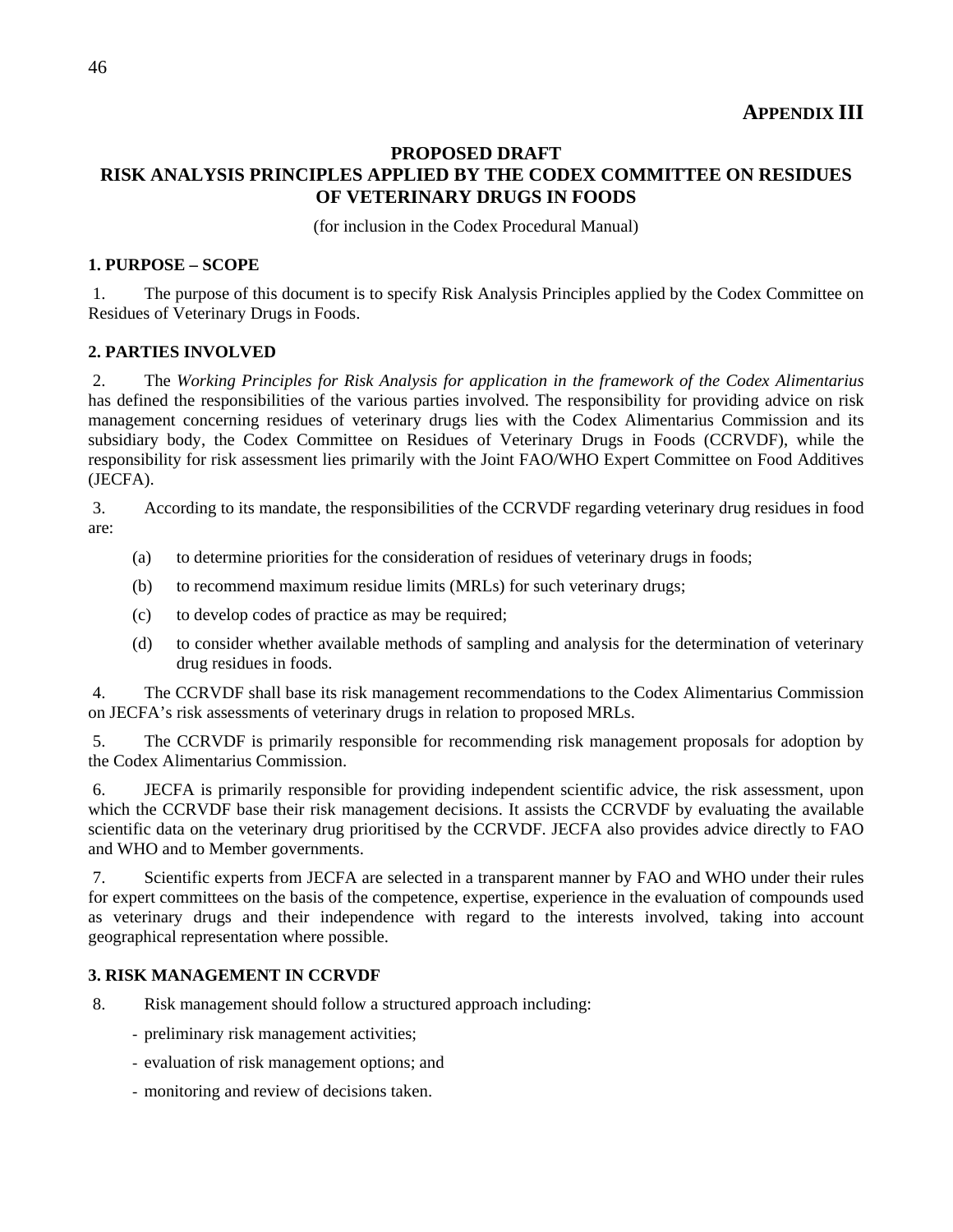9. The decisions should be based on risk assessment, and take into account, where appropriate, other legitimate factors relevant for the health protection of consumers and for fair practices in food trade, in accordance with the *Criteria for the Consideration of the Other Factors Referred to in the Second Statement of Principles[5](#page-52-0)* .

## **3.1 PRELIMINARY RISK MANAGEMENT ACTIVITIES**

- 10. This first phase of risk management covers:
	- Establishment of risk assessment policy for the conduct of the risk assessments;
	- Identification of a food safety problem;
	- Establishment of a preliminary risk profile;
	- Ranking of the hazard for risk assessment and risk management priority;
	- Commissioning of the risk assessment; and
	- Consideration of the result of the risk assessment.

## **3.1.1 RISK ASSESSMENT POLICY FOR THE CONDUCT OF THE RISK ASSESSMENT**

11. The responsibilities of the CCRVDF and JECFA and their interactions along with core principles and expectations of JECFA evaluations are provided in *Risk Assessment Policy for the Setting of MRLs in Food*, established by the Codex Alimentarius Commission.

## **3.1.2 ESTABLISHMENT OF PRIORITY LIST**

12. The CCRVDF identifies, with the assistance of Members, the veterinary drugs that may pose a consumer safety problem and/or have a potential adverse impact on international trade. The CCRVDF establishes a priority list for assessment by JECFA.

13. In order to appear on the priority list of veterinary drugs for the establishment of a MRL, the proposed veterinary drug shall meet some or all of the following criteria:

- A Member has proposed the compound for evaluation;
- A Member has established good veterinary practices with regard to the compound;
- The compound has the potential to cause public health and/or international trade problems;
- It is available as a commercial product; and
- There is a commitment that a dossier will be made available.

14. The CCRVDF takes into account the protection of confidential information in accordance with WTO Agreement on Trade-Related Aspects of Intellectual Property Rights (TRIPS) - Section 7: Protection of Undisclosed Information - Article 39, and makes every effort to encourage the willingness of sponsors to provide data for JECFA assessment.

## **3.1.3 ESTABLISHMENT OF A PRELIMINARY RISK PROFILE**

15. Member(s) request(s) the inclusion of a veterinary drug on the priority list. The available information for evaluating the request shall be provided either directly by the Member(s) or by the sponsor. A preliminary risk profile shall be developed by the Member(s) making the request, using the template presented in the Annex.

16. The CCRVDF considers the preliminary risk profile and makes a decision on whether or not to include the veterinary drug in the priority list.

<span id="page-52-0"></span> 5 *Statements of Principle Concerning the Role of Science in the Codex Decision-making Process and the Extent to Which Other Factors are Taken into Account*, Codex Procedural Manual Appendix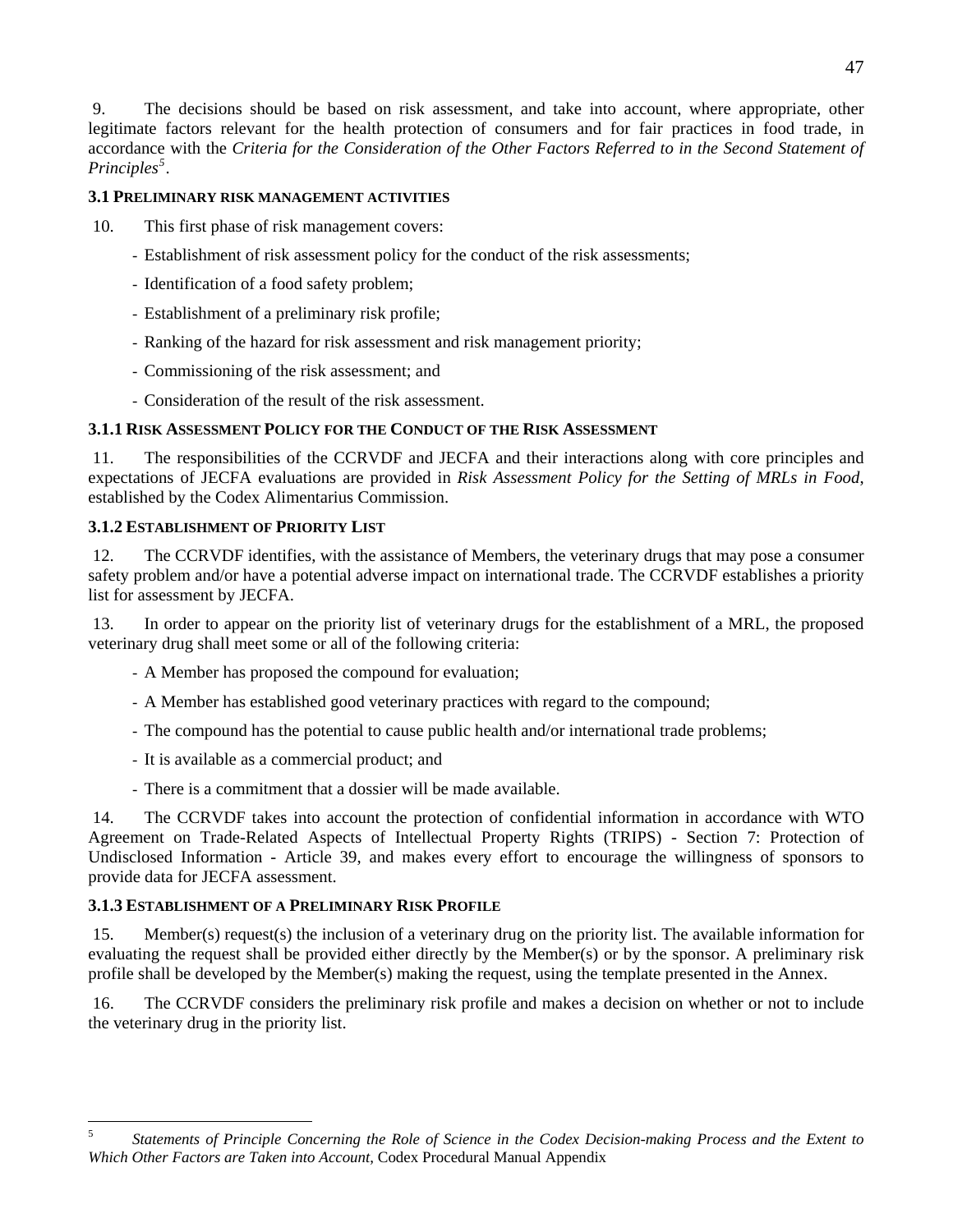## **3.1.4 RANKING OF THE HAZARD FOR RISK ASSESSMENT AND RISK MANAGEMENT PRIORITY**

17. The CCRVDF establishes an ad-hoc Working Group open to all its Members and observers, to make recommendations on the veterinary drugs to include into (or to remove from) the priority list of veterinary drugs for the JECFA assessment. The CCRVDF considers these recommendations before agreeing on the priority list, taking into account pending issues such as temporary Acceptable Daily Intakes (ADIs) and/or MRLs. In its report, the CCRVDF shall specify the reasons for its choice and the criteria used to establish the order of priority.

18. Prior to development of MRLs for new veterinary drugs not previously evaluated by JECFA, a proposal for this work shall be sent to the Codex Alimentarius Commission with a request for approval as new work in accordance with the *Procedures for the Elaboration of Codex Standards and Related Texts*.

## **3.1.5 COMMISSIONING OF THE RISK ASSESSMENT**

19. After approval by the Codex Alimentarius Commission of the priority list of veterinary drugs as new work, the CCRVDF forwards it to JECFA with the qualitative preliminary risk profile as well as specific guidance on the CCRVDF risk assessment request. JECFA, WHO and FAO experts then proceed with the assessment of risks related to these veterinary drugs, based on the dossier provided and/or all other available scientific information.

## **3.1.6 CONSIDERATION OF THE RESULT OF THE RISK ASSESSMENT**

20. When the JECFA risk assessment is completed, a detailed report is prepared for the subsequent session of the CCRVDF for consideration. This report shall clearly indicate the choices made during the risk assessment with respect to scientific uncertainties and the level of confidence in the studies provided.

21. When the data are insufficient, JECFA may recommend temporary MRL on the basis of a temporary ADI using additional safety considerations<sup>[6](#page-53-0)</sup>. If JECFA cannot propose an ADI and/or MRLs due to lack of data, its report should clearly indicate the gaps and a timeframe in which data should be submitted, in order to allow Members to make an appropriate risk management decision.

22. The JECFA assessment reports related to the concerned veterinary drugs should be made available in sufficient time prior to a CCRVDF meeting to allow for careful consideration by Members. If this is, in exceptional cases, not possible, a provisional report should be made available.

23. JECFA should, if necessary, propose different risk management options. In consequence, JECFA should present, in its report, different risk management options for the CCRVDF to consider. The reporting format should clearly distinguish between the risk assessment and the evaluation of the risk management options.

24. The CCRVDF may ask JECFA any additional explanation.

25. Reasons, discussions and conclusions (or the absence thereof) on risk assessment should be clearly documented, in JECFA reports, for each option reviewed. The risk management decision taken by the CCRVDF (or the absence thereof) should also be fully documented.

## **3.2 EVALUATION OF RISK MANAGEMENT OPTIONS**

26. The CCRVDF shall proceed with a critical evaluation of the JECFA proposals on MRLs and may consider other legitimate factors relevant for health protection and fair trade practices in the framework of the risk analysis. According to the 2nd statement of principle, the criteria for the consideration of other factors should be taken into account. These other legitimate factors are those agreed during the  $12<sup>th</sup>$  session of the  $CCRVDF<sup>7</sup>$  $CCRVDF<sup>7</sup>$  $CCRVDF<sup>7</sup>$  and subsequent amendments made by this Committee.

27. The CCRVDF either recommends the MRLs as proposed by JECFA, modifies them in consideration of other legitimate factors, considers other measures or asks JECFA for reconsideration of the residue evaluation for the veterinary drug in question.

28. Particular attention should be given to availability of analytical methods used for residue detection.

 $\frac{1}{6}$ Definition of "Codex maximum limit for residues of veterinary drugs", Codex Procedural Manual.

<span id="page-53-1"></span><span id="page-53-0"></span><sup>7</sup> ALINORM 01/31 paragraph 11.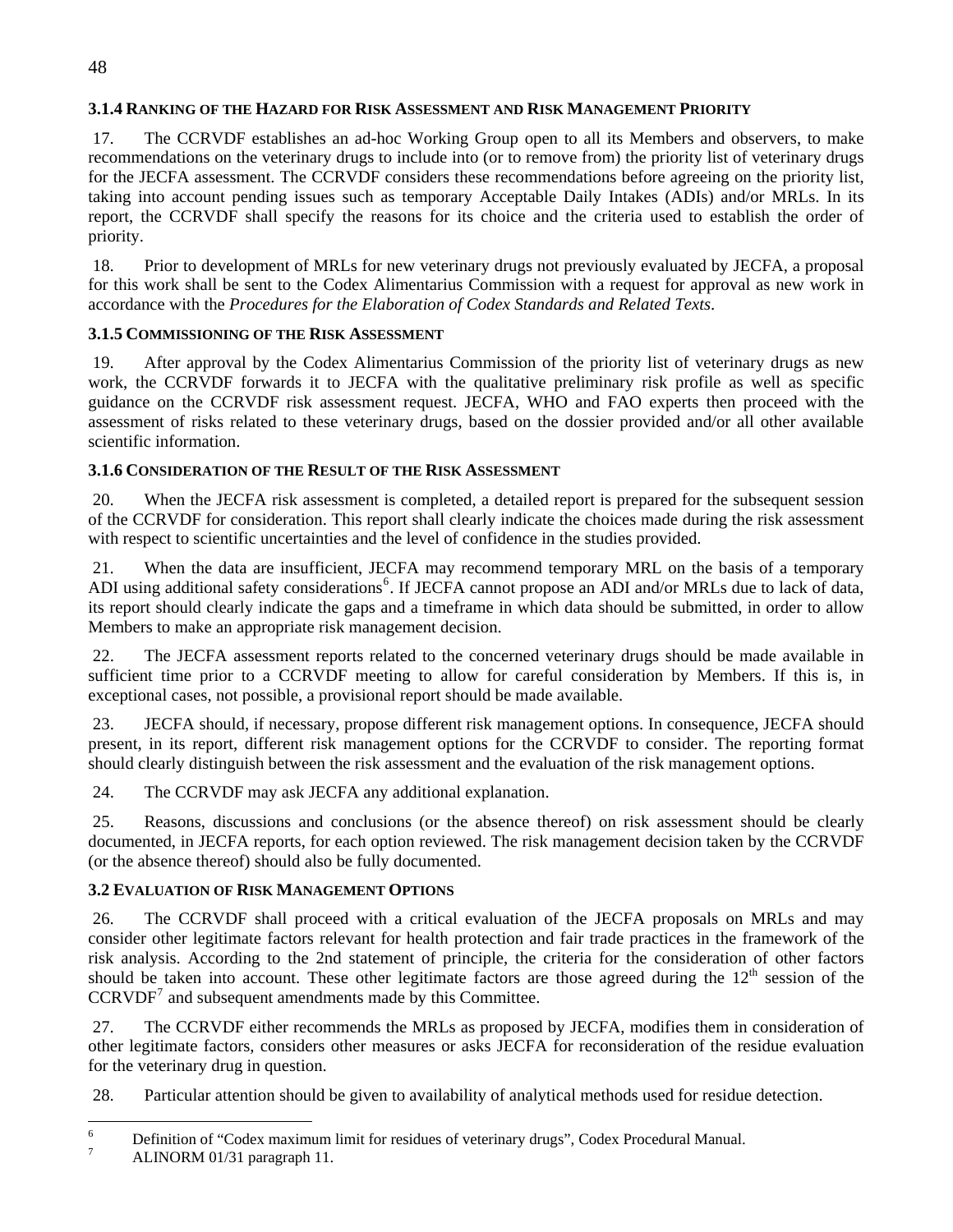#### **3.3 MONITORING AND REVIEW OF THE DECISIONS TAKEN**

*29.* Members may ask for the review of decisions taken by the Codex Alimentarius Commission. To this end, veterinary drugs should be proposed for inclusion in the priority list. In particular, review of decisions may be necessary if they pose difficulties in the application of the *Guidelines for the Establishment of a Regulatory Programme for the Control of Veterinary Drug Residues in Foods* (CAC/GL 16-1993)*.* 

30. The CCRVDF may request JECFA to review any new scientific knowledge and other information relevant to risk assessment and concerning decisions already taken, including the established MRLs.

31. The risk assessment policy for MRL shall be reconsidered based on new issues and experience with the risk analysis of veterinary drugs. To this end, interaction with JECFA is essential. A review may be undertaken of the veterinary drugs appearing on prior JECFA agendas for which no ADI or MRL has been recommended.

## **4. RISK COMMUNICATION IN THE CONTEXT OF RISK MANAGEMENT**

32. In accordance with the *Working Principles for Risk Analysis for Application in the Framework of the Codex Alimentarius*, the CCRVDF, in cooperation with JECFA, shall ensure that the risk analysis process is fully transparent and thoroughly documented and that results are made available in a timely manner to Members. The CCRVDF recognises that communication between risk assessors and risk managers is critical to the success of risk analysis activities.

33. In order to ensure the transparency of the assessment process in JECFA, the CCRVDF provides comments on the guidelines related to assessment procedures being drafted or published by JECFA.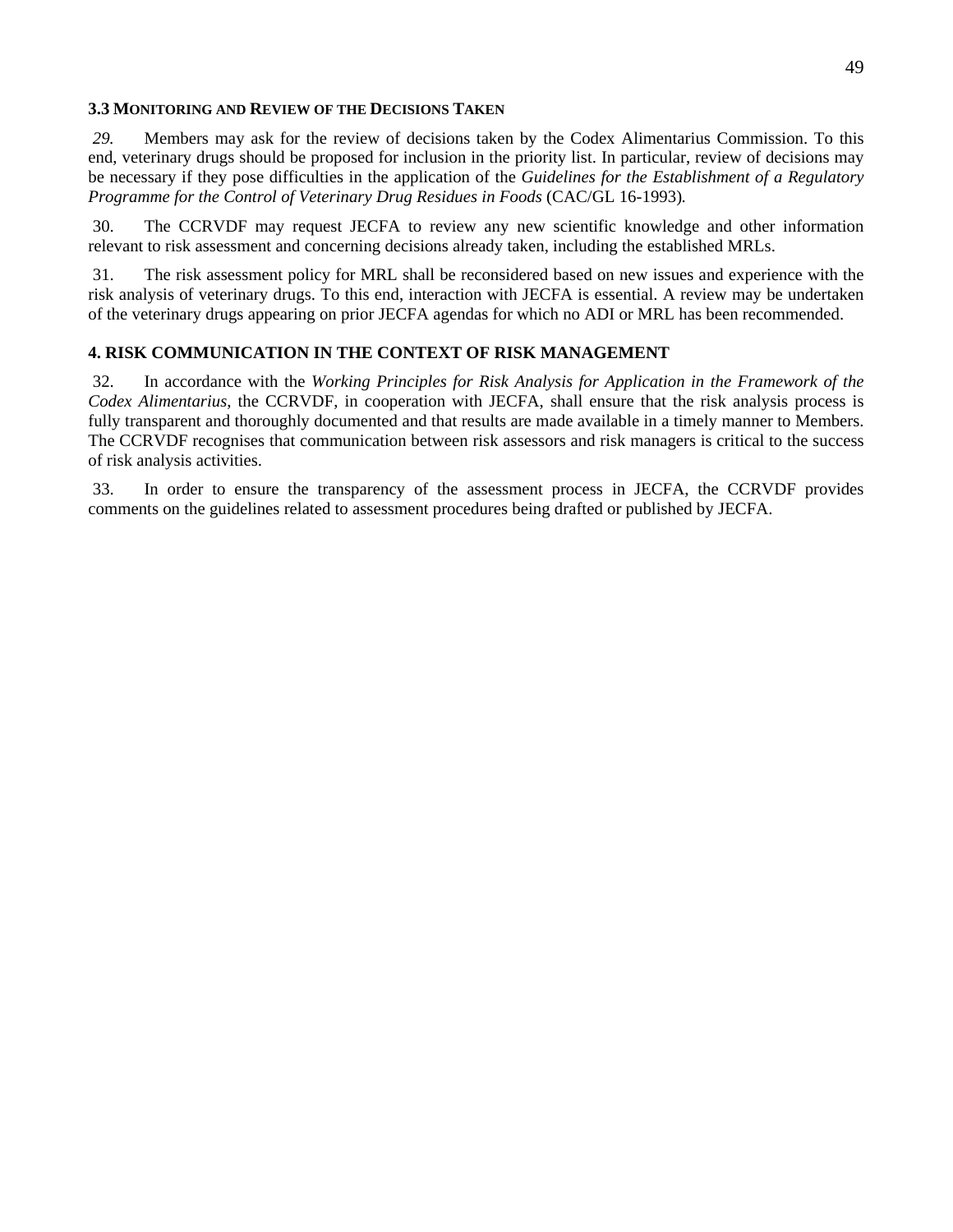## **TEMPLATE FOR INFORMATION NECESSARY FOR PRIORITIZATION BY CODEX COMMITTEE ON RESIDUES OF VETERINARY DRUGS IN FOODS**

## **ADMINISTRATIVE INFORMATION**

- 1. Member(s) submitting the request for inclusion
- 2. Veterinary drug names
- 3. Trade names
- 4. Chemical names
- 5. Names and addresses of basic producers

## **PURPOSE, SCOPE AND RATIONALE**

- 6. Identification of the food safety issue (residue hazard)
- 7. Assessment against the criteria for the inclusion on the priority list

### **RISK PROFILE ELEMENTS**

- 8. Justification for use
- 9. Veterinary use pattern
- 10. Commodities for which Codex MRLs are required

## **RISK ASSESSMENT NEEDS AND QUESTIONS FOR THE RISK ASSESSORS**

- 11. Identify the feasibility that such an evaluation can be carried out in a reasonable framework
- 12. Specific request to risk assessors

## **AVAILABLE INFORMATION[8](#page-55-0)**

- 13. Countries where the veterinary drugs is registered
- 14. National/Regional MRLs or any other applicable tolerances
- 15. List of data (pharmacology, toxicology, metabolism, residue depletion, analytical methods) available

## **TIMETABLE**

16. Date when data could be submitted to JECFA

<span id="page-55-0"></span> $8$  When preparing a preliminary risk profile, Member(s) should take into account the updated data requirement, to enable evaluation of a veterinary drug for the establishment of an ADI and MRLs, published by JECFA.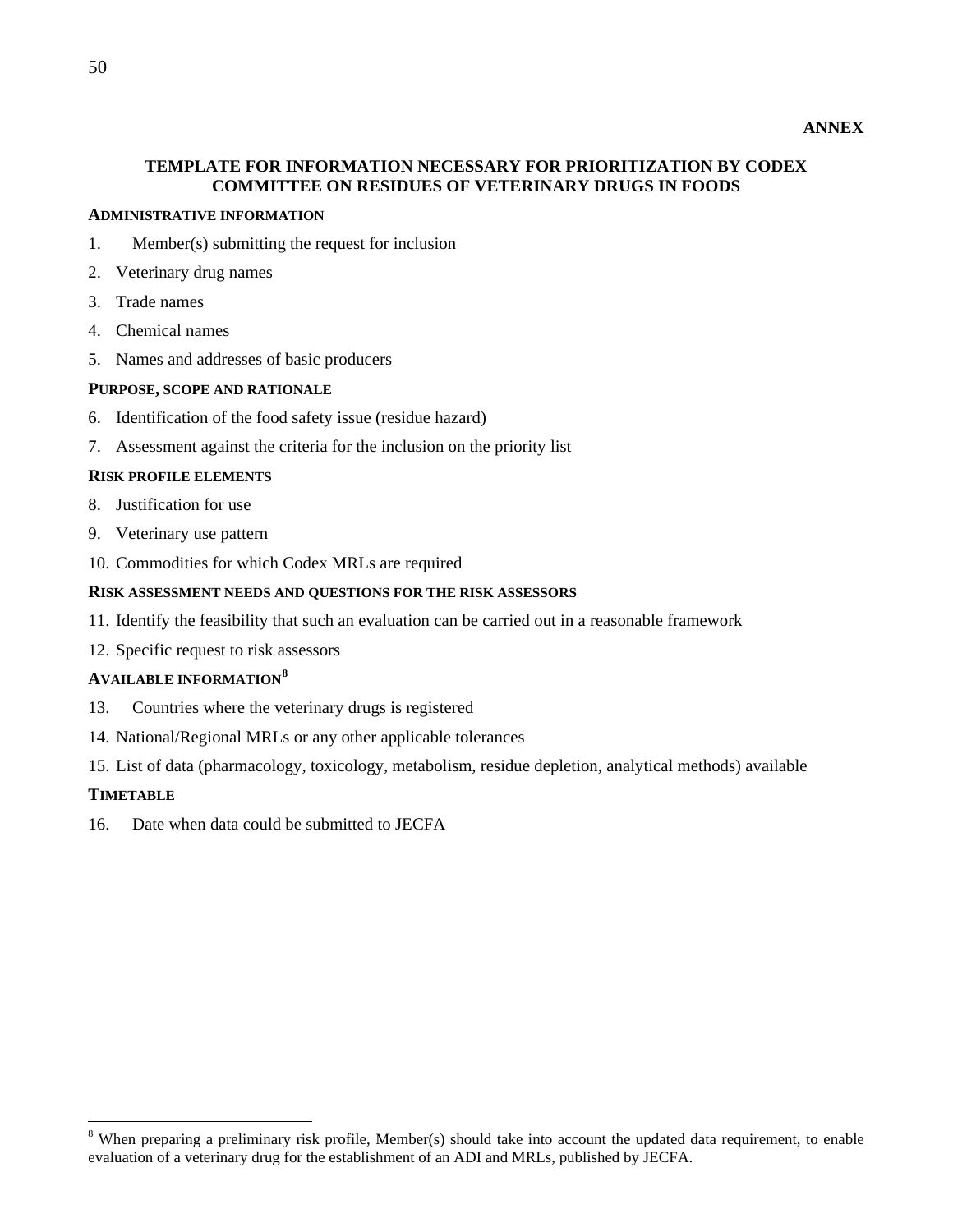# **APPENDIX IV**

## **PROPOSED DRAFT RISK ASSESSMENT POLICY FOR THE SETTING OF MAXIMUM LIMITS FOR RESIDUES OF VETERINARY DRUGS IN FOODS**

(for inclusion in the Codex Procedural Manual)

## **Role of JECFA**

1. The Joint FAO/WHO Expert Committee on Food Additives (JECFA) is an independent scientific expert body convened by both Directors-General of FAO and WHO according to the rules of both organizations, charged with the task to provide scientific advice on veterinary drug residues in food.

2. This annex applies to the work of JECFA in the context of Codex and in particular as it relates to advice requests from the Codex Committee on Residues of Veterinary Drugs in Foods (CCRVDF).

- (a) JECFA provides CCRVDF with science-based risk assessments conducted in accordance with the *Working Principles for Risk Analysis for Application in the Framework of the Codex Alimentarius* and incorporating the four steps of risk assessment. JECFA should continue to use its risk assessment process for establishing Acceptable Daily Intakes (ADIs) and proposing Maximum Residues Limits (MRLs).
- (b) JECFA should take into account all available scientific data to establish its risk assessment. It should use available quantitative information to the greatest extent possible and also qualitative information.
- (c) Constraints, uncertainties and assumptions that have an impact on the risk assessment need be clearly communicated by JECFA.
- (d) JECFA should provide CCRVDF with information on the applicability, public health consequences and any constraints of the risk assessment to the general population and to particular subpopulations and, as far as possible, should identify potential risks to specific group of populations of potentially enhanced vulnerability (e.g. children).
- (e) Risk assessment should be based on realistic exposure scenarios.
- (f) When the veterinary drug is used both in veterinary medicine and as a pesticide, a harmonised approach between JECFA and the Joint FAO/WHO Meeting on Pesticide Residues (JMPR) should be followed.
- (g) MRLs, that are compatible with the ADI, should be set for all species based on appropriate consumption figures. When requested by CCRVDF, extension of MRLs between species will be considered if appropriate data are available.

## **Data Protection**

3. Considering the importance of intellectual property in the context of data submission for scientific evaluation, JECFA has established procedures to cover the confidentiality of certain data submitted. These procedures enable the sponsor to declare which data is to be considered as confidential. The procedure includes a formal consultation with the sponsor.

## **Expression of risk assessment results in terms of MRLs**

4. MRLs have to be established for target animal tissues (e.g. muscle, fat, or fat and skin, kidney, liver), and specific food commodities (e.g. eggs, milk, honey) originating from the target animals species to which a veterinary drug can be administered according to good veterinary practice.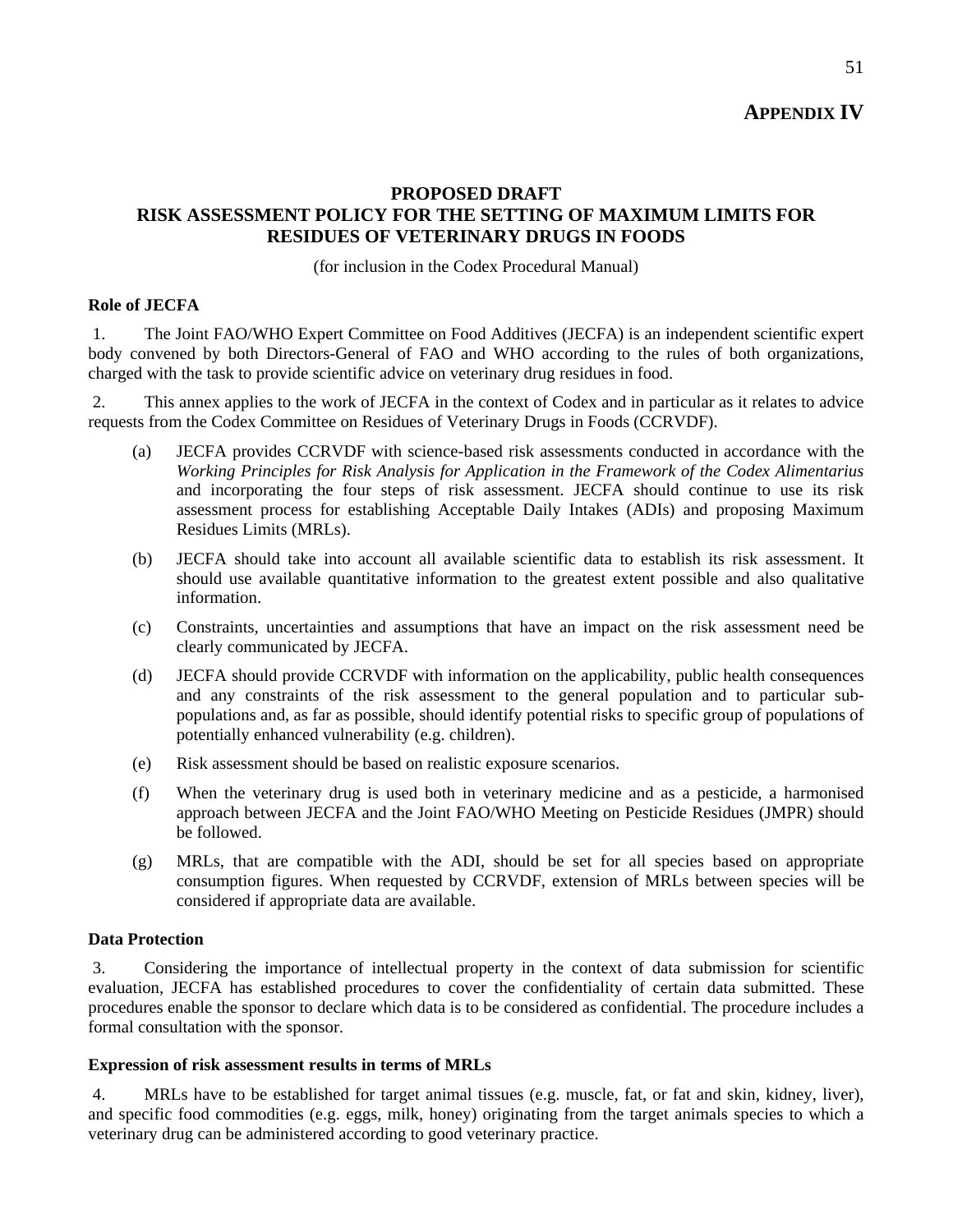5. However, if residue levels in various target tissues are very different, JECFA is requested to consider MRLs for a minimum of two. In this case, the establishment of MRLs for muscle or fat is preferred to enable the control of the safety of carcasses moving in international trade.

6. When the calculation of MRLs to be compatible with the ADI may be associated with a lengthy withdrawal period, JECFA should clearly describe the situation in its report.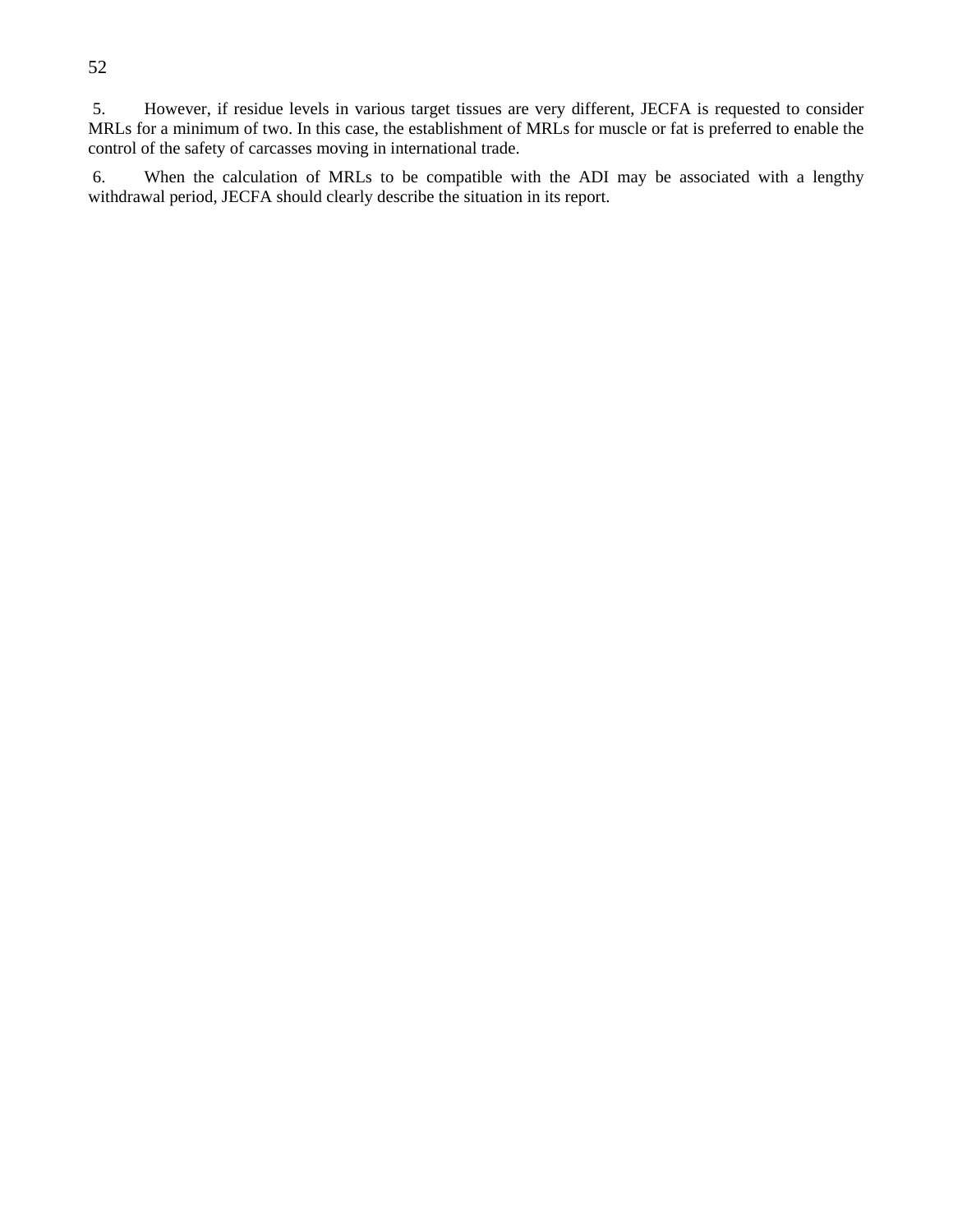# **APPENDIX V**

## *PROPOSED AMENDMENT TO THE PRINCIPLES FOR THE ESTABLISHMENT OR SELECTION OF CODEX SAMPLING PROCEDURES*

## **PURPOSE OF CODEX METHODS OF SAMPLING**

Codex Methods of Sampling are designed to ensure that fair and valid sampling procedures are used when food is being tested for compliance with a particular Codex commodity standard. The sampling methods are intended for use as international methods designed to avoid or remove difficulties which may be created by diverging legal, administrative and technical approaches to sampling and by diverging interpretation of results of analysis in relation to lots or consignments of foods, in the light of the relevant provision(s) of the applicable Codex standard.

## **METHODS OF SAMPLING**

## *Types of Sampling Plans and Procedures*

## **(a) Sampling Plans for Commodity Defects:**

Such plans<del>These</del> are normally applied to visual defects (e.g. loss of colour, mis-graded for misgrading of size, etc.) and extraneous matter. They are will normally be attributes plans, and plans such as those included in Section 3.1 and 4.2 of the FAO/WHO Codex Alimentarius Sampling Plans for Prepackaged Foods (AOL 6.5) *General Guidelines on Sampling (CAC/GL 50-2004)* (hereinafter referred to as "General Guidelines") may be applied.

## **(b) Sampling Plans for Net Contents:**

**These–Such plans are <del>sampling plans</del>those** which apply to pre-packaged foods generally and are intended to serve to check compliance of lots or consignments with provisions for net contents. Plans such as those included in Section 3.3 and 4.4 of the General Guidelines may be applied.

## **(c) Sampling Plans for Compositional Criteria:**

Such plans are normally applied to analytically determined compositional criteria (e.g., loss on drying in white sugar, etc.). They are predominantly based on variable procedures with unknown standard deviation. Plans such as those included in Section 4.3 of the General Guidelines may be applied.

## **(d) Specific Sampling Plans for Health-related Properties:**

Such plans are **generally**-normally applied to heterogeneous conditions, e.g., in the assessment of microbiological spoilage, microbial by-products or sporadically occurring chemical contaminants.

## *General Instructions for the Selection of Methods of Sampling*

(a) Official methods of sampling as elaborated by international organizations occupying themselves with a food or a group of foods are preferred. Such methods, when attracted to Codex standards, may be revised using Codex recommended sampling terms (to be elaborated).

(a) Sampling methods described in the General Guidelines or official methods of sampling elaborated by international organizations occupying themselves with a food or a group of foods are preferred. Such official methods may be written using the General Guidelines when attracted to Codex standards.

(b) When selecting appropriate sampling plans, Table 1 in the General Guidelines may be utilized.

(bc) The appropriate Codex Commodity Committee should indicate, before it elaborates any sampling plan, or before any plan is endorsed by the Codex Committee on Methods of Analysis and Sampling, the following:

(i) the basis on which the criteria in the Codex Commodity standards have been drawn up (e.g. whether on the basis that every item in a lot, or a specified high proportion, shall comply with the provision in the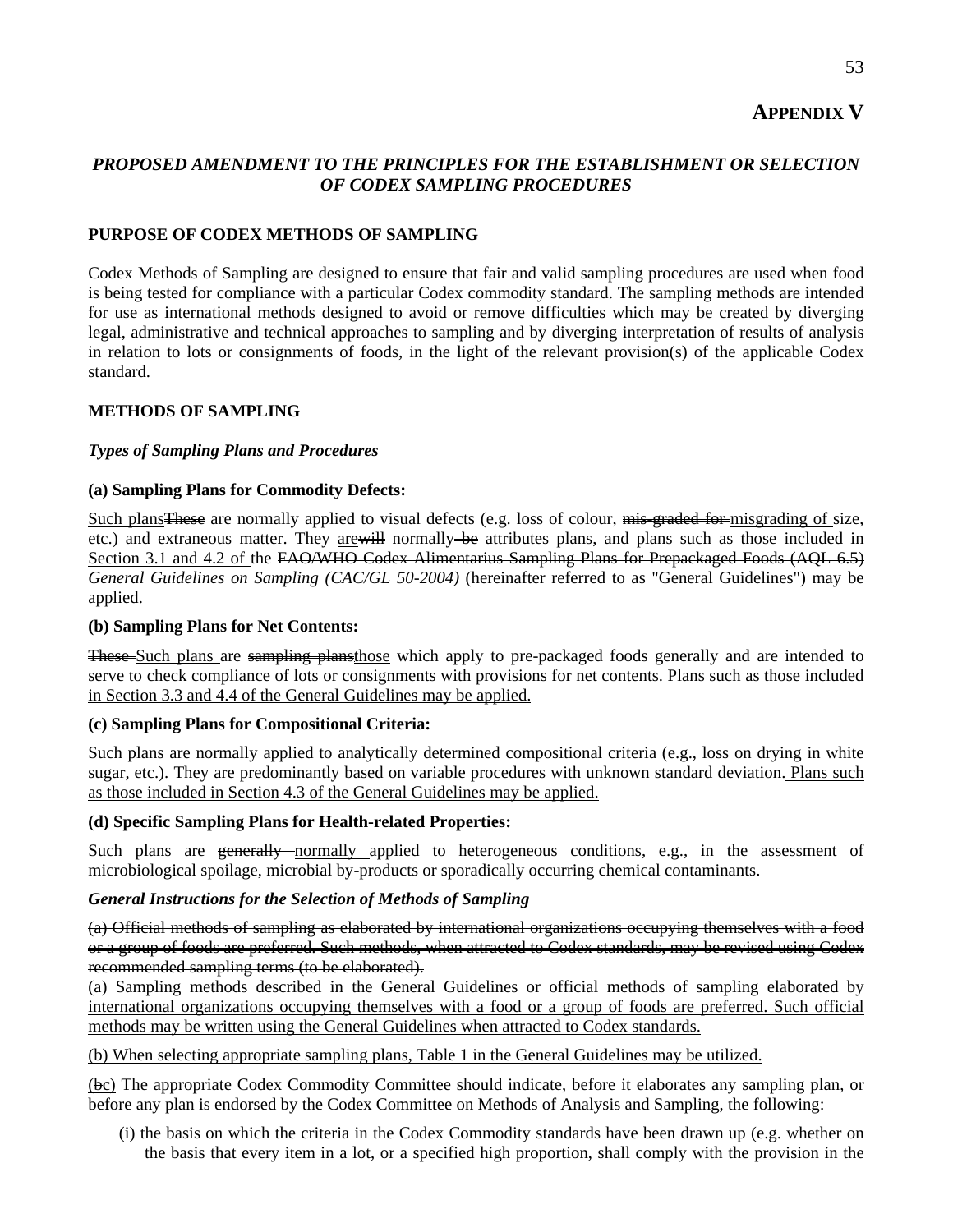standard or whether the average of a set of samples extracted from a lot must comply and, if so, whether a minimum or maximum tolerance, as appropriate, is to be given);

(ii) whether there is to be any differentiation in the relative importance of the criteria in the standards and, if so, what is the appropriate statistical parameter each criterion should attract, and hence, the basis for judgement when a lot is in conformity with a standard.

(cd) Instructions on the procedure for the taking of samples should indicate the following:

- (i) the measures necessary in order to ensure that the sample taken is representative of the consignment or of the lot;
- (ii) the size and the number of individual items forming the sample taken from the lot or consignment;
- (iii) the administrative measures for taking and handling the sample.

(de) The sampling protocol may include the following information:

- (i) the statistical criteria to be used for acceptance or rejection of the lot on the basis of the sample;
- (ii) the procedures to be adopted in cases of dispute.

## **GENERAL CONSIDERATIONS**

(a) The Codex Committee on Methods of Analysis and Sampling should maintain closest possible relations with all interested organizations working on methods of analysis and sampling.

(b) The Codex Committee on Methods of Analysis and Sampling should organize its work in such a manner as to keep under constant review all methods of analysis and sampling published in the Codex Alimentarius.

(c) In the Codex methods of analysis, provision should be made for variations in reagent concentrations and specifications from country to country.

(d) Codex methods of analysis which have been derived from scientific journals, theses, or publications, either not readily available or available in languages other than the official languages of FAO and WHO, or which for other reasons should be printed in the Codex Alimentarius *in extenso*, should follow the standard layout for methods of analysis as adopted by the Codex Committee on Methods of Analysis and Sampling.

(e) Methods of analysis which have already been printed as official methods of analysis in other available publications and which are adopted as Codex methods need only be quoted by reference in the Codex Alimentarius.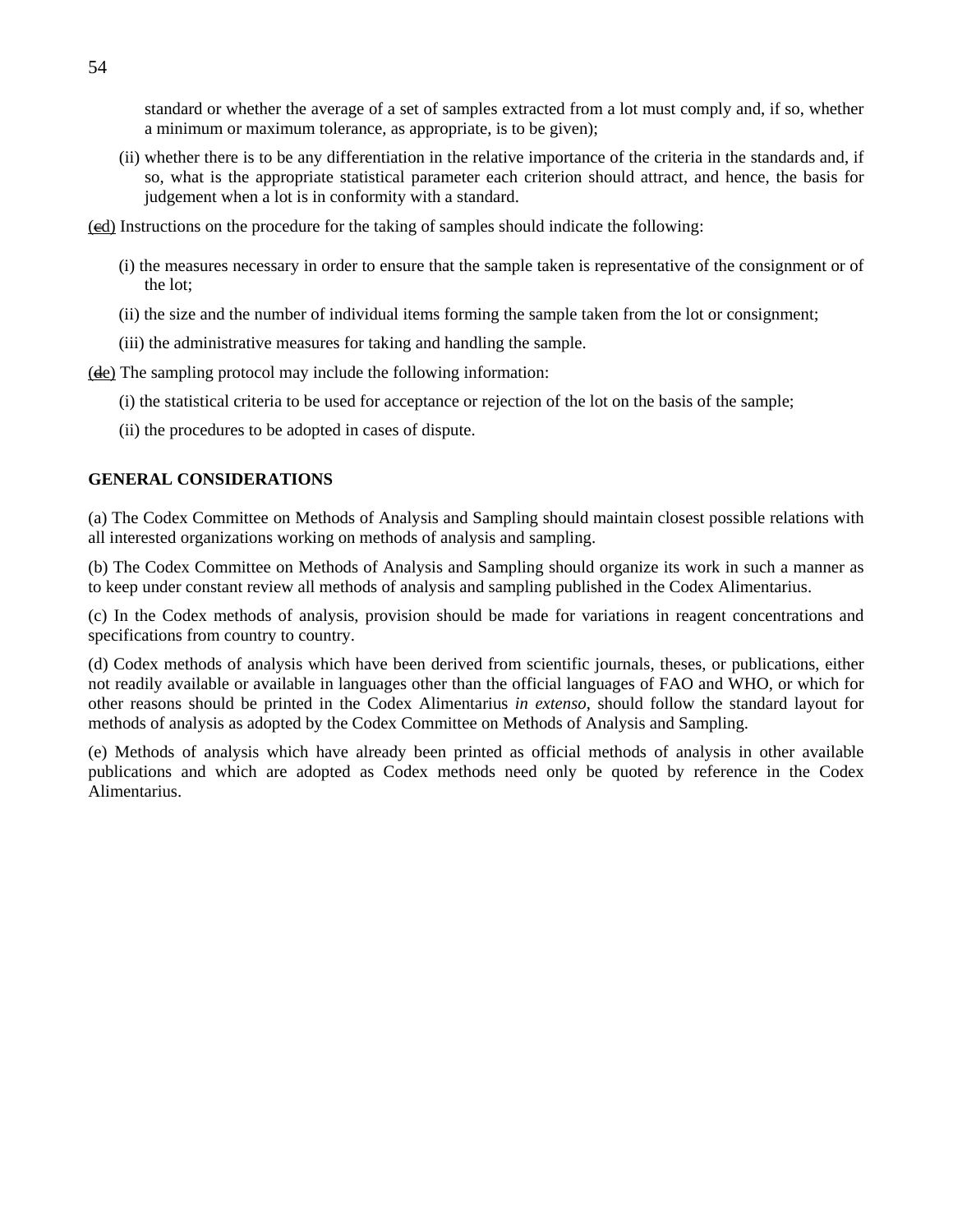# **APPENDIX VI**

## **Procedures for Consideration of the Entry and Review of Food Additive Provisions in the General Standard for Food Additives**

(for inclusion in the Codex Procedural Manual)

## **SCOPE**

The Codex General Standard for Food Additives is intended to include food additive provisions for standardised and non-standardised foods in the Codex Alimentarius.

The following text describes the data and information that should be submitted to the Codex Committee on Food Additives when requesting the Committee to initiate work to add or revise food additive provisions in the Codex General Standard for Food Additives. The decisions required to establish acceptance or rejection of new proposals are also elaborated.

Provisions for the use of processing aids (e.g., most enzyme preparations, clarifying and filtering aids, extraction solvents) are not included in the General Standard for Food Additives.

### **INITIATION OF WORK**

#### **Revision**

The food additive provisions of the General Standard for Food Additives may be revised by the Committee on Food Additives after requests submitted by Codex Committees, Codex members, or the Codex Alimentarius Commission. Information to support amendment of the General Standard for Food Additives shall be provided by the proposing body. Supporting information provided to the Committee on Food Additives should include, as appropriate:

- Specifications for the food additive;
- A summary of the Joint FAO/WHO Expert Committee on Food Additives (JECFA) safety evaluation of the food additive;
- The food categories or sub-categories in which the additive is intended to be used;
- An indication of the technological need / justification for the additive, referencing one or more of the General Principles for the Use of Food Additives of the GSFA (Section 3);
- Maximum use levels for the food additive in the specified food categories:
	- o For additives with a numerical Acceptable Daily Intake (ADI), a numerical maximum use level for each specified use although for certain cases, a level of GMP may be appropriate;
	- o For additives with an ADI Not Specified or Not Limited, a recommendation to list the additive in Table 3 accompanied by additional proposals for inclusion in Tables 1 and 2 for use in the food categories listed in the Annex to Table 3, as appropriate;
	- o For additives with an " acceptable" ADI, either a numerical maximum use level for the acceptable level of treatment of a food or a level of GMP, consistent with the JECFA evaluation.
- A justification of the maximum use levels from a technological point-of-view; and an indication, by means of the procedure indicated in Annex A of the General Standard for Food Additives or an exposure assessment, that this level meets the safety requirements enumerated in Section 3.1 of the General Standard for Food Additives.
- A reasoned statement that consumers will not be misled by the use of the additive.

The Committee on Food Additives shall consider all amendments to the General Standard for Food Additives proposed by Codex Committees, Codex members, or the Codex Alimentarius Commission.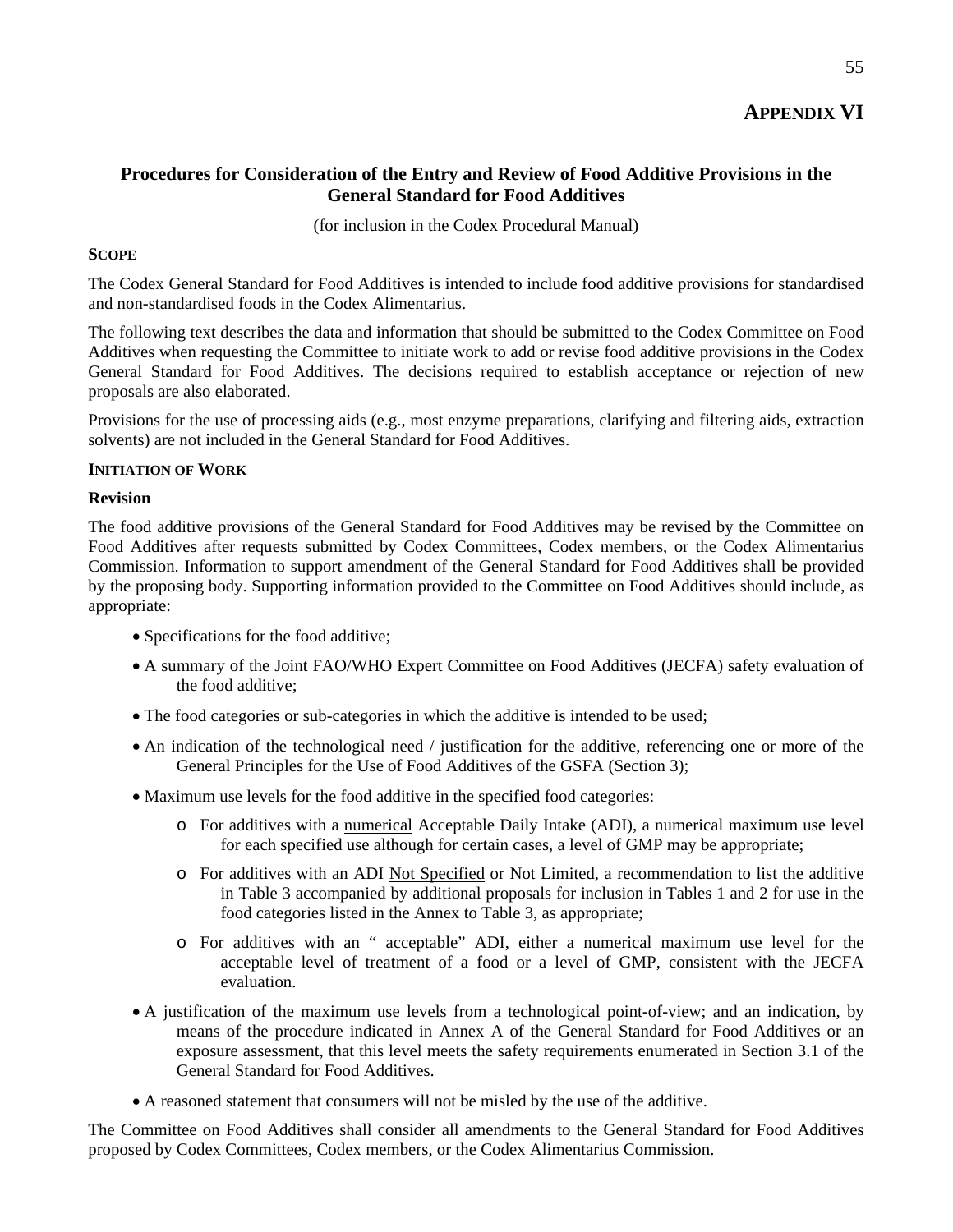## **Review**

The food additive provisions for the General Standard for Food Additives shall be reviewed by the Committee on Food Additives on a regular basis and revised as necessary in light of revisions of the risk assessment by JECFA or of changing technological need and justification for use.

- If JECFA changes an ADI to a Temporary ADI, the food additive provisions of the General Standard for Food Additives may remain unchanged until the ADI has been withdrawn or the full status has been restored by JECFA.
- If JECFA withdraws an ADI the food additive provisions of the General Standard for Food Additives shall be amended by removing all provision for the use of the additive.

The following additional guidance is provided regarding the information to be submitted:

- Identity of the food additive
	- o Food additives shall have been evaluated by JECFA and either assigned a full numerical or nonnumerical ("not specified" or "not limited") ADI, or deemed to be acceptable for a particular use.
	- o Food additives shall have been assigned an International Numbering System number.
- Functional effect of the food additive
	- o The functional class list used in *Class Names and the International Numbering System* (CAC/GL 36-1989) should be used.
- Proposed use of the food additive
	- o The appropriate food categories from the food category system (Annex B of the General Standard for Food Additives) and maximum use levels should be specified.
	- o With regard to the acceptable maximum use level:
		- A numerical use level should be provided for a food additive assigned a numerical ADI. However, in some cases, reporting the use level as good manufacturing practice ("GMP") may be appropriate.
		- For a food additive assigned a non-numerical ("not specified" or " not limited") ADI that is listed in Table 3 of the General Standard for Food Additives, a numerical or good manufacturing practice ("GMP") use level should be provided for any request to list the additive in a food category in the Annex to Table 3.
		- For some food additives, the ADI has been reported on a specific basis (e.g., "as phosphorus" for phosphates; "as benzoic acid" for benzoates). For consistency, the maximum use level for these additives should be reported on the same basis as the ADI.
- Justification for the use and technological need of the food additive
	- o Supporting information based on the criteria in Section 3.2 of the Preamble of the General Standard for Food Additives should be included.
- Safe use of the food additive
	- o An intake assessment of the proposed use of the food additive, in accordance with Section 3.1 of the Preamble of the General Standard for Food Additives, should be included as appropriate.
- Justification that the use does not mislead the consumer
	- o A reasoned statement that consumers will not be misled by the use of the additive should be provided.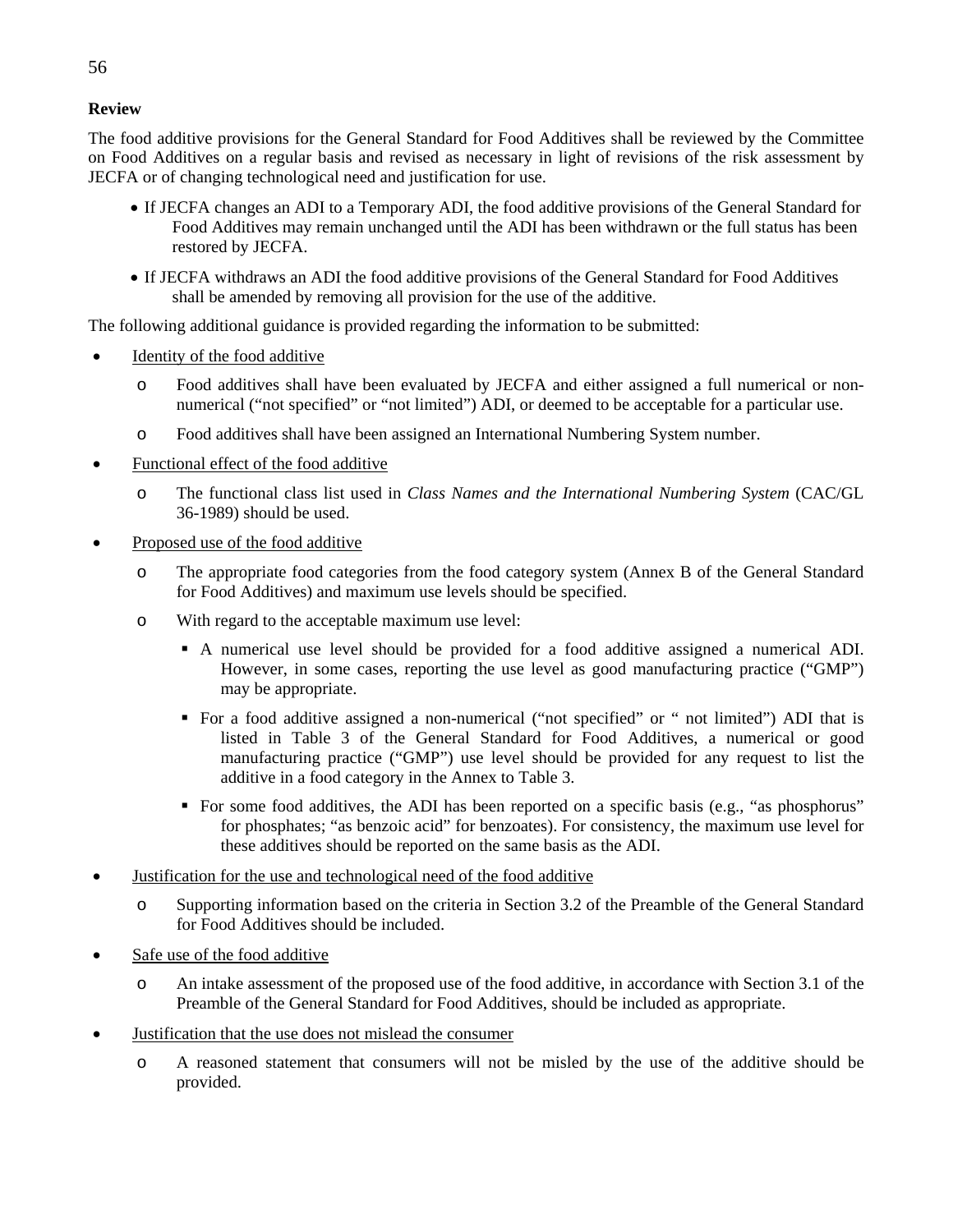## **DOES THE FOOD ADDITIVE USE MEET THE CRITERIA OF SECTION 3.2 OF THE PREAMBLE OF THE GENERAL STANDARD FOR FOOD ADDITIVES?**

Section 3.2 of the Preamble of the General Standard for Food Additives establishes the criteria for justifying the use of a food additive. Adherence to these criteria is necessary for the inclusion of the food additive in the General Standard for Food Additives. If the use of the additive does not meet these criteria, it is not considered further and the work is discontinued. If the information provided to justify the use of the additive is inadequate for the Codex Committee on Food Additives to reach a decision, further information on the use and technological justification and need for the food additive will be requested for consideration at the Committee's next session. If this information is not provided by the next session, work on the provision is discontinued.

## **IS THE FOOD ADDITIVE USED IN STANDARDIZED FOOD?**

The Codex Committee on Food Additives, asks the relevant Codex commodity committee to consider the functional classes of additives, additives, and their technological justification for the commodity and to refer back this information by the next available session.. In light of this information, the Codex Committee on Food Additives recommends appropriate conditions of use based on proposals of the commodity committee.

In certain cases, however, it may be appropriate for the Codex commodity committee to develop a list of food additives with associated functional classes and acceptable maximum use levels that would be forwarded to the Codex Committee on Food Additives for endorsement and, ultimately, incorporation into the General Standard for Food Additives. The development of such food additive lists should be consistent with the principles used in the development of the General Standard for Food Additives. However, the development of food additive lists in commodity standards should be restricted as much as possible. For example, an additive may be listed in a commodity standard if it is needed to achieve a technical effect that is not achievable by the use of other additives of the same functional class. Additives may also be listed in a commodity standard if there is a need, based on a safety assessment, to limit the use of the additive. Justification for such exceptions should be provided by the Codex commodity committees to the Codex Committee on Food Additives for consideration.

If the Codex commodity committee has been adjourned, the Codex Committee on Food Additives may revise the food additive provisions in commodity standards under the purview of the adjourned committee, as necessary.

The Codex Committee on Food Additives would consider any proposed revision in light of the principles of technological justification for the use of additives as indicated in Section 3.2 of the Preamble of the General Standard for Food Additives. These revisions, once adopted by the Commission, would be incorporated into the General Standard for Food Additives.

## **HAS A NON-NUMERICAL ("NOT SPECIFIED" OR "NOT LIMITED") ADI BEEN ASSIGNED?**

Yes - Non-Numerical ("Not Specified" or "Not Limited") ADI:

Food additives assigned a non-numerical ADI are proposed for inclusion in Table 3 of the General Standard for Food Additives. Requests for the use of these additives in the food categories listed in the Annex to Table 3 are made by proposing provisions for inclusion in Tables 1 and 2 of the General Standard for Food Additives. These proposals are considered by the Codex Committee on Food Additives according to the criteria described under "**Consideration of Conditions of Use in the Specific Food Categories**," below.

No - Numerical ADI or Acceptable for Limited Use:

Food additives assigned a numerical ADI or evaluated to be acceptable for one or more particular uses are proposed for inclusion in Tables 1 and 2 of the General Standard for Food Additives. These proposals are considered by the Codex Committee on Food Additives according to the criteria described under "**Consideration of Conditions of Use in the Specific Food Categories**," below.

### **CONSIDERATION OF CONDITIONS OF USE IN THE SPECIFIC FOOD CATEGORIES**

The Codex Committee on Food Additives identifies and recommends appropriate food categories and use levels for inclusion in Tables 1 and 2 of the General Standard for Food Additives. For this purpose, the Committee will consider the following general principles for the inclusion of a food additive provision in Tables 1 and 2 of the General Standard for Food Additives: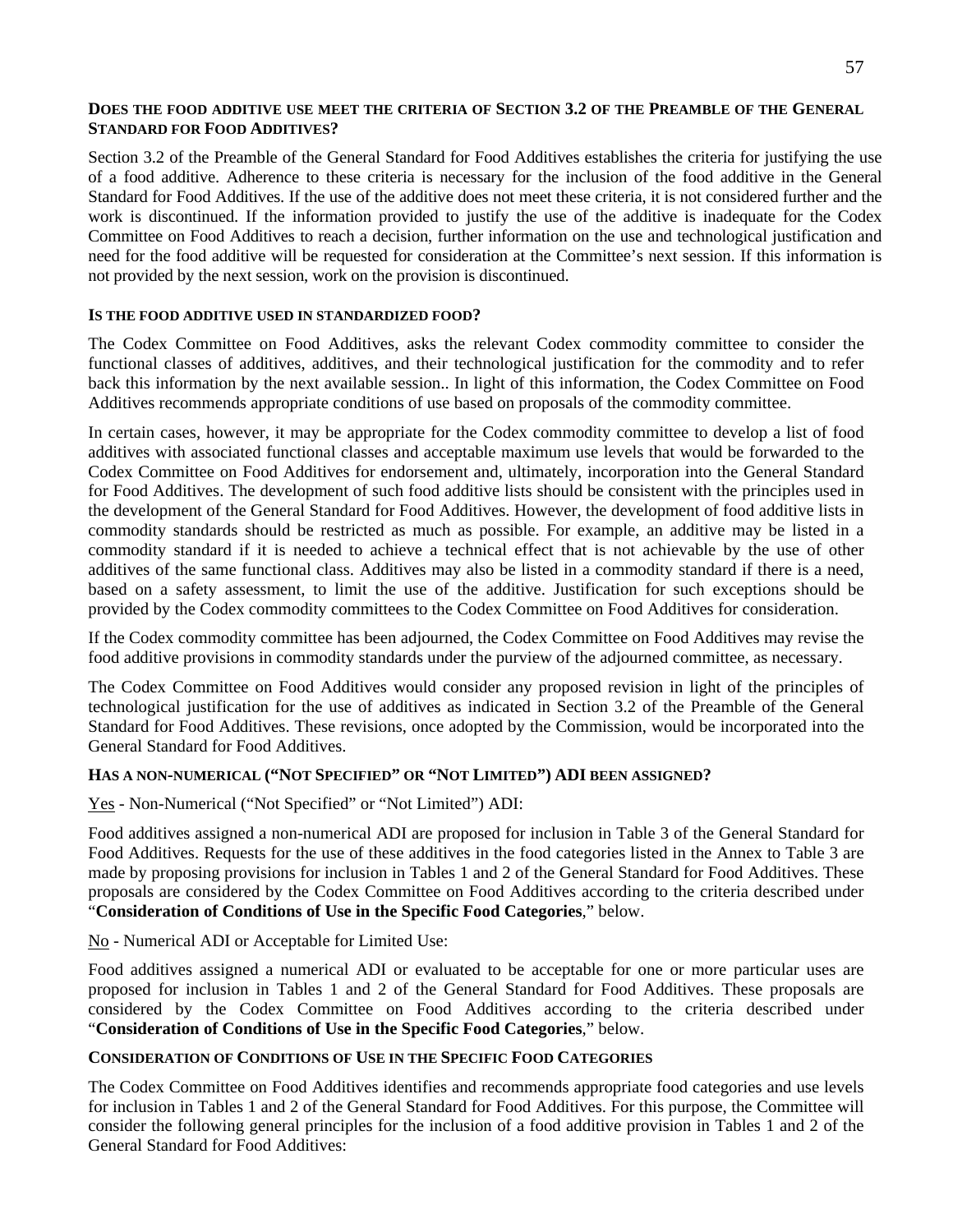- 1. Food additives that share a numerical group ADI will be considered as a group without further restrictions on the use of individual additives in that group. However, in some cases, restrictions on the use of individual additives in that group could be appropriate (e.g., because of public health concerns).
- 2. Food additives that have multiple functional classes will be considered without further restrictions to their functional class.
- 3. In general, a numerical use level for a proposed use of a food additive in a food category is given preference over a use level reported as good manufacturing practice ("GMP"). However, exceptions, as noted under "**Initiation of Work,"** shall also be taken into account by the Codex Committee on Food Additives on a case-by-case basis.
- 4. When establishing the acceptable maximum level of use for an additive in a specified food category, the Codex Committee on Food Additives considers the technological justification for the proposed level and the exposure assessment in accordance with Sections 3.1 and 3.2 of the Preamble of the General Standard for Food Additives. If more than one maximum use level is proposed, and the Committee cannot reach consensus on the appropriate maximum use level, the delegations supporting and the delegations opposing the proposed maximum use level should provide additional justification for their proposed levels to address any specific concerns raised by the Committee, by the next available session, to the Codex Committee on Food Additives, for consideration in its next session. Proposals lacking justification will no longer be considered, and the proposed level for which justification has been provided will be forwarded for adoption.
- 5. To resolve questions related to dietary exposure of food additives, the Codex Committee on Food Additives may request JECFA to perform exposure assessments for the additives based on the acceptable maximum use levels under consideration by the Codex Committee on Food Additives.
- 6. Acceptable maximum use levels are established as described in the previous sections and the food additive provisions are entered in the General Standard for Food Additives. Each use level represents the highest acceptable maximum use level in the broadest food category for which the use is technologically justified. To the extent possible, the hierarchical structure of the food category system will be used to simplify the listing of the food additive provisions in Tables 1 and 2 of the General Standard of Food Additives. In this regard:

• If the new use of a food additive is for a broader food category and at a maximum use level that is higher than or equal to those in the sub-categories of the broad food category that are already listed in the General Standard for Food Additives, then the new use in the broader food category supersedes the already-listed provisions. These provisions are discontinued (if proposed draft or draft provisions), or revoked upon adoption of the proposed use at Step 8 (if adopted provision at Step 8).

• If the new use of a food additive is for a broader food category and at a lower maximum use level than for the sub-categories of the broad food category that already exist in the General Standard for Food Additives, then the provisions listed in the General Standard for Food Additives are determined according to the hierarchy of the food category system. The highest maximum use level in each food sub-category, whether from an existing provision or from the new use in the broader food category, is entered into the General Standard for Food Additives. Any existing provisions that are superseded by the new use are discontinued (if proposed draft or draft provisions), or revoked upon adoption of the proposed use at Step 8 (if adopted provision at Step 8).

• If the new use of a food additive, together with the already-listed provisions in the General Standard for Food Additives, represents use in all of the sub-categories of a broader food category at the same maximum use level, then the use in the broader food category will be listed in the General Standard for Food Additives. The already-listed provisions in the sub-categories are discontinued (if proposed draft or draft provisions), or revoked upon adoption of the provision in the broader food category at Step 8 (if adopted provision at Step 8).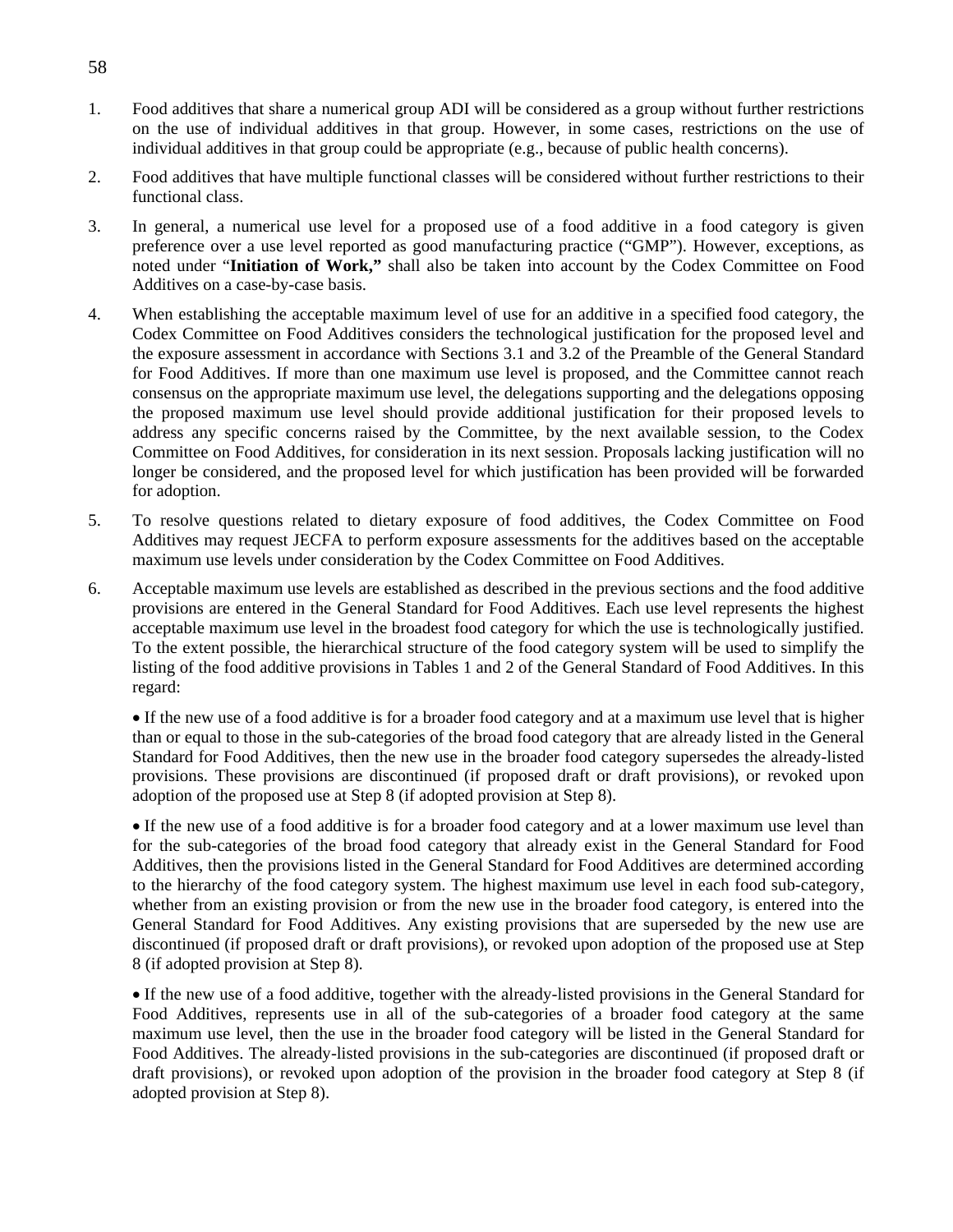## **Diagram of procedure for consideration of the entry and review of food additives in the Codex General Standard for Food Additives**

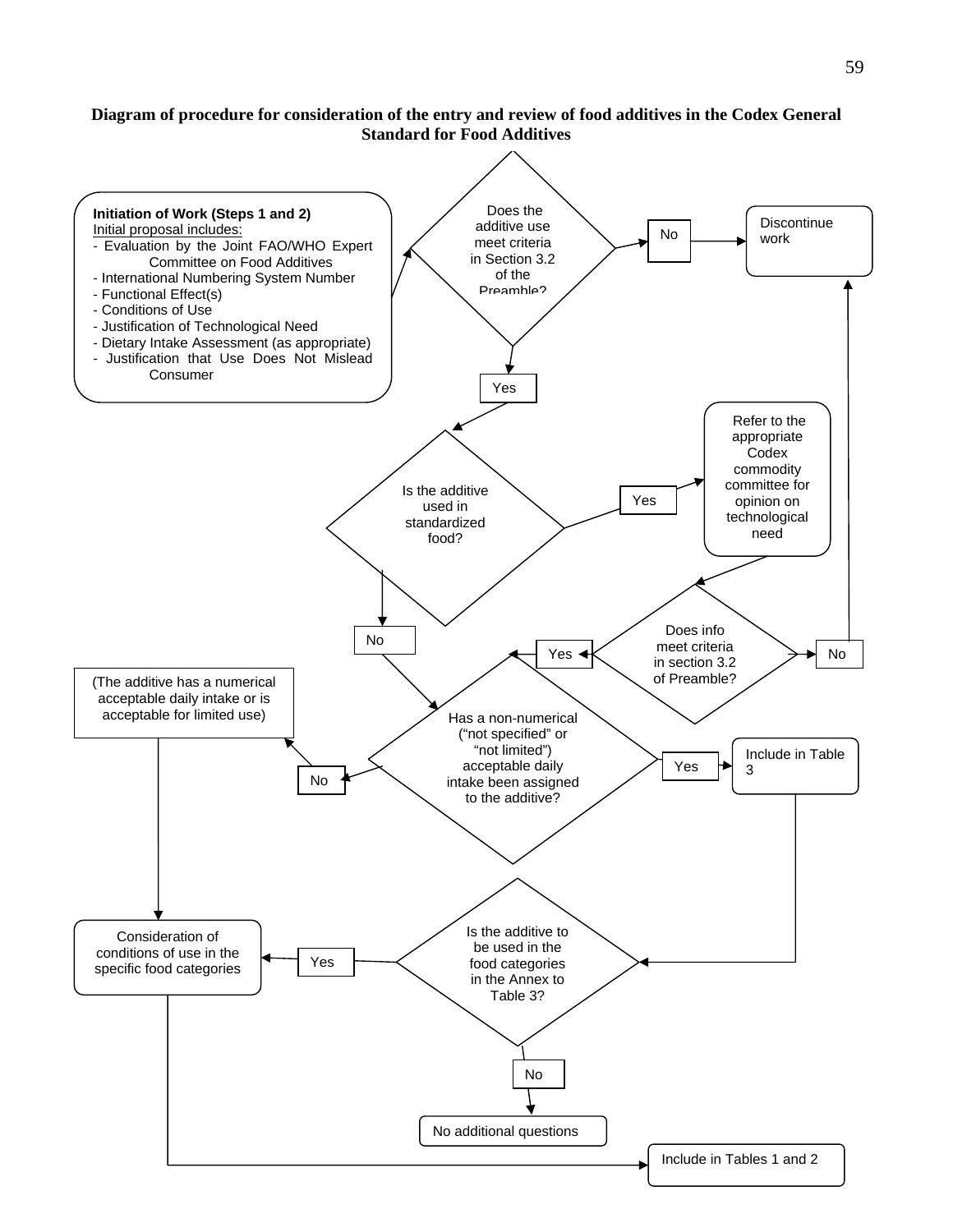## **OTHER AMENDMENTS TO THE PROCEDURAL MANUAL**

## **A. Amendments to the** *Principles Concerning the Participation of International Non-Governmental Organizations in the Work of The Codex Alimentarius Commission*

## **Sections 1-5 [no change]**

## **6. Review of "Observer Status"**

The Directors-General may terminate observer status if an Organization no longer meets the criteria in sections 3 and 4 above that applied at the time it was granted observer status, or for reasons of exceptional nature, in accordance with the procedures set out in this section. […]

## **B. Amendments to the** *Format for Codex Commodity Standards*

## *Contaminants*

Pesticide Residues:

This section should include, by reference, any levels for pesticide residues that have been established by the Codex Alimentarius Commission for the product concerned.

### Other Contaminants:

In addition, this section should contain the names of other contaminants and where appropriate the maximum level permitted in the food, and the text to appear in the standard may take the following form:

*"The following provisions in respect of contaminants, other than pesticide residues, are subject to endorsement [have been endorsed] by the Codex Committee on Contaminants in Foods."*

Then should follow a tabulation, viz.:

*"Name of contaminant, maximum level (in percentage or mg/kg)."*

This section should include the following statement:

*"The products covered by this Standard shall comply with the Maximum Levels of the Codex General Standard for Contaminants and Toxins in Foods (CODEX/STAN 193-1995) and the maximum residue limits for pesticides and veterinary drugs established by the CAC."*

## **C. Amendments to Section VI, FAO/WHO Coordinating Committee for Europe (CX-706)**

## *Membership:*

Membership of the This Committee is open to all Member Nations Governments and Associate Members of FAO and/or WHO which are members of the Codex Alimentarius Commission, within the geographic location area of Europe, including Israel, Turkey and the Russian Federation and its Chairperson is, ex officio, the Coordinator for Europe.

*Terms of reference:* [no change]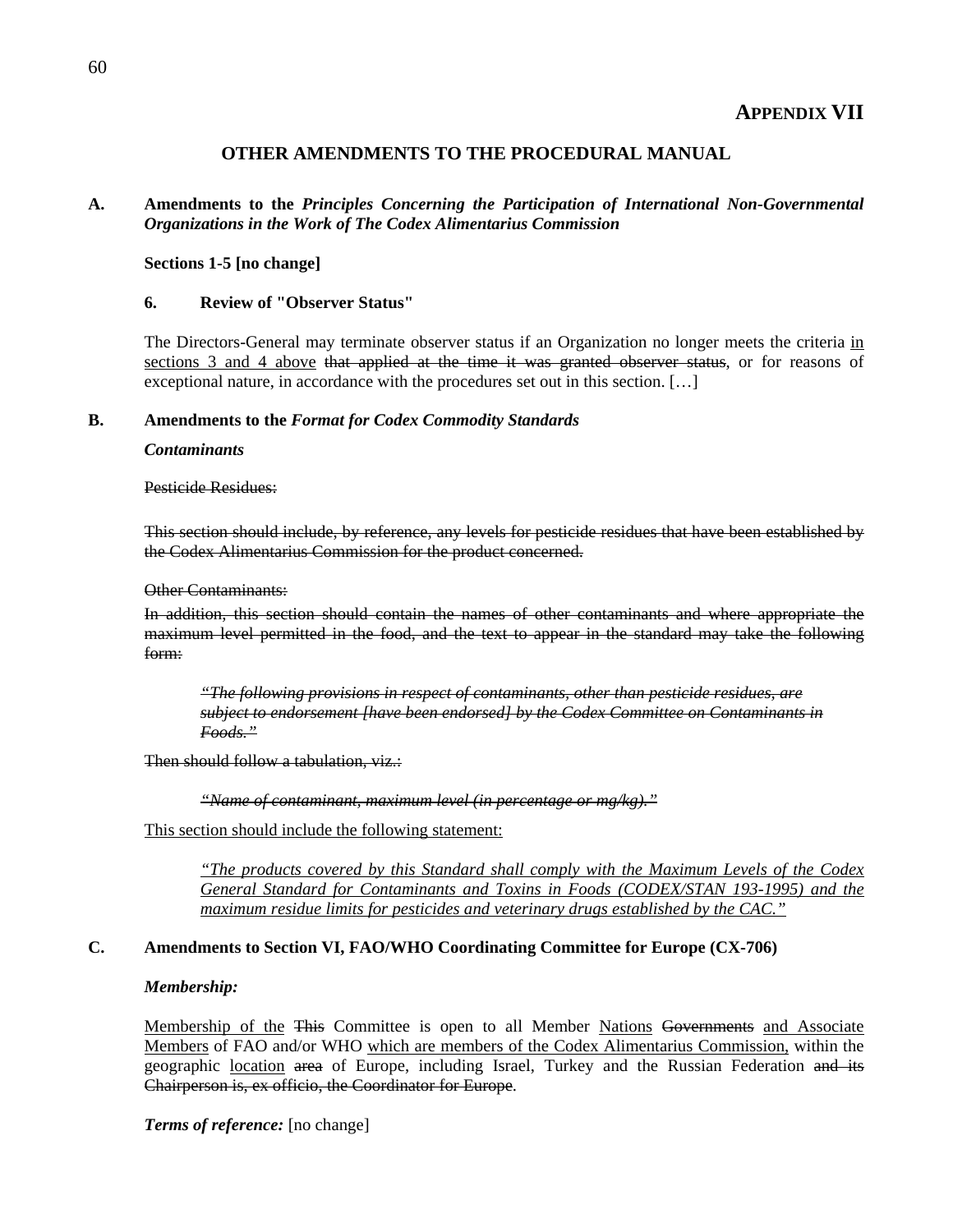## **APPENDIX VIII**

## **Proposed Draft Working Principles for Risk Analysis for Food Safety for Application by Governments (At Step 5/8 the Procedure)**

## **SCOPE**

1. The Working Principles for Risk Analysis for Food Safety for Application by Governments are intended to provide guidance to national governments for risk assessment, risk management and risk communication with regard to food related risks to human health.

## **GENERAL ASPECTS**

2. The overall objective of risk analysis applied to food safety is to ensure human health protection.

3. These principles apply equally to issues of national food control and food trade situations and should be applied consistently and in a non discriminatory manner.

4. To the extent possible, the application of risk analysis should be established as an integral part of a national food safety system.<sup>[9](#page-66-0)</sup>

5. Implementation of risk management decisions at the national level should be supported by an adequately functioning food control system/program.

6. Risk analysis should be:

- ∗ applied consistently;
- ∗ open, transparent and documented; and
- ∗ evaluated and reviewed as appropriate in the light of newly generated scientific data.

7. The risk analysis should follow a structured approach comprising the three distinct but closely linked components of risk analysis (risk assessment, risk management and risk communication) as defined by the Codex Alimentarius Commission<sup>[10](#page-66-1)</sup>, each component being integral to the overall risk analysis.

8. The three components of risk analysis should be documented fully and systematically in a transparent manner. While respecting legitimate concerns to preserve confidentiality, documentation should be accessible to all interested parties $^{11}$  $^{11}$  $^{11}$ .

9. Effective communication and consultation with all interested parties should be ensured throughout the risk analysis.

10. The three components of risk analysis should be applied within an overarching framework for management of food related risks to human health.

11. There should be a functional separation of risk assessment and risk management to the degree practicable, in order to ensure the scientific integrity of the risk assessment, to avoid confusion over the functions to be performed by risk assessors and risk managers and to reduce any conflict of interest. However, it is recognized that risk analysis is an iterative process, and interaction between risk managers and risk assessors is essential for practical application.

12. Precaution is an inherent element of risk analysis. Many sources of uncertainty exist in the process of risk assessment and risk management of food related hazards to human health. The degree of uncertainty and

<span id="page-66-0"></span><sup>-&</sup>lt;br>9 <sup>9</sup><br>It is recognized that national governments will use different approaches and time frames in the application of these<br><sup>10</sup><br><sup>10</sup><br>Costably the profit of the application of these

<span id="page-66-2"></span><span id="page-66-1"></span><sup>&</sup>lt;sup>10</sup> See *Definitions of Risk Analysis Terms Related to Food Safety*, Procedural Manual.<br><sup>11</sup> For the purpose of the present document, the term "interested parties" refers to "risk assessors, risk managers, consumers, industry, the academic community and, as appropriate, other relevant parties and their representative organizations" (see definition of "Risk Communication").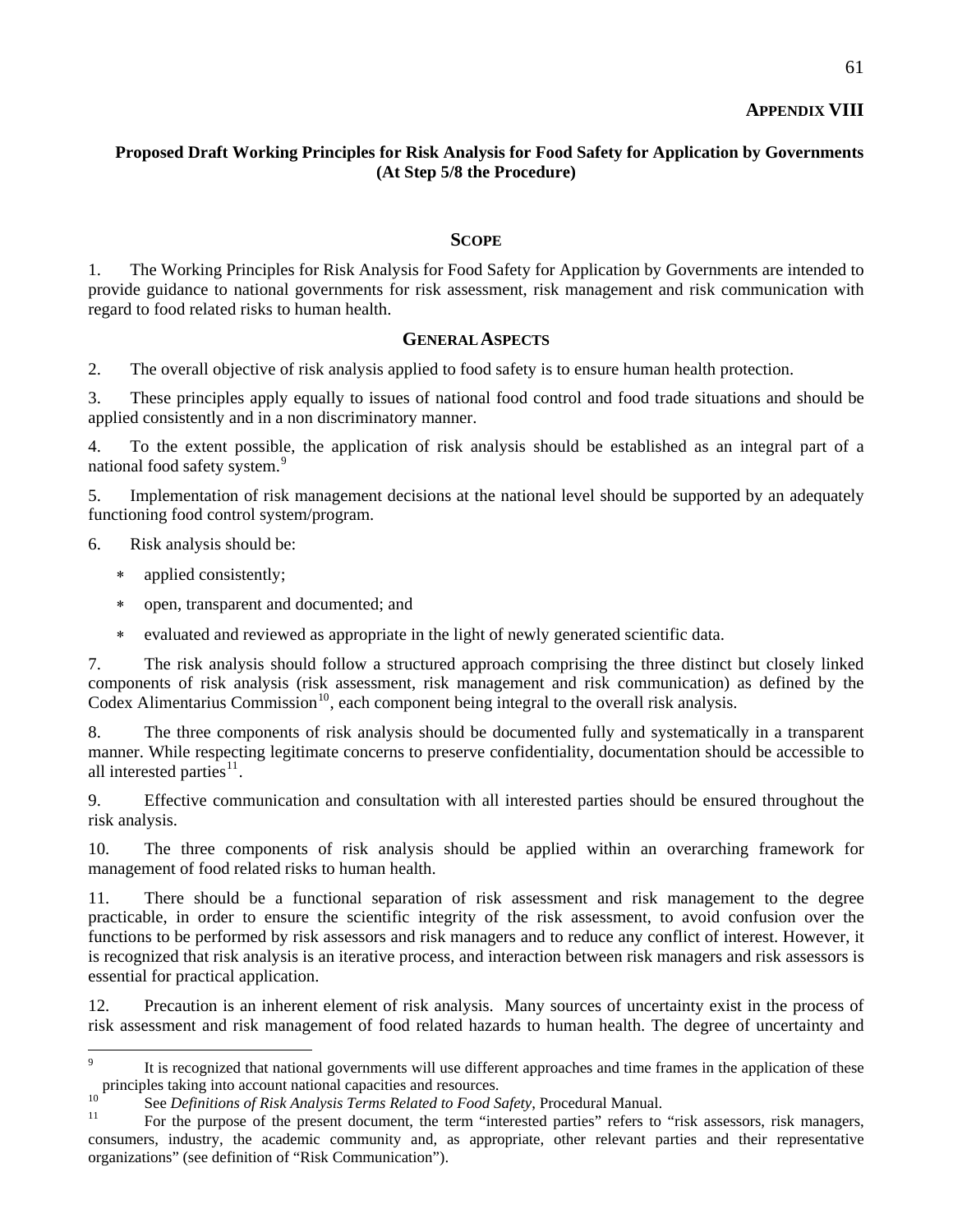variability in the available scientific information should be explicitly considered in the risk analysis. The assumptions used for the risk assessment and the risk management options selected should reflect the degree of uncertainty and the characteristics of the hazard.

13. National governments should take into account relevant guidance and information obtained from risk analysis activities pertaining to human health protection conducted by Codex, FAO, WHO and other relevant international intergovernmental organizations, including OIE and IPPC.

14. With the support of international organizations where appropriate, national governments should design and/or apply appropriate training, information and capacity building programs that are aimed to achieve the effective application of risk analysis principles and techniques in their food control systems.

15. National governments should share information and experiences on risk analysis with relevant international organisations, other national governments (e.g. at the regional level through FAO/WHO Regional Coordinating Committees) to promote and facilitate a broader and, where appropriate, more consistent, application of risk analysis.

## **RISK ASSESSMENT POLICY**

16. Determination of risk assessment policy should be included as a specific component of risk management.

17. Risk assessment policy should be established by risk managers in advance of risk assessment, in consultation with risk assessors and all other interested parties. This procedure aims at ensuring that the risk assessment is systematic, complete, unbiased and transparent.

18. The mandate given by risk managers to risk assessors should be as clear as possible.

19. Where necessary, risk managers should ask risk assessors to evaluate the potential changes in risk resulting from different risk management options.

### **RISK ASSESSMENT**

20. Each risk assessment should be fit for its intended purpose.

21. The scope and purpose of the risk assessment being carried out should be clearly stated and in accordance with risk assessment policy. The output form and possible alternative outputs of the risk assessment should be defined.

22. Experts, involved in risk assessment including government officials and experts from outside government should be objective in their scientific work and not be subject to any conflict of interest that may compromise the integrity of the assessment. Information on the identities of these experts, their individual expertise and their professional experience should be publicly available, subject to national considerations. These experts should be selected in a transparent manner on the basis of their expertise and their independence with regard to the interests involved, including disclosure of conflicts of interest in connection with risk assessment.

23. Risk assessment should incorporate the four steps of risk assessment, i.e., hazard identification, hazard characterization, exposure assessment and risk characterization.

24. Risk assessment should be based on scientific data most relevant to the national context. It should use available quantitative information to the greatest extent possible. Risk assessment may also take into account qualitative information.

25. Risk assessment should take into account relevant production, storage and handling practices used throughout the food chain including traditional practices, methods of analysis, sampling and inspection and the prevalence of specific adverse health effects.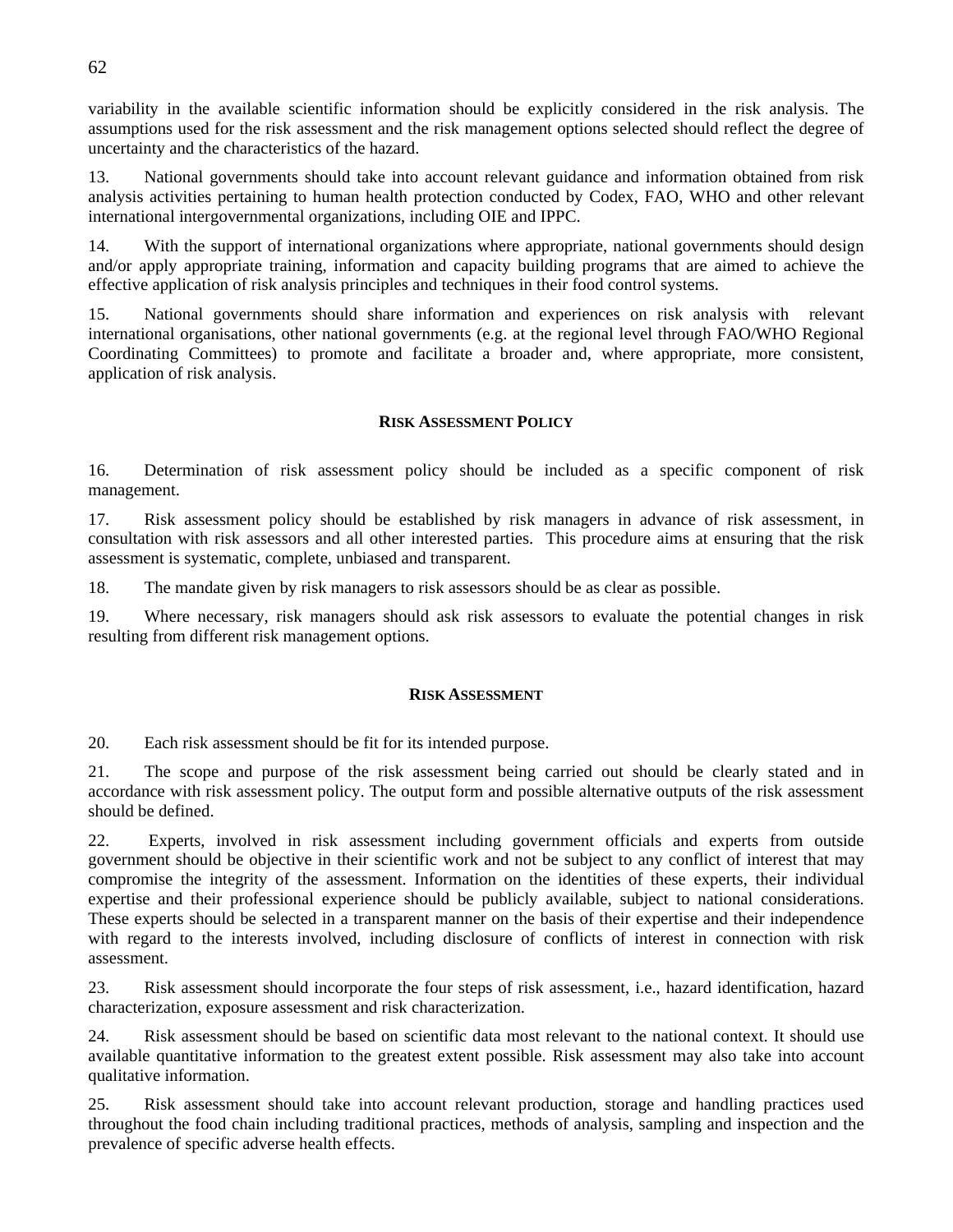26. Constraints, uncertainties and assumptions having an impact on the risk assessment should be explicitly considered at each step in the risk assessment and documented in a transparent manner. Expression of uncertainty or variability in risk estimates may be qualitative or quantitative, but should be quantified to the extent that is scientifically achievable.

27. Risk assessments should be based on realistic exposure scenarios, with consideration of different situations being defined by risk assessment policy. They should include consideration of susceptible and highrisk population groups. Acute, chronic (including long-term), cumulative and/or combined adverse health effects should be taken into account in carrying out risk assessment, where relevant.

28. The report of the risk assessment should indicate any constraints, uncertainties, assumptions and their impact on the risk assessment. Minority opinions should also be recorded. The responsibility for resolving the impact of uncertainty on the risk management decision lies with the risk manager, not the risk assessors.

29. The conclusion of the risk assessment including a risk estimate, if available, should be presented in a readily understandable and useful form to risk managers and made available to other risk assessors and interested parties so that they can review the assessment.

## *RISK MANAGEMENT*

30. National government decisions on risk management, including sanitary measures taken, should have as their primary objective the protection of the health of consumers. Unjustified differences in the measures selected to address similar risks in different situations should be avoided.

31 Risk management should follow a structured approach including preliminary risk management activities<sup>[12](#page-68-0)</sup>, evaluation of risk management options, implementation, monitoring and review of the decision taken.

32. The decisions should be based on risk assessment, and should be proportionate to the assessed risk, taking into account, where appropriate, other legitimate factors relevant for the health protection of consumers and for the promotion of fair practices in food trade, in accordance with the Criteria for the Consideration of the Other Factors Referred to in the Second Statement of Principles<sup>[13](#page-68-1)</sup> as they relate to decisions at the national level. National Governments should base their sanitary measures on Codex standards and related texts, where available.

33. In achieving agreed outcomes, risk management should take into account relevant production, storage and handling practices used throughout the food chain including traditional practices, methods of analysis, sampling and inspection, feasibility of enforcement and compliance, and the prevalence of specific adverse health effects.

34. Risk management should take into account the economic consequences and the feasibility of risk management options.

35. The risk management process should be transparent, consistent and fully documented. Decisions on risk management should be documented so as to facilitate a wider understanding of the risk management process by all interested parties.

36. The outcome of the preliminary risk management activities and the risk assessment should be combined with the evaluation of available risk management options in order to reach a decision on management of the risk.

<span id="page-68-0"></span><sup>12</sup> 12 For the purpose of these Principles, preliminary risk management activities are taken to include: identification of a food safety problem; establishment of a risk profile; ranking of the hazard for risk assessment and risk management priority; establishment of risk assessment policy for the conduct of the risk assessment; commissioning of the risk assessment; and consideration of the result of the risk assessment.

<span id="page-68-1"></span><sup>13</sup> See *Statements of Principle Concerning the Role of Science in the Codex Decision Making Process and the Extent to which other Factors are Taken in to Account*, Procedural Manual.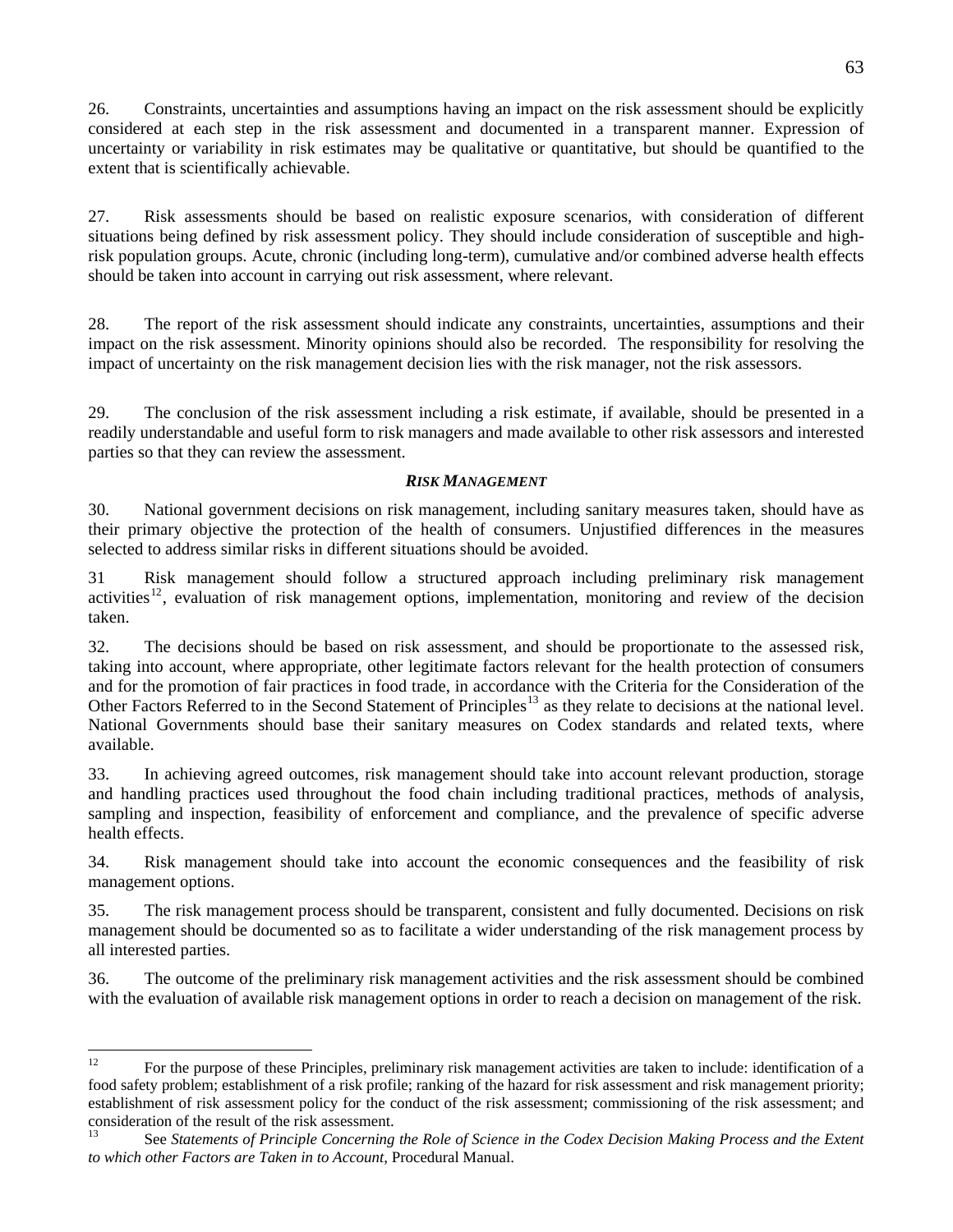37. Risk management options should be assessed in terms of the scope and purpose of risk analysis and the level of consumer health protection they achieve. The option of not taking any action should also be considered.

38. Risk management should ensure transparency and consistency in the decision-making process in all cases. Examination of the full range of risk management options should, as far as possible, take into account an assessment of their potential advantages and disadvantages. When making a choice among different risk management options, which are equally effective in protecting the health of the consumer, national governments should seek and take into consideration the potential impact of such measures on trade and select measures that are no more trade-restrictive than necessary.

39. Risk management should be a continuing process that takes into account all newly generated data in the evaluation and review of risk management decisions. The relevance, effectiveness, and impacts of risk management decisions and their implementation should be regularly monitored and the decisions and/or their implementation reviewed as necessary.

## **RISK COMMUNICATION**

40. Risk communication should:

- i) promote awareness and understanding of the specific issues under consideration during the risk analysis;
- ii) promote consistency and transparency in formulating risk management options/recommendations;
- iii) provide a sound basis for understanding the risk management decisions proposed;
- iv) improve the overall effectiveness and efficiency of the risk analysis ;
- v) strengthen the working relationships among participants;
- vi) foster public understanding of the process, so as to enhance trust and confidence in the safety of the food supply;
- vii) promote the appropriate involvement of all interested parties;
- viii) exchange information in relation to the concerns of interested parties about the risks associated with food; and
- ix) respect the legitimate concern to preserve confidentiality where applicable.

41. Risk analysis should include clear, interactive and documented communication, amongst risk assessors and risk managers and reciprocal communication with all interested parties in all aspects of the process.

42. Risk communication should be more than the dissemination of information. Its major function should be to ensure that all information and opinion required for effective risk management is incorporated into the decision making process.

43. Risk communication involving interested parties should include a transparent explanation of the risk assessment policy and of the assessment of risk, including the uncertainty. The decisions taken and the procedures followed to reach them, including how the uncertainty was dealt with, should also be clearly explained. It should indicate any constraints, uncertainties, assumptions and their impact on the risk analysis, and minority opinions that had been expressed in the course of the risk assessment (see para. 28).

64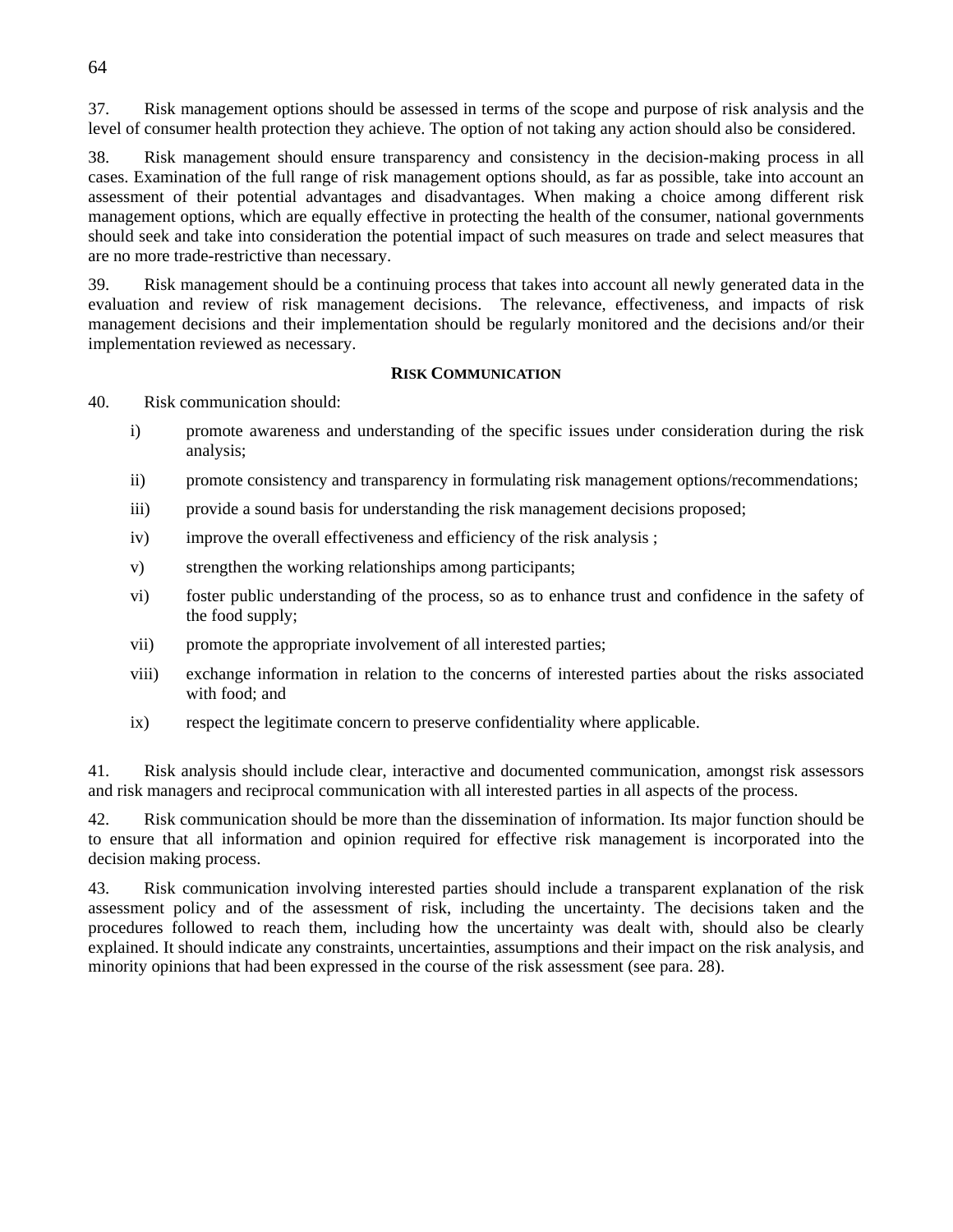# **APPENDIX IX**

# **PROPOSED DRAFT CODE OF ETHICS FOR INTERNATIONAL TRADE IN FOOD (AT STEP 3)**

## **ARTICLE 1 - OBJECTIVE**

1.1 The objective of this Code is to establish principles for the ethical conduct of international trade in food, thereby protecting the health of the consumers and ensuring fair practices in the food trade.

## **ARTICLE 2 - SCOPE**

2.1 This Code applies to all food introduced into international trade<sup>[14](#page-70-0)</sup>

2.2 This Code establishes principles of ethical conduct to be applied by all those concerned with international trade in food.

## **ARTICLE 3 - PRINCIPLES**

3.1 International trade in food should be conducted on the principle that all consumers are entitled to safe, sound and wholesome food and to protection from unfair trade practices.

3.2 No food (including re-exported food) should be in international trade which<sup>[15](#page-70-1)</sup>:

- a) has in or upon it any substance in an amount which renders it poisonous, harmful or otherwise injurious to health; or
- b) consists in whole or in part of any filthy, putrid, rotten, decomposed or diseased substance or foreign matter, or is otherwise unfit for human consumption; or
- c) is adulterated; or
- d) is labelled or presented in a manner that is false, misleading or deceptive; or
- e) is prepared, packaged, stored, transported or marketed under unsanitary conditions.

## **ARTICLE 4 – REQUIREMENTS FOR FOOD IN INTERNATIONAL TRADE**

Food that is traded internationally should conform:

- a) to the requirements of Codex Alimentarius Commission's relevant standards and related texts; or
- b) to such food legislation as may be in force in the exporting and/or importing country; food standards and safety requirements of importing countries should be transparent and available to exporting countries; or
- c) to the provisions contained, regarding food, in bilateral or multilateral agreements signed by the exporting country and the importing country; or
- d) in the absence of such provisions, to such standards and requirements as may be agreed upon, taking into account the provisions of Codex Standards and related texts wherever possible.

<span id="page-70-0"></span> $14$ <sup>14</sup> It is understood that the principles of this code should also apply, *mutatis mutandi,* to concessional and food aid transactions.

<span id="page-70-1"></span><sup>&</sup>lt;sup>15</sup> The provisions of Article 3.2 do not prevent the export of raw or semi processed foods which are not edible as such in order to be further processed, re-processed or reconditioned in the importing country for the purpose of human consumption.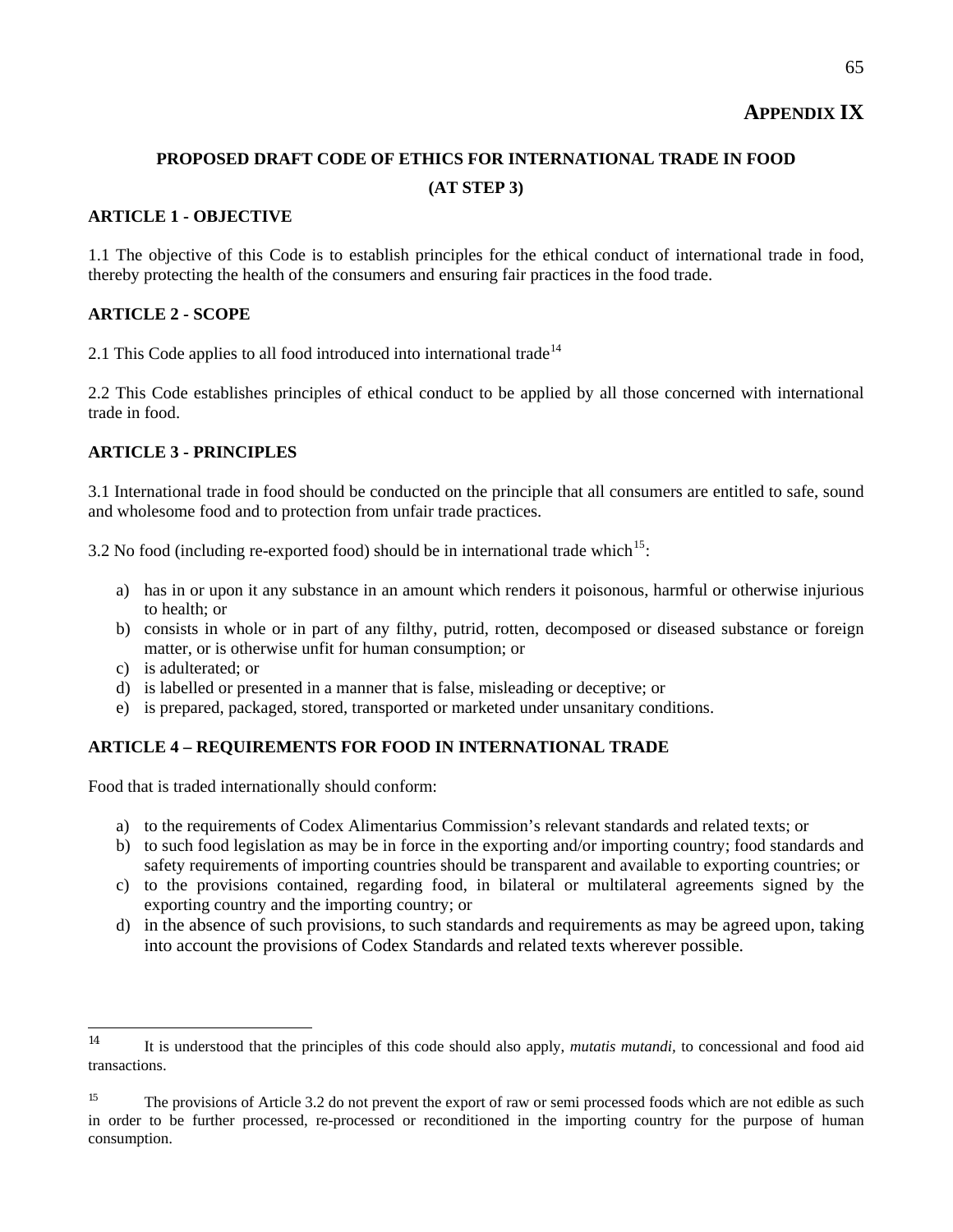# **APPENDIX X**

## **AMENDMENTS TO THE RULES OF PROCEDURE**

## **Rule IV Coordinators**

1.-2. [no change]

3. The functions of the Coordinators shall be:

- (i) to appoint the Chairperson of the Coordinating Committee where such committee has been set up under Rule XI.1(b)(ii) for the region or group of countries concerned.
- $\frac{d^2}{dt^2}$  to assist and coordinate the work of the Codex Committees set up under Rule XI.1(b)(i) in their region or group of countries in the preparation of draft standards, guidelines and other recommendations for submission to the Commission;
- (ii)(iii) to assist the Executive Committee and the Commission, as required, by advising them of the views of countries and recognized regional intergovernmental and non-government organizations in their respective regions on matters under discussion or of interest;

### **Rule IV (paragraph 3 (i) renumbered 3 (ii) as above)**

[FRENCH]

aider aux travaux des comités du Codex créés pour leur région ou groupe de pays en vertu de l'Article XI.1b)i) et les coordonner, dans leur région ou groupe de pays en ce qui concerne la préparation de projets de normes, de lignes directrices et autres recommandations à soumettre à la Commission;

## **Rule V Executive Committee**

1. The Executive Committee shall consist of the Chairperson and the Vice-Chairpersons of the Commission, and the Coordinators appointed on the basis of Rule IV together with seven further Members elected by the Commission at regular sessions from among the Members of the Commission, one each coming from the following geographic locations: Africa, Asia, Europe, Latin America and the Caribbean, Near East, North America, South-West Pacific. Not more than one delegate from any one country shall be a member of the Executive Committee. Members elected on a geographic basis shall hold office from the end of the session of the Commission at which they were elected until the end of the second succeeding regular session and shall be eligible for re-election if they have not served for more than two years in their current term, but after having served two consecutive terms shall be ineligible to hold such office for the next succeeding term. Members elected on a geographic basis are expected to act within the Executive Committee in the interest of the Commission as a whole.

2.-7. [no change]

## **Rule XI Subsidiary Bodies**

1.-9. [no change]

10. The Members who shall be responsible for appointing Chairpersons of subsidiary bodies established under Rule  $XI(1(b)(i)$  and Rule  $XI(1(b)(ii))$  shall be designated at each session by the Commission and shall be eligible for re-designation. All other officers of subsidiary bodies shall be elected by the body concerned and shall be eligible for re-election.

11. [no change]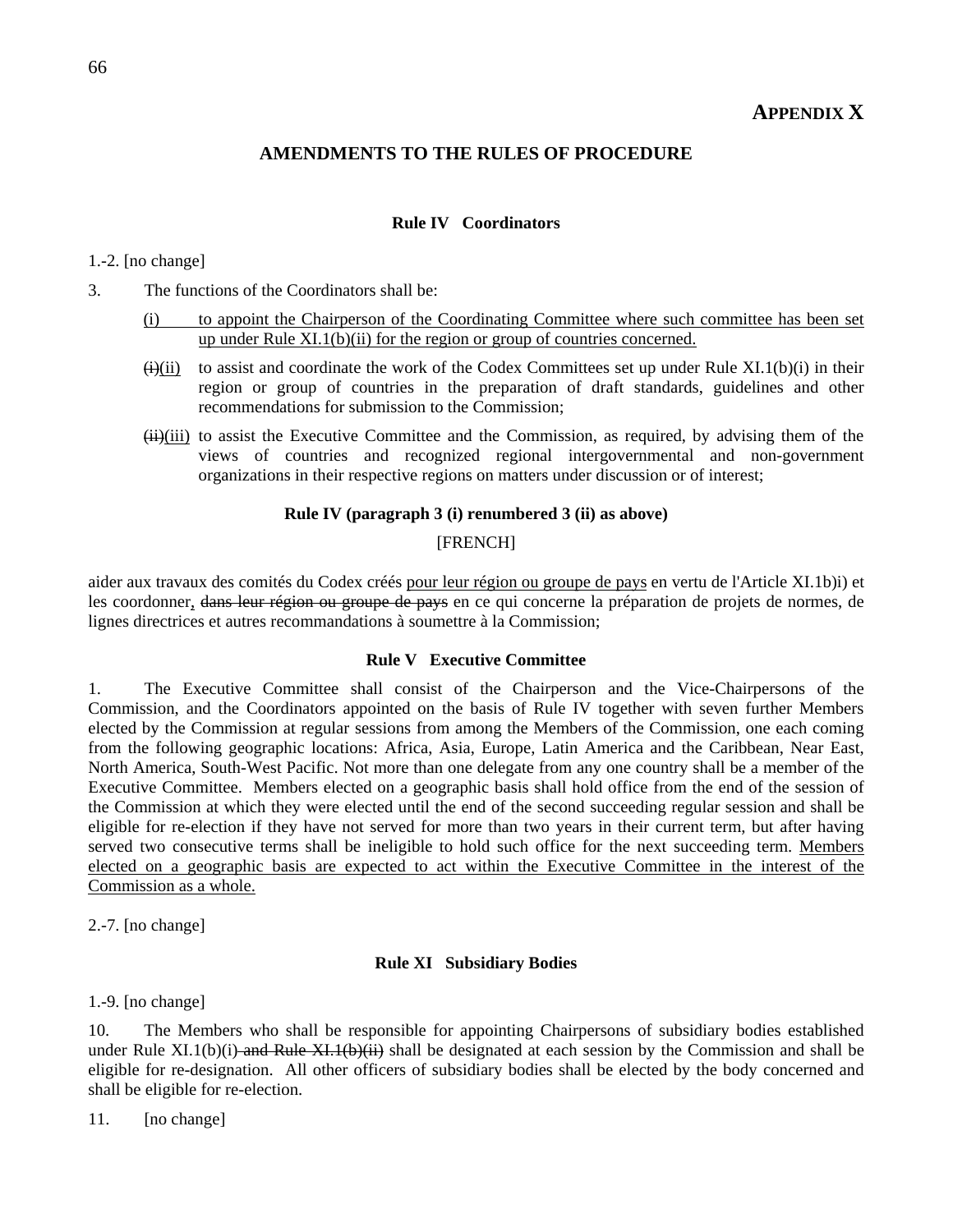# **APPENDIX XI**

### **Guide to the Procedure for the Amendment and Revision of Codex Standards and Related Texts**

1. The procedure for amending or revising a Codex standard is laid down in paragraph 8 of the Introduction to the Procedure for the Elaboration of Codex Standards and Related Texts. This Guide provides more detailed guidance on the existing procedure for the amendment and revision of Codex standards and related text.

2. When the Commission has decided to amend or revise a standard, the unrevised standard will remain the applicable Codex standard until the amendment to the standard or the revised standard has been adopted by the Commission.

3. For the purpose of this Guide:

**Amendment** means any addition, change or deletion of text or numerical values in a Codex standard or related text, which may be editorial or substantive, and concerns one or a limited number of articles in the Codex text. In particular, amendments of an editorial nature may include but are not limited to:

- correction of an error;
- insertion of an explanatory footnote; and
- updating of references consequential to the adoption, amendment or revision of Codex standards and other texts of general applicability (e.g. revision of the General Principles of Food Hygiene, General Standard for the Labelling of Prepackaged Foods), including the provisions in the Procedural Manual.

Finalization or updating of methods of analysis and sampling as well as alignment of provisions, for consistency, to those in similar standards or related texts adopted by the Commission may be handled by the Commission in the same manner as amendments of an editorial nature, as far as the procedure described in this Guide is concerned.

**Revision** means any changes to a Codex standard or related text other than those covered under "amendment" as defined above.

The Commission has the final authority to determine whether a proposal made constitutes an amendment or a revision, and whether an amendment proposed is of an editorial or substantive nature.

4. Proposals for the amendment or revision of Codex standards and related texts should be submitted to the Commission by the subsidiary body concerned, by the Secretariat, or by a member of the Commission where the subsidiary body concerned is not in existence or has been adjourned *sine die*. In the latter case, proposals should be received by the Secretariat in good time (not less than three months) before the session of the Commission at which they are to be considered. The proposal should be accompanied by a project document (see Part 2 of the Elaboration Procedures) unless the Executive Committee or the Commission decides otherwise. However, if the amendment proposed is of an editorial nature, the preparation of a project document is not required.

5. Taking into account the outcome of the on-going critical review conducted by the Executive Committee, the Commission decides whether the amendment or revision of a standard is necessary. If the Commission decides in the affirmative, one of the following courses of action will be taken:

(i) In the case of an amendment of an editorial nature, it will be open to the Commission to adopt the amendment at Step 8 of the Uniform Procedure (see Part 3 of the Elaboration Procedures).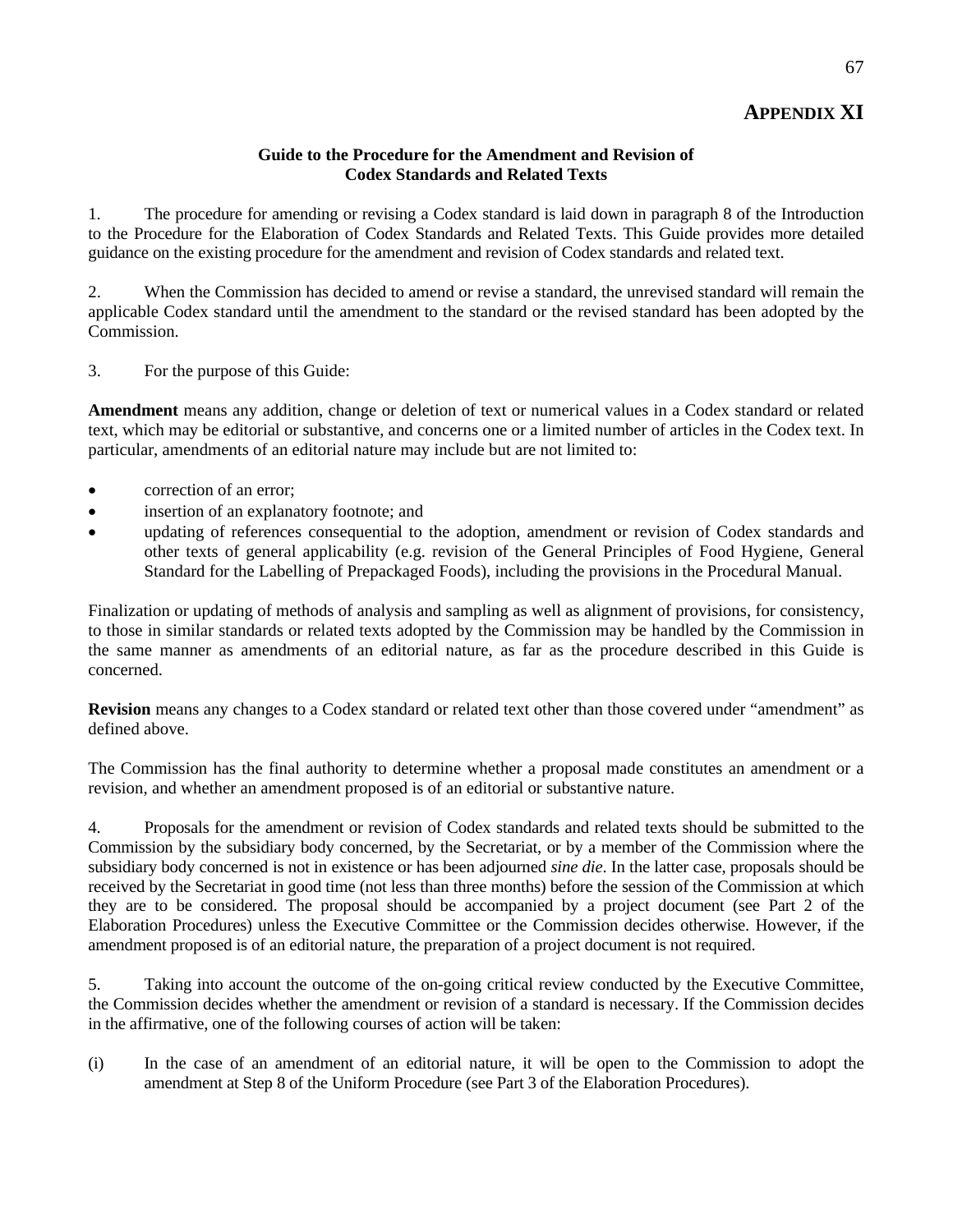- (ii) In the case of an amendment proposed and agreed upon by a subsidiary body, it will also be open to the Commission to adopt the amendment at Step 5 or Step 5/8 of the Uniform Procedure (see Part 3 of the Elaboration Procedures).
- (iii) In other cases, the Commission will approve the proposal as new work and the approved new work will be referred to the appropriate subsidiary body, if such body is still in existence. If such body is not in existence, the Commission will determine how best to deal with the new work.

6. Where Codex subsidiary bodies have been abolished or dissolved, or Codex committees have been adjourned *sine die,* the Secretariat keeps under review all Codex standards and related texts elaborated by these bodies and determines the need for any amendments, in particular those arising from decisions of the Commission.

If the need for amendments of an editorial nature is identified then the Secretariat should prepare proposed amendments for consideration and adoption by the Commission. If the need for amendments of a substantive nature is identified, the Secretariat, in cooperation with the national secretariat of the adjourned Committee if applicable, should prepare a working paper containing the reasons for proposing amendments and the wording of such amendments as appropriate, and request comments from members of the Commission:

- (a) on the need to proceed with such an amendment and
- (b) on the proposed amendment itself.

If the majority of the replies received from members of the Commission is affirmative on both the need to amend the standard and the suitability of the proposed wording for the amendment or an alternative proposed wording, the proposal should be submitted to the Commission for consideration and adoption. In cases where replies do not appear to offer an uncontroversial solution then the Commission should be informed accordingly and it would be for the Commission to determine how best to proceed.